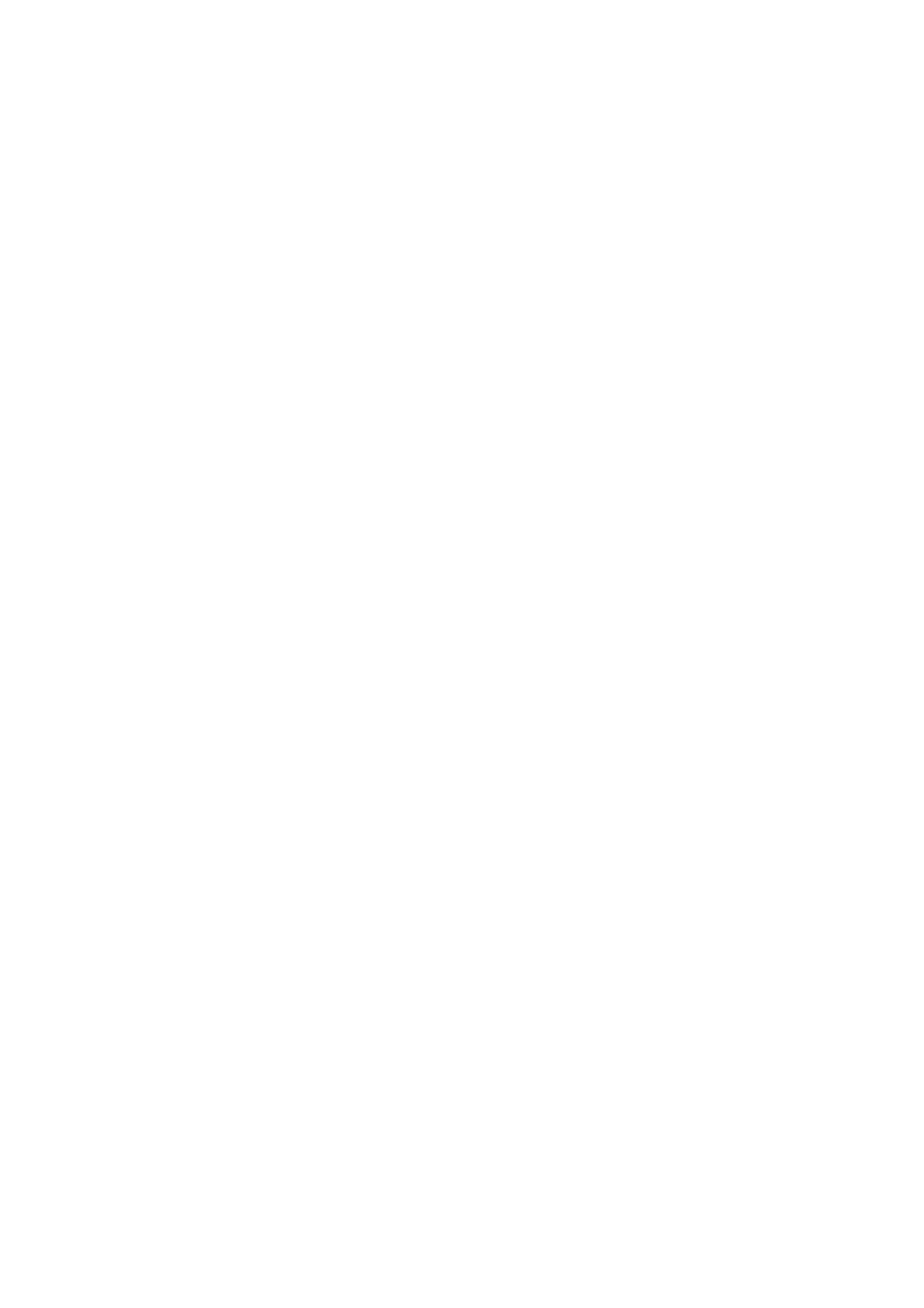# The cohomology of a variation of polarized Hodge structures over a quasi-compact Kähler manifold

J. Jost, Y.-H. Yang<sup>∗</sup> and K. Zuo†

### **1 Introduction**

Let  $(\overline{M}, \omega_0)$  be a compact Kähler manifold of dimension n and D a divisor of  $\overline{M}$  with at most normal crossing singularities. Let  $D = \bigcup_{i=1}^{l} D_i$ , where the  $D_i$  are smooth divisors of  $\overline{M}$ . Denote  $\overline{M} \setminus D$  by M, called a quasi-compact Kähler manifold.  $j : M \to \overline{M}$  is the inclusion mapping. According to [3], one can construct a complete Kähler metric  $\omega$  on M which is a Poincaré-like metric near the divisor and of finite volume.

Let  $\{M, \mathbf{H}_{\mathbb{C}} = \mathbf{H}_{\mathbb{Z}} \otimes \mathbb{C}, \nabla = \nabla^{1,0} + \nabla^{0,1}, \mathbf{F} = {\{\mathbf{F}^p\}}_{p=1}^m, \mathbf{S}\}\$  be a rational variation of polarized Hodge structures with weight  $m$  over  $M$  such that each  $\mathbf{F}^p$  is a holomorphic subbundle of the local system  $\mathbf{H}_{\mathbb{C}}$  and  $\nabla^{1,0}$  satisfies the Griffiths' infinitesimal period relation

$$
\nabla^{1,0} \mathbf{F}^p \subset \Omega^1_M \otimes \mathbf{F}^{p-1}.
$$

For simplicity, we always assume that all monodromies at the divisor are unipotent. Note that by a lemma of Borel (cf. [12], Lemma 4.5), this is not an essential assumption. The polarization **S** defines a Hermitian metric

$$
h(\cdot,\cdot) = \mathbf{S}(\mathcal{C}\cdot,\cdot)
$$

on  $H_C$  by using the Weil operator C, called *Hodge metric*, where the bar is the conjugation relative to **H**<sub>Z</sub>. Take the successive quotients  $\mathbf{F}^p/\mathbf{F}^{p-1}$ , called Hodge bundles, denoted by  $\mathbf{E}^p$ . Accordingly, we have the induced  $\mathcal{O}\text{-linear}$ 

<sup>∗</sup>The author supported partially by NSF of China (No.10171077) and a direct grant (Title: Cohomology theory with coefficients in local systems and applications to algebraic geometry) from the Chinese University of Hong Kong by the third named author;

<sup>†</sup>The author supported partially by a grant from the Research Grants Council of the Hong Kong Special Administrative Region, China (Project No. CUHK 4034/02P).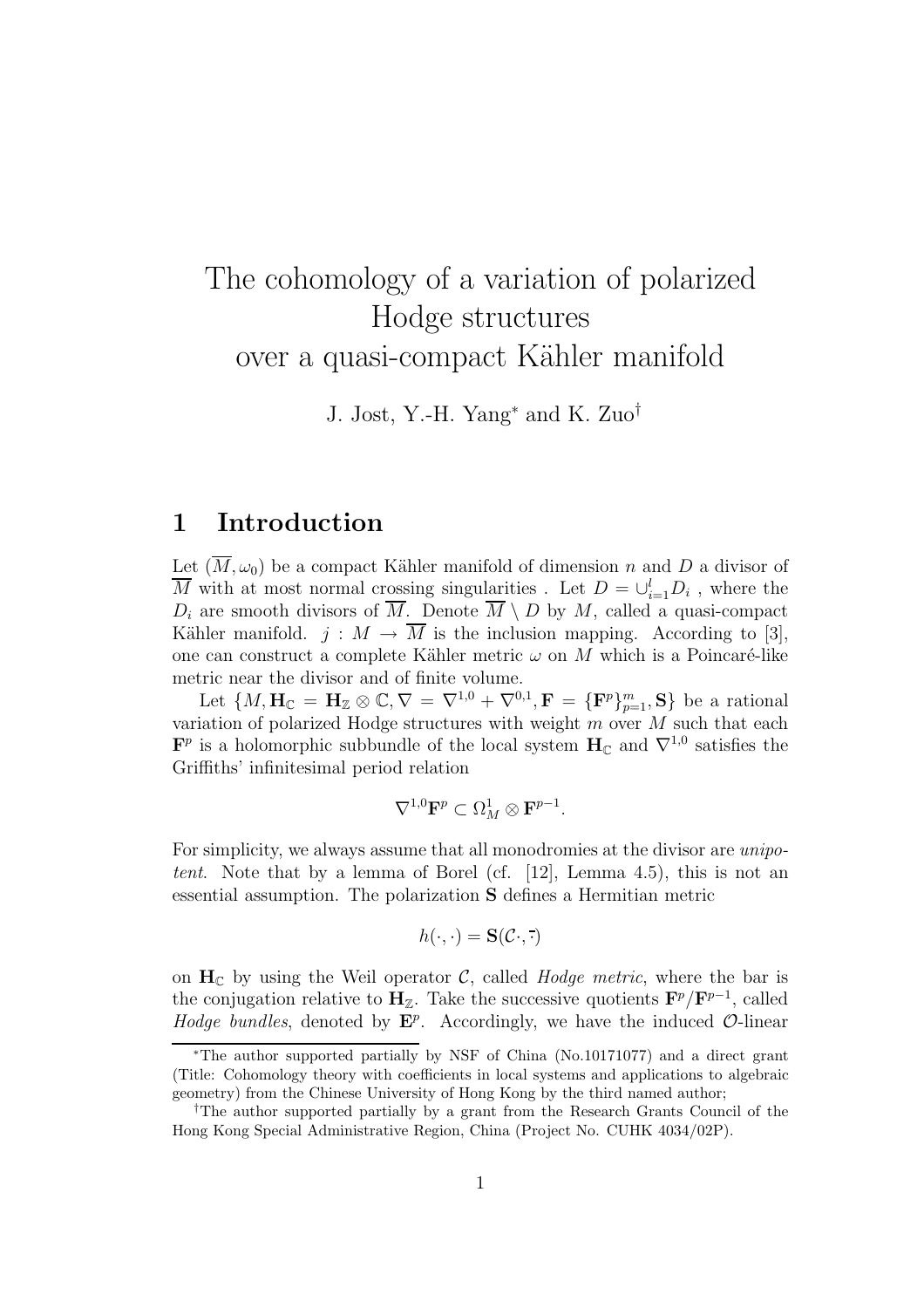map  $\theta^p : \mathbf{E}^p \to \mathbf{E}^{p-1}$  of  $\nabla^{1,0}$ . Set  $\mathbf{E} = \oplus \mathbf{E}^p$  and  $\theta = \oplus \theta^p$ . Since  $(\nabla^{1,0})^2 = 0$ ,  $\theta \wedge \theta = 0$ . So  $(\mathbf{E}, \theta)$  is a Higgs bundle.

Using the asymptotic behavior of  $\theta$  (cf. §3), one has the following holomorphic Dolbeault complex of sheaves on  $\overline{M}$ 

$$
\mathbf{E} \stackrel{\theta}{\to} \mathbf{E} \otimes \Omega_{\overline{M}}^1(\log D) \stackrel{\theta}{\to} \mathbf{E} \otimes \Omega_{\overline{M}}^2(\log D) \stackrel{\theta}{\to} \cdots.
$$

Furthermore, using the Poincaré-like metric  $\omega$ , the Hodge metric h induced on **E**, and the boundedness of  $\theta$  (cf. §3), we can define an  $L^2$ -subcomplex on  $\overline{M}$ 

(\*) 
$$
\mathbf{E}_{(2)} \xrightarrow{\theta} (\mathbf{E} \otimes \Omega_{\overline{M}}^1(\log D))_{(2)} \xrightarrow{\theta} (\mathbf{E} \otimes \Omega_{\overline{M}}^2(\log D))_{(2)} \xrightarrow{\theta} \cdots
$$

of the above complex by taking the sheaves of germs of local  $L^2$  sections. Although the definition of the above  $L^2$ -subcomplex depends on the metric on  $M$  and the Hodge metric on  $\bf{E}$ , we will however see that it is essentially independent of both metrics and is obtained by taking local sections satisfying a certain algebraic condition determined by the monodromies of the variation from the arguments in §4. One can then consider the hypercohomology of the  $L^2$ -subcomplex

$$
\mathbb{H}^*(\overline{M}, \{(\mathbf{E} \otimes \Omega_{\overline{M}}(\log D))_{(2)}, \theta\}),
$$

which is independent of both metrics and depends only on the monodromies of the variation.

On the other hand, by means of a construction of Deligne, we can also define a complex of fine sheaves as follows (for details, cf. §5). Define  $[\text{Gr}_F^* A^k(\mathbf{H}_\mathbb{C})]_{(2)}$ to be the sheaf obtained by taking local  $L^2$  measurable k-forms on  $\overline{M}$  with values in **E**, the  $\overline{\partial}$  derivatives of which exist in the weak sense and are  $L^2$ ; and put  $D'' = \overline{\partial} + \theta$ . Then  $D''([\text{Gr}_{F}^* A^k(\mathbf{H}_{\mathbb{C}})]_{(2)}) \subset [\text{Gr}_{F}^* A^{k+1}(\mathbf{H}_{\mathbb{C}})]_{(2)}$  and  $(D'')^2 = 0$ due to  $\nabla$  being flat. Thus we have the complex of fine sheaves on  $\overline{M}$ 

$$
(**) \qquad [\mathrm{Gr}_F^* A^0(\mathbf{H}_{\mathbb{C}})]_{(2)} \xrightarrow{D''} [\mathrm{Gr}_F^* A^1(\mathbf{H}_{\mathbb{C}})]_{(2)} \xrightarrow{D''} [\mathrm{Gr}_F^* A^2(\mathbf{H}_{\mathbb{C}})]_{(2)} \xrightarrow{D''} \cdots
$$

It is not difficult to see that the complex  $(*)$  is actually a subcomplex of  $(**)$ . Similarly, we can consider the hypercohomology of the above complex of fine sheaves, which, by a standard result, is isomorphic to the cohomology of the corresponding complex of global sections of the sheaves, i.e.

 $H^*(\{\Gamma(M,[\mathrm{Gr}_F^*A^{\cdot}(\mathbf{H}_\mathbb{C})]_{(2)}),D''\}).$ 

One of the purpose of this paper is then to show

**Theorem A.** The complexes (∗) and (∗∗) are quasi-isomorphic and hence have the same hypercohomology, i.e.

$$
\mathbb{H}^*(\overline{M}, \{(\mathbf{E}\otimes\Omega_{\overline{M}}(\log D))_{(2)}, \theta\}) \simeq H^*(\{\Gamma(\overline{M}, [Gr_F^*A(\mathbf{H}_{\mathbb{C}})]_{(2)}), D''\}).
$$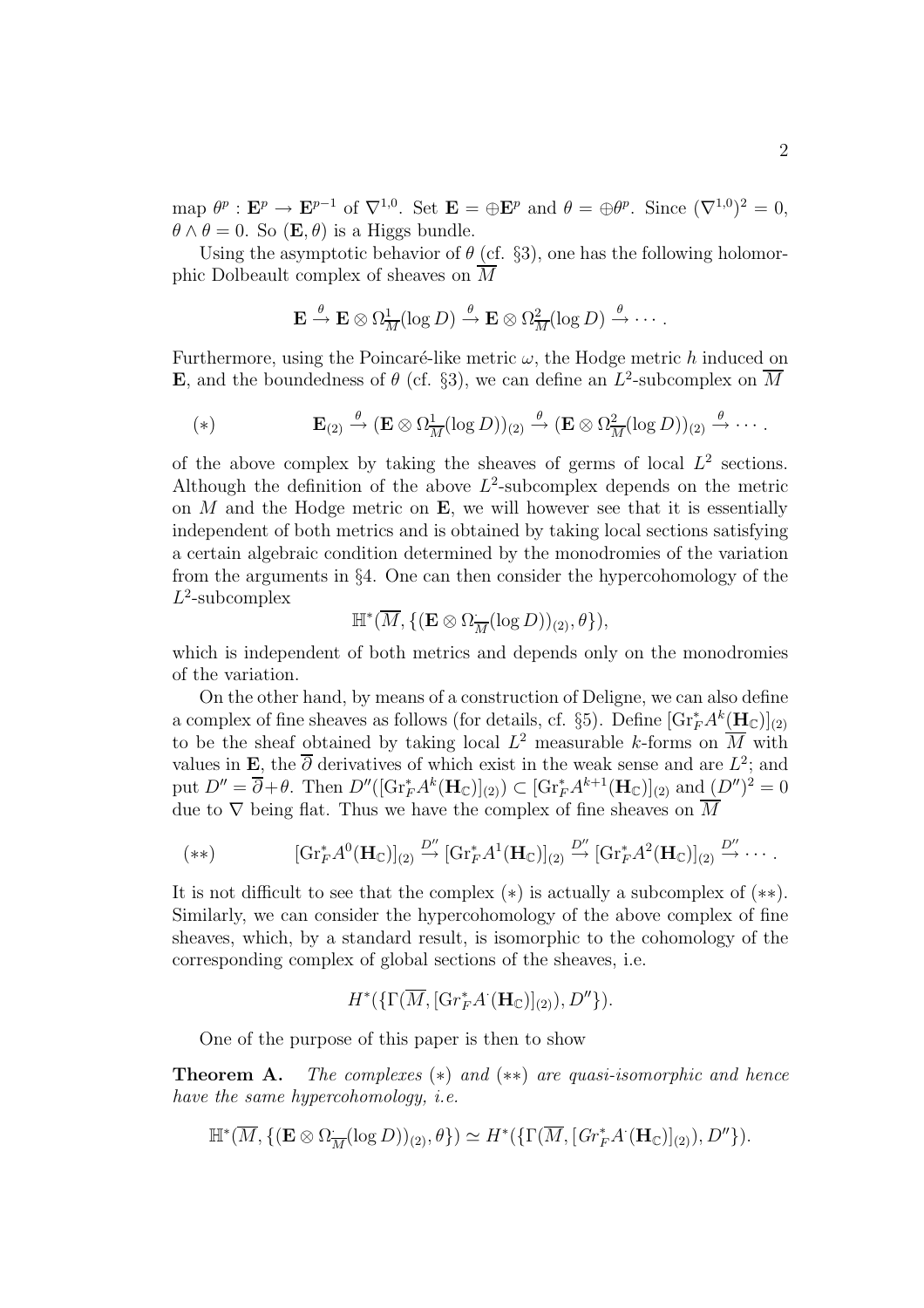**Remark:** When M is compact, Theorem A is a formal consequence of some standard homological algebra and the classical  $\overline{\partial}$ -Poincaré lemma and was stated by Deligne, but an important point is that he used the Griffiths' infinitesimal period relation to construct the complex  $(**)$  (cf. [16], §1). If M is quasi-compact Kählerian, the proof of the theorem becomes highly complicated and was obtained by S. Zucker for the case of curves (cf. [16], Theorem 6.3).

Let  $A^k(\mathbf{H}_{\mathbb{C}})_{(2)}$  be the sheaf of germs of local  $L^2$  measurable  $\mathbf{H}_{\mathbb{C}}$ -valued kforms  $\phi$  on  $\overline{M}$  for which  $D\phi$  exists in the weak sense as a local  $L^2$  form. Here, D is defined as follows: Let  $\phi$  be a smooth k-form on  $\overline{M}$  and v a smooth section of  $\mathbf{H}_{\mathbb{C}}$ , then  $D(\phi \otimes v) = d\phi \otimes v + (-1)^k \phi \wedge \nabla v$ . It is clear that  $D^2 = 0$ .  $A^{k}(\mathbf{H}_{\mathbb{C}})_{(2)}$  is a fine sheaf and we then obtain a complex  $\{A(\mathbf{H}_{\mathbb{C}})_{(2)}, D\}$  of fine sheaves again. The corresponding complex of global sections then computes its hypercohomology, and also the  $L^2$ - de Rham cohomology with values in  $H_C$ on  $M: H^*_{(2)}(M, \mathbf{H}_{\mathbb{C}})$ , i.e.

$$
H^*_{(2)}(\overline{M},\mathbf{H}_{\mathbb{C}})=\mathbb{H}^*(\overline{M},\{A^{\cdot}(\mathbf{H}_{\mathbb{C}})_{(2)},D\})=H^*(\{\Gamma(\overline{M},A^{\cdot}(\mathbf{H}_{\mathbb{C}})_{(2)}),D\}).
$$

The standard discussion with the Kähler identity and the harmonic forms of the Laplacians of  $D''$  and D for the situation of variations of Hodge structures (refer to [15], §7) tells us that

$$
H^*(\{\Gamma(\overline{M}, [Gr_F^*A^*(\mathbf{H}_{\mathbb{C}})]_{(2)}), D''\}) \simeq H^*(\{\Gamma(\overline{M}, A^*(\mathbf{H}_{\mathbb{C}})_{(2)}), D\})
$$

and hence  $\simeq H_{(2)}^*(\overline{M},\mathbf{H}_{\mathbb{C}})$ . On the other hand, Cattani-Kaplan-Schmid's theorem [6] tells us that  $H^*_{(2)}(M, \mathbf{H}_{\mathbb{C}})$  is isomorphic to the intersection cohomology  $H_{int}^*(M, \mathbf{H}_{\mathbb{C}})$ . Therefore, we have

**Theorem B.** There exists a natural isomorphism

$$
\mathbb{H}^*(\overline{M}, \{(\mathbf{E} \otimes \Omega_{\overline{M}}(\log D))_{(2)}, \theta\}) \simeq H^*_{int}(\overline{M}, \mathbf{H}_{\mathbb{C}}).
$$

We now give a simple application of the above theorem. More applications will be presented in a future paper. Let still  $\{M, H_{\mathbb{C}} = H_{\mathbb{Z}} \otimes \mathbb{C}, \nabla = \nabla^{1,0} +$  $\nabla^{0,1}, \mathbf{F} = {\mathbf{F}^p}_{p=1}^m, \mathbf{S}$  be a rational variation of polarized Hodge structures with weight m over M,  $(\mathbf{E}, \theta)$  the corresponding Higgs bundle. Consider all endomorphisms from  $H_C$  to itself, denoted by  $\mathcal{E}nd(H_C)$ , which obviously has an induced structure of variation of Hodge structures and to which all results in §2–5 can be applied; denote by  $(\mathcal{E}nd(\mathbf{E}), \theta^{\mathcal{E}nd})$  the Higgs bundle corresponding to  $\mathcal{E}nd(\mathbf{H}_{\mathcal{C}})$ . By the properties of the Higgs field  $\theta$  (cf. §3), it can also be considered as a morphism of sheaves

$$
\theta: {\bf T}_{\overline{M}}(-\text{log} D) \to \mathcal{E}nd({\bf E}),
$$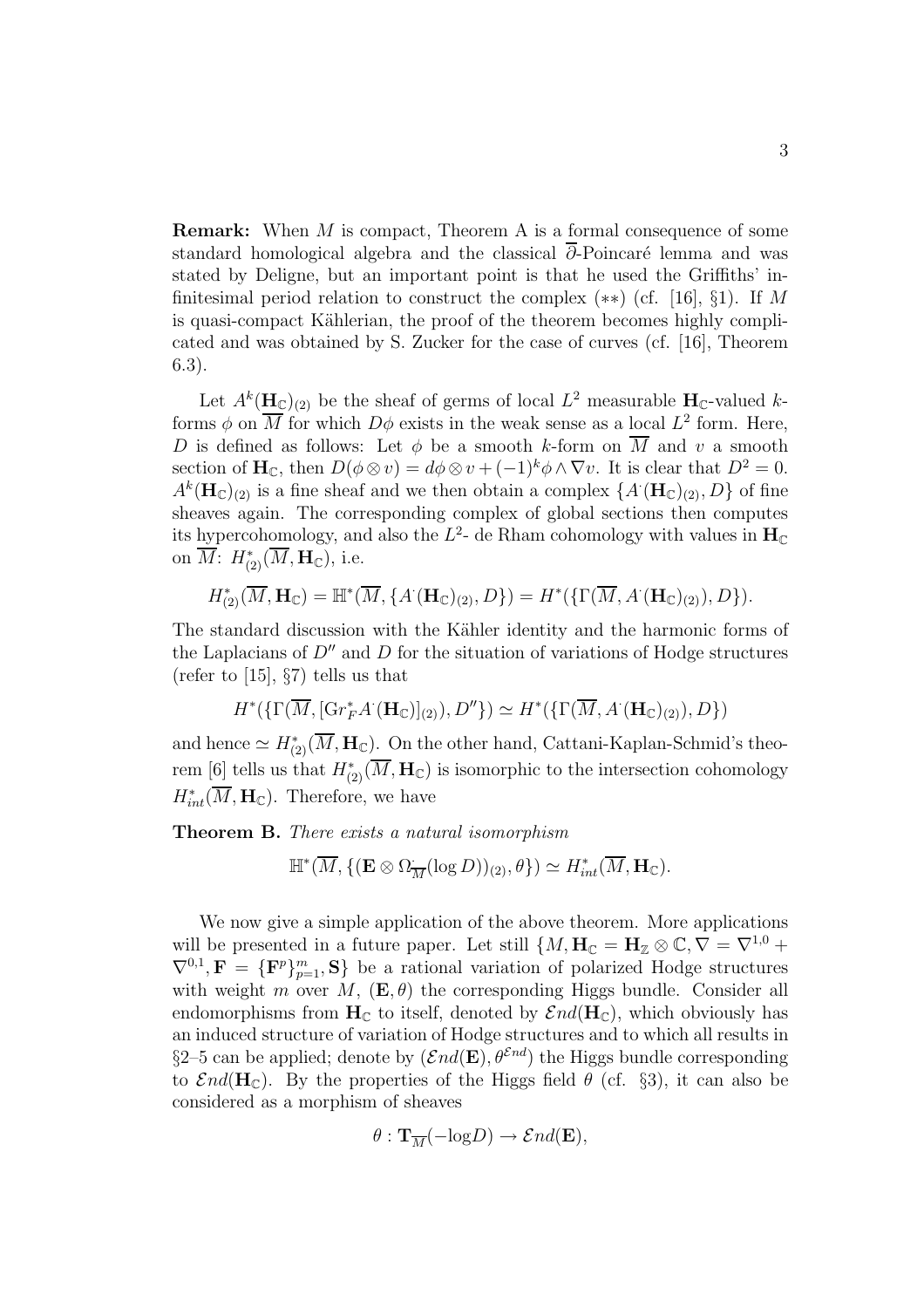where  $\mathbf{T}_{\overline{M}}$  is the holomorphic tangent bundle of  $\overline{M}$ . By an observation due to K. Zuo [17], one has

**Proposition 1** (Zuo)  $\theta^{\text{End}}(\theta(\mathbf{T}_{\overline{M}}(-logD))) = 0$ , *i.e.* the above morphism of sheaves is a morphism of Higgs sheaves

$$
\theta : (\mathbf{T}_{\overline{M}}(-logD), 0) \to ((\mathcal{E}nd(\mathbf{E}), \theta^{\mathcal{E}nd})).
$$

Here we consider  $\mathbf{T}_{\overline{M}}(-logD)$  as a Higgs bundle with 0 as its Higgs field.

Therefore,  $\theta$  induces a morphism between the hypercohomologies,

$$
\theta: \quad \mathbb{H}^*(\mathbf{T}_{\overline{M}}(-\log D) \xrightarrow{0} \mathbf{T}_{\overline{M}}(-\log D) \otimes \Omega^1_{\overline{M}}(\log D) \xrightarrow{0} \cdots)
$$

$$
\rightarrow \mathbb{H}^*(\mathcal{E}nd(\mathbf{E}) \xrightarrow{\theta} \mathcal{E}nd(\mathbf{E}) \otimes \Omega^1_{\overline{M}}(\log D) \xrightarrow{\theta} \cdots).
$$

It is worth noting that the hypercohomology on the left-hand side is just the Cech cohomology  $H^*(\overline{M}, \mathbf{T}_{\overline{M}}(- \log D))$ . Thus,  $\theta$  maps  $H^*(\overline{M}, \mathbf{T}_{\overline{M}}(- \log D))$ into  $\mathbb{H}^*(\mathcal{E}nd(\mathbf{E}) \stackrel{\theta}{\to} \mathcal{E}nd(\mathbf{E}) \otimes \Omega^1_{\overline{M}}(\log D) \stackrel{\theta}{\to} \cdots$ . Actually, by the properties of  $\theta$  (cf. §3), one has a stronger restriction on the image.

**Theorem C.** The image of  $\theta$  lies in the hypercohomology

$$
\mathbb{H}^*((\mathcal{E}nd(\mathbf{E}))_{(2)} \xrightarrow{\theta} (\mathcal{E}nd(\mathbf{E}) \otimes \Omega^1_{\overline{M}}(\log D))_{(2)} \xrightarrow{\theta} \cdots).
$$

Applying Theorem B to the variation of Hodge structure  $\mathcal{E}nd(\mathbf{H}_{\mathbb{C}})$ , one has

**Theorem D.** There is a natural map, still denoted by  $\theta$ ,

$$
\theta: H^*(\overline{M}, \mathbf{T}_{\overline{M}}(-\log D)) \to H^*_{int}(\overline{M}, \mathcal{E}nd(\mathbf{H}_{\mathbb{C}})).
$$

Roughly speaking, the above theorem shows that one can transform certain geometric invariants on  $\overline{M}$  into topological invariants. We will give much more details and some further applications in a future paper.

The structure of this paper is as follows. In §2 we will review some results about variations of polarized Hodge structures, most of which are due to Schmid [12] and Cattani-Kaplan-Schmid [5] and essential for the development of  $\S$ 3 and  $\S$ 4.  $\S$ 3 is very technical. We first prove an  $L^2$ -adapted theorem for the Hodge filtration of the variation, which, roughly speaking, shows that the meaning of  $L^2$  on  $\mathbf{F}^p$  and that on  $\mathbf{E}^p$  are the same in some sense; in the process of proving this, we construct an  $L^2$ -adapted basis for  $\mathbf{F}^p$  (and hence  $\mathbf{E}^p$ ), with the help of which we then prove the  $L^2$ -boundedness of  $\theta$ ; finally, we show the relation of  $L^2$ -adapted bases under different orderings of coordinates, which is used in the proof of the  $L^2$  ∂-Poincaré lemma. All the proofs essentially depend on the nilpotent orbit theorem and the  $SL_2$ -orbit theorem. It is worth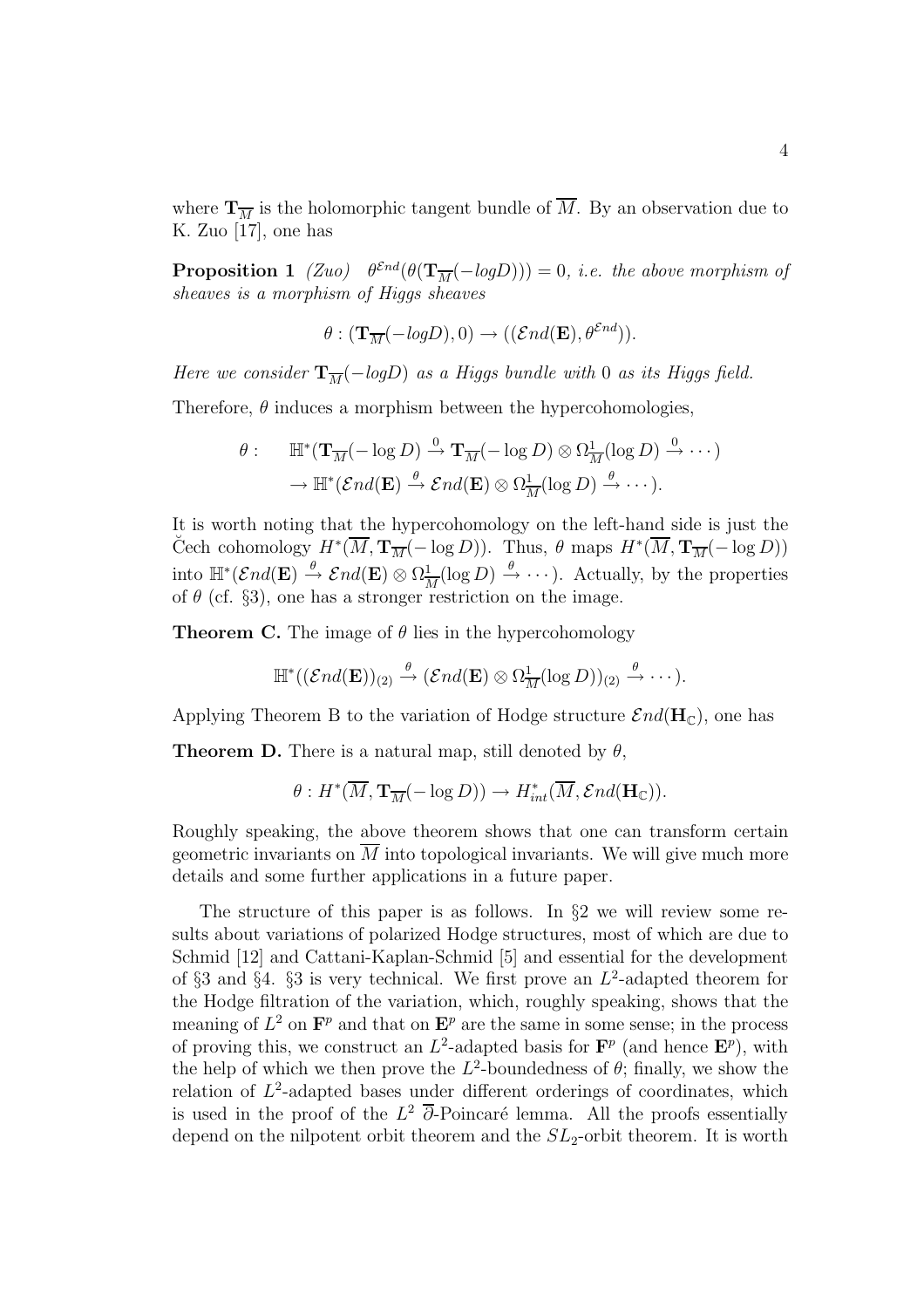pointing out that we always use a 2-dimensional model to discuss details; the general case is more complicated but similar. In  $\S 4$ , we will define the  $L^2$ holomorphic Dolbeault complex of sheaves on  $\overline{M}$  and prove that the complex is actually independent of the Hodge metric and the Poincaré-like metric  $\omega$ of the base manifold and essentially determined by the monodromies of the variation. The proof heavily depends on the estimates of the Hodge metric near the divisor. §5 is devoted to the proof of quasi-isomorphism. In §4, 5, we also use the 2-dimensional model to discuss details.

**Acknowledgements:** This work began when the second named author was visiting the Institute of Mathematical Sciences and the Department of Mathematics at the Chinese University of Hong Kong in the Winter of 2001; a part (§5) was completed when he visited the Max-Planck-Institute for Mathematics in the Sciences during September 2002–March 2003. He thanks all the above Institutes for hospitality and good working environment.

## **2 Variation of Hodge structures and the estimate for the Hodge norm**

In this section, we will fix some notations and review some results, due to Schmid[12] and Cattani-Kaplan-Schmid[5], which we will use later. The reader can refer to [12, 5] for all these.

Let  $\{H^{p,q}\}\$  be a Hodge structure with weight k on  $H_{\mathbb{C}} = H_{\mathbb{R}} \otimes_{\mathbb{R}} \mathbb{C}$  and S a polarization of the Hodge structure. (Call the complex dimension of  $H^{p,q}$  the Hodge number, denoted by  $h^{p,q}$ .) Namely,  $H_C = \sum_{p+q=k} H^{p,q}$ ,  $H^{p,q} = \overline{H}^{q,p}$  (so  $h^{p,q} = H^{q,p}$  and S is symmetric for even k, skew for odd k, and satisfies

$$
S(H^{p,q}, H^{r,s}) = 0 \tmtext{ unless } p = s, q = r,
$$
  

$$
S(\mathcal{C}v, \overline{v}) > 0 \tmtext{ if } v \in H^{p,q}, v \neq 0,
$$

where  $\mathcal C$  is the Weil operator defined by

$$
Cv = \sqrt{-1}^{p-q}v \text{ for } v \in H^{p,q}.
$$

To each Hodge structure  $H^{p,q}$  on  $H_{\mathbb{C}}$  of weight k one can assign the Hodge filtration

$$
0 \subset \cdots \subset F^{p+1} \subset F^p \subset F^{p-1} \subset \cdots \subset F^o = H_{\mathbb{C}},
$$

with the property

$$
H_{\mathbb{C}} = F^p \oplus \overline{F}^{k-p+1}, \text{ for each } p,
$$

by setting

$$
F^p = \bigoplus_{i \ge p} H^{i,k-i}.
$$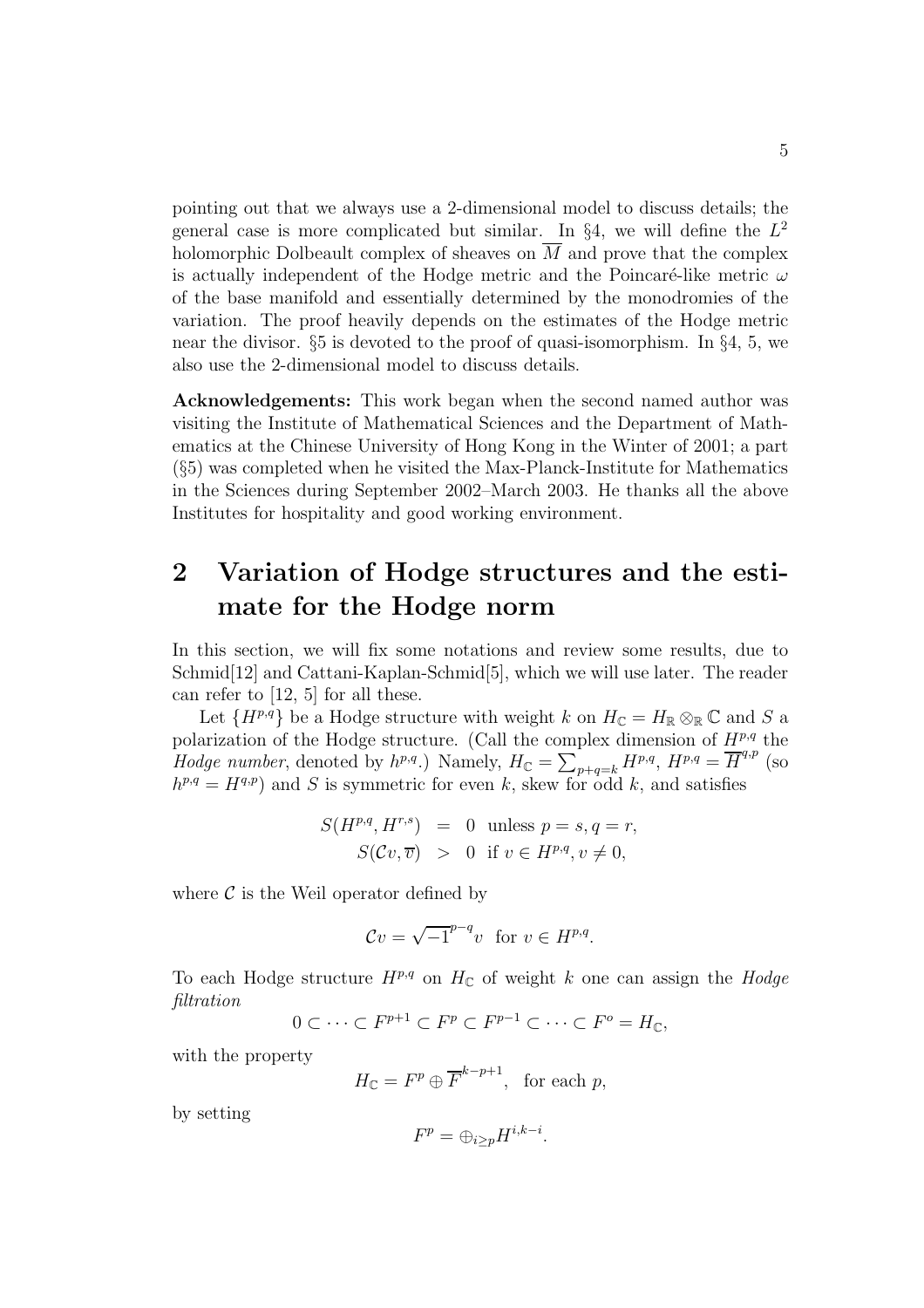Conversely, every decreasing filtration with the above property (Hodge filtration) determines a Hodge structure  $\{H^{p,q}\}\$  of weight k, by setting

$$
H^{p,q} = F^p \cap \overline{F}^q \text{ with } p + q = k.
$$

Therefore, weighted Hodge structures and Hodge filtrations correspond to each other bijectively. In terms of the Hodge filtration, the conditions on the polarization can be reformulated as

$$
S(F^p, F^{k-p+1}) = 0 \text{ for all } p,
$$
  

$$
S(\mathcal{C}v, \overline{v}) > 0 \text{ if } v \in H_{\mathbb{C}}, v \neq 0.
$$

Using the polarization S, one can define a positive Hermitian form on  $H_{\mathbb{C}}$  by  $\langle \cdot, \cdot \rangle = S(C, \cdot),$  where  $\cdot$  is the conjugation with respect to the real structure  $H_{\mathbb{R}}$ . Call the polarization S defined over Q if  $H_{\mathbb{C}}$  has a lattice structure  $H_{\mathbb{Z}}$ , which induces the real structure  $H_{\mathbb{R}}$ , and  $S: H_{\mathbb{Z}} \times H_{\mathbb{Z}} \to \mathbb{Q}$ .

Now, assume that  $H_{\mathbb{C}}$  is a fixed complex vector space with a lattice structure  $H_{\mathbb{Z}}$ , which gives rise to the real structure  $H_{\mathbb{R}}$ , k is a fixed positive integer, and the polarization S on  $H_{\mathbb{C}}$  is a nondegenerate bilinear form of  $H_{\mathbb{C}}$  defined over Q relative to the lattice structure  $H_{\mathbb{Z}}$ , which is symmetric for even k and skew for odd k. Consider the set of all Hodge structures  $\{H^{p,q}\}\$ relative to the real structure  $H_{\mathbb{R}}$  with weight k, fixed Hodge numbers  $\{h^{p,q}\}\$ , and polarized by S, denoted by **D**, and the set of all decreasing filtrations  $\{F^p\}_{p=0}^k$  of  $H_{\mathbb{C}}$ with  $\dim_{\mathbb{C}} F^p = \sum_{i \geq k} h^{i,k-i}$  and satisfying

$$
S(F^p, F^{k-p+1}) = 0 \text{ for all } p,
$$

denoted by  $\ddot{\mathbf{D}}$ . As seen in Schmid's paper[12],  $\mathbf{D}$  and  $\ddot{\mathbf{D}}$  are complex homogeneous spaces: Set

$$
G_{\mathbb{C}} = \{ g \in Gl(H_{\mathbb{C}}) \mid S(gu, gv) = S(u, v) \text{ for all } u, v \in H_{\mathbb{C}} \}
$$

and

$$
G_{\mathbb{R}} = \{ g \in \mathrm{Gl}(H_{\mathbb{R}}) \mid S(gu, gv) = S(u, v) \text{ for all } u, v \in H_{\mathbb{R}} \},
$$

and fix a point  $o \in \mathbf{D}$  (referred to as the reference point or base point). Let the isotropy groups of **D** and **D** be B and V respectively, then **D** and **D** can be identified with  $G_{\mathbb{R}}/V$  and  $G_{\mathbb{C}}/B$  respectively. Furthermore, **D** can be considered as an open subset of **D**, and **D** (**D**) has a  $G_{\mathbb{R}}$  ( $G_{\mathbb{C}}$ )-invariant holomorphic tangent subbundle, denoted by  $\mathbf{T}_h(\mathbf{D})$  ( $\mathbf{T}_h(\mathbf{D})$ ) and referred to as the holomorphic *horizontal tangent subbundles*. Let M be a complex manifold. A holomorphic map  $\Psi : M \to \mathbf{D}$  is said to be *horizontal* if the image of the tangent map of  $\Psi$  lies in  $\mathbf{T}_h(\mathbf{D})$ . This definition also applies to  $\tilde{\mathbf{D}}$ . Finally, set

$$
G_{\mathbb{Z}} = \{ g \in \mathrm{Gl}(H_{\mathbb{R}}) \mid gH_{\mathbb{Z}} = H_{\mathbb{Z}} \text{ and } S(gu, gv) = S(u, v) \text{ for all } u, v \in H_{\mathbb{R}} \},
$$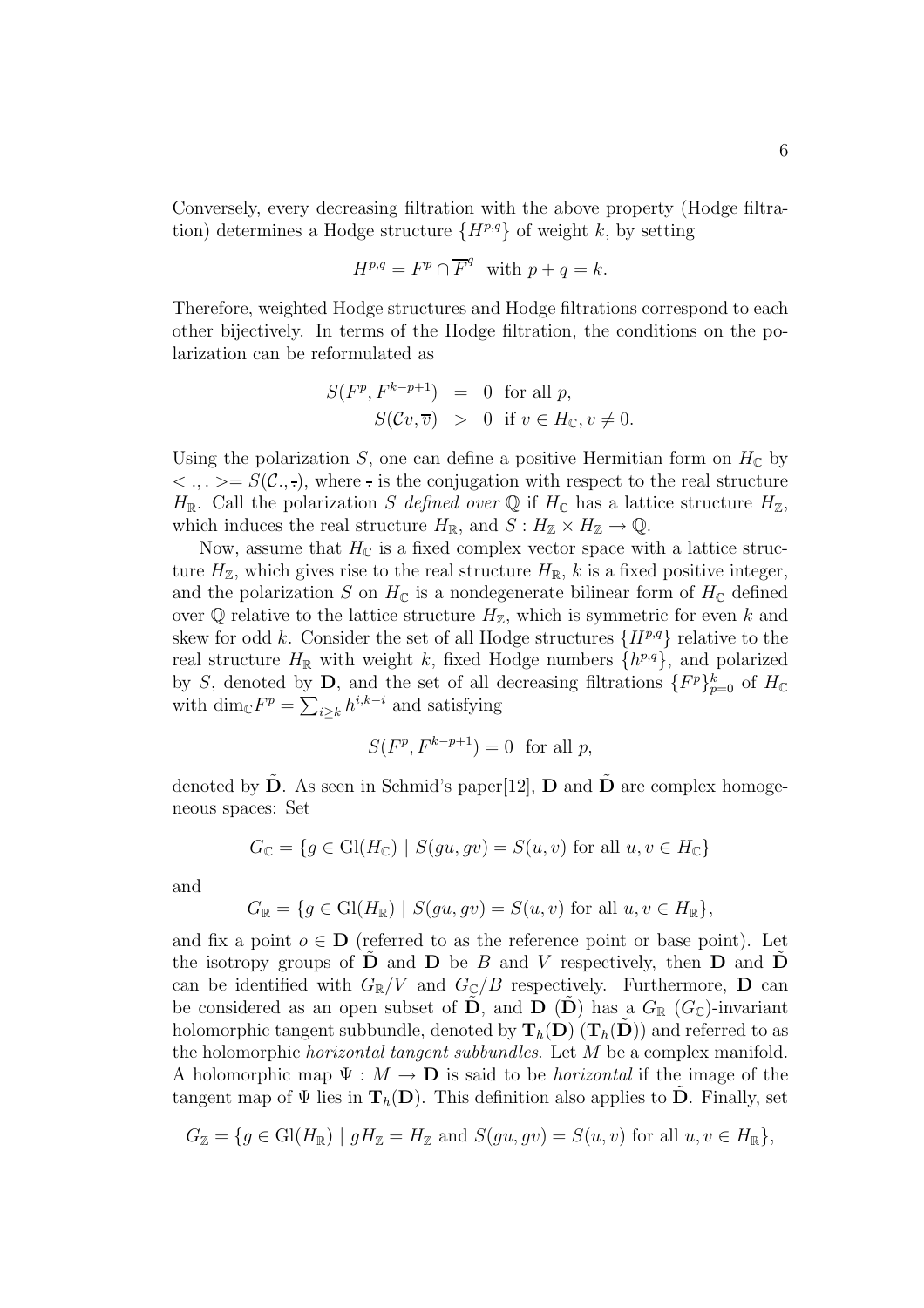which is an arithmetic subgroup of  $G_{\mathbb{C}}$  (cf. [12]). Let  $\mathfrak{g}$  and  $\mathfrak{g}_0$  be the Lie algebras of  $G_{\mathbb{C}}$  and  $G_{\mathbb{R}}$ . It is easy to see that  $\mathfrak{g}_0$  is a real form of  $\mathfrak{g}$ .

Let  $M$  be a complex manifold of dimension  $n$ , we consider a family of Hodge structures parameterized by M and with suitable conditions as follows.

**Definition 1** A (rational) variation of (polarized) Hodge structure on the base manifold M consists of the datum

$$
\{M,\mathbf{H}_{\mathbb{Z}}\subset \mathbf{H}_{\mathbb{C}}, \{\mathbf{F}^p\}_{p=0}^k, \nabla=\nabla^{1,0}+\nabla^{0,1}, \mathbf{S}\},
$$

where 1)  $\mathbf{H}_{\mathbb{C}}$  is a flat complex vector bundle of the flat connection  $\nabla$  containing a flat lattice  $H_Z$  (and hence a flat real structure  $H_R$ :  $H_C = H_R \otimes \mathbb{C}$ ); 2)  ${\{F^p\}}_{p=0}^k$  is a filtration of  $H_{\mathbb{C}}$ , each  $F^p$  is a holomorphic subbundle of  $H_{\mathbb{C}}$  under the holomorphic structure  $\overline{\nabla}^{0,1}$ , and the fibres  $\{ {\bf F}_t^p \}_{p=0}^k$  form a Hodge filtration of  $(\mathbf{H}_{\mathbb{C}})_t$  with weight k with respect to the real structure  $\mathbf{H}_{\mathbb{R}}$  for all  $t \in M$ ; 3) the Griffiths' infinitesimal period relation

$$
\nabla^{1,0} \mathbf{F}^p \subset \Omega^1(\mathbf{F}^{p-1})
$$

is satisfied; 4) **S** is a flat section of  $\mathbf{H}_{\mathbb{C}}^* \otimes \mathbf{H}_{\mathbb{C}}^*$  and  $\mathbf{S}(t)$  is a polarization defined over  $\mathbb{Q}$ , relative to  $(H_{\mathbb{Z}})_t$ , of the Hodge filtration  $\{F_t^p\}_{p=0}^k$  for all  $t \in M$ . (Call **S** is a polarization of the variation.)

Similar to the situation for a single Hodge structure, one can define naturally the Weil operator (a bundle map)  $\mathfrak{C}: \mathbf{H}_{\mathbb{C}} \to \mathbf{H}_{\mathbb{C}}$  on the bundle  $\mathbf{H}_{\mathbb{C}}$ such that, for each  $t \in M$ ,  $\mathfrak{C}_t$  is the usual Weil operator related to the Hodge filtration  ${\{\mathbf{F}_t^p\}}_{p=0}^k$ . Then one can define a Hermitian metric (usually called the Hodge metric) as follows

$$
h(u, v) = \mathbf{S}(\mathcal{C}u, \overline{v}),
$$

where  $\overline{\mathbf{H}}_{\mathbb{R}}$ . In the conjugation relative to the real structure  $\mathbf{H}_{\mathbb{R}}$ . In the sequel, we denote the corresponding norm by  $\|\cdot\|$ . Note that although **S** and the real structure  $\mathbf{H}_{\mathbb{R}}$  (and hence the conjugation) are flat, the Hodge filtration  ${\{\mathbf F}^p\}_{p=0}^k$  (and hence the Weil operator C) is not necessarily flat. Therefore, h is not necessarily flat. One of the purpose of this section will be to describe the asymptotic behavior of the Hodge metric h.

Let  $\{M, H_{\mathbb{Z}} \subset H_{\mathbb{C}}, \{F^p\}_{p=0}^k, \nabla = \overline{\nabla}^{1,0} + \nabla^{0,1}, S\}$  be a variation of polarized Hodge structure. As usual, one can assign to the variation a period mapping  $\phi: M \to \mathbf{D}/\Gamma$  or a *ρ*-equivariant mapping  $\phi$  from the universal covering M of M to **D**, where  $\rho$  is the induced representation of  $\pi_1(M)$  into  $G_{\mathbb{Z}}$  by the flat connection  $\nabla$ , Γ is the image of  $\pi_1(M)$  under the representation  $\rho$ . Note that in general,  $\mathbf{D}/\Gamma$  is not necessarily a manifold. The following theorem is due to P. Griffiths [9].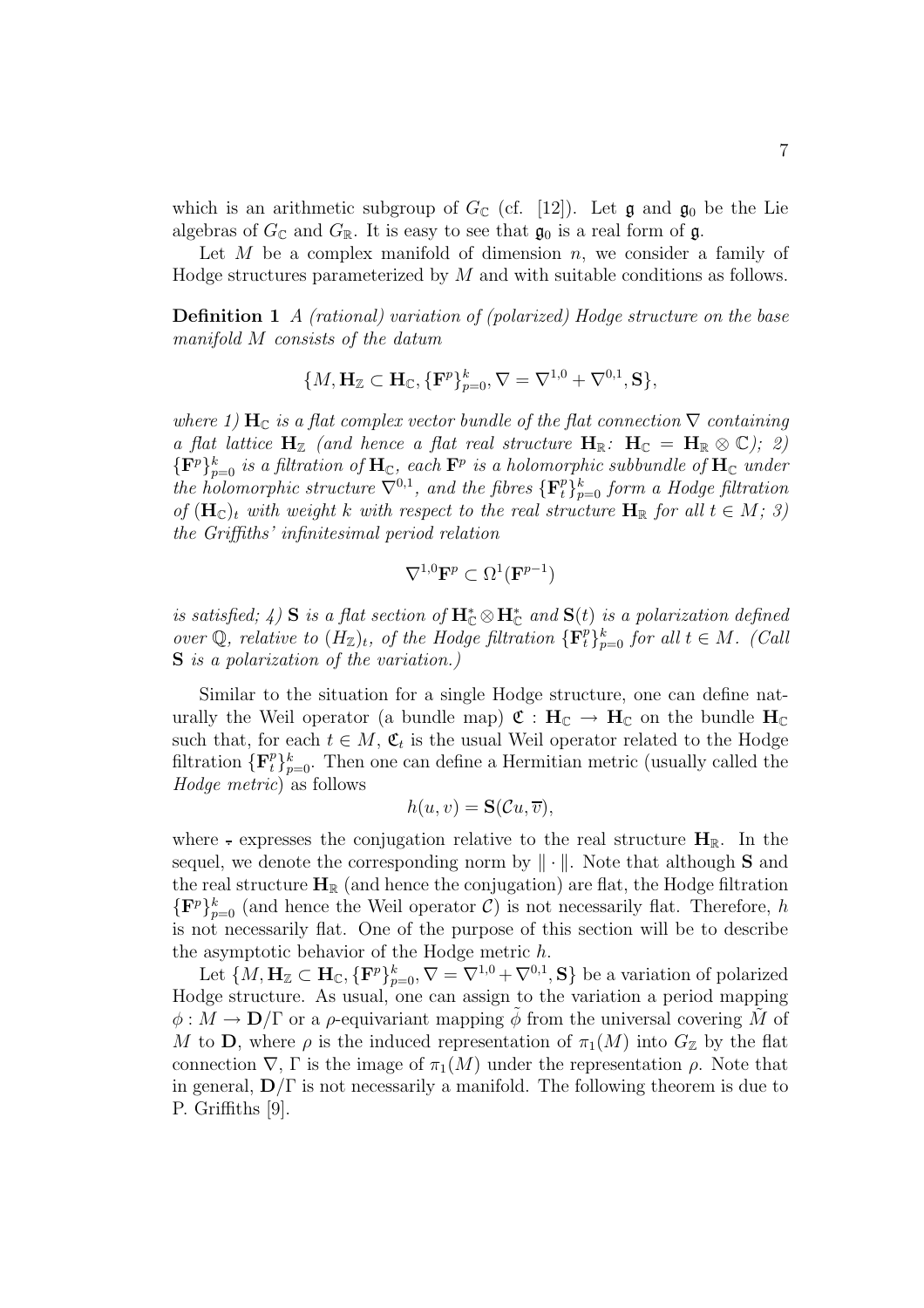**Theorem 1** The period mapping  $\phi$  is holomorphic and comes from the  $\rho$ equivariant mapping  $\phi$  which is horizontal.

In practical problems, the base manifold M of the variation is usually a quasi-projective variety. By Hironaka's theorem, one can always consider M as a Zariski open subset of a smooth projective variety M with  $D = M \setminus M$ being a normal crossing divisor (sometimes called the *singularity* of  $M$ ). Furthermore, since the main concern in the following is the asymptotic behavior of some objects near the divisor  $D$ , one can therefore assume that  $M$  is of the form  $(\Delta^*)^{n-k} \times (\Delta)^k$ ,  $\Delta^*$  being the punctured disk. One can actually assume that M is of the form  $(\triangle^*)^n$ , since the disk part does not affect the asymptotic behavior. In the remaining part of this paper, we will therefore assume that M is  $(\Delta^*)^n$  and  $\overline{M} = \Delta^n$ . Obviously,  $\pi_1(M)$  is generated by n elements, denoted by  $\sigma_1, \sigma_2, \cdots, \sigma_n$ , each  $\sigma_i$  corresponding to the counter-clockwise path around 0 of the *i*-th component of  $(\triangle^*)^n$ . It is clear that  $\pi_1(M)$  is an Abelian group. The image of  $\sigma_i$  in Γ under  $\rho$  is denoted by  $\gamma_i$ , which is possibly trivial and (if nontrivial) referred to as the *i*-th *Picard-Lefschez* or *monodromy transforma*tion of the variation. The universal covering  $M$  of  $M$  can be regarded as the product  $U^n$ , where U is the upper halfplane  $\{z \in \mathbb{C} \mid \text{Im} z > 0\}$ . Take the standard coordinate systems  $\mathbf{z} = (z_1, z_2, \dots, z_n)$  and  $(t_1, t_2, \dots, t_n)$  on  $M = U^n$ and  $M = (\Delta^*)^n$  respectively. Then, the covering mapping is given by

$$
\tau: U^{n} \to (\triangle^{*})^{n}, \quad \tau(z_{1}, z_{2}, \cdots, z_{n}) = (e^{2\pi\sqrt{-1}z_{1}}, e^{2\pi\sqrt{-1}z_{2}}, \cdots, e^{2\pi\sqrt{-1}z_{n}});
$$

 $\sigma_i$ , as a deck transformation of  $U^n$ , corresponds to  $z_i \to z_i + 1$ ; and the  $\rho$ equivariant condition of  $\phi$  can be written as

$$
\tilde{\phi}(z_1,\dots,z_i+1,\dots,z_n)=\gamma_i(\tilde{\phi}(z_1,\dots,z_i,\dots,z_n)),
$$

for all  $(z_1, \dots, z_n) \in U^n$  and  $i = 1, \dots, n$ . By Borel's lemma [12], all  $\gamma_i$  are quasi-unipotent. For the sake of simplicity, throughout this paper we always assume that the  $\gamma_i$  are unipotent, unless stated otherwise. Denote the logarithm of  $\gamma_i$  by  $N_i$ ,  $i = 1, 2 \cdots, n$ . It is clear that the  $\{N_i\}_{i=1}^n$  are nilpotent and commutative. By the final remark of the Section, the nilpotency index of each linear combination of  $\{N_i\}$  is not greater than k, the weight of the variation, i.e.,  $(N_i)^{k+1} = 0$ . Define a map by

$$
\tilde{\psi}(\mathbf{z}) = \exp(-\sum_{i=1}^{n} z_i N_i) \cdot \tilde{\phi}(\mathbf{z}).
$$

It is easy to check that  $\tilde{\psi}$  remains invariant under the translations  $z_i \to z_i +$  $1, 1 \leq i \leq n$ . So,  $\hat{\psi}$  drops to a mapping

$$
\psi: (\triangle^*)^n \to \tilde{\mathbf{D}}.
$$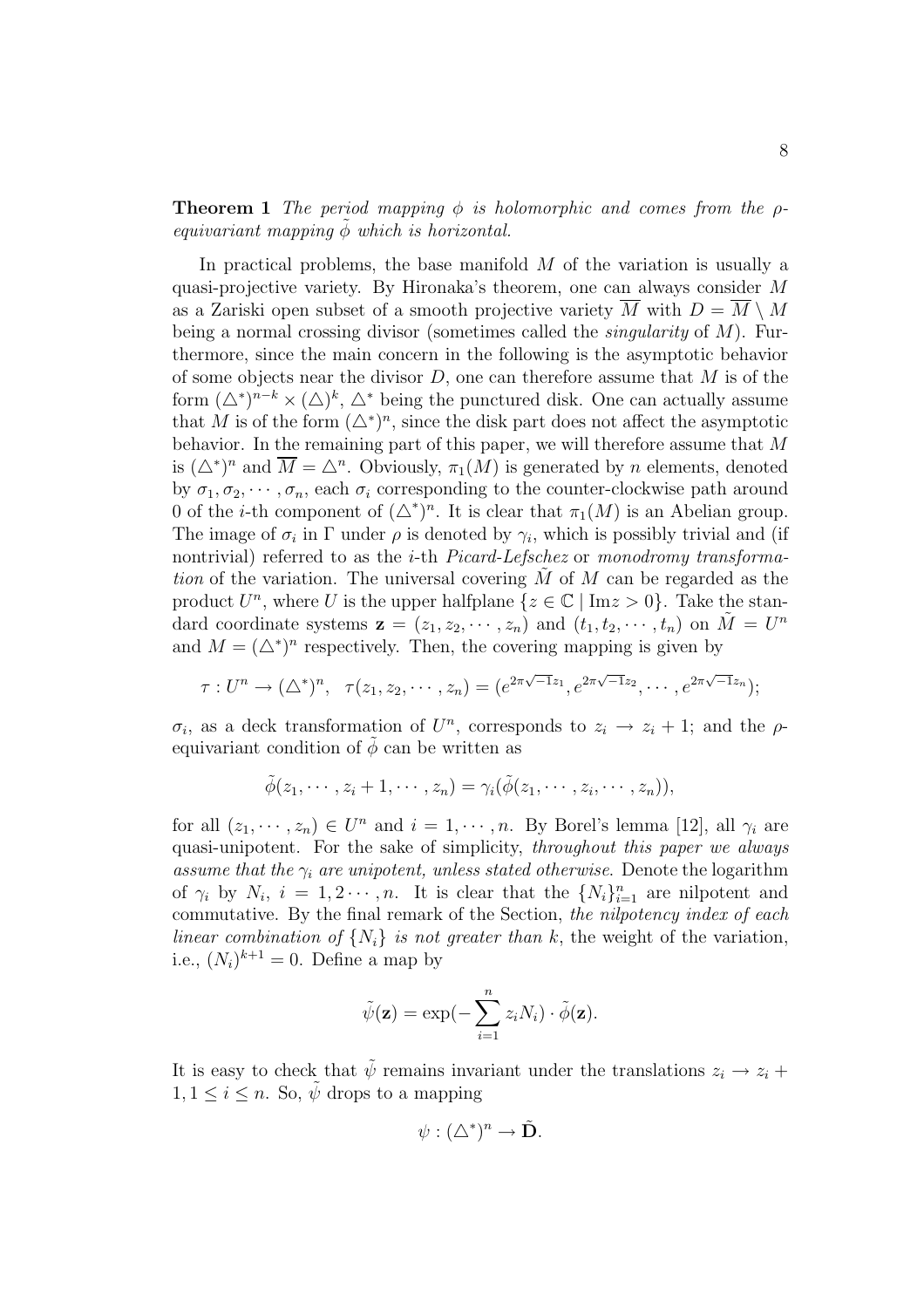**Theorem 2** (**Nilpotent Orbit Theorem**) The map ψ extends holomorphically to  $(\triangle)^n$ . Denote the point  $\psi(0, 0, \dots, 0) \in \mathbf{D}$  by F, then the map

$$
\mathbf{z}(\in\mathbb{C}^n)\to \exp(\sum_{i=1}^n z_iN_i)\cdot F\in \tilde{\mathbf{D}}
$$

is horizontal (equivalently,  $N_i F^p \subset F^{p-1}$ ). Finally, there exist constants  $\alpha, \beta, K \geq 0$ , such that under the restrictions  $Im z_i \geq \alpha$ ,  $1 \leq i \leq n$ , the point  $\exp(\sum_{i=1}^n z_i N_i) \cdot F$  lies in **D** and satisfies the following inequality

$$
d(\exp(\sum_{i=1}^n z_i N_i) \cdot F, \tilde{\phi}(\mathbf{z})) \leq K \sum_{i=i}^n (Im(z_i))^{\beta} \exp(-2\pi Im(z_i)),
$$

where d again denotes a  $G_{\mathbb{R}}$ -invariant Riemannian distance function on  $D$ ; moreover, the constants  $\alpha, \beta, K$  depend only on the choice of d and the weight and Hodge numbers associated to **D**.

**Definition 2** A **nilpotent orbit** is a mapping  $\theta : \mathbb{C}^n \to \tilde{\mathbf{D}}$  of form

$$
\theta(\mathbf{z}) = \exp(\sum_{i=1}^{n} z_i N_i) \cdot F
$$

where 1)  $F = {F^p}_{p=0}^k \in \tilde{D}$ ; 2)  ${N_i}_{i=1}^n$  is a commutative set of nilpotent elements of  $\mathfrak{g}_0$ , horizontal at F, i.e.,  $N_i F^p \subset F^{p-1}$  (hence  $\theta$  is a horizontal<br>manning):  $\mathfrak{D}$  There exists an  $\alpha \in \mathbb{R}$  such that  $\theta(\mathbf{z}) \in \mathbf{D}$  for  $Im(z) > \alpha$ mapping); 3) There exists an  $\alpha \in \mathbb{R}$ , such that  $\theta(\mathbf{z}) \in \mathbf{D}$  for  $Im(z_i) > \alpha$ .

**Remark.** By the definition, the map  $\exp(\sum_{i=1}^{n} z_i N_i) \cdot F$  in the above theorem is a nilpotent orbit.

Concerning nilpotent orbits, one has the  $SL_2$ -orbit theorem. We now recall it. We first introduce a notion, the so-called (polarized) mixed Hodge structure [7], which is very important in Hodge theory. As before, we still let  $H_{\mathbb{C}}$  be a complex vector space with a lattice structure  $H_{\mathbb{Z}}$ , k a positive integer, and S a non-degenerate bilinear form on  $H_{\mathbb{C}}$ , defined over  $\mathbb Q$  and such that  $S(u, v) =$  $(-1)^k S(v, u)$  for  $u, v \in H_{\mathbb{C}}$ . We also have corresponding other notations, e.g. **D**, **D**,  $G_{\mathbb{C}}$ , **g**,  $G_{\mathbb{R}}$ , **g**<sub>0</sub> etc..

**Definition 3** A mixed Hodge structure defined over  $\mathbb{R}$  on  $H_{\mathbb{C}}$  consists of a pair of finite filtrations of  $H_{\mathbb{C}}$ 

$$
W: \cdots \subset W_l \subset W_{l+1} \subset \cdots \quad (the weight filtration)
$$
  

$$
F(\in \tilde{D}): \cdots \subset F^p \subset F^{p-1} \subset \cdots \quad (the decreasing filtration)
$$

such that i) W is defined over R, ii) the filtration  $F(G_n(W_*))$  induced on  $Gr_l(W_*) = W_l/W_{l-1}$  by F is a Hodge filtration of weight l.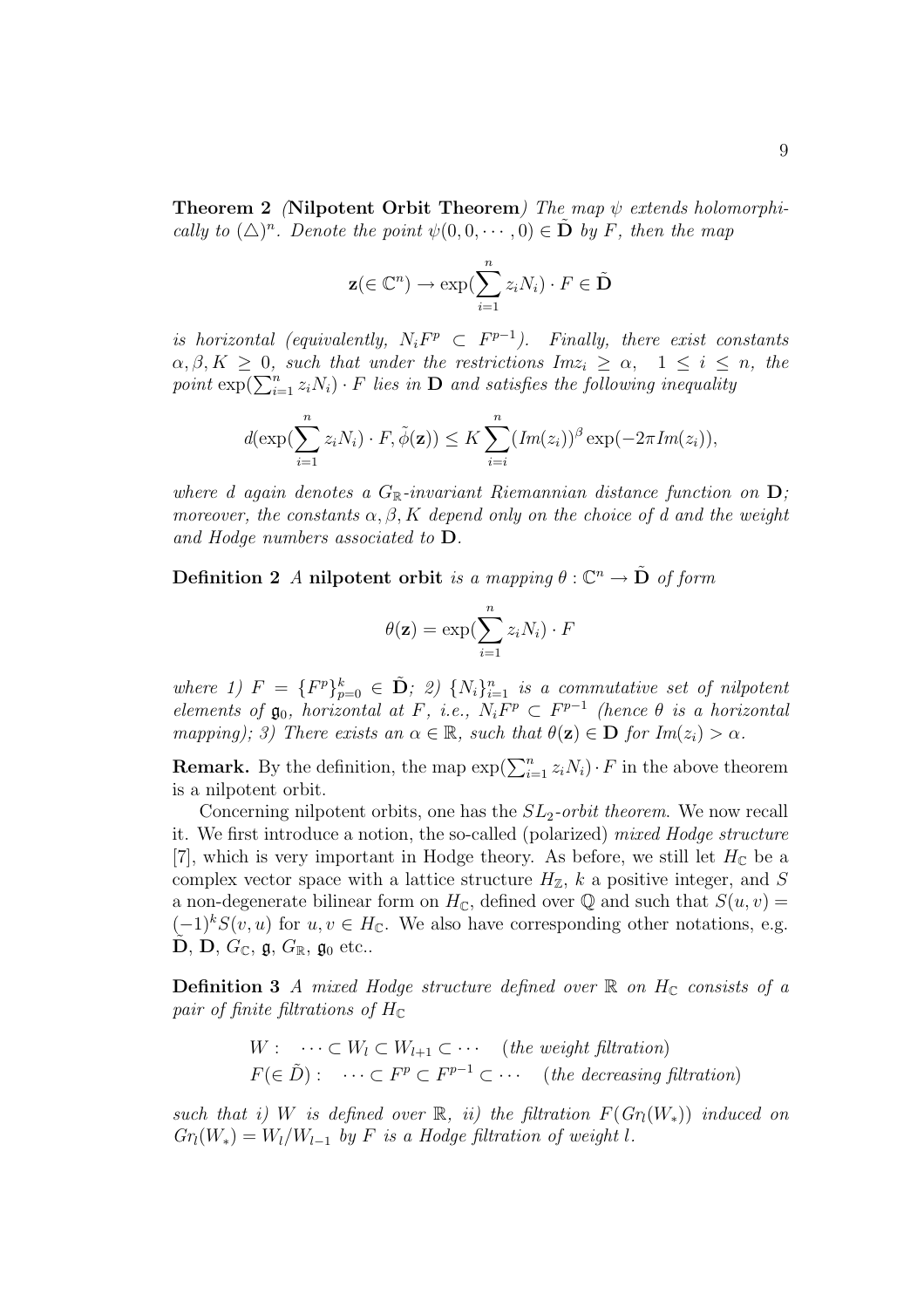**Remark.** This notion, like the notion of Hodge structure, is compatible with the natural operations, e.g. duality and tensor product etc..

A splitting of a mixed Hodge structure  $(W, F)$  is a bigrading  $H_{\mathbb{C}} = \bigoplus J^{p,q}$ such that

$$
W_l = \oplus_{p+q \leq l} J^{p,q}, \quad F^p = \oplus_{r \geq p} J^{r,s}.
$$

An  $(r, r)$ -morphism  $(W, F)$  is an element X of  $\mathfrak{gl}(H_{\mathbb{C}})$  satisfying  $X(W_l) \subset W_{l+2r}$ and  $X(F^p) \subset F^{p+r}$ . So the nilpotent element N of a polarized mixed Hodge structure  $(W, F, N)$  (see the following definition) is a  $(-1, -1)$ -morphism of the mixed Hodge structure  $(W, F)$ . Call an  $(r, r)$ -morphism X of  $(W, F)$  compatible with the splitting  $\{J^{p,q}\}$  if  $X(J^{p,q})\subset J^{p+r,q+r}$ . A construction of Deligne [7, 5] tells us that a mixed Hodge structure always admits some splittings which are compatible with all its morphisms. A mixed Hodge structure  $(W, F)$  is said to split over R if it admits a splitting  $\{J^{p,q}\}\$  such that  $J^{p,q} = \overline{J^{q,p}}$ , here - represents the conjugation relative to the real structure. Such a splitting is then called a real splitting of  $(W, F)$ . The following proposition will be important for stating the  $SL_2$ -orbit theorem for several variables.

**Proposition 2** Given a mixed Hodge structure  $(W, F)$  on  $H_{\mathbb{C}} = H_{\mathbb{R}} \otimes_{\mathbb{R}} \mathbb{C}$ , there exists a unique  $\delta \in \mathfrak{gl}(H_{\mathbb{R}})$  such that  $(W, \exp(-H_{\mathbb{R}}))$ <br>Hodge structure which splits over  $\mathbb{R}$  Eurthermore every  $\begin{array}{l} on\,\,n_{\mathbb{C}} = n_{\mathbb{R}} \otimes_{\mathbb{R}} \mathbb{C},\ \sqrt{-1}\delta(F) \,\,\,is \,\,a \,\,\,mixed \end{array}$ Hodge structure which splits over  $\mathbb R$ . Furthermore, every morphism of  $(W, F)$ commutes with  $\delta$ .

The following definition is also important for our exposition.

**Definition 4** A polarized mixed Hodge structure consists of a mixed Hodge structure  $(W, F)$  defined over  $\mathbb R$  on  $H_{\mathbb C}$  and a nilpotent element  $N \in \mathfrak{g}_0$  such that 1)  $N^{k+1} = 0$ ; 2)  $W = W(N)[-k]$ , where  $W(N)$  is the weight filtration induced canonically by N and  $(W(N)[-k])_l = (W(N))_{l-k}$ ; 3)  $S(F^p, F^{k-p+1}) =$ 0; 4)  $N F^p \subset F^{p-1}$ ; 5) The Hodge structure (of weight  $s+l$ ) on the primitive part  $P_{s+l} = Ker(N^{l+1} : Gr_{s+l}(W_*) \rightarrow Gr_{s+l}(W_*))$  is polarized by the form  $S(., N^l.).$ 

Then, for polarized mixed Hodge structures, one has the following proposition, which is a consequence of the  $SL_2$ -orbit theorem in a single variable [12].

**Proposition 3** Let  $\theta(z) = \exp(zN) \cdot F$  be a nilpotent orbit for  $z \in \mathbb{C}$ , a nilpotent element  $N \in \mathfrak{g}_0$  with nilpotent index k, and a filtration  $F \in \mathbf{D}$ , i.e., satisfying that the mapping  $\theta$  is horizontal and for some  $\alpha > 0$  and Imz  $>\alpha$ ,  $\theta(z) \in \mathbf{D}$ . Then  $(W(N)[-k], F, N)$  is a polarized mixed Hodge structure.

Using the above notions and results about (polarized) mixed Hodge structures, one can reformulate the  $SL_2$ -orbit theorem in a single variable in the following manner, which will be helpful for the reformulation of  $SL_2$ -orbit theorem in several variables. From the proposition above,  $(W = W(N)[-k], F)$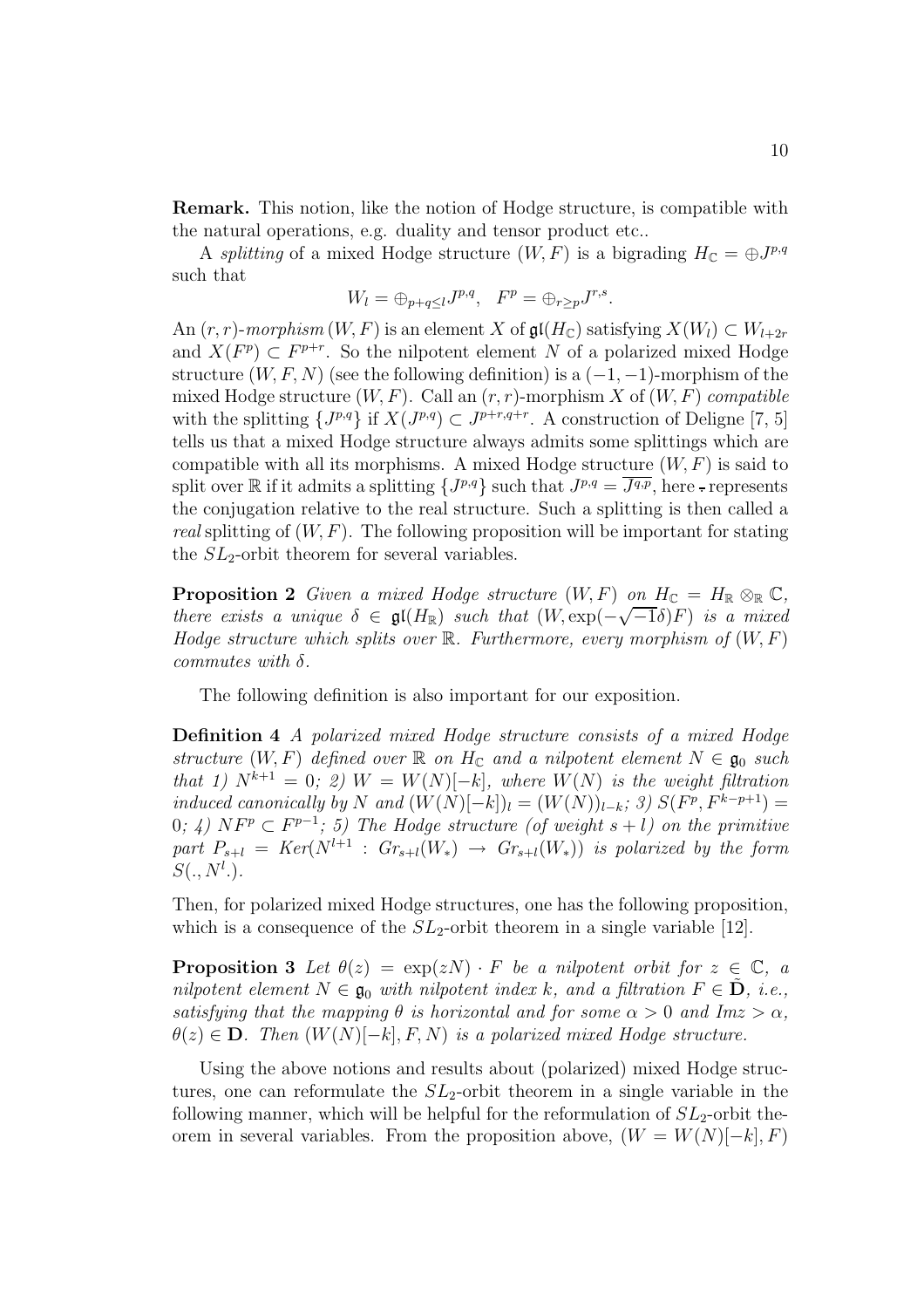is a mixed Hodge structure polarized by N (so, N is a  $(-1, -1)$ -morphism of  $(W, F)$ ; on the other hand, by Proposition 1, there exists a  $\delta \in \mathfrak{gl}(H_{\mathbb{R}})$  such  $(W, F)$ ), on the other hand, by Froposition 1, there exists a  $\sigma \in \mathfrak{gl}(H_{\mathbb{R}})$  such that  $(W, \tilde{F} = \exp(-\sqrt{-1}\delta)F)$  is a mixed Hodge structure splitting over R. Let  $\{\tilde{J}^{p,q}\}\$  be a real splitting of  $(W,\tilde{F})$ , i.e.,

$$
\tilde{F}^p = \bigoplus_{r \ge p} \tilde{J}^{r,s}, \ W_l = \bigoplus_{r+s \le l} \tilde{J}^{r,s}, \ \tilde{J}^{r,s} = \tilde{J}^{s,r}.
$$

Define a semisimple transformation  $\tilde{Y}$  as follows,

$$
\tilde{Y}v = (p+q-k)v
$$
 for  $v \in \tilde{J}^{p,q}$ .

Then, some additional discussion (see §3 of [5]) shows that  $\{\tilde{Y}, N\}$  can be completed to an  $\mathfrak{sl}_2$ -triple  $\{\tilde{N}^+, \tilde{Y}, N\}$ : Actually, the proposition 1 tells us that N is a  $(-1,-1)$ -morphism of  $(W,\tilde{F})$  and compatible with the above splitting  ${\tilde{J}^{p,q}}$  (this needs some additional argument), while  $\tilde{Y}$  is a (0,0)-morphism; and hence  $\tilde{N}^+$  is a (1, 1)-morphism of  $(W, \tilde{F})$ . Like N, the transformations  $\delta, \tilde{Y}, \tilde{N}^+$  are infinitesimal isometries of the polarization S and belong to  $\mathfrak{g}_0$ . Thus, we have constructed a representation  $\tilde{\rho}_*$  of  $\mathfrak{sl}_2(\mathbb{C})$  into g with

$$
\tilde{\rho}_*(Z) = \sqrt{-1}(\tilde{N}^+ - N), \n\tilde{\rho}_*(X_+) = \frac{1}{2}(\tilde{N}^+ + N + \sqrt{-1}\tilde{Y}), \n\tilde{\rho}_*(X_-) = \frac{1}{2}(\tilde{N}^+ + N - \sqrt{-1}\tilde{Y})
$$

(or  $\tilde{\rho}_*(\mathbf{y}) = \tilde{Y}, \tilde{\rho}_*(\mathbf{n}_+) = \tilde{N}^+, \tilde{\rho}_*(\mathbf{n}_-) = N$ ), which lifts to a homomorphism

 $\tilde{\rho}: SL_2(\mathbb{C}) \to G_{\mathbb{C}}.$ 

It is clear that  $\tilde{\rho}$  is defined over R. Again since  $\tilde{N}^+$  and  $\tilde{Y}$  are (1, 1) and  $(0, 0)$ -morphisms of  $(W, \tilde{F})$  respectively, so they fix the filtration  $\tilde{F}$ . Let B be the isotropy subgroup in  $G_{\mathbb{C}}$  of  $\tilde{\mathbf{D}}$  fixing  $\tilde{F}$ , the Lie algebra b of which clearly contains  $\tilde{N}^+$  and  $\tilde{Y}$ ; let L be the isotropy subgroup in  $SL_2(\mathbb{C})$  of  $\mathbb{P}^1$  fixing 0, the Lie algebra I of which clearly contains  $\mathbf{n}_+$  and  $\mathbf{y}$ . Thus, the homomorphism  $\tilde{\rho}$  induces an equivariant embedding

$$
\mathbf{P}^1 \simeq SL_2(\mathbf{C})/L \rightarrow \tilde{\mathbf{D}}
$$

by  $q \to \tilde{\rho}(q)\tilde{F}$ , which can be written as, for  $z \in \mathbb{C}$ ,

$$
z \to \exp(zN) \cdot \tilde{F}.
$$

A further argument shows that  $\exp(zN) \cdot \tilde{F} \in \mathbf{D}$  as  $\text{Im} z > 0$  (in particular,  $e^{\sqrt{-1}N}\tilde{F} \in \mathbf{D}$ , namely the upper half plane is mapped into **D** [5].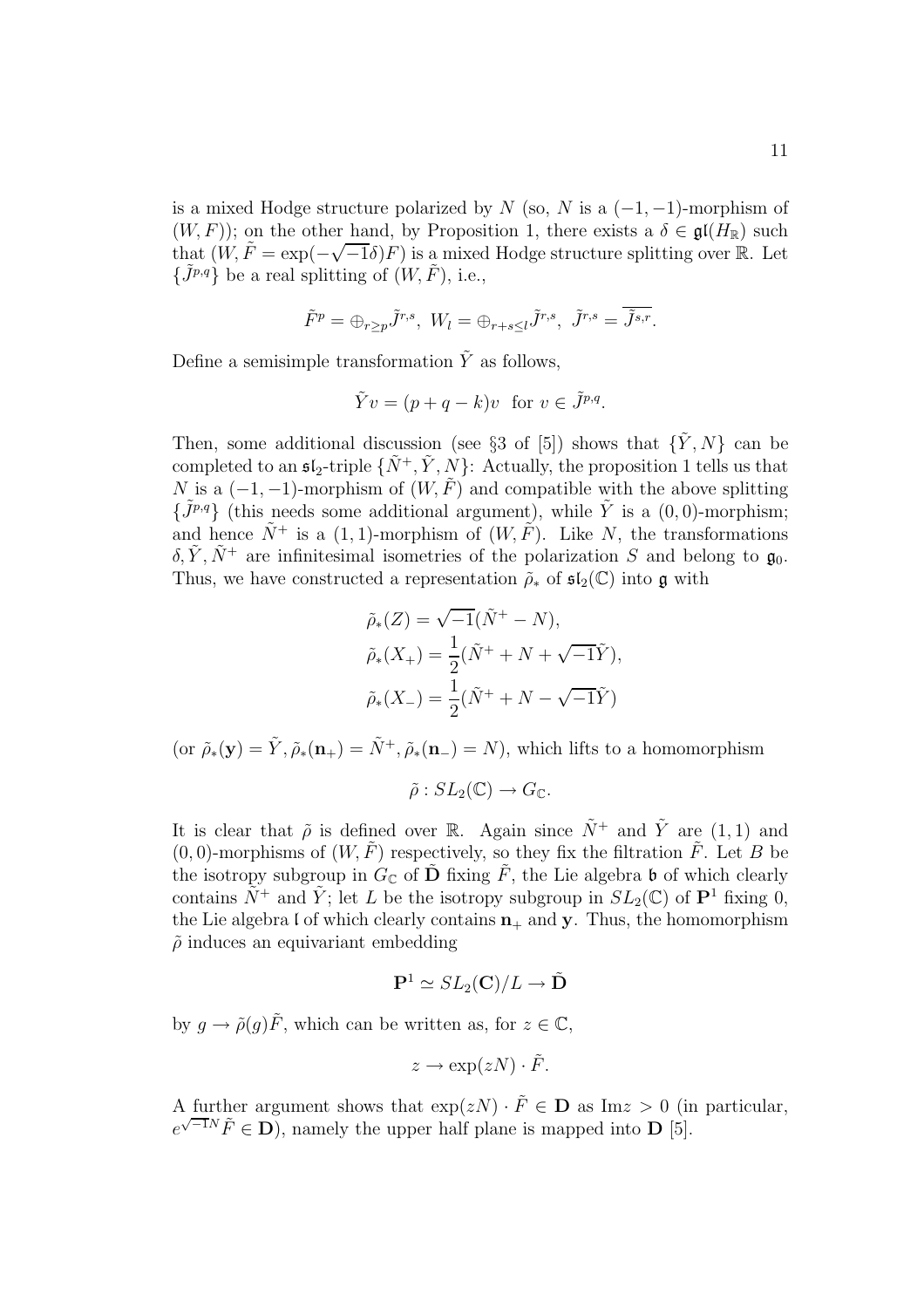Write  $\exp(zN) \cdot F = \tilde{g}(z) \exp(zN) \cdot \tilde{F}$ . Since for some  $\alpha > 0$ , as Im $z > 0$ , write  $\exp(zN) \cdot F = g(z) \exp(zN) \cdot F$ . Since for some  $\alpha > 0$ , as  $\text{Im} z > 0$ ,<br>  $\exp(zN) \cdot F \in \mathbf{D}$ , so  $\tilde{g}(z) \in G_{\mathbb{R}}$  for  $\text{Im} z > 0$ . In particular,  $\tilde{g}(\sqrt{-1}y) \in G_{\mathbb{R}}$ . In  $\exp(zN) \cdot F \in D$ , so  $g(z) \in G_{\mathbb{R}}$  for the  $z > 0$ . In particular,  $g(\sqrt{-1}y) \in G_{\mathbb{R}}$ . In the following, write  $\tilde{g}(y)$  instead of  $\tilde{g}(\sqrt{-1}y)$ . Then, the  $SL_2$ -orbit theorem in a single variable applies to  $\tilde{g}$  here. Especially,  $\tilde{g}(\infty) \in G_{\mathbb{R}}$ . Setting  $\mu = \log \tilde{g}(\infty)$ and  $\tilde{F}_0 = \tilde{g}(\infty)\tilde{F}$ , we obtain a polarized mixed Hodge structure split over R  $(W, F_0, N)$  [5]. The most important is that

#### $(W, \tilde{F}_0)$  is canonically attached to  $(W, F)$ ,

although defined in terms of the nilpotent orbit  $\exp(zN) \cdot F$ , and  $\tilde{q}(\infty)$  depends on  $\delta$  (equivalently, on the mixed Hodge structure  $(W, F)$ , but not on N). This point will be very useful in the following reformulation for the  $SL_2$ -orbit theorem for several variables.

We can now begin with reformulating the  $SL_2$ -orbit theorem for several variables. Let  $F \in \mathbf{D}$ ,  $\alpha$  a fixed positive constant, and  $N_1, N_2, \cdots, N_n \in \mathfrak{g}_0$ some commuting nilpotent elements of nilpotent indices  $k$ , such that for  $z =$  $(z_1, \dots, z_n) \in \mathbb{C}^n$ 

\n- 1) the mapping 
$$
\theta(\mathbf{z}) = \exp\left(\sum_{i=1}^{n} z_i N_i\right) \cdot F
$$
 is horizontal;
\n- 2)  $\exp\left(\sum_{i=1}^{n} z_i N_i\right) \cdot F \in \mathbf{D}$  for  $\text{Im} z_1 > \alpha, 1 \leq i \leq n$ ,
\n

i.e.,  $\theta(\mathbf{z}) = \exp(\sum_{i=1}^n z_i N_i) \cdot F$  is a nilpotent orbit. In the remaining part of this section and the next sections, we will have to fix an ordering of variables  $z_1, z_2, \dots, z_n$ , and correspondingly the commuting nilpotent elements  $N_1, N_2, \cdots, N_n$ . First of all, we state a purely algebraic result, which is due to Cattani and Kaplan [4], as follows:

**Lemma 1** Let  $N_1, N_2, \cdots, N_m$  be some commutative nilpotent linear transformations in  $\mathfrak{g}_0$  with nilpotent indices k. Set  $C(N_1, N_2, \cdots, N_m) = \{\sum_{j=1}^m \lambda_j N_j \mid \lambda_j \in \mathbb{R} \}$  $\lambda_i \in \mathbb{R}, \lambda > 0$ . Then the weight filtration on  $H_{\mathbb{C}}$  canonically attached to each nilpotent element  $N \in C(N_1, N_2, \dots, N_m)$  is the same.

Thus, for our present situation,  $C_{\mathbf{r}} = C(N_1, \cdots, N_r) = \{\sum_{j=1}^r \lambda_j N_j \mid \lambda_j \in$  $\mathbb{R}, \lambda > 0$ ,  $1 \leq r \leq n$ , determines a unique weight filtration defined over R on  $H_{\mathbb{C}}$ , denoted by  $W^{\mathbf{r}}$ , as follows

$$
0 \subset W_{-k}^{\mathbf{r}} \subset W_{-k+1}^{\mathbf{r}} \subset \cdots \subset W_{k-1}^{\mathbf{r}} \subset W_k^{\mathbf{r}} = H_{\mathbb{C}}.
$$

So, by the proposition 2, we have that  $(W<sup>n</sup>[-k], F)$  is a mixed Hodge structure polarized by each  $N \in C_n$ . The previous discussion then shows that one can attach canonically to  $(W^{\mathbf{n}}[-k], F)$  another mixed Hodge structure  $(W^{\mathbf{n}}[-k], \tilde{F}_{\mathbf{n}})$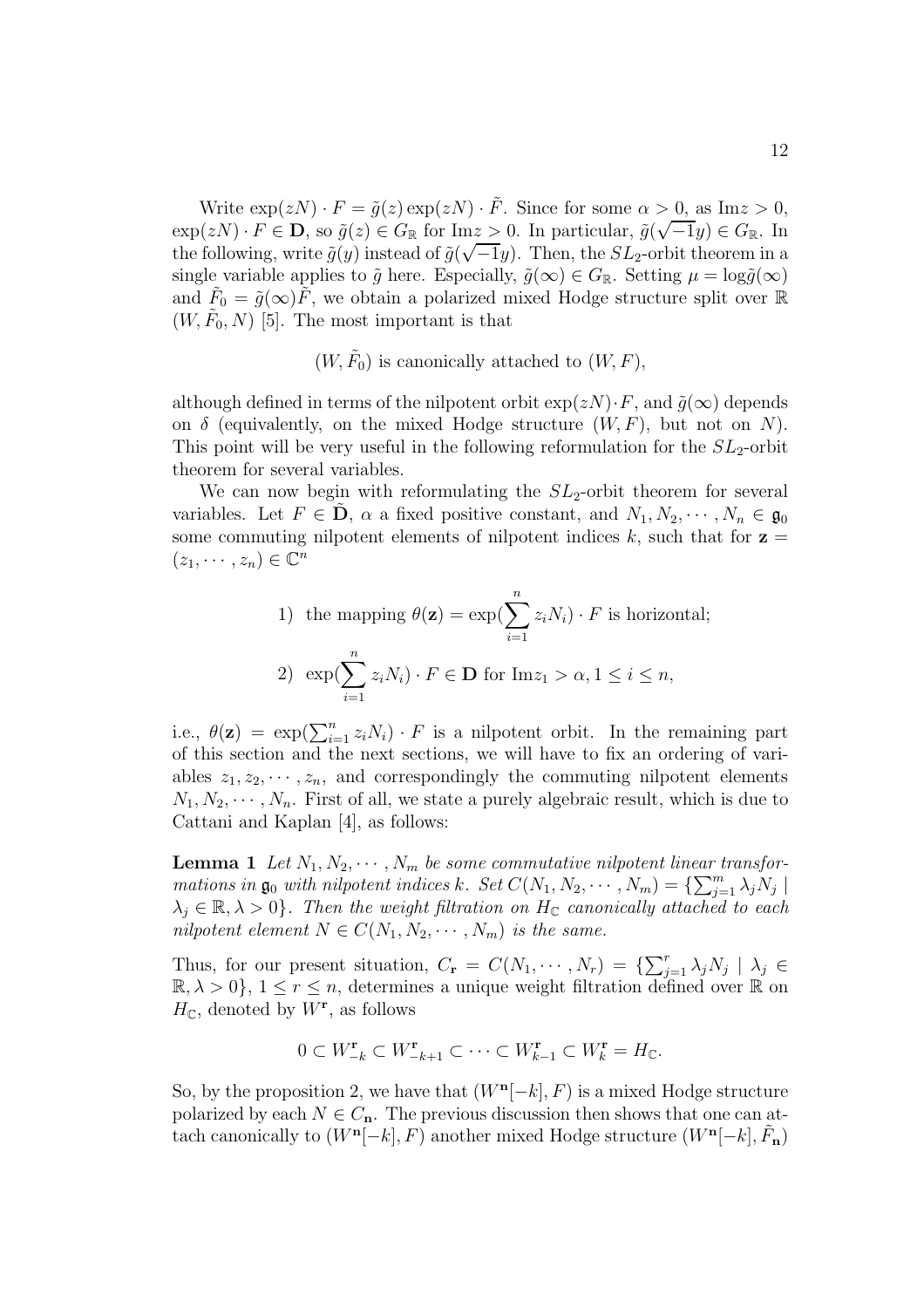also polarized by each  $N \in C_n$  and splitting over R for some  $\tilde{F}_n \in \tilde{D}$ . Since  $(W^{\mathbf{n}}[-k], \tilde{F}_{\mathbf{n}})$  is polarized by every  $N \in C_{\mathbf{n}}$ , the mapping

$$
(z_1, z_2, \cdots, z_{n-1}) \rightarrow \exp(\sum_{i=1}^{n-1} z_i N_i) \cdot (e^{\sqrt{-1}N_n}\tilde{F}_n)
$$

is a nilpotent orbit, namely satisfies the properties mentioned above. For this nilpotent orbit, we can do the same argument as before:  $(W^{n-1}[-k],$  $e^{\sqrt{-1}N_n}\tilde{F}_n$ ) is a mixed Hodge structure polarized by each  $N \in C_{n-1}$  and one can attach canonically to it another R-split mixed Hodge structure  $(W^{n-1}[-k], \tilde{F}_{n-1})$ polarized by each  $N \in C_{n-1}$  for some  $\tilde{F}_{n-1} \in \tilde{D}$ . Inductively, one has that, for 1 ≤ r ≤ n, there exists some  $\tilde{F}_{\mathbf{r}} \in \tilde{\mathbf{D}}$  such that  $(W^{\mathbf{r}}[-k], \tilde{F}_{\mathbf{r}})$  is a R-split mixed Hodge structure polarized by each  $N \in C_r$  and canonically attached to  $(W^{\mathbf{r}}[-k], e^{\sqrt{-1}N_{r+1}}\tilde{F}_{\mathbf{r}+1});$  and

$$
(z_1, z_2, \cdots, z_r) \rightarrow exp(\sum_{i=1}^r z_i N_i) \cdot (e^{\sqrt{-1}N_{r+1}} \tilde{F}_{r+1})
$$

is a nilpotent orbit.

Letting  $\{J_{\mathbf{r}}^{p,q}\}\)$  be the real splitting of  $(W^{\mathbf{r}}[-k], \tilde{F}_{\mathbf{r}})$ , for  $1 \leq r \leq n$ , we define some semisimple transformations  $Y_r$ 

$$
\tilde{Y}_{\mathbf{r}}v = (p+q-k)v, \text{ for } v \in J_{\mathbf{r}}^{p,q}.
$$

One can show that  ${\{\tilde{Y}_{\mathbf{r}}\}_{r=1}^n}$  is a commuting set of semisimple endomorphisms in **g**<sub>0</sub>. We also define  $\widetilde{N}_r^{\text{-}}$  as the component of  $N_r$  in the subspace  $\cap_{j=1}^{r-1}$ ker(ad $\widetilde{Y}_j$ ) relative to the decomposition of  $\mathfrak{g}_0$  in eigenspaces of the commuting set of semisimple endomorphisms  $\{\text{ad}(\tilde{Y}_j)\}_{j=1}^{r-1}$ . Set  $\tilde{N}_r^- = \sum_{j=1}^r \tilde{N}_j^-$ . Then, one can show that  $\tilde{Y}_\mathbf{r}, \tilde{N}_\mathbf{r}^-$  can be expanded to an  $\mathfrak{sl}_2$ -triple  $(\tilde{Y}_\mathbf{r}, \tilde{N}_\mathbf{r}^-, \tilde{N}_\mathbf{r}^+)$  and  $f(\tilde{Y}_\mathbf{r}, \tilde{N}_\mathbf{r}^-, \tilde{N}_\mathbf{r}^+)$  induces a representation a of  $(\mathfrak{sl}_2(\mathbb{C}))^n$  $\{(\tilde{Y}_r, \tilde{N}_r^-, \tilde{N}_r^+)\}_{r=1}^n$  induces a representation  $\rho_*$  of  $(\mathfrak{sl}_2(\mathbb{C}))^n$  into  $\mathfrak{g}$ , which has a particular property. This can be evoluted as follows. The Lie algebra  $\mathfrak{sl}_2(\mathbb{C})$ particular property. This can be explained as follows. The Lie algebra  $\mathfrak{sl}_2(\mathbb{C})$ admits a natural Hodge structure of weight 0, with

$$
\begin{aligned} &(\mathfrak{sl}_2(\mathbb{C}))^{-1,1}=\overline{(\mathfrak{sl}_2(\mathbf{C}))^{1,-1}}=\mathbb{C}(\sqrt{-1}\mathbf{y}+\mathbf{n}_++\mathbf{n}_-)\\ &(\mathfrak{sl}_2(\mathbb{C}))^{0,0}=\mathbb{C}(\mathbf{n}_+-\mathbf{n}_-), \end{aligned}
$$

which gives rise to a Hodge structure of weight 0 on  $(\mathfrak{sl}_2(\mathbb{C}))^n$ . Here,

$$
\mathbf{y} = \begin{pmatrix} -1 & 0 \\ 0 & 1 \end{pmatrix}, \mathbf{n}_{+} = \begin{pmatrix} 0 & 0 \\ 1 & 0 \end{pmatrix}, \mathbf{n}_{-} = \begin{pmatrix} 0 & 1 \\ 0 & 0 \end{pmatrix}.
$$

Fix a point  $o \in \mathbf{D}$ , called the *reference point* or *base point*, the corresponding Hodge structure of which is denoted by  $\{H_0^{p,q}\}\$ . One can then define a Hodge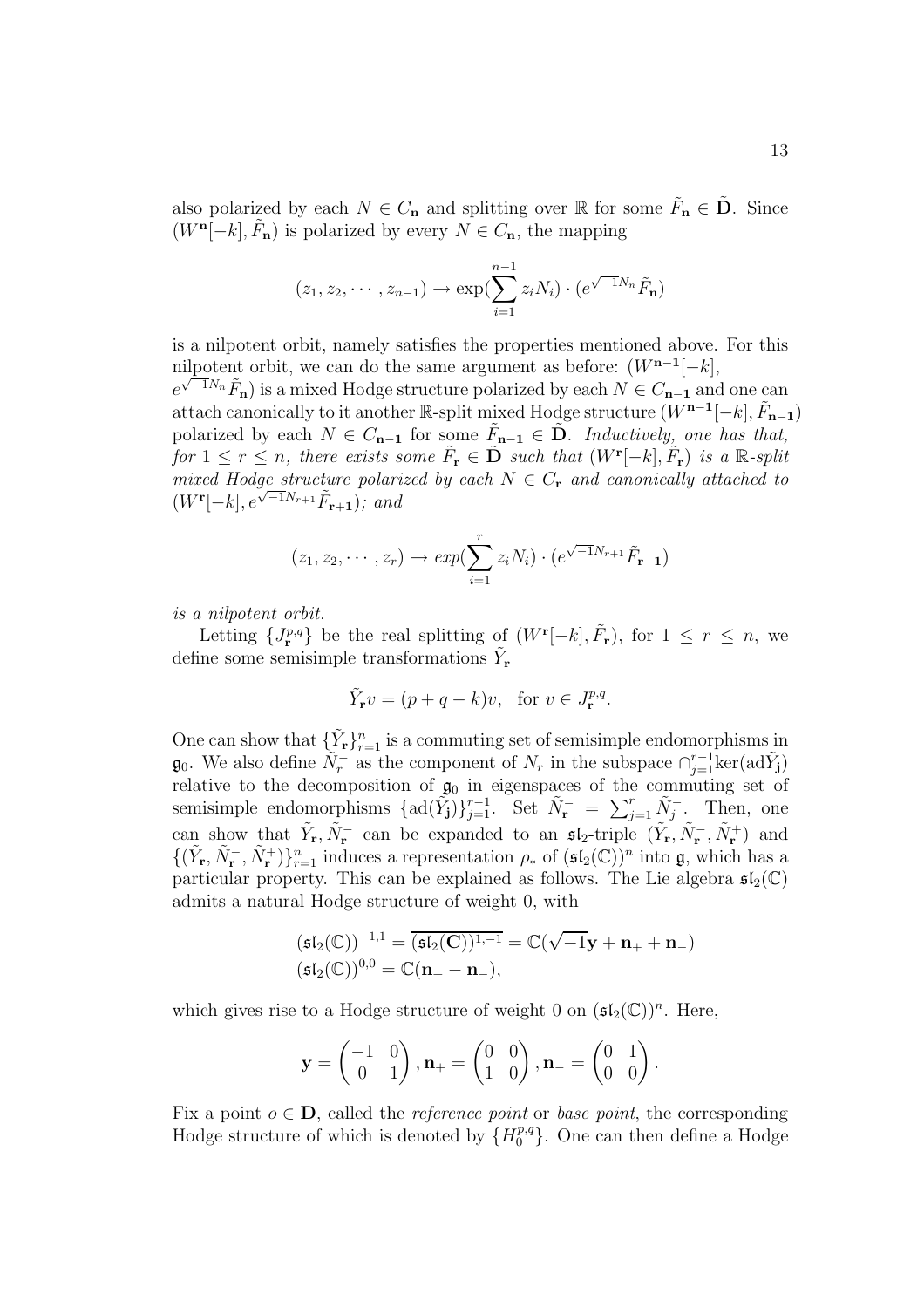structure  $\mathfrak{g}^{p,-p}$  of weight 0 on  $\mathfrak{g}: \mathfrak{g}^{p,-p} = \{X \in \mathfrak{g} \mid XH_0^{r,s} \subset H_0^{r+p,s-p}\}.$  We<br>say that a Lie algebra homomorphism  $\xi : (\mathfrak{sl}_p(\mathbb{C}))^n \longrightarrow \mathfrak{g}$  is Hodge at 0 if say that a Lie algebra homomorphism  $\xi : (\mathfrak{sl}_2(\mathbb{C}))^n \to \mathfrak{g}$  is Hodge at o if  $\xi$  is a  $(0, 0)$ -morphism from the Hodge structure on  $(\mathfrak{sl}_2(\mathbb{C}))^n$  to the induced Hodge structure above on  $\mathfrak{g}$ , i.e.,  $\xi((\mathfrak{sl}_2(\mathbf{C}))^n)^{r,-r} \subset \mathfrak{g}^{r,-r}$ . Then the following theorem shows that  $\rho_*$  above is Hodge. We now are in the position of stating the  $SL_2$ -orbit theorem for several variables.

**Theorem 3** ( $SL_2$ -orbit theorem for several variables) For the above fixed ordering of the variables  $\mathbf{z} = (z_1, z_2, \cdots, z_n)$  in  $\mathbb{C}^n$  and the nilpotent orbit  $\theta(\mathbf{z}),$ there exists a unique Lie group homomorphism

$$
\rho : (SL_2(\mathbb{C}))^n \to G_{\mathbb{C}}
$$

with the following properties:

*i*) The induced homomorphism  $\rho_*$  is Hodge at the point  $\exp(\sqrt{-1}N_1) \cdot \tilde{F}_1 \in$ **D** and  $\tilde{F}_{\bf r} = \exp(-\sqrt{-1}\tilde{N}_{\bf r}^-)(\exp(\sqrt{-1}N_1) \cdot \tilde{F}_{\bf 1}).$ 

ii) The image of the r-th **n**<sub>−</sub> (**y**, **n**<sub>+</sub>) factor of  $(\mathfrak{sl}_2(\mathbb{C}))^n$  under  $\rho_*$  is  $\tilde{N}_r^-$ <br> $\tilde{N}^+$  respectively) and  $W(\tilde{N}^-) - W^r$  $(\tilde{Y}_r, \tilde{N}_r^+$  respectively) and  $W(\tilde{N}_r^-) = W^r$ .

 $\begin{aligned} (I_r, N_r^{\perp}) \text{ respectively} & \text{and } W(N_{\mathbf{r}}^{\perp}) = W \text{ .} \\ In \text{addition, setting } z_i = x_i + \sqrt{-1}y_i, \text{ there exist } G_{\mathbb{R}}\text{-valued functions } g_{\mathbf{r}}(y_1, \cdots, y_r) \text{ is the same value of } G_{\mathbb{R}}^{\perp}. \end{aligned}$ defined for  $y_i > 0$  if  $1 \le r \le n-1$  and for  $y_i > \alpha$ ,  $\alpha \in \mathbb{R}$ , if  $r = n$ , such that

iii) For  $j < r \leq n$ ,  $g_i(y_1, \dots, y_j)$  commutes with  $\tilde{Y}_r$  and leaves the point  $\tilde{F}_r$ fixed. In particular if  $j < r$ ,  $g_i(y_1, \dots, y_j)$  is a  $(0, 0)$ -morphism of the mixed Hodge structure  $(W^{\mathbf{r}}, F_{\mathbf{r}})$ .

$$
\begin{array}{l}\n\text{iv)} \ \sum_{s=1}^{r} y_s N_s = A d(\Pi_{j=r-1}^1 g_j(\frac{y_1}{y_{j+1}}, \cdots, \frac{y_j}{y_{j+1}})) \sum_{s=1}^{r} y_s \tilde{N}_s^- . \\
\text{v)} \ \exp \sqrt{-1} (\sum_{j=1}^{r} y_j N_j) \cdot (\exp (\sqrt{-1}N_{r+1}) \tilde{F}_{r+1}) =\n\end{array}
$$

 $(\Pi_{j=r}^1 g_j(\frac{y_1}{y_{j+1}},\cdots,\frac{y_j}{y_{j+1}})) \cdot ((\exp \sqrt{-1} \sum_{j=1}^r y_j \tilde{N}_j^{-}) \tilde{F}_r), 1 \leq r \leq n \text{ and } y_{r+1} = 1.$ 

vi) The functions  $g_{\mathbf{r}}(y_1, \dots, y_r)$  and  $g_{\mathbf{r}}(y_1, \dots, y_r)^{-1}$  have power series expansions in nonpositive powers of  $\frac{y_1}{y_2}, \frac{y_2}{y_3}, \cdots, \frac{y_{r-1}}{y_r}, y_r$  with constant term 1 and convergent in any region of the form  $\frac{y_1}{y_2}$ ,  $\frac{y_1}{y_2}$ ,  $\beta$ ,  $\cdots$ ,  $\frac{y_{r-1}}{y_r}$ ,  $\beta$ ,  $\beta$ ,  $\beta$ ,  $\beta$ ,  $\beta$ .

Using the nilpotent orbit theorem and the  $SL_2$ -orbit theorem, one can describe the asymptotic behavior of the Hodge metric. Let  $\{M, H_{\mathbb{Z}} \subset H_{\mathbb{C}}, \{F^p\}_{p=0}^k, \nabla =$  $\nabla^{1,0} + \nabla^{0,1}, S$  be a variation of Hodge structures, where M is  $(\Delta^*)^n$ . Let h be the corresponding Hodge metric of the variation. We still use the previous notations. Fix a point  $s \in (\Delta^*)^n$ .  $N_i$  can be considered as a nilpotent linear transformation of the complex vector space  $(\mathbf{H}_{\mathbb{C}})$ <sub>s</sub>. So, by Lemma 1, for  $C(N_1, N_2, \dots, N_i), 1 \leq j \leq n$ , there exists a unique weight filtration of  $(\mathbf{H}_{\mathbb{C}})_s$ , denoted by  $W^{\mathbf{j}}$ , with some standard properties (see Section 6 of [12]). Namely,

$$
0 \subset W_{-k}^{\mathbf{j}} \subset W_{-k+1}^{\mathbf{j}} \subset \cdots \subset W_{k-1}^{\mathbf{j}} \subset W_k^{\mathbf{j}} = (\mathbf{H}_{\mathbb{C}})_s
$$

such that, for all  $N \in C(N_1, N_2, \dots, N_j)$ ,  $N(W_l^{\mathbf{j}}) \subset W_{l-2}^{\mathbf{j}}$  and, for  $l \geq 0$ 

$$
N^l: \mathrm{Gr}_l(W_{*}^{\mathbf{j}}) \to \mathrm{Gr}_{-l}(W_{*}^{\mathbf{j}})
$$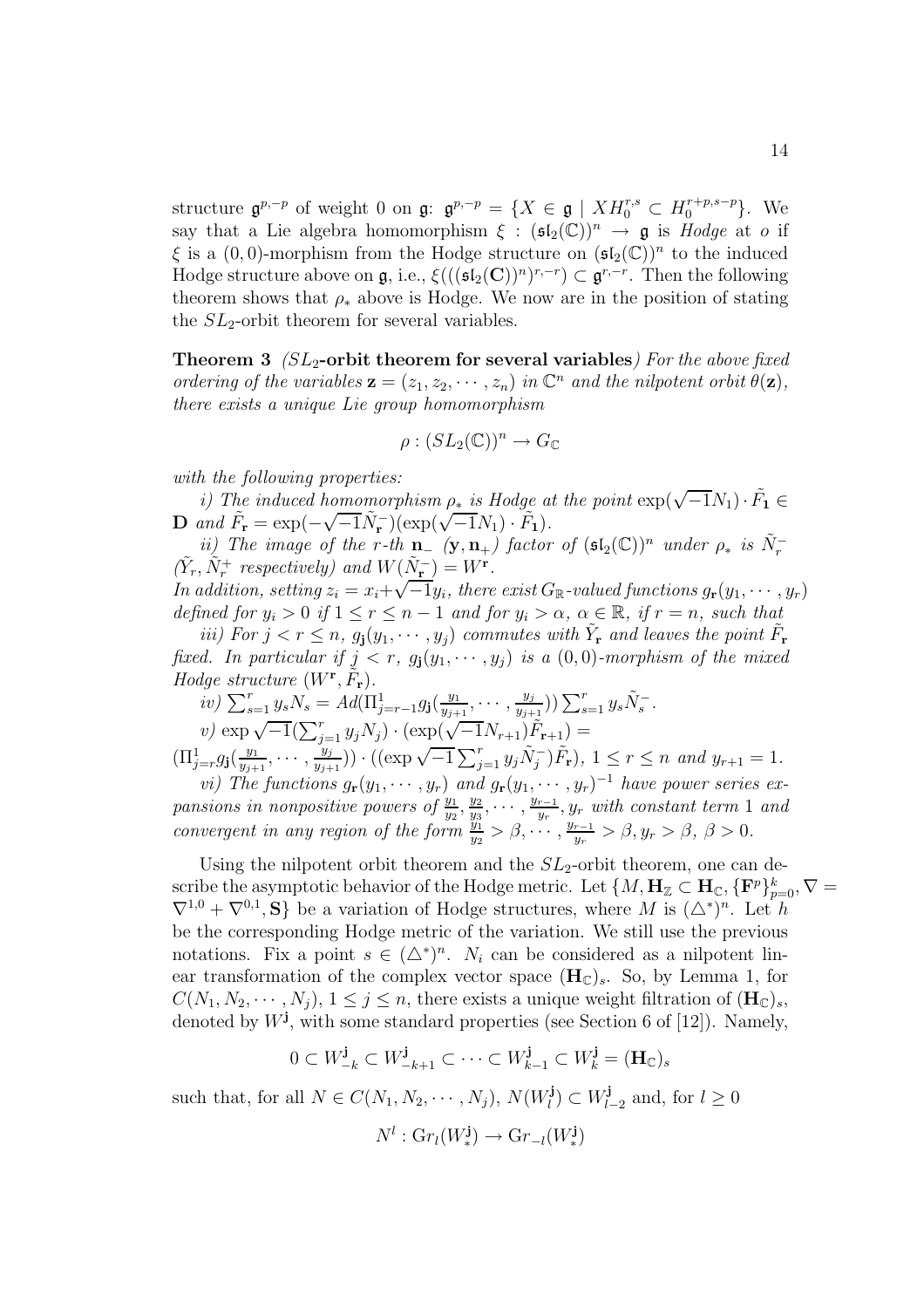is an isomorphism, where  $\text{Gr}_{l}^{W_{*}^{\mathbf{j}}} = W_{l}^{\mathbf{j}}/W_{l-1}^{\mathbf{j}}$ . This filtration is called *mon*odromy weight filtration, according to Deligne. On the other hand, relative to the flat structure of the bundle  $H_C \to (\triangle^*)^n$ , the Picard-Lefschetz transformations  $\gamma_i$ , and hence the logarithms  $N_i$ , can be regarded as flat sections of the bundle  $H^*_{\mathbb{C}} \otimes H_{\mathbb{C}}$ , so one can construct, from the above filtrations, the corresponding filtrations of  $H_{\mathbb{C}}$  by some locally constant sheaves (i.e., some sheaves of locally flat sections), denoted by  $\{W_*^j\}$ , which are  $\{\gamma_1, \dots, \gamma_j\}$ -invariant. Note that since  $H_C$  has a flat lattice  $H_Z \subset H_C$ , so the above filtrations of locally constant sheaves are defined over  $\mathbb{Q}$ ; in general, if  $H_C$  is defined only over R, the filtrations in question are defined only over R.

Now, we consider a canonical sheaf extension  $\overline{H}_{\mathbb{C}}$  of  $H_{\mathbb{C}}$  across the singularity, when considering  $H_C$  as a holomorphic vector bundle under the holomorphic structure  $\nabla^{0,1}$ , as follows. As a sheaf, the germs of the sections of  $\overline{H}_{\mathbb{C}}$ at the singularity are generated by the elements of  $\Gamma(M, \mathbf{H}_{\mathbb{C}})$  which are of the form n

$$
\tilde{v} = \exp\left(\frac{1}{2\pi\sqrt{-1}}\sum_{i=1}^{n} N_i \log t_i\right) v,
$$

where v is a multivalued parallel section of  $H_C$ . It is clear that  $\tilde{v}$  is holomorphic. Similarly, we have the canonical extensions  ${\{\overline{\mathbf{W}}_l^{\mathbf{j}}\}_{l=-k}^k}$  of  ${\{\mathbf{W}_l^{\mathbf{j}}\}_{l=-k}^k}$ , which induce a filtration  $\overline{H}_C$ , for  $1 \leq j \leq n$ . We can now state the asymptotic behavior near the singularity of the Hodge metric [5] as follows

**Theorem 4** All the notations as above. If  $v \in \bigcap_j W^{\mathbf{j}}_{l_j}$  is a flat section and the projection of v in each  $Gr_{l_j}^{\mathbf{W}^{\mathbf{i}}^{*}}$  is nontrivial, then the Hodge norm of  $\tilde{v}$  satisfies

$$
\|\tilde{v}\| \sim \left(\frac{\log |t_1|}{\log |t_2|}\right)^{\frac{l_1}{2}} \left(\frac{\log |t_2|}{\log |t_3|}\right)^{\frac{l_2}{2}} \cdots \left(-\log |t_n|\right)^{\frac{l_n}{2}}
$$

on any region of the form

$$
D_{\epsilon} = \{(t_1, t_2, \cdots, t_n) \in (\triangle^*)^n \mid \frac{\log |t_1|}{\log |t_2|} > \epsilon, \frac{\log |t_2|}{\log |t_3|} > \epsilon, \cdots, -\log |t_n| > \epsilon\}
$$

for any  $\epsilon > 0$ . The same estimate holds for  $||v||$  when restricted to any sector  $|\text{arg} t_j| < \delta, j = 1, 2, \cdots, n \text{ for any } \delta > 0.$ 

To conclude this section, we establish some notation, that will be used in the next two sections. Let **H** be a Hermitian vector bundle over a Riemannian manifold M. Let  $\mathbf{v} = \{v_1, v_2, \dots, v_q\}$  be a global frame field of **H**. Then **v** is said to be  $L^2$ -adapted if that  $\sum_{i=1}^{q} \hat{f}_i v_i$  is square integrable implies that each  $f_i v_i$  is square integrable with respect to the Hermitian and Riemannian metrics, where the  $f_i$  are smooth functions on M. Obviously, the  $L^2$ -adaptedness condition is invariant under constant matrix transformations. Similarly, it is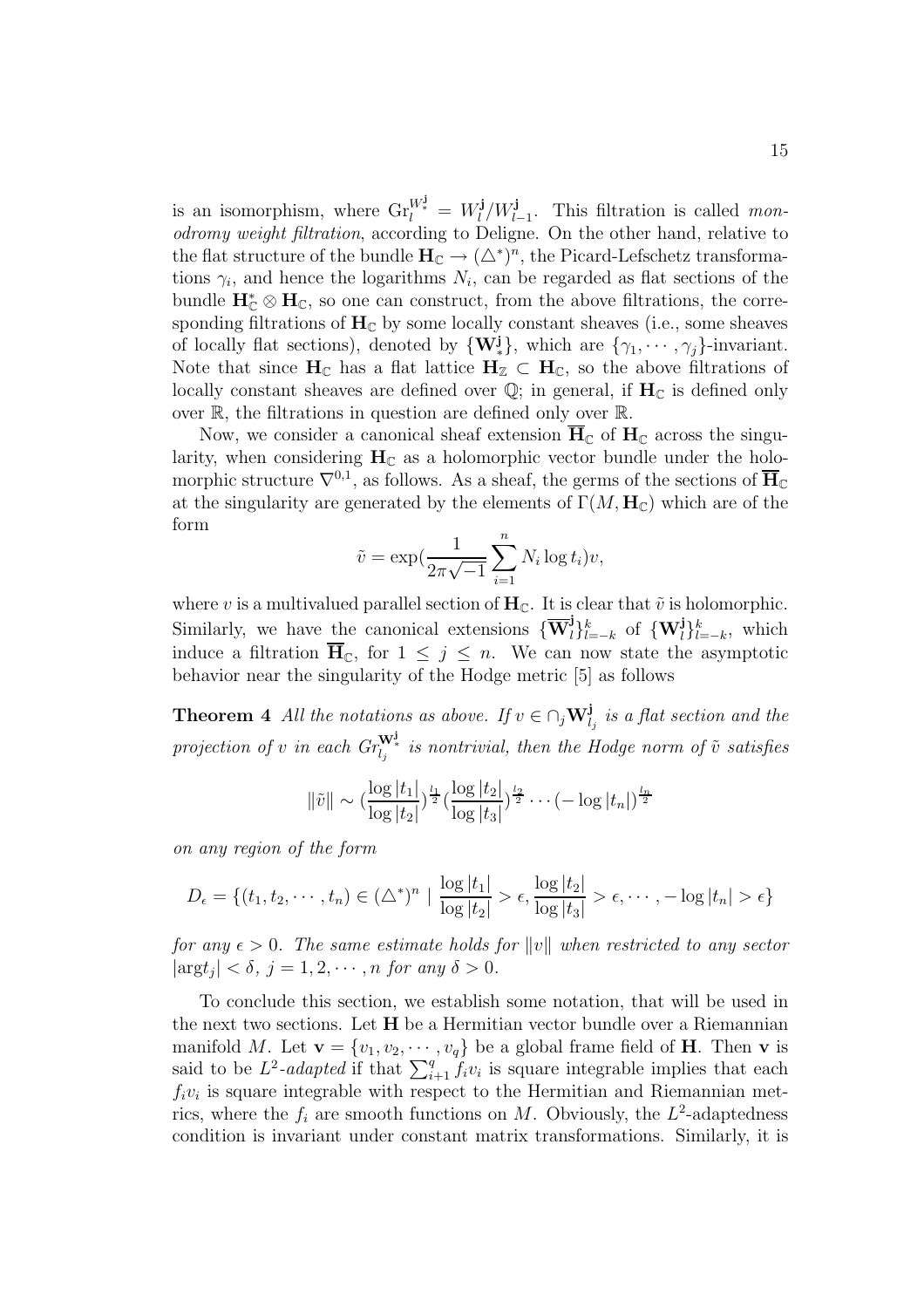invariant under scaling, so one can normalize the frame without changing the L<sup>2</sup>-adaptedness of **v**. The following lemma will be useful in the sequel (for the proof, see [16], Lemma 4.5).

**Lemma 2** Let **v** be a frame for **H** with  $\sup ||v_i|| < \infty$  for all i. A sufficient condition that **v** be  $L^2$ -adapted is that the matrix of the inner products (<  $v_i, v_j >$  has a bounded inverse.

# $\mathbf{B}$  L<sup>2</sup>-adaptedness of the filtration on  $\Omega$   $(\mathbf{H}_{\mathbb{C}})_{(2)}$

Let  $(M, H_{\mathbb{C}} = H_{\mathbb{Z}} \otimes \mathbb{C}, \nabla = \nabla^{1,0} + \nabla^{0,1}, \mathbf{F} = {\mathbf{F}^p}, \mathbf{S}$  be a rational variation of polarized Hodge structure with weight  $k$  defined over  $\mathbb Z$  on  $M$ . For the sake of simplicity, we always assume that  $M$  is complex 2-dimensional, unless stated otherwise, because the case of higher dimension is similar. Thus, as in §2, M can be seen as  $(\triangle^*)^2$  and  $\overline{M} = \triangle^2$ . Let  $\omega$  be the Poincaré-like metric on M, which is quasi-isometric to, near the singularity,

$$
\eta = \frac{\sqrt{-1}}{2} \left[ \frac{dt_1 \wedge d\overline{t}_1}{|t_1|^2 (-\log|t_1|)^2} + \frac{dt_2 \wedge d\overline{t}_2}{|t_2|^2 (-\log|t_2|)^2} \right],
$$

and of finite volume, where  $(t_1, t_2)$ , as in §2, are the standard coordinates of  $(\triangle^*)^2$ . Let  $N_1$  and  $N_2$  be the logarithmic monodromies of the variation, which are nilpotent. We fix an ordering  $(N_1, N_2)$  from now on as in §2. (Here, we again assume that the monodromies  $\gamma_1$  and  $\gamma_2$  are unipotent as in §2.)

Using the Poincaré-like metric  $\omega$  on M and the Hodge metric h on  $H_{\mathbb{C}}$ , we define  $\Omega^r(\mathbf{H}_{\mathbb{C}})_{(2)}$  to be the sheaf of germs of local  $L^2$  holomorphic r-forms valued in  $j_*\mathbf{H}_{\mathbb{C}}$  on  $\overline{M}$ , where j is the inclusion map of M into  $\overline{M}$ . In the next section, we will study in detail the asymptotic behavior near the divisor of its sections and show that it is independent of both metrics, but only depends on the logarithmic monodromies of the variation. According to the Hodge filtration  $\{F^p\}$  of the variation, one can then construct a filtration of  $\Omega^r(\mathbf{H}_{\mathbb{C}})_{(2)}$ , denoted by  $F^p \Omega^r(\mathbf{H}_{\mathbb{C}})_{(2)}$ , which is the sheaf of germs of local  $L^2$ -holomorphic r-forms on  $\overline{M}$  with values in  $j_*\mathbf{F}^{p-r}$ . Then, using the projection of  $\mathbf{F}^{p-r}$ to  $\mathbf{E}^{p-r} = \mathbf{F}^{p-r}/\mathbf{F}^{p-r+1}$ , one can also do a projection from  $F^p\Omega^r(\mathbf{H}_{\mathbb{C}})_{(2)}$  to  $(\Omega^r \otimes \mathbf{E}^{p-r})_{(2)}$ , the sheaves of germs of local L<sup>2</sup>-holomorphic forms on  $\overline{M}$  with values in  $j_*\mathbf{E}^{p-r}$ , which, as seen in the next section, is actually  $(j_*\mathbf{E}^{p-r} \otimes$  $\Omega^r_{\overline{M}}(\log D)$ <sub>(2)</sub>, the sheaf of germs of local  $L^2$ -sections in  $j_*\mathbf{E}^{p-r} \otimes \Omega^r_{\overline{M}}(\log D)$ . (Note that here we use the induced Hodge metric on  $\mathbf{E}^p$ .) One of the main purposes of this section is then to show the following

**Theorem 5** The sequence

$$
0 \to F^{p+1}\Omega^r(\mathbf{H}_{\mathbb{C}})_{(2)} \to F^p\Omega^r(\mathbf{H}_{\mathbb{C}})_{(2)} \to (\Omega^r \otimes \mathbf{E}^{p-r})_{(2)} \to 0
$$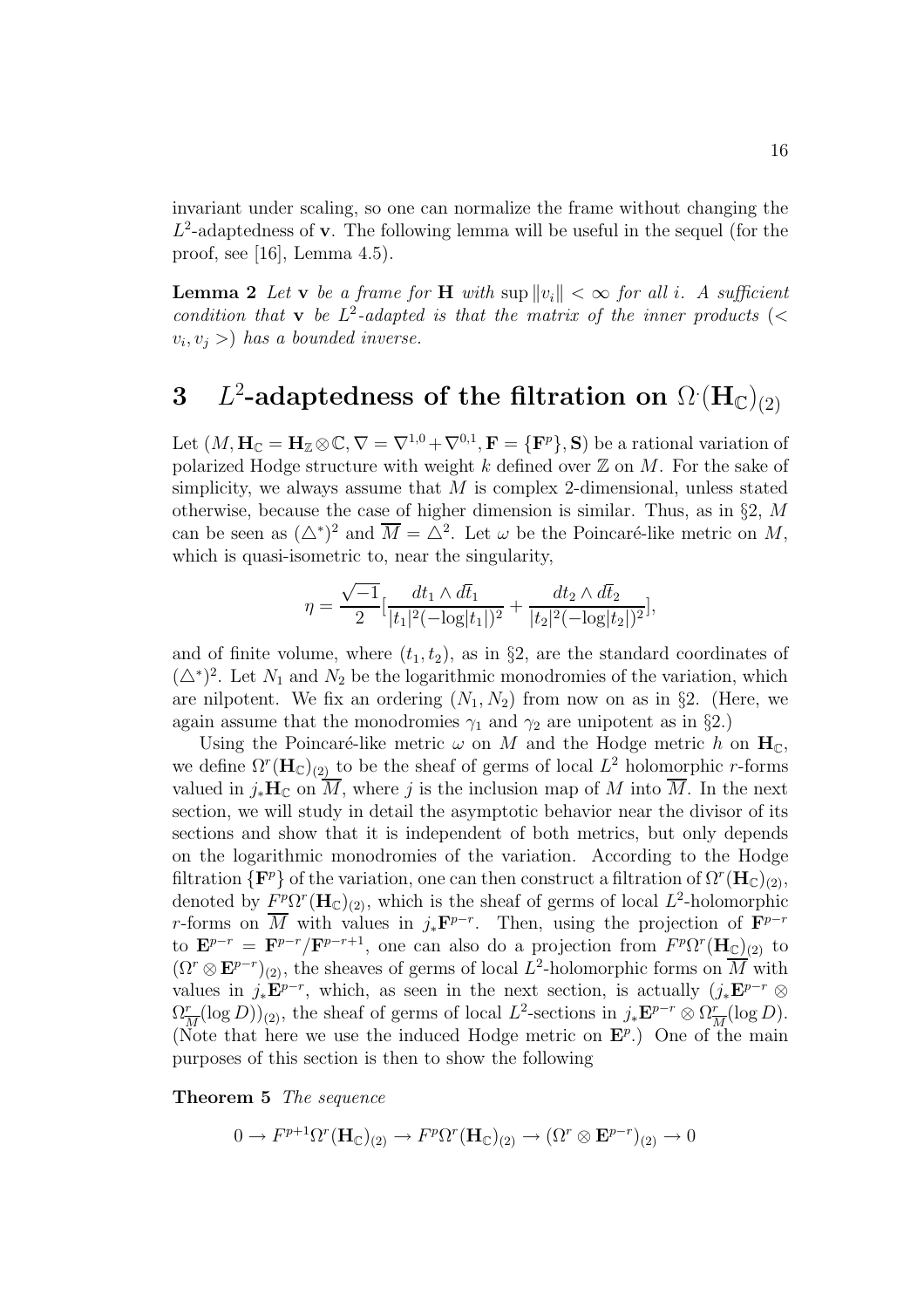is exact.

**Proof.** We will freely use the notations established in §2. In the following discussion, we sometimes return to the general dimension case, i.e. assuming  $M = (\triangle^*)^n$ , since this will not complicate the discussion.

By the Nilpotent Orbit Theorem, corresponding to the variation, there exists a nilpotent orbit

$$
\mathbf{z}(\in\mathbb{C}^n)\to \exp(\sum_{i=1}^nz_iN_i)\cdot F\in\tilde{\mathbf{D}},\ \text{ for some }F\in\tilde{\mathbf{D}},
$$

which sufficiently approximates the period map near the divisor of the variation. From  $\S2$ , we can produce a series of R-split mixed Hodge structures  $(W^{\mathbf{r}}[-k], \tilde{F}_{\mathbf{r}})$  which are canonically attached to  $(W^{\mathbf{r}}[-k], e^{\sqrt{-1}N_{r+1}}\tilde{F}_{\mathbf{r}+1})$  satisfying, for some  $G_{\mathbb{C}}$ -value functions  $g_{\mathbf{r}}(\frac{y_1}{y_{r+1}},\cdots,\frac{y_r}{y_{r+1}})$  (which map into  $G_{\mathbb{R}}$  as  $\frac{y_r}{y_{r+1}}$  sufficiently large),

$$
\exp(\sqrt{-1}\frac{y_r}{y_{r+1}}(N_r + \sum_{j=1}^{r-1} \frac{y_j}{y_r} N_j))e^{\sqrt{-1}N_{r+1}}\tilde{F}_{r+1}
$$
  
=  $g_r(\frac{y_1}{y_{r+1}}, \dots, \frac{y_r}{y_{r+1}})\exp(\sqrt{-1}\frac{y_r}{y_{r+1}}(N_r + \sum_{j=1}^{r-1} \frac{y_j}{y_r} N_j))\tilde{F}_r$ 

where  $W^{r}[-k] = W(N_r + \sum_{j=1}^{r-1}$  $\frac{y_j}{y_r}N_j)[-k]$ ,  $y_j = \text{Im}z_j$ , and  $0 \leq r \leq n$ ; here by k we mean the nilpotent index of  $\{N_j\}$ , we will see at the end of this section that it does not actually exceed the weight of the variation, i.e.  $k$ , that is why we here just use  $k$ . (Essentially,  $g_r$  is determined by the following two 1-dimensional nilpotent orbits  $\theta_r(z) = \exp(z(N_r + \sum_{j=1}^{r-1}$  $\frac{y_j}{y_r} N_j))e^{\sqrt{-1}N_{r+1}} \widetilde{F}_{r+1}$ and  $\tilde{\theta}_{\mathbf{r}}(\mathbf{z}) = \exp(z(N_r + \sum_{j=1}^{r-1}$  $\frac{y_j}{y_r} N_j$ ) $\tilde{F}_{\mathbf{r}}$  with

$$
\theta_{\mathbf{r}}(\mathbf{z}) = g_{(\frac{y_1}{y_r},\cdots,\frac{y_{r-1}}{y_r},1)}(\mathbf{z})\tilde{\theta}_{\mathbf{r}}(\mathbf{z})
$$

so that  $g_{\mathbf{r}}(\frac{y_1}{y_{r+1}},\cdots,\frac{y_r}{y_{r+1}})=g_{(\frac{y_1}{y_r},\cdots,\frac{y_{r-1}}{y_r},1)}(\frac{y_r}{y_{r+1}})$ . For details, cf. §2.) By the splitting of  $(W^{\mathbf{r}}[-k], \tilde{F}_{\mathbf{r}})$ , as in §2, one has a  $(0, 0)$ -morphism  $\tilde{Y}_{\mathbf{r}}$ , which together with  $N_r + \sum_{j=1}^{r-1}$  $\frac{y_j}{y_r} N_j$  determines an sl<sub>2</sub>-triple; in addition, by the  $SL_2$ orbit theorem for several variables,  $\tilde{Y}_{\mathbf{r}_c}$  and  $\tilde{N}_{\mathbf{r}}^-$  together determine another sl<sub>2</sub>-triple, where  $\tilde{N}_{\mathbf{r}}^- = \sum_{j=1}^r \tilde{N}_j^-$  and  $\tilde{N}_j^-$  is the component of  $N_j$  in the subspace  $\bigcap_{k=1}^{j-1} \text{Ker}(\text{ad}\tilde{Y}_{k}).$ 

We now consider

$$
\mathrm{Adexp}(-\sqrt{-1}\frac{y_r}{y_{r+1}}(N_r+\sum_{j=1}^{r-1}\frac{y_j}{y_r}N_j))(g_r(\frac{y_1}{y_{r+1}},\cdots,\frac{y_r}{y_{r+1}})), \quad 1 \le r \le n,
$$

**r**,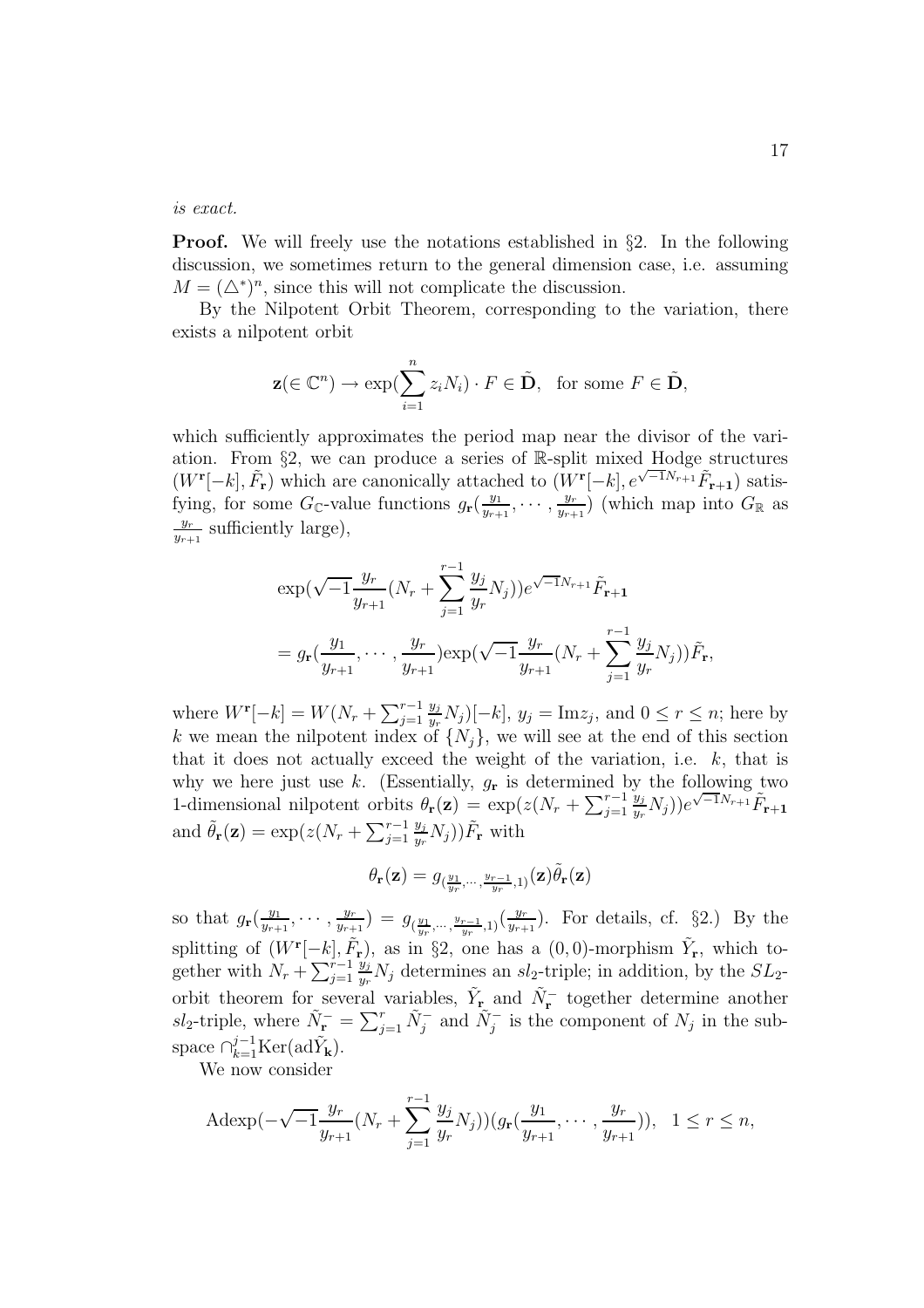denoted by  $A_r$ , where  $y_{n+1} = 1$  and  $y_r > 0$ . As in the proof of 6.20 of [12], fixing  $\frac{y_1}{y_r}, \dots, \frac{y_{r-1}}{y_r}$ , the limit  $\lim_{\frac{y_r}{y_{r+1}} \to \infty} A_r$  exists, which is denoted by  $g_r(\infty)$ , and since  $e^{\sqrt{-1}N_{r+1}}\tilde{F}_{\mathbf{r+1}} = A_{\mathbf{r}}\tilde{F}_{\mathbf{r}},$  so

$$
e^{\sqrt{-1}N_{r+1}}\tilde{F}_{{\bf r}+{\bf 1}}=g_{\bf r}(\infty)\tilde{F}_{\bf r}.
$$

It should be pointed out that although the limit may depend on the variables  $\frac{y_1}{y_r}, \dots, \frac{y_{r-1}}{y_r}$ , this will not affect the following arguments. Important is that  $g_{\mathbf{r}}(\infty)$  preserves  $W_l^{\mathbf{r}}$  and acts as the identity on  $Gr_l^{W^{\mathbf{r}}}$  for all  $(\frac{y_1}{y_r}, \cdots, \frac{y_{r-1}}{y_r})$  (cf. [12], Lemma 6.20), as will be used later in this section, so one can fix some  $\frac{y_1}{y_r}, \dots, \frac{y_{r-1}}{y_r}$  after taking the limit each time. Thus we have

$$
F = g_{\mathbf{n}}(\infty) \tilde{F}_{\mathbf{n}} = g_{\mathbf{n}}(\infty) e^{-\sqrt{-1}N_n} g_{\mathbf{n}-1}(\infty) \tilde{F}_{\mathbf{n}-1}
$$
  
= 
$$
\cdots = \prod_{j=n}^{1} (g_{\mathbf{j}}(\infty) e^{-\sqrt{-1}N_j}) (e^{\sqrt{-1}N_1} \tilde{F}_{\mathbf{1}}) := g(\infty) (e^{\sqrt{-1}N_1} \tilde{F}_{\mathbf{1}}).
$$

Denoting  $\prod_{j=n}^{1} (g_j(\infty)e^{-\sqrt{-1}N_j})$  by  $g(\infty)$ , we have

$$
F = g(\infty)(e^{\sqrt{-1}N_1}\tilde{F}_1);
$$

In addition, we also know that the point  $e^{\sqrt{-1}N_1}\tilde{F}_1$  of  $\tilde{D}$  actually lies in  $D$ , i.e. corresponds to a pure Hodge structure on  $H_{\mathbb{C}} = H_{\mathbb{R}} \otimes \mathbb{C}$ .

Let now  $G_{\mathbb{C}}$  be the complex group corresponding to the classifying space  $\hat{\mathbf{D}}$  and  $\hat{\mathbf{g}}$  its Lie algebra. Then the  $SL_2$ -orbit theorem for several variables in §2 tells us that there exists a Lie algebra homomorphism  $\rho_* : (\mathfrak{sl}(2,\mathbb{C}))^n \to \mathfrak{g}$ , which is Hodge at  $e^{\sqrt{-1}N_1}\tilde{F}_1$  (called *horizontal* in [12]). This can be explained as follows. Using the pure Hodge structure  $e^{i\vec{N_1}}\tilde{F_1}$ , one can define a pure Hodge structure  $\{\mathfrak{g}^{p,-p}\}\$  of weight 0 on  $\mathfrak{g}$  relative to  $\mathfrak{g}_0$ ; on the other hand, let  $\mathbf{n}_j^+$ ,  $\mathbf{n}_j^-$ ,  $\mathbf{y}_j$  be the generators of the j-th factor of  $(\mathfrak{sl}(2,\mathbb{C}))^n$  as in §2. Then their images under  $\rho_*$  are  $\tilde{N}_j^+$ ,  $\tilde{N}_j^-$ ,  $\tilde{Y}_j$  respectively, and

$$
\tilde{N}_j^+ + \tilde{N}_j^- + \sqrt{-1}\tilde{Y}_j \in \mathfrak{g}^{-1,1}, \tilde{N}_j^+ - \tilde{N}_j^- \in \mathfrak{g}^{0,0}.
$$

Now, we will temporarily digress from the proof of the theorem and establish a slightly abstract setting, which can be just applied to the above situation. Let  $\{H^{p,q}\}\$ be a pure Hodge structure of weight k on  $H_{\mathbb{C}} = H_{\mathbb{R}} \otimes_{\mathbb{R}} \mathbb{C}$ , which has an  $(\mathfrak{sl}(2,\mathbb{C}))^n$ -action defined over R satisfying

$$
X_j^+H^{p,q} \subset H^{p-1,q+1}, X_j^-H^{p,q} \subset H^{p+1,q-1}, ZH^{p,q} \subset H^{p,q},
$$

where  $X_j^+ = \mathbf{n}_j^+ + \mathbf{n}_j^- + \sqrt{-1}\mathbf{y}_j$ ,  $X_j^- = \mathbf{n}_j^+ + \mathbf{n}_j^- + \sqrt{-1}\mathbf{y}_j$ ,  $Z_j = \mathbf{n}_j^+ - \mathbf{n}_j^-$ , and the action of the *i*-th factor and action of the *j*-th factor commute,  $i \neq j$ . We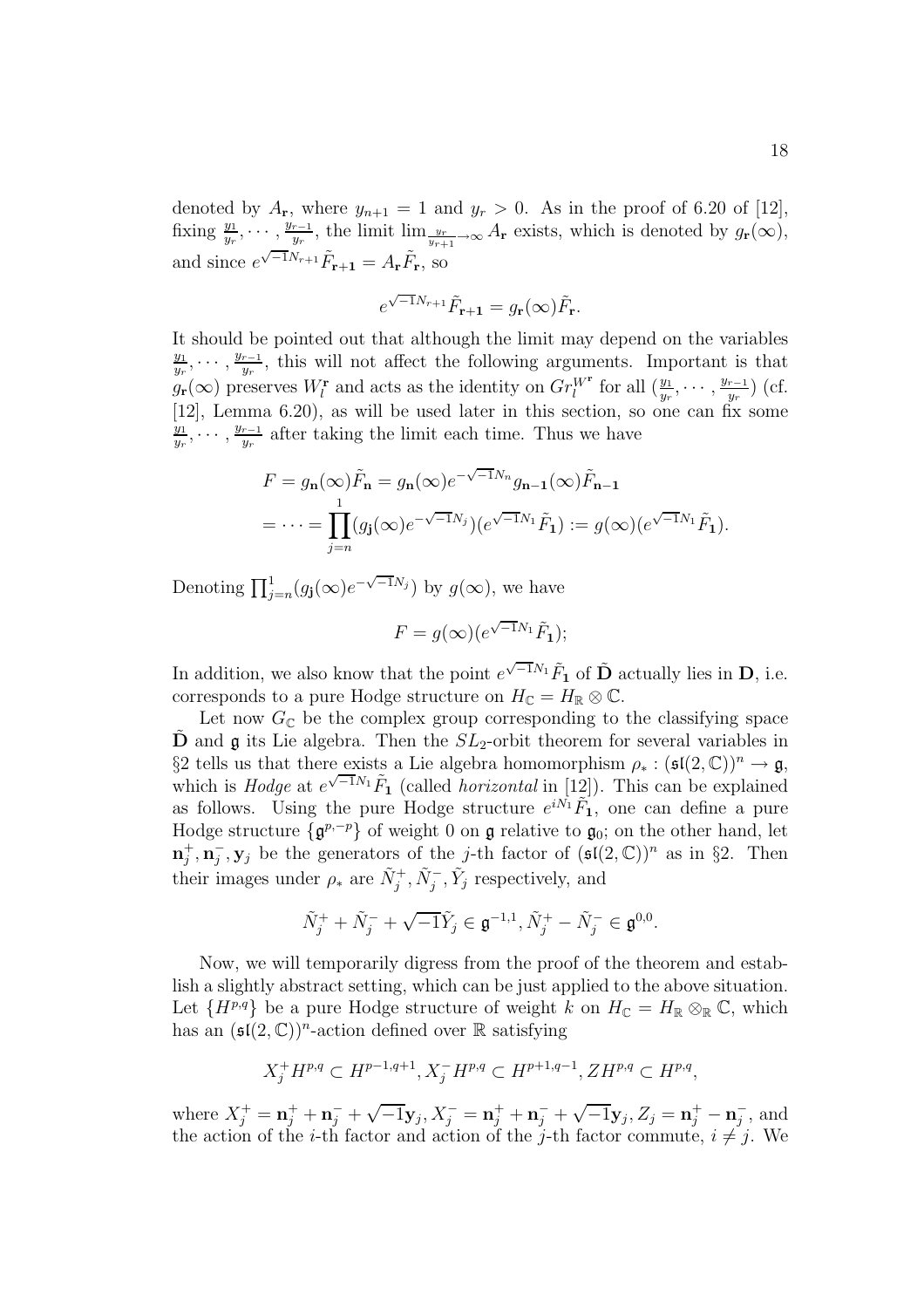call the  $(\mathfrak{sl}(2,\mathbb{C}))^n$ -action *Hodge* (or *horizontal*) at  $\{H^{p,q}\}\$ . When the Hodge structure happens to be polarized by a bilinear form S on  $H_{\mathbb{C}}$ , one will say that the  $(\mathfrak{sl}(2,\mathbb{C}))^n$ -action is *compatible with the polarization* if  $(\mathfrak{sl}(2,\mathbb{C})^n$  acts as a Lie algebra of infinitesimal isometries of S. Similar to what Schmid did in [12], p. 258, one can define the invariance and irreducibility with respect to the given Hodge structure and horizontal  $(\mathfrak{sl}(2,\mathbb{C}))^n$ -action.

In the following, we will give an analogous result to Lemma 6.24 of [12]. First of all, we give some basic Hodge structures which are irreducible with respect to a certain horizontal  $\left(\mathfrak{sl}(2,\mathbb{C})^n\right)$ -action. For simplicity of the statement, we just return to the case of  $n = 2$  again, as for the higher dimensional case, one can give a similar statement. The first basic irreducible structure is denoted by  $S(m) \otimes S(n)$  which is of weight  $m + n$ , where  $S(m)$  is the m-th symmetric power of  $S(1)$ ; the latter is defined as follows: Take  $\mathbb{C}^2 = \mathbb{C}e_1 \oplus \mathbb{C}e_2$ with the usual  $\mathfrak{sl}(2,\mathbb{C})$ -action so that  $n^-e_2 = e_1, n^-e_1 = 0$  and the Hodge structure

$$
v^{+}
$$
 =  $e_1 + \sqrt{-1}e_2$  of type (0, 1),  
\n $v^{-}$  =  $e_1 - \sqrt{-1}e_2$  of type (1, 0),

where  $v^+$  and  $v^-$  are the eigenvectors of  $\sqrt{-1}(n^+ - n^-)$  with eigenvalues 1 and −1 respectively. One can also polarize  $\mathbb{C}^2$  over R as follows:  $S(v^+, v^-) =$ 2 nd –1 respectively. One can also polarize  $\mathbb C$  over K as follows:  $\mathcal{S}(v^+, v^-) = \sqrt{-1}$ . It is easy to check that the  $\mathfrak{sl}(2, \mathbb C)$ -action on  $\mathbb C^2$  is horizontal with space to the above Hodge structure and compati respect to the above Hodge structure and compatible with the polarization; moreover  ${e_1, e_2}$  is orthonormal with respect to the hermitian norm corresponding to this polarization (cf. §2). It is well-known that (polarized) Hodge structures are compatible with the operations of tensor products and symmetric products. So,  $S(m) \otimes S(n)$  inherits all structures, including Hodge structure,  $(\mathfrak{sl}(2,\mathbb{C}))^2$ -action, and polarization; moreover the action is horizontal and irreducible with respect to the induced Hodge structure and compatible with the polarization; in particular, it follows that  $\{e_1^r e_2^{m-r} \otimes e_3^s e_4^{n-s}\}\$  is an orthonormal basis of  $S(m) \otimes S(n)$  with respect to the corresponding norm, where  $e_1, e_2$  corresponds to the first factor of  $S(m) \otimes S(n)$ , while  $\{e_3, e_4\}$  to the second factor. A direct computation shows that the induced Hodge structure  ${H^{p,q}, p+q=m+n}$  on  $S(m)\otimes S(n)$  is

$$
H^{p,q} = \bigoplus_{r=1}^p \bigoplus_{s=1}^q \mathbb{C}(v_1^-)^r (v_1^+)^s \otimes (v_2^-)^{p-r} (v_2^+)^{q-s},
$$

where  $\{v_1^+, v_1^-\}$  and  $\{v_2^+, v_2^-\}$  correspond to the first and second factor of  $S(m) \otimes S(n)$  respectively, namely

$$
v_1^+
$$
 =  $e_1 + \sqrt{-1}e_2$  and  $v_2^+ = e_3 + \sqrt{-1}e_4$  of type (0, 1)  
\n $v_1^-$  =  $e_1 - \sqrt{-1}e_2$  and  $v_2^- = e_3 - \sqrt{-1}e_4$  of type (1, 0).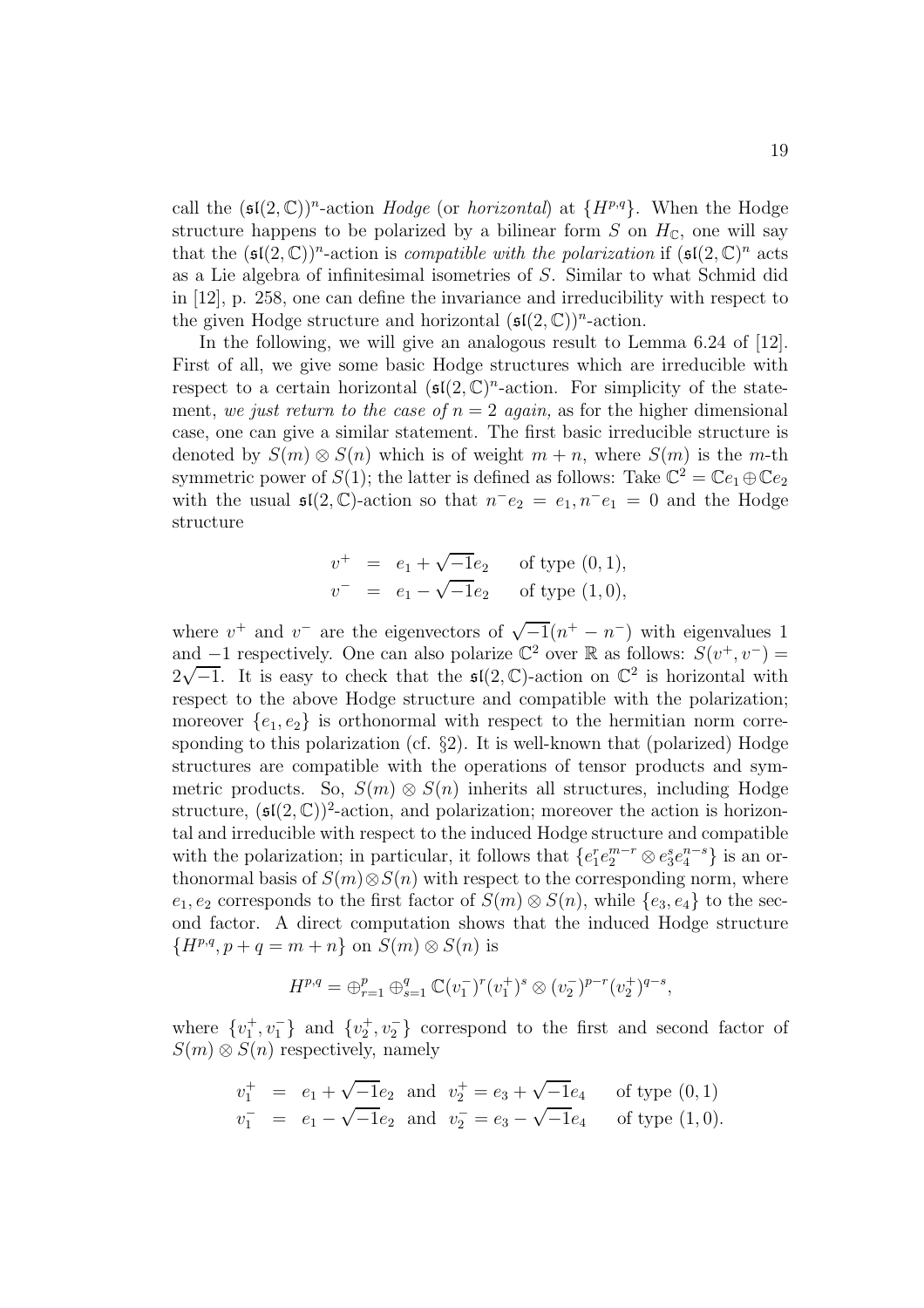In the following we continue to consider some trivial Hodge structures on which  $(\mathfrak{sl}(2,\mathbb{C}))^2$  acts horizontally and irreducibly. The one-dimensional complex vector space C, with the obvious real structure, carries a unique Hodge structure of weight 2. Deligne denotes it by  $H(1)$  and calls it the "Hodge structure of Tate". Take the standard basis  $h^{1,1}$ , which is of type  $(1, 1)$ , so that  $H(1) = \mathbb{C}h^{1,1}$ . For  $n > 0$ ,  $H(n)$  shall be the *n*-th symmetric power of  $H(1)$ , and  $H(-n)$  the dual of  $H(n)$ , the standard of which will be denoted by  $h^{n,n}$ . ( $\mathfrak{sl}(2,\mathbb{C})^2$  trivially acts on  $H(n)$  for all integers n. Also, one can polarize  $H(1)$  naturally: the standard basis  $h^{1,1}$  enables us to identify  $H(1)$ with C, namely  $h^{1,1}$  with 1; then the nondegenerate bilinear form S on  $H(1)$  is taken as  $S(1, 1) = 1$ , from which  $H(n)$  inherits the standard polarization, still denoted by S, for all integers n. It is easy to see that the  $(\mathfrak{sl}(2,\mathbb{C}))^2$ -action on  $H(n)$  is horizontal and irreducible and compatible with the polarization. The second slight nontrivial Hodge structure is defined on  $\mathbb{C}^2$  as follows: let  $e_1, e_2$ be the standard basis vectors of  $\mathbb{C}^2$ , which gives the standard real structure on  $\mathbb{C}^2$ . For  $p \neq q$ , we define a Hodge structure  $E(p,q)$  of weight  $p+q$  on  $\mathbb{C}^2$ by requiring that

$$
e^{p,q} = e_1 - \sqrt{-1}e_2
$$

be of type  $(p, q)$ , and

$$
e^{q,p} = e_1 + \sqrt{-1}e_2
$$

of type  $(q, p)$ . Again  $(\mathfrak{sl}(2, \mathbb{C}))^2$  trivially acts on  $\mathbb{C}^2$  and the action is horizontal and irreducible with respect to the Hodge structure  $E(p, q)$ . The bilinear form S on  $\mathbb{C}^2$ , which is described by the identities

$$
S(e^{p,q}, e^{p,q}) = 0, \t S(e^{q,p}, e^{q,p}) = 0
$$
  

$$
S(e^{p,q}, e^{q,p}) = 2\sqrt{-1}^{q-p}, \t S(e^{q,p}, e^{p,q}) = 2\sqrt{-1}^{p-q},
$$

polarizes  $E(p, q)$ . It is easy to see that the polarization is compatible with the action. Now, we are in the position to state the following generalization of a result of Schmid (cf. [12], Theorem 6.24) to arbitrary dimensions (stated here for two dimension for simplicity).

**Theorem 6** Let  $H_{\mathbb{C}} = H_{\mathbb{R}} \otimes \mathbb{C}$  be a complex space with a Hodge structure  ${H^{p,q}}$  of weight k and a horizontal  $(\mathfrak{sl}(2,\mathbb{C}))^2$ -action. Then  $H_{\mathbb{C}}$  can be decomposed into a direct sum of subspaces which are invariant and irreducible with respect to the given structures: the Hodge structure and the horizontal  $(\mathfrak{sl}(2,\mathbb{C}))^2$ action. Every irreducible factor is isomorphic - relative to the Hodge structure and the horizontal action - to one of the following types:  $H(l) \otimes S(m) \otimes S(n)$ , with  $l \in \mathbb{Z}, m, n \geq 0$ , and  $k = 2l + m + n$ ; or  $E(p, q) \otimes S(m) \otimes S(n)$ , with  $p > q, m, n \ge 0$ , and  $k = p + q + m + n$ . If the Hodge structure of  $H_C$  happens to have a polarization which is compatible with the  $(\mathfrak{sl}(2,\mathbb{C}))^2$ -action, then the decomposition can be chosen to be orthogonal with respect to the polarization,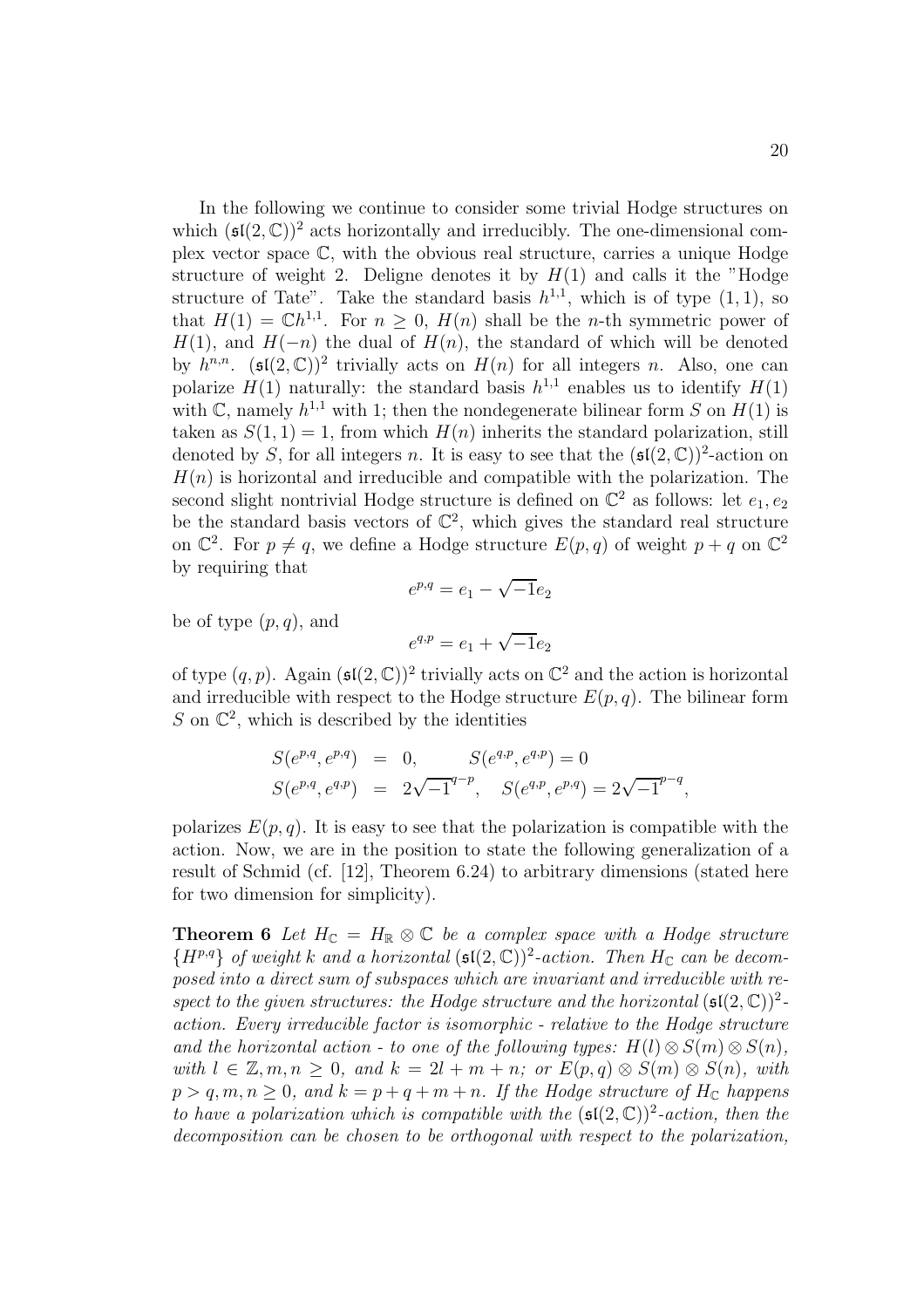and the isomorphisms between the irreducible factors and the irreducible structures of special type can be chosen with the further restriction that they should preserve the polarizations.

**Proof.** Since  $\{Z_1, Z_2\}$  commute and act semisimply on each Hodge subspace  $H^{p,q}$ , with integral eigenvalues, one can find a basis of  $H^{p,q}$ , each element of which is an eigenvector of both  $Z_1$  and  $Z_2$  with integral eigenvalue. Then, we can define a linear  $SO(2)$ -action on  $H_{\mathbb{C}}$  as follows: let  $v \in H^{p,q}$  be an eigenvector of both  $Z_1$  and  $Z_2$  with eigenvalues  $l_1$  and  $l_2$ respectively, then the element  $e^{\sqrt{-1}\theta} \in SO(2)$  acts on v as multiplication by  $e^{\sqrt{-1}(l_1+l_2+p-q)\theta}$ , denoted by  $e^{\sqrt{-1}\theta}$ .v. Obviously the action is orthogonal with respect to the polarization and trivial on  $S(m) \otimes S(n)$ . (Since  $v = (v_1^-)^r (v_1^+)^{m-r} \otimes (v_2^-)^s (v_2^+)^{n-s} \in H^{r+s,m+n-r-s} \subset S(m) \otimes S(n)$  is an eigenvector of  $Z_1^+$  and  $Z_2^+$  with eigenvalues  $m-2r$  and  $n-2s$  respectively, so  $e^{\sqrt{-1}\theta}$ acts on v by multiplying  $e^{\sqrt{-1}((m-2r)+(n-2s)+(r+s)-(m+n-r-s))\theta} = 1$ . Considering  $SO(2)$  as the group of real points of an algebraic 1-torus T, which is defined and *anisotropic* over  $\mathbb{R}$ , one can extend the  $SO(2)$ -action to a representation of T on  $H_{\mathbb{C}}$  over R. In addition, the  $(\mathfrak{sl}(2,\mathbb{C}))^2$ -action on  $H_{\mathbb{C}}$  also determines a representation on  $H_{\mathbb{C}}$  of the algebraic group  $(SL(2,\mathbb{C}))^2$  again defined over R. Since the  $(\mathfrak{sl}(2,\mathbb{C}))^2$ -action is horizontal, the representations of T and  $(SL(2,\mathbb{C}))^2$  commute: let  $v \in H^{p,q}$  be an eigenvector of both  $Z_1$  and  $Z_2$ with the eigenvalues  $l_1$  and  $l_2$  respectively, then  $X_1^+ v(X_2^+ v)$  is an eigenvector of both  $Z_1$  and  $Z_2$  with the eigenvalues  $l_1 + 2(l_1)$  and  $l_2$   $(l_2 + 2)$  respectively. So,

$$
e^{\sqrt{-1}\theta} \cdot (X_1^+ v)(e^{\sqrt{-1}\theta} \cdot (X_2^+ v))
$$
  
=  $e^{\sqrt{-1}((l_1+2)+l_2+(p-1)-(q+1))\theta} X_1^+ v(e^{\sqrt{-1}(l_1+(l_2+2)+(p-1)-(q+1))\theta} X_2^+ v)$   
=  $e^{\sqrt{-1}(l_1+l_2+p-q)\theta} X_1^+ v(e^{\sqrt{-1}(l_1+l_2+p-q)\theta} X_2^+ v)$   
=  $X_1^+ (e^{\sqrt{-1}\theta} \cdot v)(X_2^+ (e^{\sqrt{-1}\theta} \cdot v))$ 

and similarly one can show the other commutativity, where we use the horizontality of the  $(\mathfrak{sl}(2,\mathbb{C}))^2$ -action. Hence one has a representation of the product  $T \times SL(2, \mathbb{C})$ . One can also show that a  $\{Z_1, Z_2\}$ -stable subspace of  $H_{\mathbb{C}}$  carries a sub-Hodge structure if and only if it is self-conjugate and invariant under the  $SO(2)$ -action: the proof of necessity is obvious; we prove the sufficiency. Let  $H^1_{\mathbb{C}}$  be a  $\{Z_1, Z_2\}$ -stable subspace of  $H_{\mathbb{C}}$  which is self-conjugate and invariant under the  $SO(2)$ -action,  $v \in H^1_{\mathbb{C}}$ . Decompose  $v = \sum_{p+q=k, l_1, l_2 \in \mathbb{Z}} v^{p,q}_{l_1, l_2}$ ,  $v_{l_1,l_2}^{p,q} \in H^{p,q}$  is an eigenvector of both  $Z_1$  and  $Z_2$  with eigenvalue  $l_1$  and  $l_2$ respectively, since  $e^{\sqrt{-1}\theta} \cdot v \in H^1_{\mathbb{C}}$  for all  $\theta \in \mathbb{R}$ ,  $\sum_{l_1+l_2+p-q=s} v^{p,q}_{l_1,l_2} \in H^1_{\mathbb{C}}$ . Using the  $\{Z_1, Z_2\}$ -stability of  $H^1_{\mathbb{R}}$ , one can then show that each  $v_{l_1, l_2}^{p, q}$  lies in  $H^1_{\mathbb{C}}$ , and hence  $H^1_{\mathbb{R}}$  carries a sub-Hodge structure. Thus, one gets that the subspaces of  $H_{\mathbb{C}}$  which are invariant and irreducible with respect to the Hodge structure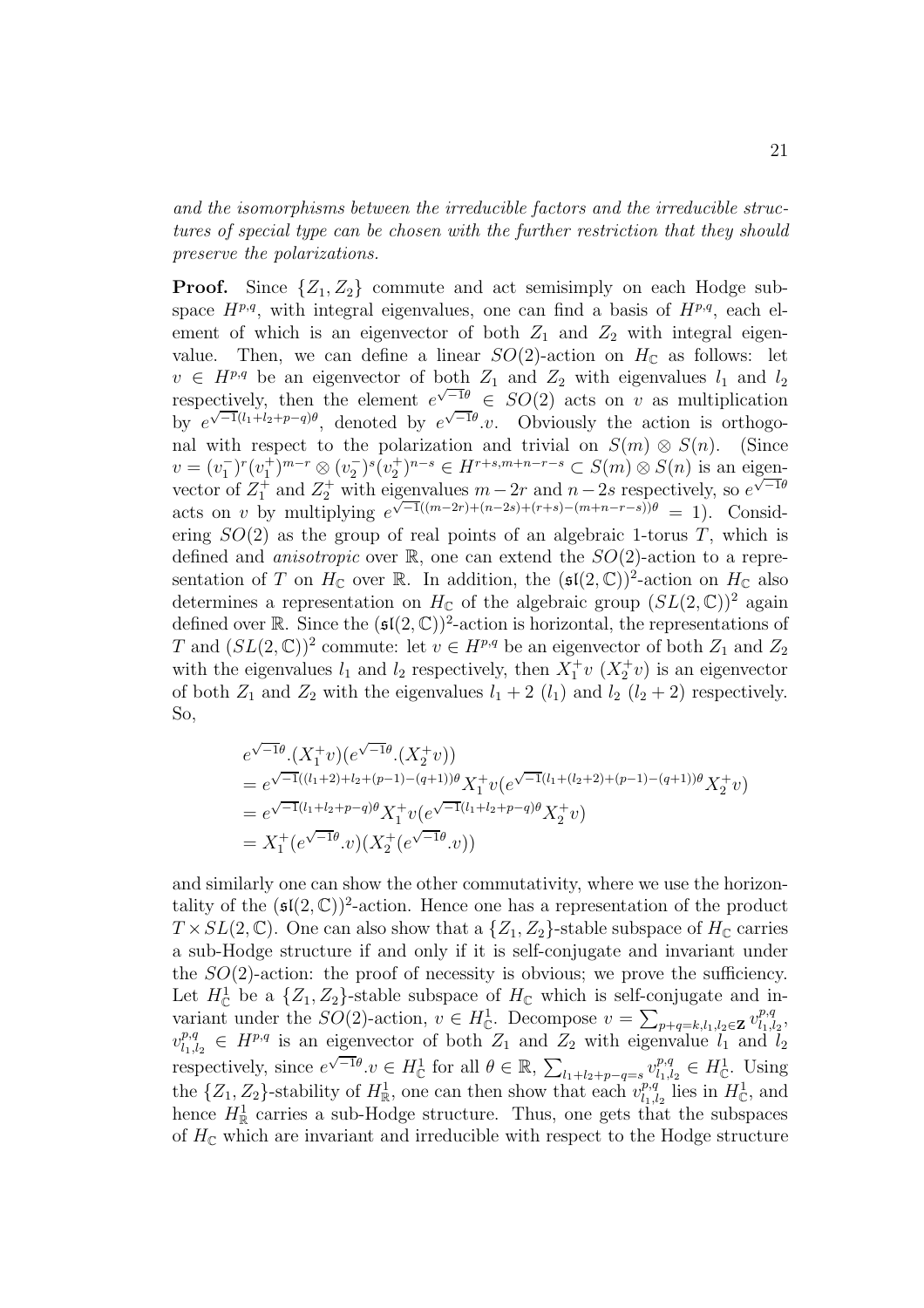and the  $(\mathfrak{sl}(2,\mathbb{C}))^2$ -action correspond bijectively to those invariant and irreducible subrepresentations of the representation of  $T \times (SL(2,\mathbb{C}))^2$ , that are defined over R. Because the reductivity of the product  $T \times (SL(2,\mathbb{C}))^2$ , this proves the first part of the theorem.

An irreducible representation defined over  $\mathbb R$  of the group  $T \times (SL(2,\mathbb C))^2$ either remains irreducible under  $(SL(2,\mathbb{R}))^2$ , in which case T acts trivially, or splits into two conjugate subspaces, each of which is T-stable and  $(SL(2,\mathbb{C}))^2$ irreducible, with  $T$  acting nontrivially. The first case corresponds to an irreducible Hodge structure with respect to a horizontal  $(\mathfrak{sl}(2,\mathbb{C}))^2$ -action of the type  $H(l) \otimes S(m) \times S(n)$  with  $k = 2l + m + n, l \in \mathbb{Z}, m, n \geq 0$ , which has dimension  $(m + 1)(n + 1)$ ; the second case corresponds to an irreducible Hodge structure of the type  $E(p,q) \otimes S(m) \otimes S(n)$ , with  $p > q, m, n \ge 0$ , and  $k = p+q+m+n$ , which has dimension  $2(m+1)(n+1)$ . We omit their proofs and the proof of the remaining part of the theorem, since they are standard.  $\square$ 

We now return to the proof of the theorem at the beginning of this section. Actually, we only need to prove the case of  $r = 0$ . By the previous discussions,  $e^{\sqrt{-1}N_1}\tilde{F}_1$  (briefly denoted by  $F_0$  below) has an  $(\mathfrak{sl}(2,\mathbb{C}))^2$ -horizontal action, which is compatible with the polarization. So, by the above decomposition theorem, we can assume that  $e^{\sqrt{-1}N_1}\tilde{F}_1$  is irreducible. Since  $H(l)$  and  $E(p,q)$ are trivial, without loss of generality, we assume that  $e^{\sqrt{-1}N_1}\tilde{F}_1 = S(m) \otimes S(n)$ . We choose

$$
\alpha_{k,l}=(\tilde{N}_1^-)^{m-k}(\tilde{N}_2^-)^{n-l}((v_1^-)^m\otimes (v_2^-)^n)
$$

as a basis of  $S(m) \otimes S(n)$ . It is easily to check that this basis satisfies

$$
\alpha_{k,l} \in F_0^{k+l} \cap W^1_{2k} \cap W^2_{2(k+l)}
$$

and  $\alpha_{k,l}$  projects nontrivially in  $Gr_{F_0}^s = F_0^s / F_0^{s+1}$ ,  $Gr_{2k}^{W^1} = W_{2k}^1 / W_{2k-1}^1$ , and  $Gr_{2s}^{W^2} = W_{2s}^2/W_{2s-1}^2$  with  $s = k + l$ , where  $\{W_k^1\}$  and  $\{W_s^2\}$  are the weight filtrations corresponding to  $\tilde{N}_1^- = N_1$  and  $\tilde{N}_2^- = \tilde{N}_1^- + \tilde{N}_2^-$  (or  $c_1 N_1$  +  $c_2N_2$ ) respectively;  $W_k^1$  and  $W_s^2$  can actually be described as the subspaces spanned by eigenvectors of  $\tilde{Y}_1$  and  $\tilde{Y}_2 = \tilde{Y}_1 + \tilde{Y}_2$  with eigenvalues not greater than  $k - m$  and  $s - m - n$  respectively [12]. (Note that the notations  $W^{\mathbf{j}}$ here are just  $W^{\mathbf{j}}[-k]$  in §2 and the same for the remaining part of this section.) Since  $F = g(\infty)F_0$ , one has  $g(\infty)\alpha_{k,l} \in F^{k+l}$  and it nontrivially projects in  $Gr_F^s = F^s/F^{s+1}$  with  $s = k + l$ ; by the means of the construction of  $g(\infty)$ , one also has that  $g(\infty)(\alpha_{k,l})$  can be considered as the basis of  $Gr_{2k}^{W^1} \cap Gr_{2(k+l)}^{W^2} = W_{2k}^1 \cap W_{2(k+l)}^2 / (W_{2k-1}^1 \cap W_{2(k+l)}^2 + W_{2k}^1 \cap W_{2(k+l)-1}^2)$ , since  $g(\infty)$  acts as the identity on  $Gr_{2k}^{W^1} \cap Gr_{2(k+l)}^{W^2}$ .

On the other hand, by the nilpotent orbit theorem, using the notation in the previous sections, one can easily show the following assertion: Fixing  $x \in M$ , for  $v \in (\mathbf{H}_{\mathbb{C}})_{\mathbf{x}}, v \in F^p$  if and only if there exist two holomorphic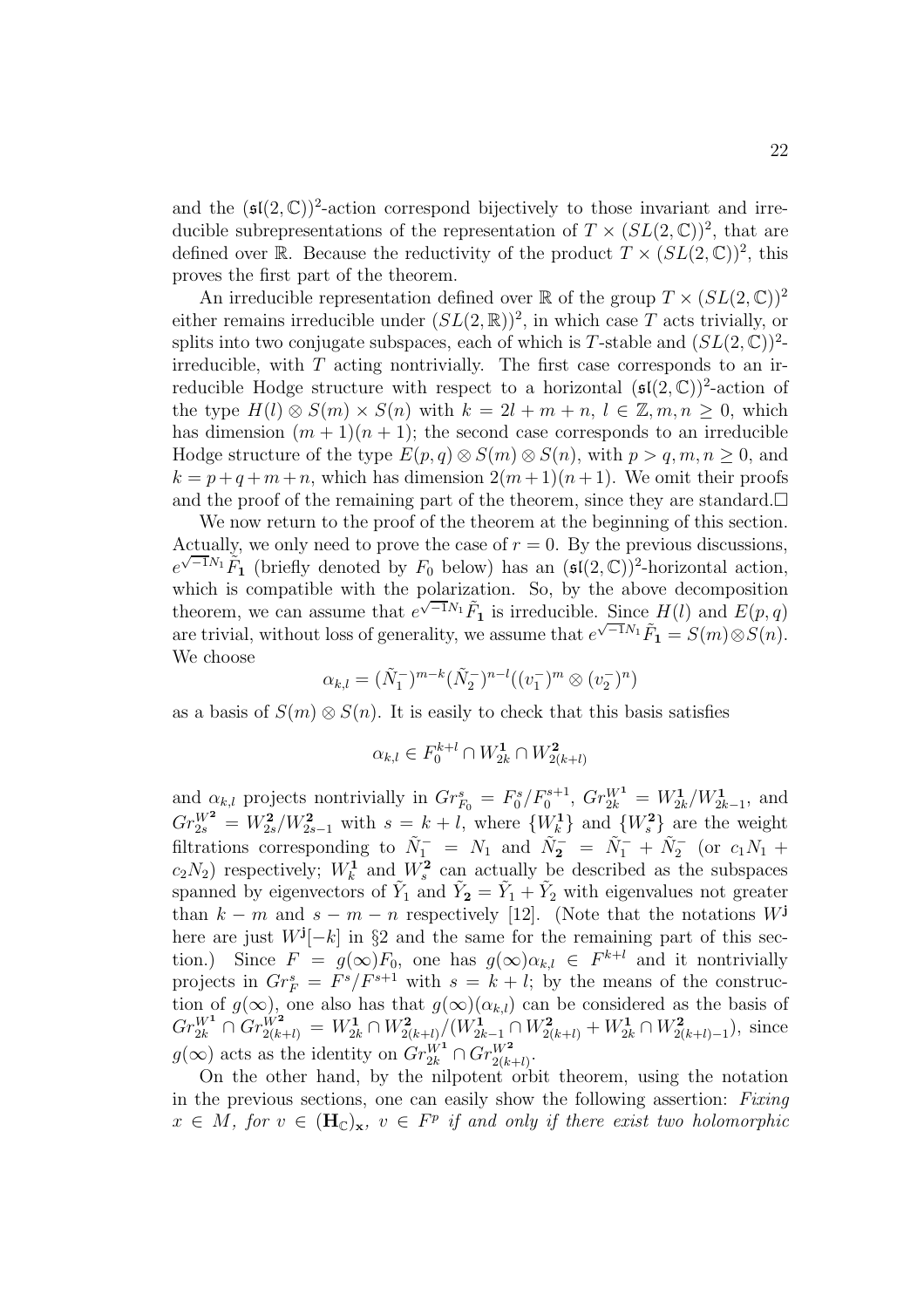sections  $w_1$  and  $w_2$  of  $\overline{H}_\mathbb{C}$  such that  $\tilde{v} + t_1w_1 + t_2w_2$  is a section of  $\mathbf{F}^p$ . So, for  $g(\infty)\alpha_{k,l}$ , there exist two sections  $\beta_{k,l}^1$  and  $\beta_{k,l}^2$  of  $\overline{\mathbf{H}}_{\mathbb{C}}$  such that

$$
\sigma_{k,l} = g(\widetilde{\infty})(\alpha_{k,l}) + t_1 \beta_{k,l}^1 + t_2 \beta_{k,l}^2
$$

is a section of  $\mathbf{F}^s$  and, under the natural projection, represents a generator for  $\mathbf{E}^s$  for  $s = k + l$ .

Summing up all the above, one has that  ${\{\sigma_{k,l}|k+l=s\}}$ , under the natural projection, represents a set of generators for  $\mathbf{E}^s$ , while  $\{\sigma_{k,l}|k+l\geq s\}$ represents a set of generators for  $\mathbf{F}^s$ . Furthermore, by the norm estimates of the previous section, since  $g(\widetilde{\infty})(\alpha_{k,l}) \in \overline{\mathbf{W}}_{2k}^1 \cap \overline{\mathbf{W}}_{2(k+l)}^2$  and  $||t_j \beta_{k,l}^j||^2 =$  $O(|t_j|^2 |\log |t_1| |^m |\log |t_2| |^n)$ , one has

$$
\|\sigma_{k,l}\|^2 \sim \left(\frac{\log|t_1|}{\log|t_2|}\right)^{2k-m} \cdot (-\log|t_2|)^{2(k+l-m-n)}
$$
  
= 
$$
(-\log|t_1|)^{2k-m}(-\log|t_2|)^{2l-n},
$$

on the domains of the form  $D_{\epsilon} = \{(t_1, t_2) \in (\triangle^*)^2 \mid \frac{\log |t_1|}{\log |t_2|} > \epsilon, -\log |t_2| > \epsilon\}.$ (Note again that the notations  $\overline{W}^j$  here are just  $\overline{W}^j[-k]$  in §2.) Again since, by the previous section, one can verify that for  $v \in W_k^1 \cap W_s^2$ 

$$
L(\mathbf{z})(\tilde{v}) = \tilde{h}(\mathbf{z}) \exp(\frac{1}{2} \log \frac{y_1}{y_2} \tilde{Y}_1 + \frac{1}{2} \log y_2 \tilde{Y}_2) \exp(-\sum_{j=1}^2 x_j N_j) \tilde{v}
$$
  
\n
$$
= \tilde{h}(\mathbf{z}) [(\frac{y_1}{y_2})^{\frac{k}{2}} y_2^{\frac{s}{2}} (\sum_{j=0}^{m+n} \frac{\sqrt{-1}^j}{j!} (N_1 + N_2)^j) v + (\text{lower order terms})]
$$
  
\n
$$
= \tilde{h}(\mathbf{z}) [(\frac{y_1}{y_2})^{\frac{k}{2}} y_2^{\frac{s}{2}} v + \cdots],
$$

where  $t_j = e^{2\pi i z_j}$ ,  $z_j = x_j + iy_j$  for  $j = 1, 2$ , and  $\tilde{h}(\mathbf{z})$  is strongly asymptotic to the identity as  $\frac{y_1}{y_2}, y_2 \to \infty$ . Thus,  $L(\mathbf{z})(g(\widetilde{\infty})(\alpha_{k,l}))$  and  $L(\mathbf{z})(\sigma_{k,l})$  are asymptotically the same. So, applying Lemma 2, one has that  $\{\sigma_{k,l}|k+l\geq s\}$ gives an  $L^2$ -adapted basis for  $\mathbf{F}^s$ . Therefore, by the above norm estimates of  $\sigma_{k,l}, (\mathbf{F}^s)_{(2)}$  is freely generated by the sections  $\{t_1^{\epsilon_k} t_2^m \sigma_{k,l} | k+l \geq s\}$  with  $\epsilon_k = 0$ if  $2k \le m$  and  $\epsilon_k = 1$  otherwise and  $\eta_l = 0$  if  $2l \le n$  and  $\eta_l = 1$  otherwise. On the other hand, by the above expression of  $L(\mathbf{z})(\tilde{v})$ , one knows that the  $(k +$ l,  $m+n-k-l$ ) component of  $L(\mathbf{z})(\sigma_{k,l})$  is asymptotic to  $y_1^{\frac{2k-m}{2}}y_2^{\frac{2l-n}{2}}\alpha_{k,l}$  (Here, one needs to use the expansion of  $g(\infty)$ , see [12], the proof of Theorem 6.20), namely  $\sigma_{kl}$  carries much of its norm in this Hodge component. Therefore, the projections in **E**<sup>s</sup> of the elements in the set  $\{t_1^{\epsilon_k} t_2^{\eta_l} \sigma_{k,l} | k + l = s\}$  form a set of generators of  $\mathbf{E}^s$ . So, one naturally has  $(\mathbf{F}^s)_{(2)}/(\mathbf{F}^{s+1})_{(2)} = \mathbf{E}_{(2)}$ . This completes the proof of the theorem.  $\Box$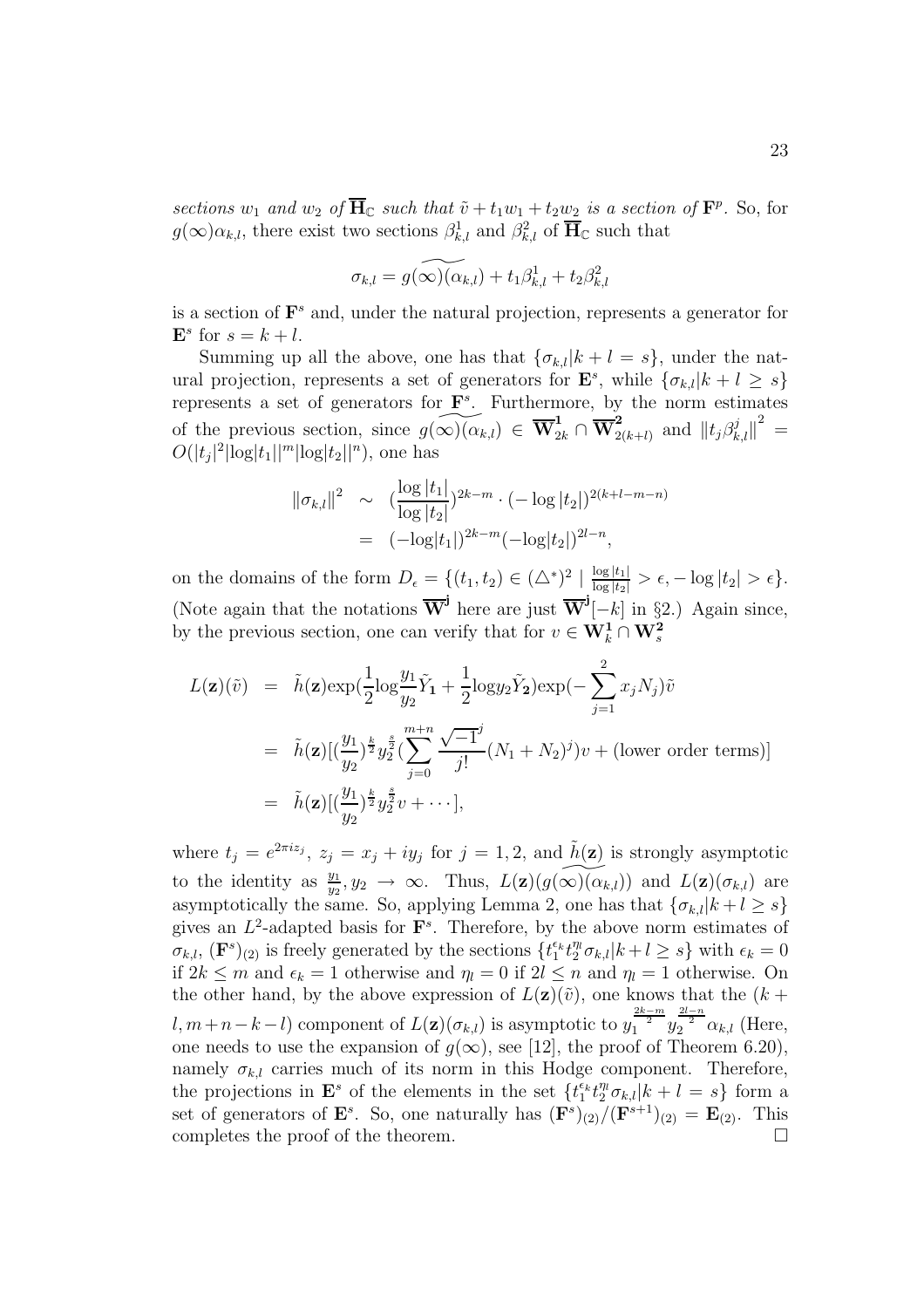From the above arguments, we also obtain the following byproducts.

**Theorem 7**  $\nabla^{1,0}$  (hence also  $\theta$ ) is a bounded operator under the Poincaré-like metric on  $({\Delta^*)}^2$  and the Hodge metric on  $\mathbf{H}_{\mathbb{C}}$  (the induced Hodge metric on the Hodge bundle).

**Proof**. From the previous arguments, we know that  ${\lbrace \sigma_{k,l} | k+l \geq 0 \rbrace}$  represents a basis for  $H_C$  and each  $\sigma_{k,l}$  can be expressed as

$$
\sigma_{k,l} = g(\widetilde{\infty})(\alpha_{k,l}) + t_1 \beta_{k,l}^1 + t_2 \beta_{k,l}^2
$$

for some holomorphic sections  $\beta_{k,l}^1$  and  $\beta_{k,l}^2$  of  $\overline{H}_\mathbb{C}$ . By the definition of  $\overline{H}_\mathbb{C}$  in the Section 2 and 3, we have

$$
\nabla^{1,0}(\sigma_{k,l}) = \frac{1}{2\pi i} \left( \frac{dt_1}{t_1} \otimes N_1 + \frac{dt_2}{t_2} \otimes N_2 \right) \widetilde{g(\infty)}(\widetilde{\alpha_{k,l}}) + \nabla^{1,0}(t_1 \beta_{k,l}^1) + \nabla^{1,0}(t_2 \beta_{k,l}^2).
$$

So, if we neglect the higher order terms, we can consider  $\nabla^{1,0}$  as  $\frac{1}{2\pi i}(\frac{dt_1}{t_1} \otimes N_1 +$  $\frac{dt_2}{t_2} \otimes N_2$  acting on **H**<sub>C</sub> by multiplication. On the other hand, by means of the commutativity of  $N_1, N_2$  and the definitions of  $\{W_{l_1}^1\}$  and  $\{W_{l_2}^2\}$  in the Sections 2 and 3, one has that  $N_1$  lowers the weights of  $\{W_{l_1}^1\}$  and  $\{W_{l_2}^2\}$  by 2, while  $N_2$  lowers the weight of  $\{W_{l_2}\}\$  by 2 and preserves  $\{W_{l_1}\}\$ . Thus, again by Theorem 5.21 of [5], one has that, if  $\tilde{v} \in \overline{\mathbf{W}}_{l_1}^1 \cap \overline{\mathbf{W}}_{l_2}^2$  and the parts of the highest weights of v in  $\{W_{l_1}^1\}$  and  $\{W_{l_2}^2\}$  are nonzero,

$$
\left\| \left( \frac{1}{2\pi i} \frac{dt_1}{t_1} \otimes N_1 \right) \tilde{v} \right\|^2 \sim \log^2 |t_1| \left( \frac{\log|t_1|}{\log|t_2|} \right)^{l_1 - 2} (\log|t_2|)^{l_2 - 2}
$$

and

$$
\left\| \left( \frac{1}{2\pi i} \frac{dt_2}{t_2} \otimes N_2 \right) \tilde{v} \right\|^2 \sim \log^2 |t_2| \left( \frac{\log |t_1|}{\log |t_2|} \right)^{l_1} (\log |t_2|)^{l_2 - 2},
$$

on  $D_{\epsilon}$ . Here, we use  $\left\|\frac{dt_1}{t_1}\right\|^2 \sim \log^2|t_1|$  and  $\left\|\frac{dt_2}{t_2}\right\|^2 \sim \log^2|t_2|$ , under the Poincarélike metric of M as defined in the beginning of this section. Hence,  $\|\nabla^{1,0}\| \sim 1$ on  $D_{\epsilon}$ , namely,  $\nabla^{1,0}$  is a bounded operator on  $D_{\epsilon}$ , though the bound may depend on  $\epsilon$ . Note that  $\nabla^{1,0}$  is independent of the choice of order  $(t_1, t_2)$ , so by applying the same argument to the order  $(t_2, t_1)$ , we can also show that  $\nabla^{1,0}$ is a bounded operator on the domain  $D'_{\epsilon} = \{ (t_1, t_2) \mid \frac{\log |t_2|}{\log |t_1|} > \epsilon, -\log |t_1| > \epsilon \}.$ It is clear that for a sufficient small  $\epsilon > 0$ ,  $D_{\epsilon} \cup D'_{\epsilon}$  contains a neighborhood of the divisor, so  $\nabla^{1,0}$  is bounded. The boundedness of  $\theta$  is obtained by using the projection to the Hodge bundle and the  $L^2$ -adaptedness theorem.  $\Box$ 

**Remarks.** It is easy to see that the residue  $res(\nabla^{1,0})$  of  $\nabla^{1,0}$  (according to the notations of [13]) at the singularity is  $\{N_1, N_2\}$ ; again,  $\{\sigma_{k,l}|k+l\geq s\}$  represent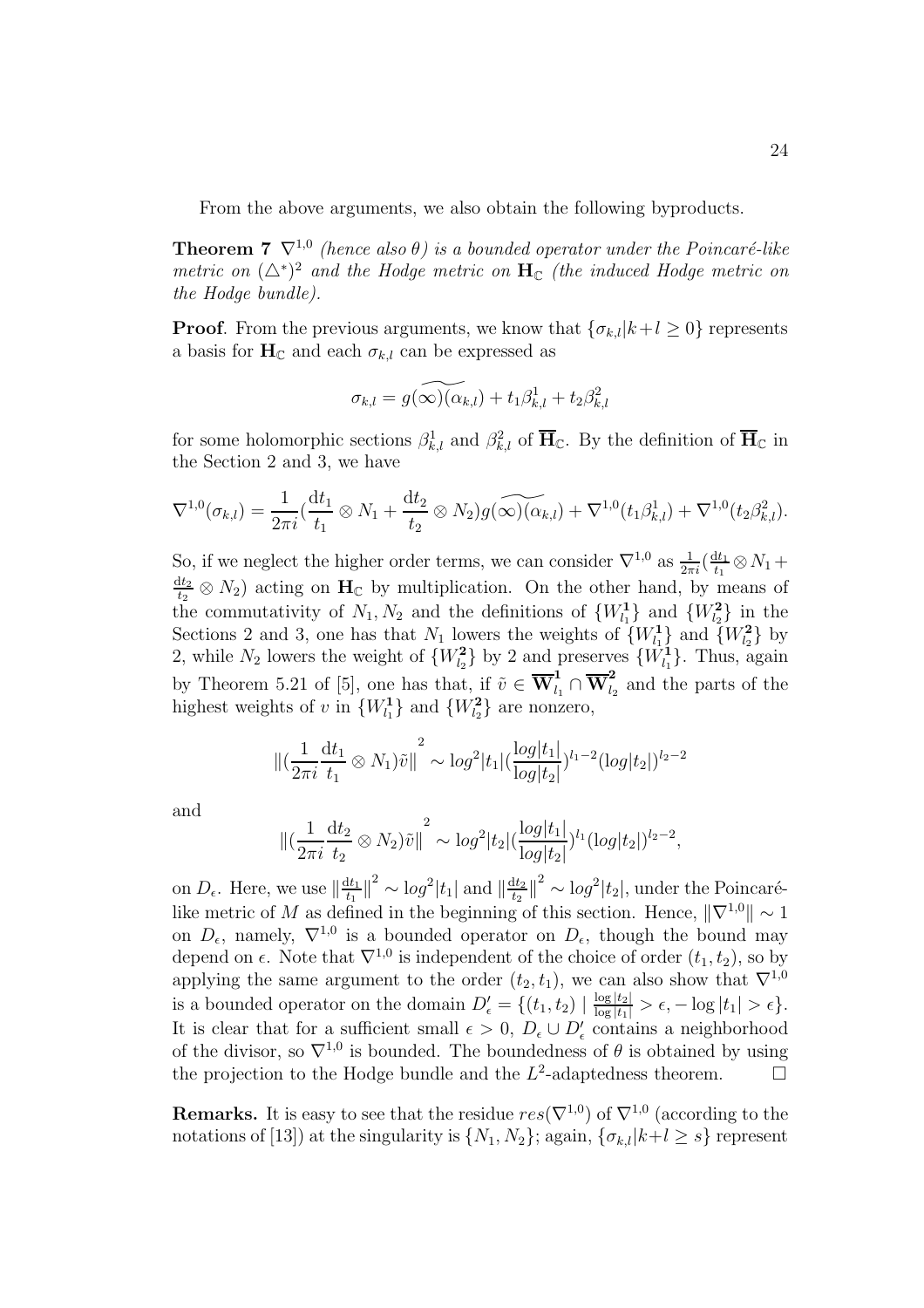a basis for **F**<sub>s</sub> and the suitable projections of the elements of  $\{\sigma_{k,l}|k+l=s\}$ represents a basis of  $\mathbf{E}_s$ , so, by the above formula of the action of  $\nabla^{1,0}$  on  $\sigma_{k,l}$ , the residue  $res(\theta)$  of the induced map  $\theta$  (Higgs field) of  $\nabla^{1,0}$  on **E**<sub>s</sub> (Hodge bundles,  $= \mathbf{F}_s/\mathbf{F}_{s+1}$  is also  $\{N_1, N_2\}$ . Namely, we have the following corollary, which is essentially due to Schmid and Simpson [12, 13].

**Corollary 1** The three weight filtrations corresponding to  $res(\nabla^{1,0})$  of  $\nabla^{1,0}$  (at the singularity, considered as acting on  $H_C$ ),  $res(\theta)$  of  $\theta$  (at the singularity, considered as acting on the Hodge bundles) and  $\{N_1, N_2\}$  coincide under some suitable identifications.

In the above argument, we use the ordering  $(N_1, N_2)$  to construct an  $L^2$ adaptedness basis  $\{\sigma_{k,l}|k+l=s\}$  for the Hodge bundle  $\mathbf{E}^s$ ; similarly, one can also use the other ordering  $(N_2, N_1)$  to construct the corresponding basis of  $\mathbf{E}^s$ . As a conclusion of this section, we will compare the two bases. In the following, a monodromy weight filtration is again considered as some translation (as in the previous) of the usual one as defined in the  $\S2$ . From the  $\S2$  and the above discussion, without loss of generality, we will assume in the following that  $(F, W = W(N_1 + N_2))$  is an R-split mixed Hodge structure. We have two different orderings:  $(N_1, N_2)$  and  $(N_1, N_2)$  corresponding to the orderings of the coordinates  $t_1, t_2$  on  $(\triangle^*)^2$ . In the previous discussion, we used the first ordering  $(N_1, N_2)$  and constructed a basis  $\{\alpha_{k,l}\}\$  (up to the action of some elements in  $G_{\mathbb{C}}$  of the generic fiber  $H_{\mathbb{C}}$  of the pull-back of  $H_{\mathbb{C}}$  to the universal covering of  $(\Delta^*)^2$ , which flags F,  $W(N_1)$ , and W; actually, under the assumption of  $(F, W)$  being R-split, one can furthermore assume that  $\{\alpha_{k,l}\}$ corresponds to simultaneous  $\mathbb{Z}^2$ -gradings of  $W(N_1)$  and W over R, namely  $\alpha_{k,l}$ being the eigenvector of  $\tilde{Y}_1$  and  $\tilde{Y}_2$  with eigenvalues  $2k-m$  and  $2(k+l)-m-n$ respectively. Similarly, for the ordering  $(N_2, N_1)$ , we can also construct a basis  $\{\alpha'_{k,l}\}\$  of  $H_{\mathbb{C}}$ , which flags F, and grades simultaneously  $W(N_2)$  and W in the same way as above (of course for a certain other semisimple element  $\tilde{Y}'_1$ corresponding to  $N_2$ , and  $\tilde{Y}_2$ ). In the following, we will first discuss the relation between the both bases. For convenience, we here state the following

**Proposition 4** ([4], Theorem 3.3(2); [2], Theorem 3)<sup>1</sup>) Let  $W(N_2, Gr_k^{W(N_1)})$ be the weight filtration on  $Gr_k^{W(N_1)}$  corresponding to the induced nilpotent endomorphism of  $N_2$  from  $Gr_k^{\tilde{W}(N_1)}$  to itself (still denoted by  $N_2$ ). Then the projection of W to  $Gr_k^{W(N_1)}$  just induces  $W(N_2, Gr_k^{W(N_1)})[-k]$ .

By the previous construction,  $\alpha_{k,l} \in (W(N_1))_{2k} \cap W_{2(k+l)}$  (resp.  $\alpha'_{k,l} \in$  $(W(N_2))_{2l} \cap W_{2(k+l)}),$  so  $\bigoplus_l \mathbb{C} \alpha_{k,l}$  can be identified with  $\operatorname{Gr}_{2k}^{W(N_1)}$ . Accordingly,

<sup>1</sup>This is a correction to the original statement in [4] by S. Zucker; for this, see *Mathematical Reviews*, 84a:32046 by S. Zucker.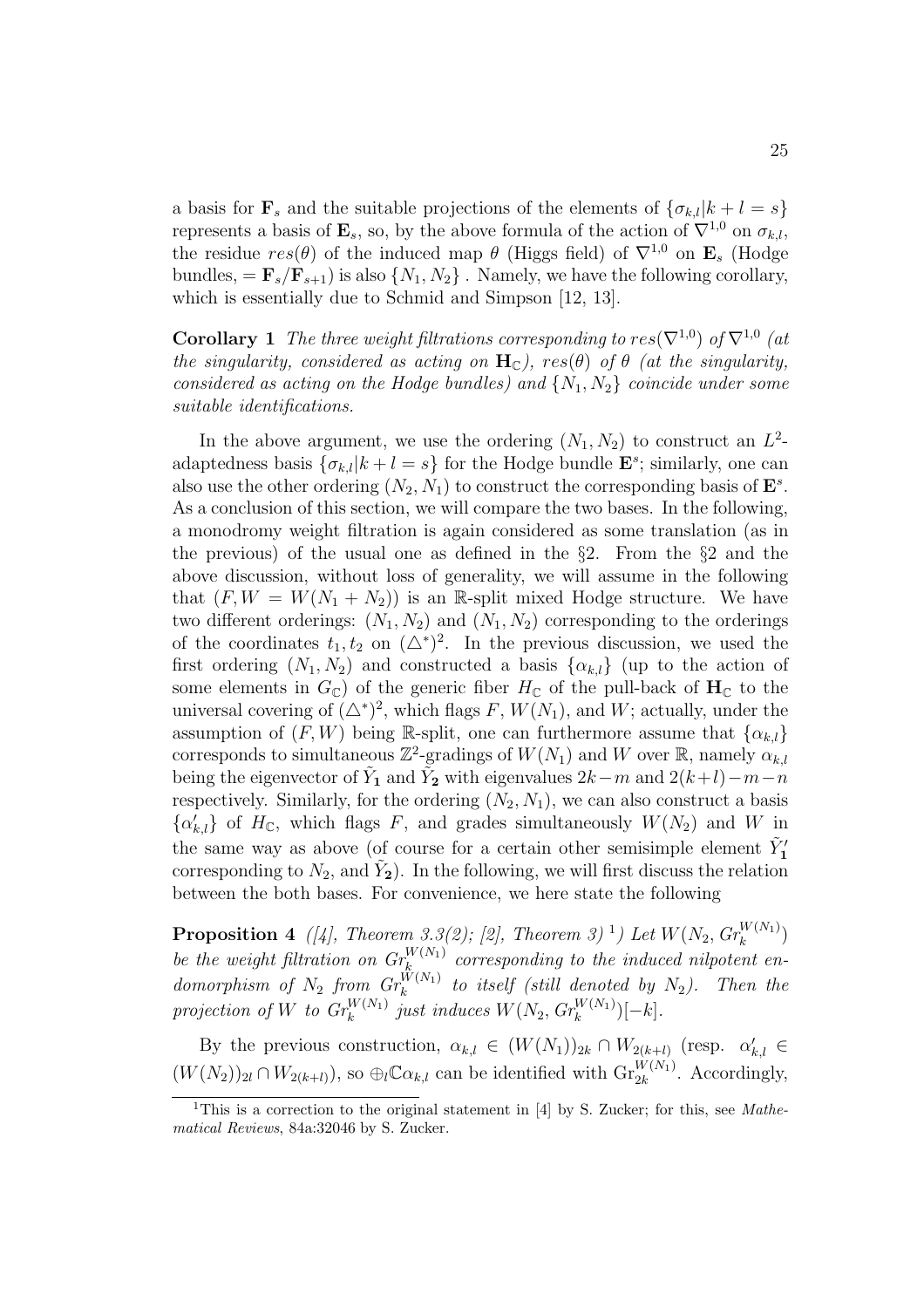$H_{\mathbb{C}}$  can be identified with  $\bigoplus_k \mathrm{Gr}_{2k}^{W(N_1)}$ . Applying the above proposition to each piece  $(\mathrm{Gr}_{2k}^{W(N_1)}, N_2)$  and then summing up for k, we have  $W_{2l}(N_2)$  =  $\bigoplus_{l'; on the other hand, the above construction tells us that  $W_{2l}(N_2)$  =$  $\bigoplus_{l'\leq l,k}\mathbb{C}\alpha'_{k,l'}$ . Thus, each  $\alpha_{k,l}$  can be expressed linearly by  $\{\alpha'_{k',l'}; l'\leq l, 0\leq k'\leq l'\}$ m} and  $\alpha'_{k,l}$  also by  $\{\alpha_{k',l'}; l' \leq l, 0 \leq k' \leq m\}$ . The same discussion also applies to the ordering  $(N_2, N_1)$  and one has that each  $\alpha_{k,l}$  can be expressed linearly by  $\{\alpha'_{k',l'}; k' \leq k, 0 \leq l' \leq n\}$  and  $\alpha'_{k,l}$  also by  $\{\alpha_{k',l'}; k' \leq k, 0 \leq l' \leq n\}.$ Therefore, each  $\alpha_{k,l}$  can be expressed linearly by  $\{\alpha'_{k',l'}; k' \leq k, l' \leq l\}$  and  $\alpha'_{k,l}$  also by  $\{\alpha_{k',l'}; k' \leq k, l' \leq l\}$ . Namely, we have  $\alpha'_{k,l} = \sum_{k' \leq k,l' \leq l} c_{k',l'} \alpha_{k',l'}$ and  $\alpha_{k,l} = \sum_{k' \leq k,l' \leq l} c'_{k',l'} \alpha'_{k',l'}$  for some complex number  $c_{k',l'}, c'_{k',l'}$ . Denote the flat sections generated by  $\alpha_{k,l}$  and  $\alpha'_{k,l}$  by the same symbols. Denote the monodromized sections of  $\alpha_{k,l}$  and  $\alpha'_{k,l}$  by  $\sigma_{k,l}$  and  $\sigma'_{k,l}$ . (Here and in the following, we always neglect the higher order terms.) It is clear by the previous construction of an L<sup>2</sup>-adapted basis for the Hodge bundles that  $\{\sigma_{k,l}\}\$  and  $\{\sigma'_{k,l}\}\$ are two L<sup>2</sup>-adapted bases. Since  $\alpha_{k,l}\in (W(N_1))_{2k}\cap W_{2(k+l)}$  (resp.  $\alpha'_{k,l} \in (W(N_2))_{2l} \cap W_{2(k+l)}$ , by the estimate of the Hodge norm, we have

$$
\|\sigma_{k,l}\|^2 \sim (\log|t_1|)^{2k-m} (\log|t_2|)^{2l-n}, \text{ on } D_{\epsilon}
$$

and

$$
\begin{aligned} ||\sigma'_{k,l}||^2 &\sim \left(\frac{\log|t_2|}{\log|t_1|}\right)^{2l-n} (\log|t_1|)^{2(l+k)-m-n} \\ &= (\log|t_1|)^{2k-m} (\log|t_2|)^{2l-n}, \text{ on } D'_{\epsilon}. \end{aligned}
$$

On the other hand, since  $\alpha_{k,l} = \sum_{k' \leq k,l' \leq l} c'_{k',l'} \alpha'_{k',l'}$  for some complex number  $c'_{k',l'}$ , so  $\sigma_{k,l} = \sum_{k' \leq k,l' \leq l} c'_{k',l'} \sigma'_{k',l'}$  (since both the parallel translation and the monodromization are linear). Thus, one has, on  $D'_\epsilon$ ,

$$
\|\sigma_{k,l}\|^2 \sim \sum_{k' \le k,l' \le l} (c'_{k',l'})^2 \|\sigma_{k',l'}\|^2
$$
  
 
$$
\sim (\sum_{k' \le k,l' \le l} (c'_{k',l'})^2 \log|t_1|)^{2k'-m} (\log|t_2|)^{2l'-n}
$$
  
 
$$
\sim \log|t_1|)^{2k-m} (\log|t_2|)^{2l-n}.
$$

Thus, we obtain the following

**Proposition 5** Near the singularity, there exists a holomorphic basis  $\{\sigma_{k,l} | k+\sigma_{k,l}\}$  $l = s$  for each Hodge bundle  $\mathbf{E}^s$  that satisfies

$$
\|\sigma_{k,l}\|^2 \sim (\log|t_1|)^{2k-m} (\log|t_2|)^{2l-n}
$$

near the singularity.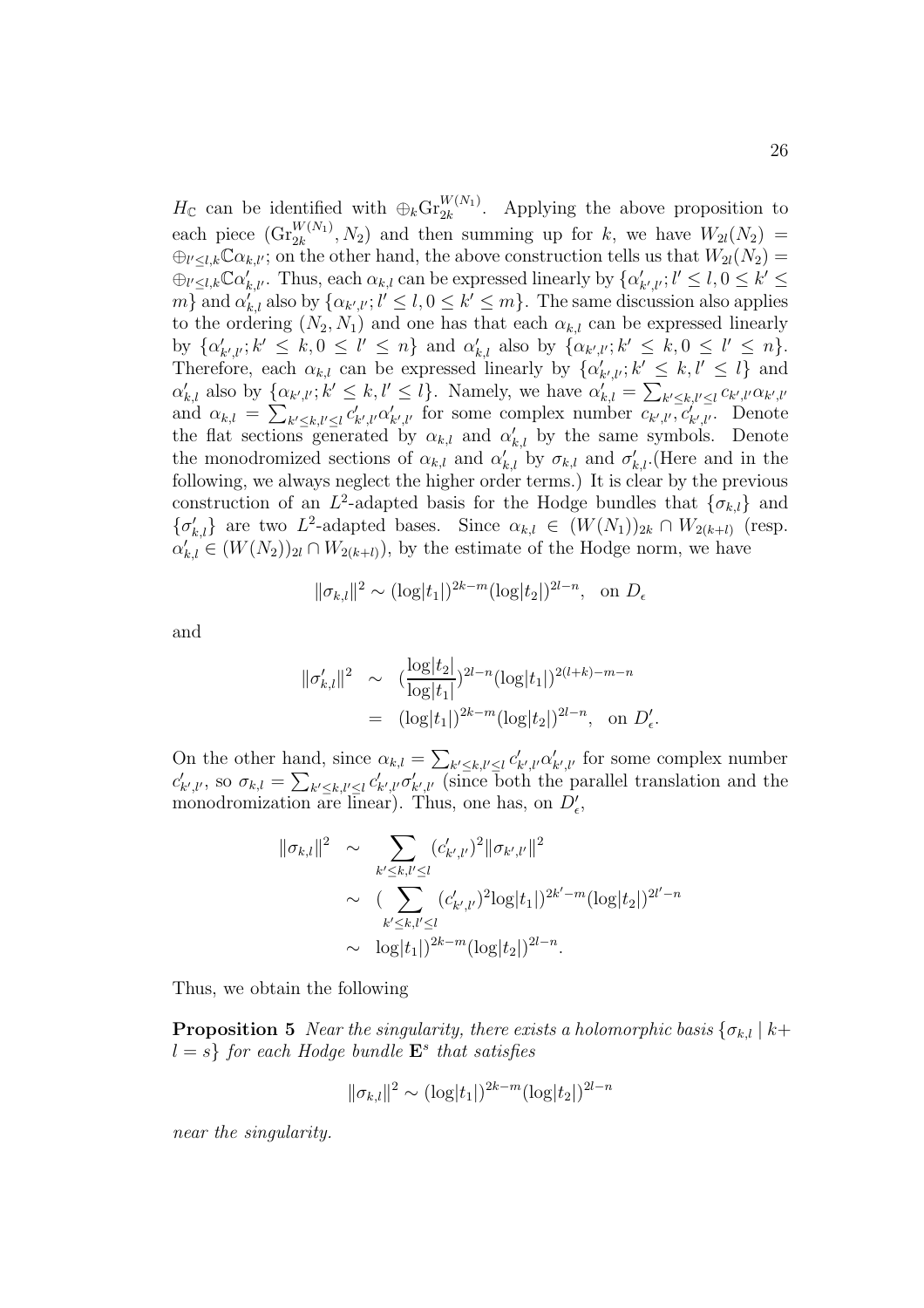# **4** L<sup>2</sup>**-holomorphic Dolbeault complex**

In this section, we still assume that  $M = (\triangle^*)^2$  and  $\overline{M} = (\triangle)^2$ ,  $j : M \to \overline{M}$ is the inclusion map. Let  $(M, H_{\mathbb{C}} = H_{\mathbb{Z}} \otimes \mathbb{C}, \nabla = \nabla^{1,0} + \nabla^{0,1}, \mathbf{F} = \{ \mathbf{F}^p \}, \mathbf{S}$  be a variation of polarized Hodge structure with weight  $m$  defined over  $\mathbb Q$  such that each  $\mathbf{F}^p$  is a holomorphic subbundle of the local system  $\mathbf{H}_\mathbb{C}$  and

$$
\nabla^{1,0} \mathbf{F}^p \subset \mathbf{F}^{p-1} \otimes \Omega^1(M).
$$

Let  $\gamma_1$  and  $\gamma_2$  be the monodromy transformations of the variation, which are always assumed to be unipotent. Let  $N_1$  and  $N_2$  be the logarithmic monodromies of  $\gamma_1$  and  $\gamma_2$  respectively, which are nilpotent. Note that in the following, we consider  $H_C$  as a flat bundle, a local system, a holomorphic vector bundle relative to  $\nabla^{0,1}$ , or a sheaf of local holomorphic sections, this depends on the context.

In the previous section, using the Poincaré-like metric on  $M$  and the Hodge metric on  $H_{\mathbb{C}}$ , we define  $\Omega^r(H_{\mathbb{C}})_{(2)}$  to be the sheaf of local  $L^2$  holomorphic rforms valued in  $j_*\mathbf{H}_{\mathbb{C}}$  on  $\overline{M}$ . One of the purposes of this section will be to show that the sheaf  $\Omega^r(\mathbf{H}_{\mathbb{C}})_{(2)}$  can be defined algebraically, just using the logarithmic monodromies  $N_1$  and  $N_2$ , and lies in  $j_*\mathbf{H}_{\mathbb{C}} \otimes \Omega^r_{\overline{M}}(\log D)$ . As a consequence of this fact together with the asymptotic behavior of  $\theta$  and the  $L^2$ -adaptedness theorem of §3, we obtain the  $L^2$  holomorphic Dolbeault complex on  $\overline{M}$  in §1 (for the precise definition, see this  $\S$ )

(\*) 
$$
\mathbf{E}_{(2)} \xrightarrow{\theta} (\mathbf{E} \otimes \Omega_{\overline{M}}^1(\log D))_{(2)} \xrightarrow{\theta} (\mathbf{E} \otimes \Omega_{\overline{M}}^2(\log D))_{(2)} \xrightarrow{\theta} \cdots,
$$

which does not depend on the two metrics, but is defined algebraically.

 $H_{\mathbb{C}}$  has a canonical extension  $\overline{H}_{\mathbb{C}}$  on  $\overline{M} = \Delta^2$  across the singularity as follows. As a sheaf, the germs of sections of  $\overline{H}_{\mathbb{C}}$  at the singularity are generated by the elements of  $\Gamma(M, H_{\mathbb{C}})$  which are of the form

$$
\tilde{v} = \exp\left(\frac{1}{2\pi\sqrt{-1}}(N_1\log t_1 + N_2\log t_2)\right)v,
$$

where v is a multivalued flat section of  $H_C$ . Again fixing an ordering  $(N_1, N_2)$ and a point  $p \in M$ , as in §2, one has two monodromy weight filtrations  $\{W_k^1\}$ and  $\{W_s^2\}$  defined over  $\mathbb Q$  corresponding to  $N_1$  and  $c_1N_1+c_2N_2$ ,  $c_1>0$ ,  $c_2>0$ on  $(\mathbf{H}_{\mathbb{C}})$ <sub>p</sub> respectively, and they naturally determine two filtrations of  $\mathbf{H}_{\mathbb{C}}$  by locally constant systems, denoted by  $\{W_k^1\}$  and  $\{W_s^2\}$  respectively; moreover, one also has the canonical extensions  ${\{\overline{\mathbf{W}}_k^1\}}$  and  ${\{\overline{\mathbf{W}}_s^2\}}$  of  ${\{\mathbf{W}_k^1\}}$  and  ${\{\mathbf{W}_s^2\}}$ across the singularity, which form two filtrations of  $\overline{H}_{\mathbb{C}}$  respectively.

**Proposition 6** If restricting everything to  $D_{\epsilon}$  for  $\epsilon > 0$ , one has the following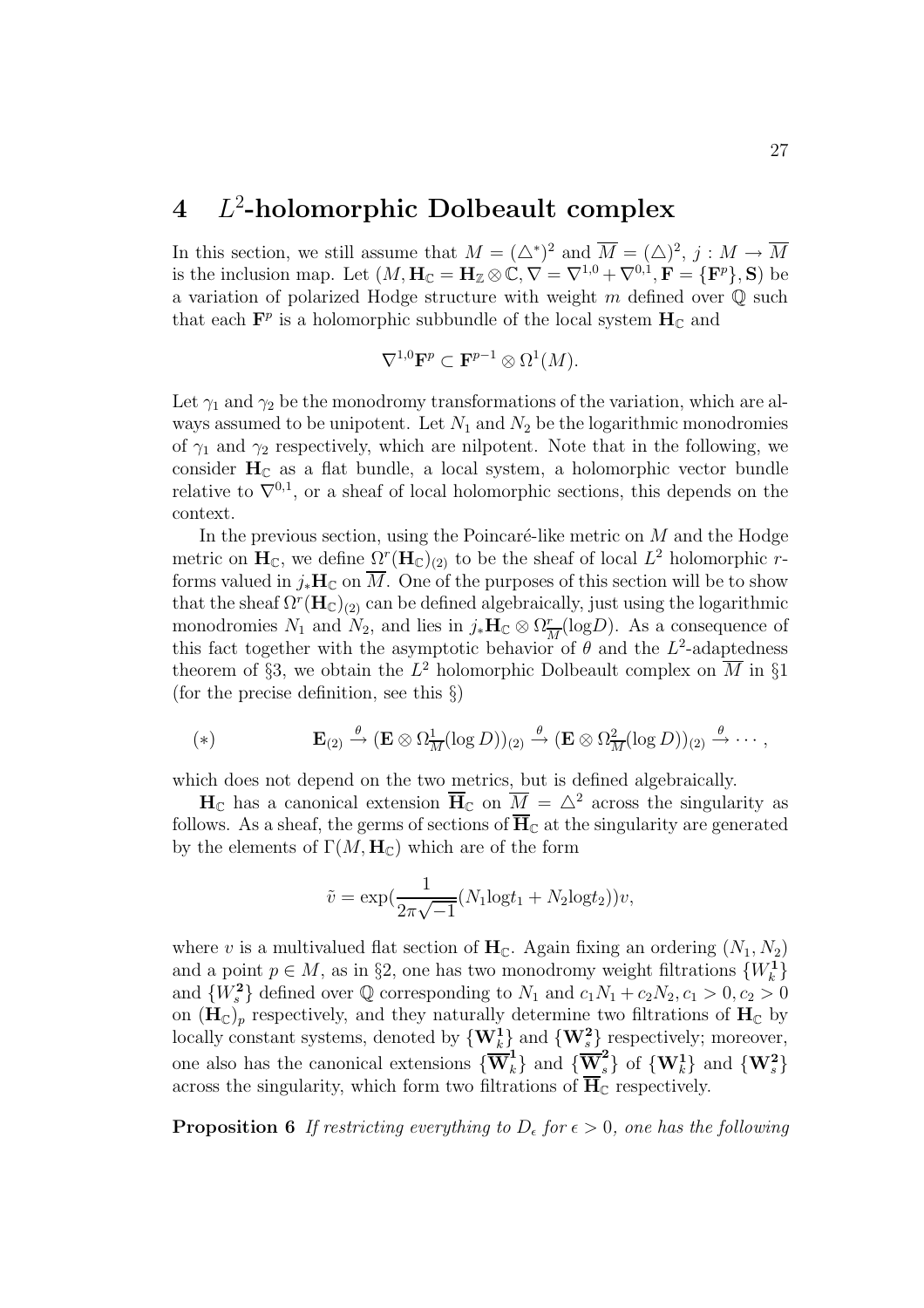equivalences.

$$
\Omega^{0}(\mathbf{H}_{\mathbb{C}})_{(2)} = t_{1}t_{2}\overline{\mathbf{H}}_{\mathbb{C}} + t_{1} \bigcup_{l_{2}-l_{1}\leq 0} \overline{\mathbf{W}}_{l_{1}}^{1} \cap \overline{\mathbf{W}}_{l_{2}}^{2} + t_{2}\overline{\mathbf{W}}_{0}^{1} + \bigcup_{l_{1}\leq 0,l_{2}\leq l_{1}} \overline{\mathbf{W}}_{l_{1}}^{1} \cap \overline{\mathbf{W}}_{l_{2}}^{2};
$$
\n
$$
\Omega^{1}(\mathbf{H}_{\mathbb{C}})_{(2)} =
$$
\n
$$
\frac{dt_{1}}{t_{1}} \otimes (t_{1}t_{2}\overline{\mathbf{H}}_{\mathbb{C}} + t_{1} \bigcup_{l_{2}-l_{1}\leq 0} \overline{\mathbf{W}}_{l_{1}}^{1} \cap \overline{\mathbf{W}}_{l_{2}}^{2} + t_{2}\overline{\mathbf{W}}_{-2}^{1} + \bigcup_{l_{1}\leq -2,l_{2}\leq l_{1}} \overline{\mathbf{W}}_{l_{1}}^{1} \cap \overline{\mathbf{W}}_{l_{2}}^{2}) +
$$
\n
$$
+ \frac{dt_{2}}{t_{2}} \otimes (t_{1}t_{2}\overline{\mathbf{H}}_{\mathbb{C}} + t_{1} \bigcup_{l_{2}\leq l_{1}-2} \overline{\mathbf{W}}_{l_{1}}^{1} \cap \overline{\mathbf{W}}_{l_{2}}^{2} + t_{2}\overline{\mathbf{W}}_{0}^{1} + \bigcup_{l_{1}\leq 0,l_{2}\leq l_{1}-2} \overline{\mathbf{W}}_{l_{1}}^{1} \cap \overline{\mathbf{W}}_{l_{2}}^{2});
$$
\n
$$
\Omega^{2}(\mathbf{H}_{\mathbb{C}})_{(2)} = \frac{dt_{1}}{t_{1}} \wedge \frac{dt_{2}}{t_{2}} \otimes
$$
\n
$$
\otimes (t_{1}t_{2}\overline{\mathbf{H}}_{\mathbb{C}} + t_{1} \bigcup_{l_{2}\leq l_{1}-2} \overline{\mathbf{W}}_{l_{1}}^{1} \cap \overline{\mathbf{W}}_{l_{2}}^{2} + t_{2}\overline{\mathbf{W}}_{-2}^{
$$

Here,  $\tilde{v} \in \overline{\mathbf{W}}_{l_1}^1 \cap \overline{\mathbf{W}}_{l_2}^2$  for  $l_2 - l_1 \leq 0$  implies that v has nontrivial projections to both  $Gr_{l_1}^{\mathbf{W}^1_*}$  and  $Gr_{l_2}^{\mathbf{W}^2_*}$ ; the other terms have the same explanation. Similarly, one can consider the other ordering  $(N_2, N_1)$  and restrict  $\Omega^i(\mathbf{H}_{\mathbb{C}})_{(2)}$ ,  $i = 0, 1, 2$ , to  $D'_\epsilon$  to get the same characterization of the sheaves as above.

**Remarks:** 1) As  $\epsilon$  is sufficiently small,  $D_{\epsilon} \cup D'_{\epsilon}$  covers a neighborhood of the singularity, so the above proposition actually gives a description near the singularity of the sheaves  $\Omega^{i}(\mathbf{H}_{\mathbb{C}})_{(2)}$ ,  $i = 0, 1, 2$ , in terms of the weight filtrations of  $N_1, N_2, N_1+N_2$ . 2) From the formulae above, we also know that the sheaves  $\Omega^{i}(\mathbf{H}_{\mathbb{C}})_{(2)}$  are contained in  $j_*\mathbf{H}_{\mathbb{C}} \otimes \Omega^r_{\overline{M}}(\log D)$ ,  $i = 0, 1, 2$ . 3) Although the proposition and the following proof are presented for the case of dimension 2, they still work for general dimension.

**Proof.** We will first show that one can choose a suitable (flat sections) basis  $\{v_i\}$  of  $\mathbf{H}_{\mathbb{C}}$  near the singularity such that it flags  $\mathbf{H}_{\mathbb{C}}$  according to the weight filtrations  $\mathbf{W}^1_*$  and  $\mathbf{W}^2_*$  and  $\{\tilde{v}_i\}$  is  $L^2$ -adapted in the sense of §2 on any domain of the form  $D_{\epsilon}$ ,  $\epsilon > 0$ . We will use freely the notations and arguments in §2. By the nilpotent orbit theorem and the Proposition 2, we know that  $(W^2[-m], \psi(0))$  is a (polarized) mixed Hodge structure; again by Proposition 1, there exists a unique  $\delta \in \mathfrak{gl}(H_{\mathbb{R}})$  such that  $(W^2[-m], F = \exp(-\frac{1}{2}m)$ <br>is a (polarized) mixed Hodge structure splitting over  $\mathbb{R}$  where  $\sqrt{-1}\delta$ ) $\psi$ (0)) is a (polarized) mixed Hodge structure splitting over  $\mathbb{R}$ , where  $H_{\mathbb{R}}$  can be considered as the real structure of the standard fibre  $H_{\mathbb{C}}$  of  $\mathbf{H}_{\mathbb{C}}$  as lifted to the universal covering of M. Furthermore, there exits an element  $\tilde{g}(\infty) \in G_{\mathbb{C}}$ such that  $\log \tilde{g}(\infty) \in \text{Ker}(\text{ad}(N_j))$  and  $(W^2[-m], \tilde{F}_2 = \tilde{g}(\infty)F)$  is canonically attached to  $(W^2[-m], \psi(0))$ . A simple computation shows that the nilpotent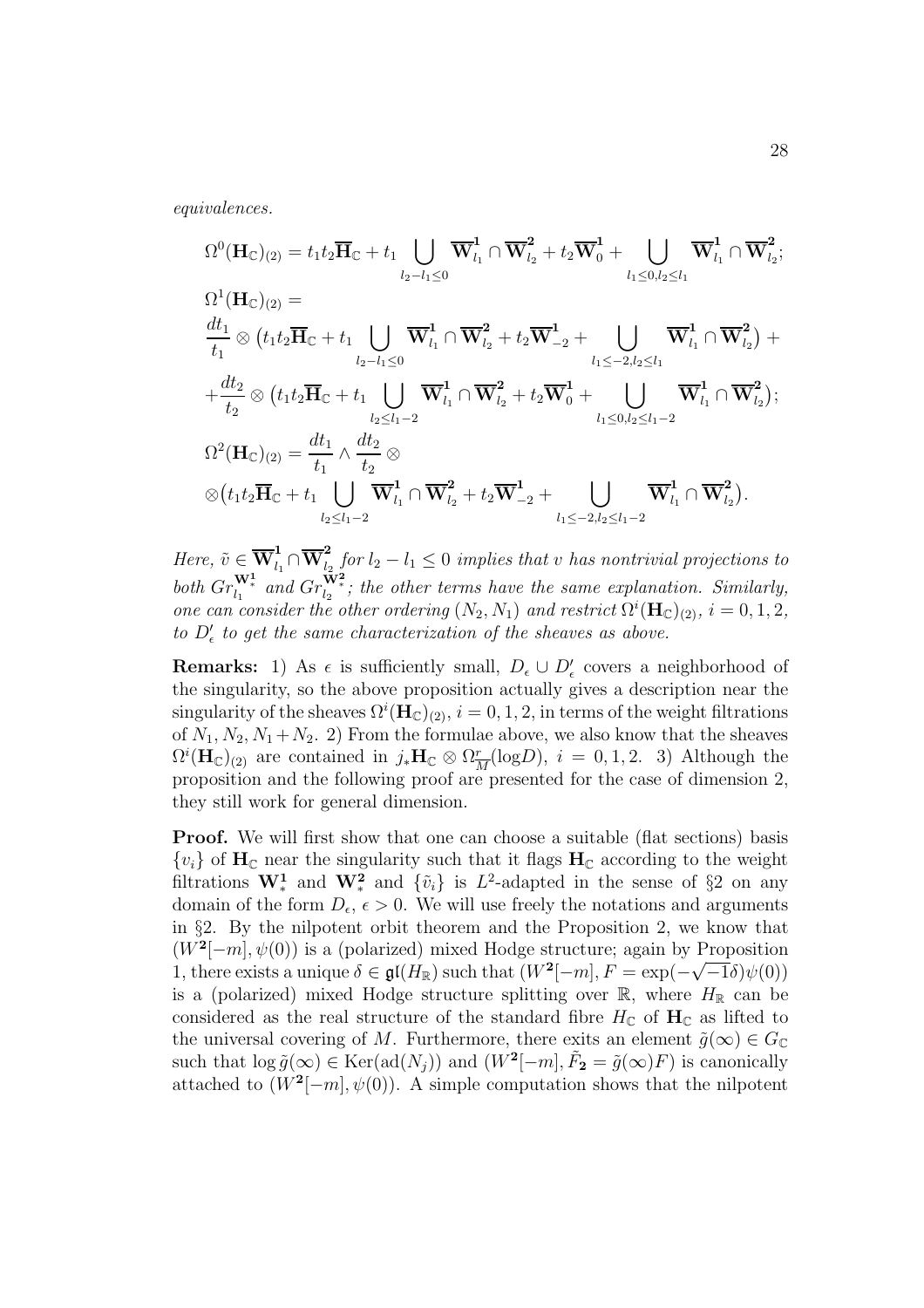orbit  $\theta(\mathbf{z})$  corresponding to the variation can be expressed as

$$
\theta = \exp(\sum z_j N_j) \cdot \psi(0)
$$
  
=  $\exp(\sum x_j N_j) \cdot e^{-1} \cdot \exp(\sqrt{-1} \text{Ad}(e)(\sum y_j N_j + \delta)) \cdot eF,$ 

where  $t_j = e^{2\pi\sqrt{-1}z_j}$ ,  $z_j = x_j + \sqrt{-1}y_j$ , and  $e = \exp(\frac{1}{2}\log y_1\tilde{Y}_1 + \frac{1}{2}\log y_2\tilde{Y}_2)$  $\exp(\frac{1}{2}\log s_1\tilde{Y}_1 + \frac{1}{2}\log s_2\tilde{Y}_2)$ , here  $s_1 = \frac{y_1}{y_2}$  and  $s_2 = y_2$ , while Ad is the adjoint representation of  $G_{\mathbb{R}}$ . By the  $SL_2$ -orbit theorem (i),  $\exp(\sqrt{-1}\tilde{N}_2^-) \cdot \tilde{F}_2 =$  $\exp(\sqrt{-1}N_1) \cdot \tilde{F}_1 \in \mathbf{D}$ . So, one has

$$
F = \exp(-\sqrt{-1}\tilde{N}_{2}^{-}) \cdot \tilde{g}^{-1}(\infty) \cdot \exp(\sqrt{-1}N_{1}) \cdot \tilde{F}_{1}.
$$

Set  $F_0 = \tilde{g}^{-1}(\infty) \cdot \exp(\sqrt{-1}N_1) \cdot \tilde{F}_1 \in \mathbf{D}$  and  $\tilde{p} = \exp(\sqrt{-1}Ad(e)(\sum y_i N_i + \delta)).$ By the definitions of F and e, it is not difficult to see that  $eF = F$ . So, one has √

$$
\theta = \exp(\sum x_j N_j) \cdot e^{-1} \cdot \tilde{p} \cdot \exp(-\sqrt{-1}\tilde{N}_2^-) \cdot F_0.
$$

Thus, by the nilpotent orbit theorem again, there exists a  $G_{\mathbb{R}}$ -valued function  $h(\mathbf{z})$  on  $\mathbb{C}^2$  such that  $h(\mathbf{z})$  goes to the identity as Im( $\mathbf{z}) \to \infty$  and

$$
F_0 = h(\mathbf{z}) \cdot \exp(\sqrt{-1} \tilde{N}_{\mathbf{2}}) \cdot \tilde{p}^{-1} \cdot e \cdot \exp(-\sum x_j N_j) \cdot \tilde{\phi}(\mathbf{z}).
$$

On the other hand, the argument in Lemma 5.12 of [6] also tells us that

$$
\tilde{p} \to \exp(\sqrt{-1}\tilde{N}_2^-)
$$
, as  $s_1, s_2 \to \infty$ .

More precisely,  $\tilde{p}$  and its inverse are polynomials in  $\{s_1^{-\frac{1}{2}}, s_2^{-\frac{1}{2}}\}$  with constant whore precisely, p and its inverse are polynomials in  $\{s_1, s_2\}$  with constant coefficients and the constant terms being  $\exp(\sqrt{-1}\tilde{N}_2^-)$  and  $\exp(-\sqrt{-1}\tilde{N}_2^-)$  recoencients and the constant terms being  $\exp(\sqrt{-1}N_2)$  and  $\exp(-\sqrt{-1}N_2)$  respectively; moreover,  $\exp(\sqrt{-1}N_2) \cdot \tilde{p}^{-1}$  can be expressed as  $\exp(-\sqrt{-1}\delta(s_2)) \cdot$ spectively; moreover,  $\exp(\sqrt{-1}N_2) \cdot p$  can be expressed as  $\exp(-\sqrt{-1}Z(s_1)) \cdot \exp(-\sqrt{-1}Z(s_1))$ , where  $\delta(s_2)$  and  $Z(s_1)$  are some polynomials in  $s_2^{-1}$  and  $\sum_{s_1}^{\infty}$  respectively with coefficients in  $\mathfrak{g}_R$ . Denote  $h(z) \cdot \exp(\sqrt{-1}N_z) \cdot \tilde{p}^{-1}$  by  $\tilde{h}(z)$  which by the behavior of  $h(z)$  as  $\text{Im}(z) \to \infty$  goes to the identity as  $\tilde{h}(\mathbf{z})$ , which, by the behavior of  $h(\mathbf{z})$  as Im( $\mathbf{z}) \to \infty$ , goes to the identity as  $s_1, s_2 \to \infty$ . (Note that  $s_1, s_2 \to \infty$  implies Im(**z**)  $\to \infty$ , but not the converse. That's why we take the domains  $D_{\epsilon}$  in the estimate of the Hodge norm.) Since the image of  $\phi$  for enough large Im(**z**) and  $F_0$  lie in **D**, so  $\hat{h}(\mathbf{z}) \in G_{\mathbb{R}}$  for large enough Im(**z**). Thus, we establish an isometry  $h(\mathbf{z}) \cdot e \cdot \exp(-\sum x_j N_j)$  between the fiber over **z** and  $F_0 \in \mathbf{D}$  for large enough  $\text{Im}(\mathbf{z})$ , denoted by  $L(\mathbf{z})$ .

Let  $v \in W^1_{l_1} \cap W^2_{l_2}$  and assume that its projections on  $Gr_{l_1}^{W^1_*}$  and  $Gr_{l_2}^{W^2_*}$  are nontrivial, i.e., the components of v with eigenvalues  $l_1$  and  $l_2$  w.r.t.  $\tilde{Y}_1$  and  $\tilde{Y}_2$ respectively are nontrivial. (Note that  $W^{\mathbf{j}}_{l_j}$  is characterized by the property that  $W^{\mathbf{j}}_{l_j}$  is linearly spanned by all eigenvectors of  $\tilde{Y}_{\mathbf{j}}$  of eigenvalue not greater than  $l_j$ . Afterwards, denote the eigenvector space  $\tilde{Y}_j$  for the eigenvalue  $l_j$  by  $H_{l_j}(\tilde{Y}_j)$ )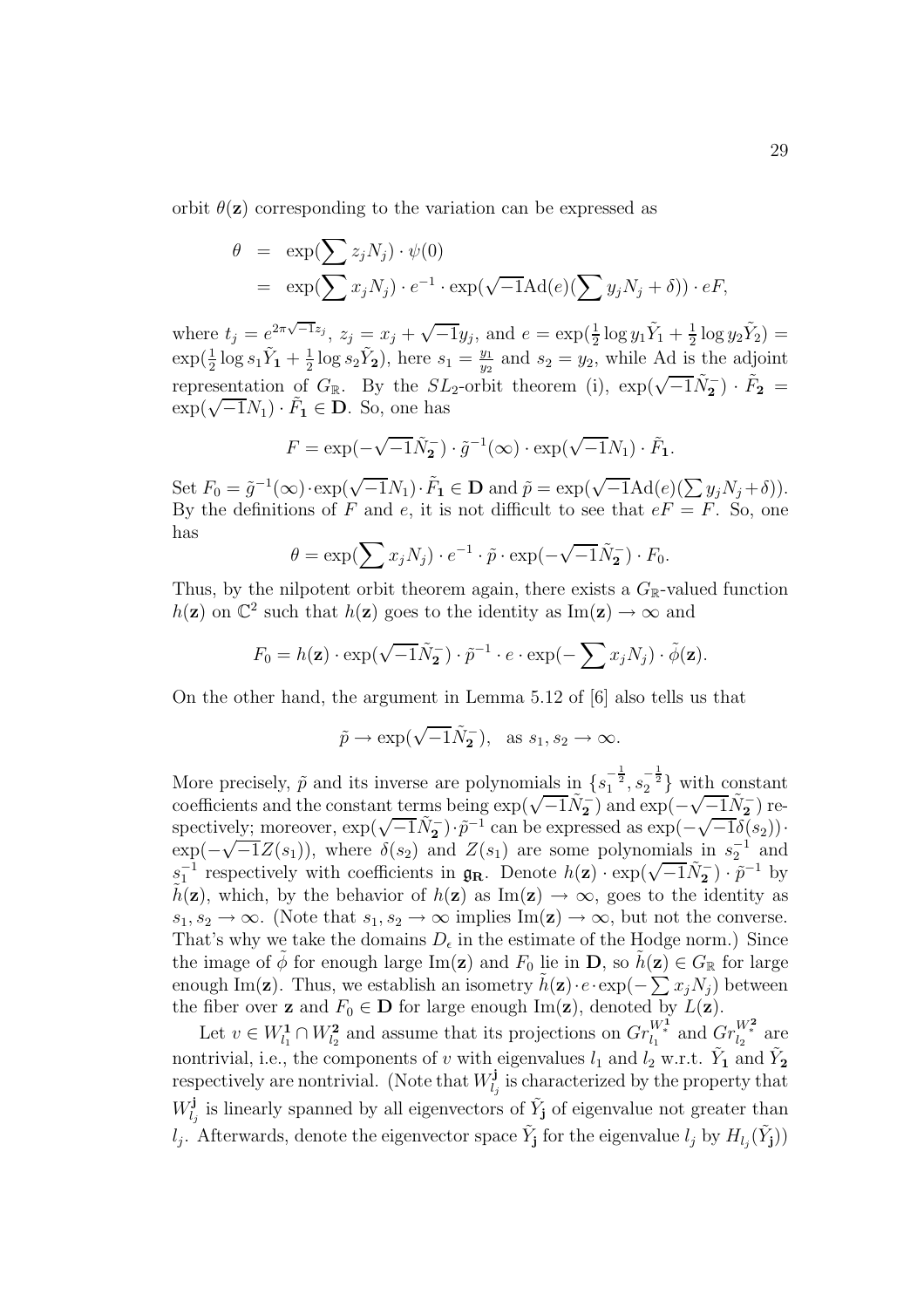In the following, we also denote by  $v$  the multivalued flat section generated by v, this will be clear from the context. Write  $\tilde{v}$  as  $\tilde{v}(\mathbf{z}) = \exp(\sum z_i N_i) v$  (i.e. lift  $\tilde{v}$  to the universal covering of M) and then consider

$$
L(\mathbf{z})\tilde{v}(\mathbf{z}) = \tilde{h}(\mathbf{z}) \cdot \exp(\frac{1}{2}\log s_1 \tilde{Y}_1 + \frac{1}{2}\log s_2 \tilde{Y}_2) \cdot \exp(-\sum x_j N_j) \cdot \tilde{v}(\mathbf{z}).
$$

A direct computation shows

$$
\exp(\frac{1}{2}\log s_1 \tilde{Y}_1 + \frac{1}{2}\log s_2 \tilde{Y}_2) \cdot \exp(-\sum x_j N_j) \cdot \tilde{v}(\mathbf{z})
$$
  
= 
$$
\exp(\frac{1}{2}\log s_1 \tilde{Y}_1 + \frac{1}{2}\log s_2 \tilde{Y}_2) \exp(\sqrt{-1}s_2(N_2 + s_1 N_1)) \cdot v
$$
  
= 
$$
\sum_{k=0}^{m} \frac{(\sqrt{-1})^k}{k!} \sum_{j=0}^{k} C_k^j s_1^{k-j} s_2^k \exp(\frac{1}{2}\log s_1 \tilde{Y}_1 + \frac{1}{2}\log s_2 \tilde{Y}_2) \cdot N_1^{k-j} N_2^j v.
$$

On the other hand, by the definitions of  $W_*^1$  and  $W_*^2$ , it is not difficult to see that

$$
N_1^{k-j} N_2^j \cdot v \in W_{l_1-2k+2j}^1 \cap W_{l_2-2k}^2,
$$

and its  $l_1 - 2k + 2j$ -eigenvector part and  $l_2 - 2k$ -eigenvector part w.r.t.  $\tilde{Y}_1$  and  $\tilde{Y}_2$  respectively are nontrivial. So,

$$
\exp\left(\frac{1}{2}\log s_1 \tilde{Y}_1 + \frac{1}{2}\log s_2 \tilde{Y}_2\right) \cdot \exp\left(-\sum x_j N_j\right) \cdot \tilde{v}(\mathbf{z})
$$
\n
$$
= \sum_{k=0}^{m} \frac{(\sqrt{-1})^k}{k!} \sum_{j=0}^k C_k^j s_1^{k-j} s_2^k s_1^{\frac{l_1}{2} - k + j} s_2^{\frac{l_2}{2} - k} N_1^{k-j} N_2^j v + \text{(lower order terms)}
$$
\n
$$
= s_1^{\frac{l_1}{2}} s_2^{\frac{l_2}{2}} \sum_{k=0}^{m} \frac{(\sqrt{-1})^k}{k!} (N_1 + N_2)^k v + \text{(lower order terms)}.
$$

Thus, if  $\{v_l\}$  is a basis of  $(\mathbf{H}_{\mathbb{C}})_p$ , which flags  $(\mathbf{H}_{\mathbb{C}})_p$  according to the filtrations  $W^1_*$  and  $W^2_*$  (this can always be done by the characterization of  $W^1_*$  and  $W_*^2$  using  $\tilde{Y}_{\mathbf{j},j} = 1,2$ , then  $\{s_1^{-\frac{l_1}{2}} s_2^{-\frac{l_2}{2}} L(\mathbf{z}) \tilde{v}_l(\mathbf{z})\}$  goes to a basis of  $H_{\mathbb{C}}$  as  $s_1, s_2 \to \infty$ . So, by the definition of  $L^2$ -adapted basis and the lemma 2 in §2,  ${s_1^{-\frac{l_1}{2}s_2^{-\frac{l_2}{2}}L(\mathbf{z})\tilde{v}_l(\mathbf{z})\}}$ , and hence  ${\tilde{v}_l(\mathbf{z})}$ , is an  $L^2$ -adapted basis on any domain of the form

$$
\tilde{D}_{\epsilon} = \{ \mathbf{z} = (z_1, z_2) \in \mathbb{C}^2 \mid \frac{\text{Im} z_1}{\text{Im} z_2} > \epsilon, \text{Im} z_2 > \epsilon \}, \quad \epsilon > 0.
$$

Dropping  $\{\tilde{v}_l(\mathbf{z})\}$  and  $\tilde{D}_{\epsilon}$  back to  $M$ ,  $\{\tilde{v}_l\}$  becomes an  $L^2$ -adapted basis on  $D_{\epsilon}$ . This shows the claim in the beginning of the proof.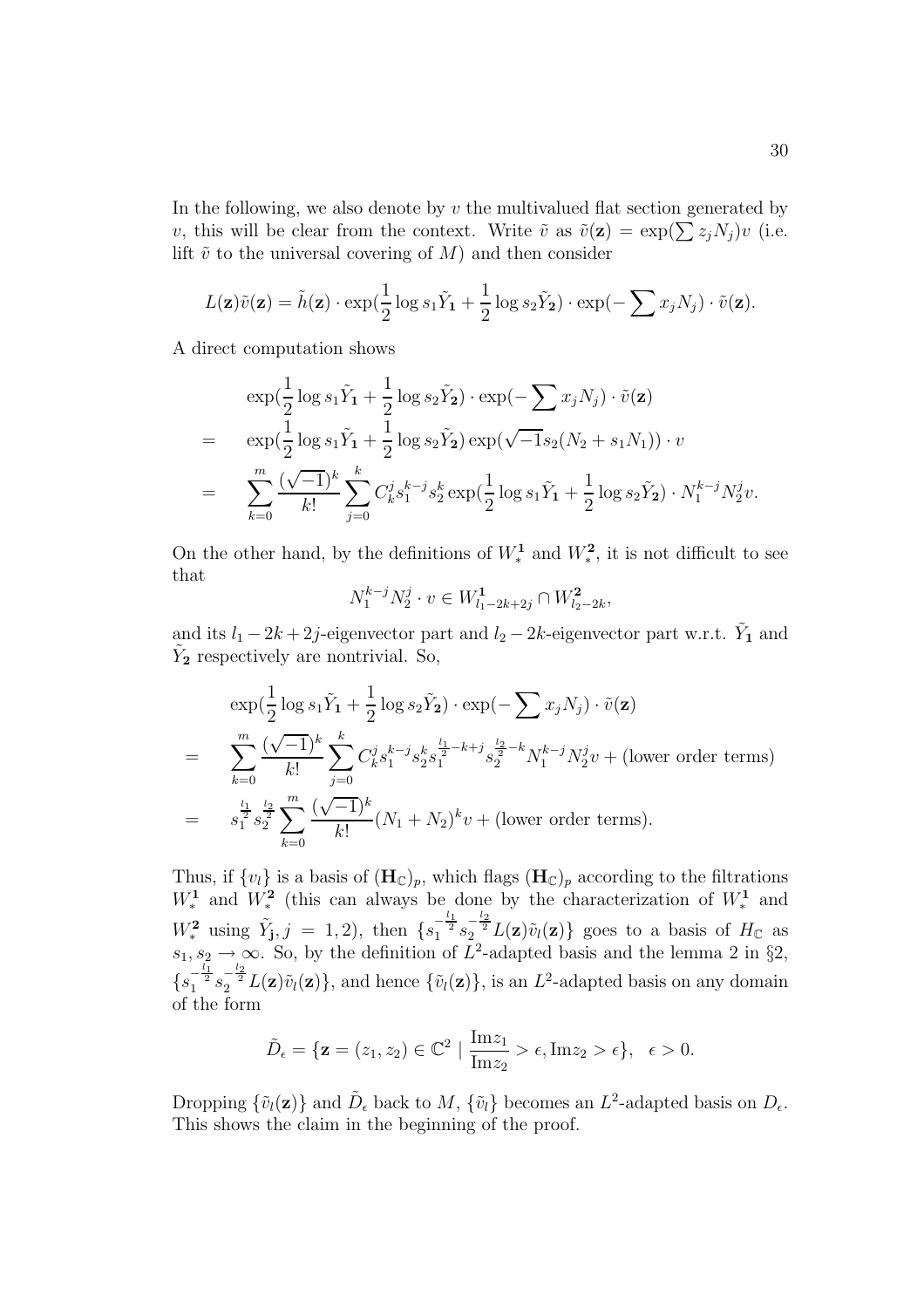We now turn to prove the proposition. We will prove only the second identity, the others are similar. We also restrict all the following discussion to  $D_{\epsilon}$  for some fixed  $\epsilon > 0$ , if not specified. Due to all objects considered being holomorphic under  $\nabla^{0,1}$  and the argument above of getting an  $L^2$ -adapted basis, we only need to show when the elements of the form

$$
\frac{dt_1}{t_1} \otimes t_1^{n_1} t_2^{n_2} \tilde{v}_1 + \frac{dt_2}{t_2} \otimes t_1^{n'_1} t_2^{n'_2} \tilde{v}_2
$$

are  $L^2$  for  $v_1 \in \mathbf{W}_{l_1}^1 \cap \mathbf{W}_{l_2}^2$  and  $v_2 \in \mathbf{W}_{l'_1}^1 \cap \mathbf{W}_{l'_2}^2$  satisfying that the projections of both  $v_1$  to  $Gr_{l_1}^{\mathbf{W}_1^1}$  and  $Gr_{l_2}^{\mathbf{W}_2^2}$  and  $v_2$  to  $Gr_{l'_1}^{\mathbf{W}_1^1}$  and  $Gr_{l'_2}^{\mathbf{W}_2^2}$  are nontrivial. By the estimate of the Hodge norm of Theorem 4, we have

$$
\left|\frac{dt_1}{t_1}\otimes t_1^{n_1}t_2^{n_2}\tilde{v}_1\right|^2 \sim |\log|t_1||^2|t_1|^{2n_1}|t_2|^{2n_2}|\log|t_1||^{l_1}|\log|t_2||^{l_2-l_1}|
$$

on  $D_{\epsilon}$ . So,  $\frac{dt_1}{t_1} \otimes t_1^{n_1} t_2^{n_2} \tilde{v}_1$  is  $L^2$  iff the following integral

$$
\int_{D_{\epsilon}} |\log |t_1||^2 |t_1|^{2n_1} |t_2|^{2n_2} |\log |t_1||^{l_1} |\log |t_2||^{l_2-l_1} dV_M
$$

is finite, where  $dV_M$  is the volume element of M under the Poincaré-like metric. A simple computation shows that the above integral is finite iff

$$
n_1 \ge 1
$$
 or  $n_1 = 0$  and  $l_1 \le -2$ ;  
\n $n_2 \ge 1$  or  $n_2 = 0$  and  $l_2 - l_1 \le 0$ .

Equivalently,  $\frac{dt_1}{t_1} \otimes t_1^{n_1} t_2^{n_2} \tilde{v}_1$  belongs to

$$
\frac{dt_1}{t_1} \otimes \left(t_1 t_2 \overline{\mathbf{H}}_{\mathbb{C}} + t_1 \bigcup_{l_2 - l_1 \leq 0} \overline{\mathbf{W}}_{l_1}^1 \cap \overline{\mathbf{W}}_{l_2}^2 + t_2 \overline{\mathbf{W}}_{-2}^1 + \bigcup_{l_1 \leq -2, l_2 \leq l_1} \overline{\mathbf{W}}_{l_1}^1 \cap \overline{\mathbf{W}}_{l_2}^2\right).
$$

From the discussion above, the above formula should be understood as follows.  $\tilde{v}_1 \in \overline{\mathbf{W}}_{l_1}^1 \cap \overline{\mathbf{W}}_{l_2}^2$  for  $l_2 - l_1 \leq 0$  implies that  $v_1$  has nontrivial projections to both  $Gr_{l_1}^{\mathbf{W}^1}$  and  $Gr_{l_2}^{\mathbf{W}^2}$ ; the other terms have a similar explanation.

The same computation shows that  $\frac{dt_2}{t_2} \otimes t_1^{n'_1} t_2^{n'_2} \tilde{v}_2$  is  $L^2$  iff

$$
n'_1 \ge 1
$$
 or  $n'_1 = 0$  and  $l'_1 \le 0$ ;  
\n $n'_2 \ge 1$  or  $n'_2 = 0$  and  $l'_2 - l'_1 \le -2$ .

Namely,  $\frac{dt_2}{t_2} \otimes t_1^{n'_1} t_2^{n'_2} \tilde{v}_2$  belongs to

$$
\frac{dt_2}{t_2} \otimes \big(t_1t_2 \overline{\mathbf{H}}_{\mathbb{C}} + t_1 \bigcup_{l'_2 \leq l'_1-2} \overline{\mathbf{W}}^{\mathbf{1}}_{l'_1} \cap \overline{\mathbf{W}}^{\mathbf{2}}_{l'_2} + t_2 \overline{\mathbf{W}}^{\mathbf{1}}_{0} + \bigcup_{l'_1 \leq 0, l'_2 \leq l'_1-2} \overline{\mathbf{W}}^{\mathbf{1}}_{l'_1} \cap \overline{\mathbf{W}}^{\mathbf{2}}_{l'_2} \big).
$$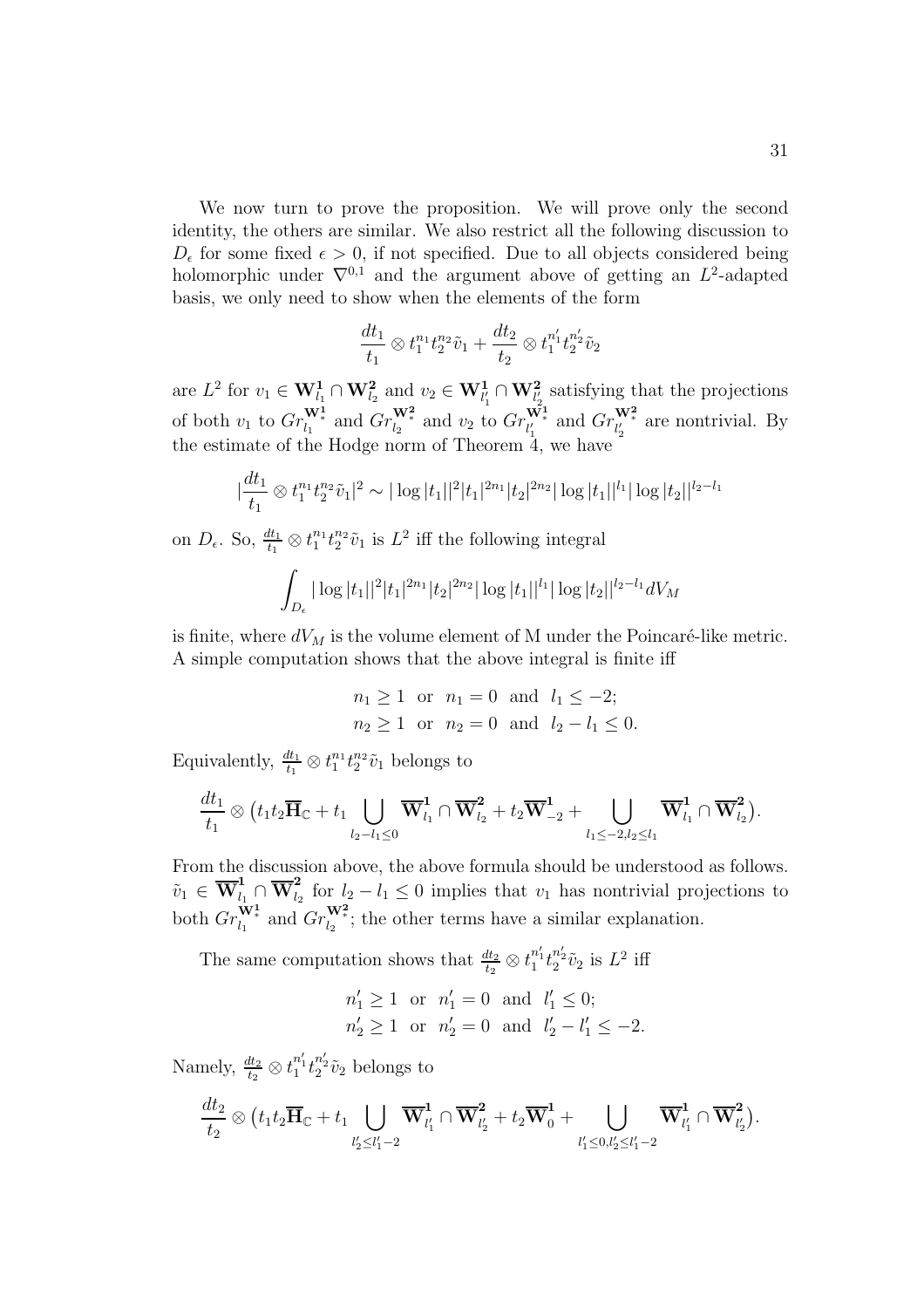Clearly, the terms of the formula above should have the same explanation as above. Thus, we finish the proof of the proposition.  $\Box$ 

In the following, we turn to the case of general dimension. Let

$$
\mathbf{E}=\oplus_{p=0}^m\mathbf{E}^p,~~\theta=\sum_p\theta^p
$$

be the Higgs bundle corresponding to the variation as defined in the introduction. From §3, we know  $\theta$  is an  $L^2$ -bounded holomorphic 1-form operator and

$$
F^{p+1}\Omega^r(\mathbf{H}_{\mathbb{C}})_{(2)}/F^p\Omega^r(\mathbf{H}_{\mathbb{C}})_{(2)} \cong (\Omega^r \otimes \mathbf{E}^{p-r})_{(2)},
$$

where  $F^p\Omega^r(\mathbf{H}_{\mathbb{C}})_{(2)}$  is the filtration of  $\Omega^r(\mathbf{H}_{\mathbb{C}})_{(2)}$  according to  $\{F^p\}$  (cf. §3). On the other hand, by the previous proposition,  $\Omega^r(\mathbf{H}_{\mathbb{C}})_{(2)} \subset j_*\mathbf{H}_{\mathbb{C}} \otimes \Omega^r_{\overline{M}}(\log D)$ and can be described by just using the weight filtrations of  $N_1, N_2, N_1 + N_2$ , so  $(\Omega^r \otimes \mathbf{E}^{p-r})_{(2)}$  is actually the set of local  $L^2$ -sections of  $j_*\mathbf{E}^{p-r} \otimes \Omega^r \over M(\log D)$  and can essentially be described in terms of the weight filtrations of  $N_1, N_2, N_1+N_2$ . Omitting  $j_*$ , we from now on denote  $(\Omega^r \otimes \mathbf{E}^{p-r})_{(2)}$  by  $(\mathbf{E}^{p-r} \otimes \Omega^r_{\overline{M}}(\log D))_{(2)}$ ,  $\oplus_p (\mathbf{E}^{p-r} \otimes \Omega_{\overline{M}}^r(\log D))_{(2)}$  by  $(\mathbf{E} \otimes \Omega_{\overline{M}}^r(\log D))_{(2)}$ . The  $L^2$  boundedness of  $\theta$  and  $\theta \wedge \theta = 0$  tell us that the following sequence

(\*) 
$$
\mathbf{E}_{(2)} \stackrel{\theta}{\rightarrow} (\mathbf{E} \otimes \Omega_{\overline{M}}^1(\log D))_{(2)} \stackrel{\theta}{\rightarrow} (\mathbf{E} \otimes \Omega_{\overline{M}}^2(\log D))_{(2)} \stackrel{\theta}{\rightarrow} \cdots
$$

is a complex, called the  $L^2$  holomorphic Dolbeault complex.

**Remark:** By the above argument and Proposition 6, one can actually write down  $(\mathbf{E} \otimes \Omega_{\overline{M}}^r(\log D))_{(2)}$  explicitly in terms of the basis constructed in §3. Let  ${\sigma_{k,l}}|k+l=s$  be the basis of  $\mathbf{E}^s$  constructed in §3. By the construction, we know that  $\sigma_{k,l} \in \overline{\mathbf{W}}_{2k}^1 \cap \overline{\mathbf{W}}_{2(k+l)}^2$  (under a suitable identification, cf. Corollary 1) up to some higher order terms. So, using the estimate of the Hodge norm, we can show which holomorphic r-forms valued in the line bundle generated by  $\sigma_{k,l}$  are  $L^2$ .

# **5**  $L^2$   $\overline{\partial}$ -Poincaré lemma

Let  $(M, H_{\mathbb{C}} = H_{\mathbb{Z}} \otimes \mathbb{C}, \nabla = \nabla^{1,0} + \nabla^{0,1}, \mathbf{F} = {\mathbf{F}^p}, \mathbf{S}$  be a variation of polarized Hodge structure with weight  $m$  defined over  $\mathbb Q$ . In the previous section, we defined the  $L^2$  holomorphic Dolbeault complex  $\{(\mathbf{E} \otimes \Omega_{\overline{M}}^r(\log D))_{(2)}, \theta\}$  of the variation on  $\overline{M}$ , which is independent of both metrics and essentially determined by the logarithmic monodromies. For uniformity of notations of this section, we from now on denote  $(\mathbf{E}^{p-r} \otimes \Omega_{\overline{M}}^r(\log D))_{(2)}$  by  $\overset{\circ}{\mathrm{Gr}}^p_F \Omega^r(\mathbf{H}_{\mathbb{C}})_{(2)}$ , which is a piece of  $\{(\mathbf{E} \otimes \Omega_{\overline{M}}^r(\log D))_{(2)}\}$  as seen at the end of §4.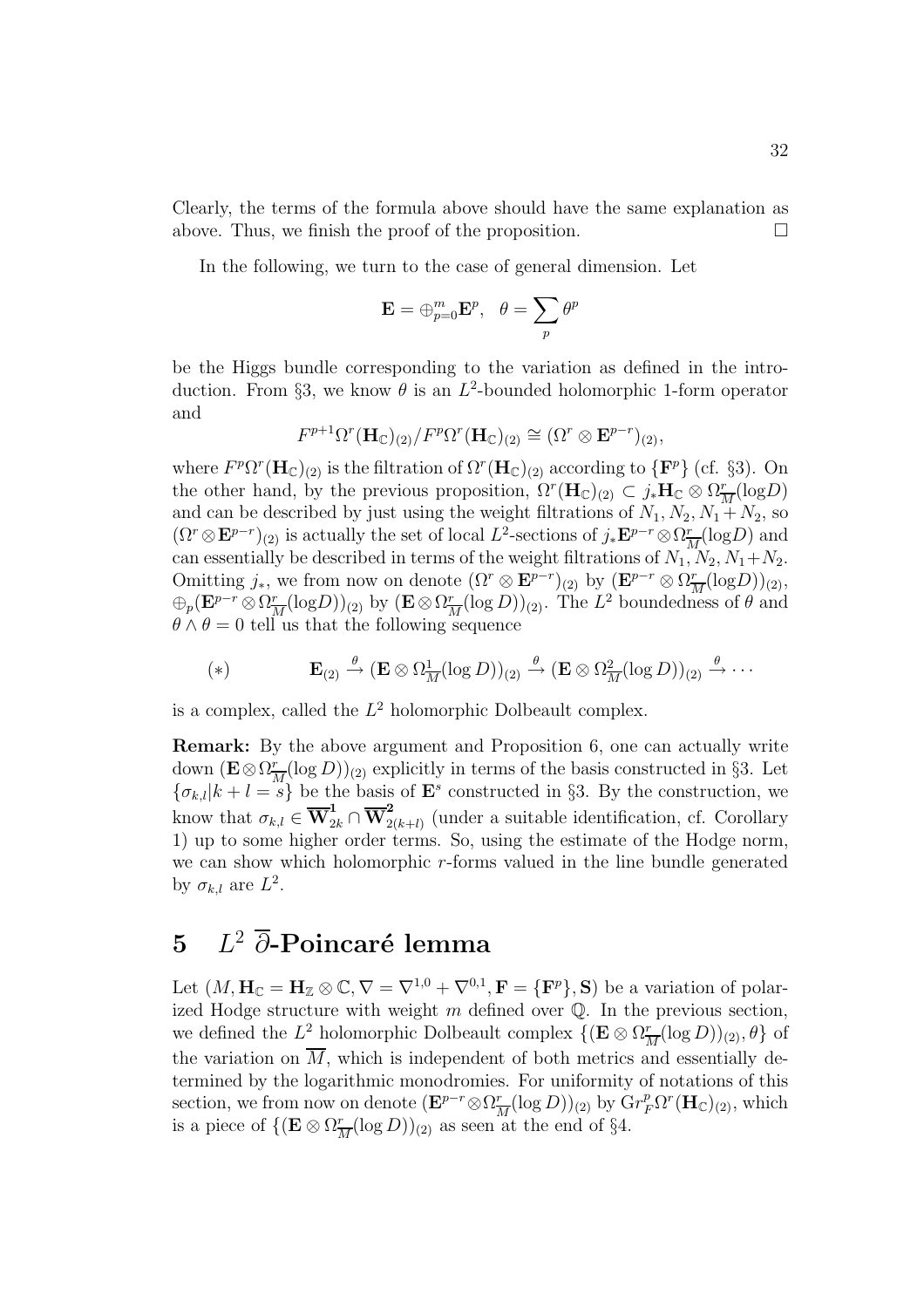By the infinitesimal period relation of  $\nabla^{1,0}$  and the definition and the boundedness of  $\theta$ , we have

$$
\theta(\{\mathrm{Gr}_F^p\Omega^r(\mathbf{H}_{\mathbb{C}})_{(2)}) \subset \{\mathrm{Gr}_F^p\Omega^{r+1}(\mathbf{H}_{\mathbb{C}})_{(2)}.
$$

(More precisely, we should restrict to a piece of  $\theta$  above.) Thus, we obtain a holomorphic Dolbeault subcomplex of  $\{(\mathbf{E} \otimes \Omega_{\overline{M}}(\log D))_{(2)}, \theta\}$  on M

$$
\{\mathrm{Gr}_F^p\Omega^{\cdot}(\mathbf{H}_{\mathbb{C}})_{(2)},\theta\}.
$$

The main purpose of this section is then to show that the hypercohomology  $\mathbb{H}^*(\overline{M}, \{ \mathrm{Gr}_F^p\Omega^{\cdot}(\mathbf{H}_{\mathbb{C}})_{(2)}, \theta \})$  is equal to a certain  $L^2$ -cohomology on  $\overline{M}$ . Thus, it is computable from a certain complex of  $L^2$ -differential forms.

To this end, we first define some fine sheaves on  $\overline{M}$ . Let  $F^pA^k(\mathbf{H}_{\mathbb{C}})_{(2)} =$  $\oplus_{r+s=k}(A^{r,s}\otimes \mathbf{F}^{p-r})_{(2)}$  and  $D''_1=\overline{\partial}+\nabla^{1,0}$  for  $p\geq 0$ . Here,  $A^{r,s}$  is the sheaf of germs of local forms of type  $(r, s)$  (not necessarily smooth) on  $\overline{M}$  and  $(A^{r,s} \otimes$  $\mathbf{F}^{p-r}(2)$  is the sheaf of germs of local  $L^2 \mathbf{F}^{p-r}$ -valued forms  $\phi$  of type  $(r, s)$  on  $\overline{M}$  for which  $\overline{\partial}\phi$  are  $L^2$  in the weak sense. Here the action of  $\overline{\partial}$  is defined as follows: Let  $\phi$  be a form of type  $(r, s)$  and v a holomorphic section of  $\mathbf{F}^p$ , then

$$
\overline{\partial}(\phi\otimes v)=\overline{\partial}\phi\otimes v.
$$

Note that  $\{F^pA^k(\mathbf{H}_{\mathbb{C}})_{(2)}, p \geq 0\}$  is in general not a filtration of  $A^k(\mathbf{H}_{\mathbb{C}})_{(2)}$  (for the definition, cf. §1). It is clear that  $D_1''(F^pA^k(\mathbf{H}_{\mathbb{C}})_{(2)}) \subset F^pA^{k+1}(\mathbf{H}_{\mathbb{C}})_{(2)}$  by the boundedness of  $\nabla^{1,0}$  (§3). By the Hodge filtration  $\{F^p\}$ , take the successive quotients

$$
[\mathrm{Gr}_F^p A^k(\mathbf{H}_{\mathbb{C}})]_{(2)} := F^p A^k(\mathbf{H}_{\mathbb{C}})_{(2)}/F^{p+1} A^k(\mathbf{H}_{\mathbb{C}})_{(2)},
$$

which, by the  $L^2$ -adaptedness theorem (which is clearly true for the differentiable case by the proof), can be identified with  $\bigoplus_{r+s=k} (A^{r,s} \otimes \mathbf{E}^{p-r})_{(2)}$ . Here,  $(A^{r,s} \otimes \mathbf{E}^{p-r})_{(2)}$  is the sheaf on  $\overline{M}$  of germs of local  $L^2 \mathbf{E}^{p-r}$ -valued forms  $\phi$  of type  $(r, s)$  for which  $\overline{\partial}\phi$  are  $L^2$  in the weak sense. Denote the induced map of  $D_1''$  by  $D''$ , which is actually  $\partial + \underline{\theta}$  and clearly satisfies  $(D'') = 0$ . We now obtain a complex of fine sheaves on  $\overline{M}$ 

$$
\{[\mathrm{Gr}_F^p A^{\cdot}(\mathbf{H}_{\mathbb{C}})]_{(2)}, D''\},\
$$

for  $p \geq 0$  and the holomorphic Dolbeault subcomplex  $\{Gr_F^p\Omega^{\cdot}(\mathbf{H}_{\mathbb{C}})_{(2)}, \theta\}$  is obviously its subcomplex. Similar to the holomorphic Dolbeault subcomplex above,  $(\vec{G}r_F^p A^T(\mathbf{H}_{\mathbb{C}}))_{(2)}^T, D'')$  can also be considered as a piece of a larger complex of fine sheaves: Let **E** be the Higgs bundle of the variation with the Higgs field  $\theta$ , denote by  $[\mathrm{Gr}_F^* A^k(\mathbf{H}_\mathbb{C})]_{(2)}$  the sheaf of germs of local  $L^2$  k-forms  $\phi$  (not necessarily smooth) with values in **E** on  $\overline{M}$ , for which  $\overline{\partial}\phi$  are also  $L^2$  in the weak sense. It is clear that  $\{[\mathrm{Gr}_F^* A(\mathbf{H}_{\mathbb{C}})]_{(2)}, D''\}$  is a complex of fine sheaves and  $\{[\mathrm{Gr}_F^p A^{\cdot}(\mathbf{H}_{\mathbb{C}})]_{(2)}, D''\}$  is a piece of it.

The purpose of the remaining part in this section will be to show the following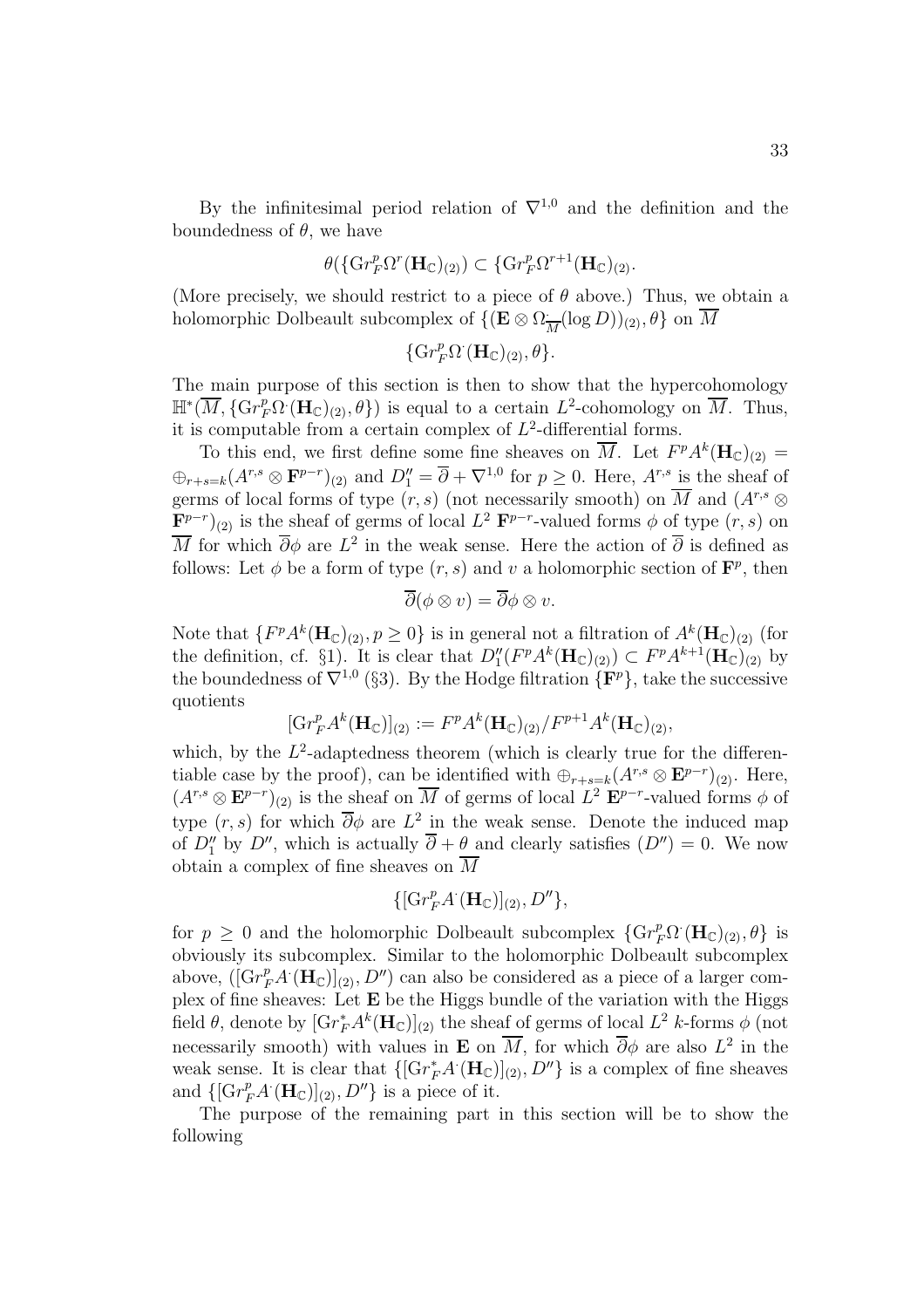**Theorem 8** The holomorphic Dolbeault complex  $\{Gr_F^p\Omega(\mathbf{H}_{\mathbb{C}})_{(2)}, \theta\}$  is quasiisomorphic to the complex  $\{[Gr_F^p A(\mathbf{H}_{\mathbb{C}})]_{(2)}, D''\}$  under the inclusion map for  $p \geq 0$ .

Concerning the definition of *quasi-isomorphism* and relative notations, one can refer to [10] or the appendix in this paper. Summing up for  $p \geq 0$ , the above theorem implies

**Corollary 2** The holomorphic Dolbeault complex  $({}^*)$  {( $\mathbf{E} \otimes \Omega_{\overline{M}}(\log D)_{(2)}, \theta$ } is quasi-isomorphic to the complex  $({}^{**})$  { $[Gr_F^*A(\mathbf{H}_{\mathbb{C}})]_{(2)}, D''$ } under the inclusion map.

The standard result (cf. [9]) then tells us that the hypercohomologies of  $(*)$  and  $(**)$  are isomorphic:

$$
\mathbb{H}^*(\overline{M}, \{(\mathbf{E}\otimes\Omega_{\overline{M}}(\log D))_{(2)}, \theta\}) \simeq \mathbb{H}^*(\overline{M}, \{[\mathrm{Gr}_F^*A^{\cdot}(\mathbf{H}_{\mathbb{C}})]_{(2)}, D''\});
$$

on the other hand, since  $\{[\mathrm{Gr}_F^* A(\mathbf{H}_{\mathbb{C}})]_{(2)}, D''\}$  is a complex of fine sheaves, so its hypercohomology is just the cohomology  $H^*(\{\Gamma(\overline{M},[\mathbf{Gr}_F^*A(\mathbf{H}_{\mathbb{C}})]_{(2)}),D''\})$ of the corresponding complex of global sections of the sheaves (cf. [9] or the appendix). Thus we obtain Theorem A

 $\mathbb{H}^*(\overline{M}, \{(\mathbf{E}\otimes\Omega_{\overline{M}}(\log D))_{(2)}, \theta\}) \simeq H^*(\{\Gamma(\overline{M},[\mathbf{Gr}_F^*A(\mathbf{H}_\mathbb{C})]_{(2)}), D''\}).$ 

In order to prove that the inclusion map is a quasi-isomorphism, we need to prove the  $\overline{\partial}$ -Poincaré lemma under the present situation. More concretely, we need to prove:

 $L^2$  **∂**-Poincaré Lemma valued in a hermitian vector bundle: Let  $\tilde{\psi}^{r,k-r}$  ∈  $(A^{r,k-r} \otimes \mathbf{E}^{p-r})_{(2)} \subset [Gr_F^p A^k(\mathbf{H}_{\mathbb{C}})]_{(2)}$  be a local section near the divisor with  $\overline{\partial}\tilde{\psi}^{r,k-r} = 0$ . Then there exists a local section  $\psi^{r,k-r-1} \in (A^{r,k-r-1} \otimes \mathbf{E}^{p-r})_{(2)}$ near the divisor (possibly on a smaller defining domain) with

$$
\overline{\partial}\psi^{r,k-r-1} = \tilde{\psi}^{r,k-r}.
$$

Note that for a neighborhood not containing the divisor, the  $L^2$  ∂-Poincaré lemma is just the classical  $\overline{\partial}$ -Poincaré lemma. As seen in §3, near the divisor,  $\mathbf{E}^s$  is generated by some holomorphic sections  $\{\sigma_k\}|k+l=s\}$ , which are linearly independent everywhere and satisfy the norm estimates of the following form (cf. Prop. 4)

$$
\|\sigma_{k,l}\|^2 \sim (-\log|t_1|)^{2k-m}(-\log|t_2|)^{2l-n}.
$$

So, we can reduce the above  $L^2$  ∂-Poincaré lemma to the following

 $L^2$   $\overline{\partial}$ **-Poincaré Lemma** valued in a line bundle: Let L be a holomorphic line bundle on  $(\Delta^*)^n$  with a generating section  $\sigma$ , and with a Hermitian metric satisfying, for some fixed integers  $k, l$ ,

$$
\|\sigma\|^2 \sim (-\log|t_1|)^k (-\log|t_2|)^l
$$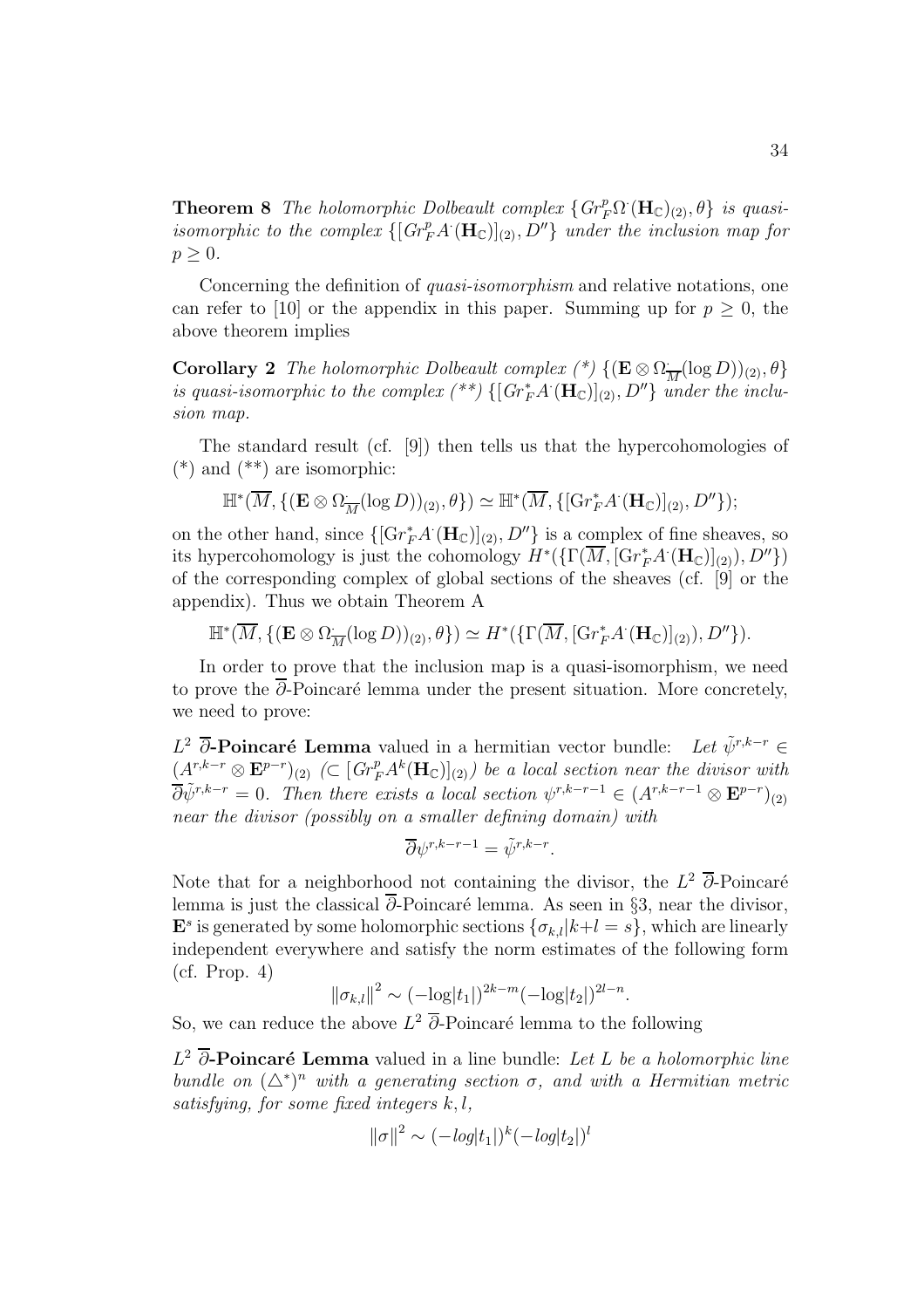near the divisor. Then for each L-valued  $L^2$  (r, s)-form  $\phi \otimes \sigma$  near the divisor with  $\overline{\partial}(\phi \otimes \sigma) = 0$ , there exists an L-valued  $\overline{L}^2$  (r, s - 1)-form  $\psi \otimes \sigma$  (possibly on a smaller defining domain) with  $\overline{\partial}(\psi \otimes \sigma) = \phi \otimes \sigma$ , i.e.,  $\overline{\partial}\psi = \phi$ .

Very unfortunately, we can prove the above  $L^2$  ∂-Poincaré lemma only for  $k \neq k(r)$  and  $l \neq l(r)$ , where  $k(r)$  and  $l(r)$  are some integers depending on  $r$  (for details, see the following remark). It is however lucky enough that the proof of quasi-isomorphism can be obtained just from the above  $L^2$  ∂-Poincaré lemma for  $k \neq k(r)$  and  $l \neq l(r)$  and the properties of  $\theta$  established in §3. We now begin to prove the  $L^2$  ∂-Poincaré lemma above for  $k \neq k(r)$  and  $l \neq l(r)$ . Actually we only need to prove it for  $r = 0$ , while at the time  $k(0) = l(0) = 1$ (for details, see the following remark). For emphasis, we restate it as

**Proposition 7** Let L be a holomorphic line bundle on  $(\Delta^*)^n$  with a generating section  $\sigma$ , and with a Hermitian metric satisfying

$$
\|\sigma\|^2 \sim (-\log|t_1|)^k (-\log|t_2|)^l \text{ for } k, l \neq 1
$$

near the divisor. Then for each L-valued  $L^2(0, s)$ -form  $(s \geq 1)$   $\phi \otimes \sigma$  with  $\overline{\partial}(\phi\otimes \sigma)=0$  near the divisor, there exists an L-valued  $L^2$  (0, s - 1)-form  $\psi\otimes \sigma$ (possibly on a smaller defining domain) with  $\overline{\partial}(\psi \otimes \sigma) = \phi \otimes \sigma$ , i.e.,  $\overline{\partial}\psi = \phi$ .

**Proof.** For the sake of simplicity, we again assume  $n = 2$ . In order to prove the proposition, we actually need to prove only the following assertion: Let  $\phi$ be a form of type  $(0, s)$  on  $(\triangle^*)^2$  with

$$
\|\phi\otimes\sigma\|_{(2)}^2=:\iint_{(\triangle^*)^2}\|\phi\|^2\|\sigma\|^2\frac{dt_1\wedge d\overline{t}_1}{|t_1|^2(-\log|t_1|)^2}\frac{dt_2\wedge d\overline{t}_2}{|t_2|^2(-\log|t_2|)^2}<\infty
$$

and  $\overline{\partial}\phi = 0$ . Then there exists a form  $\psi$  of type  $(0, s - 1)$  on  $(\Delta^*)^{2}$  with

$$
\|\psi\otimes \sigma\|_{(2)}^2=:\iint_{(\triangle^*)^2} \|\psi\|^2 \|\sigma\|^2 \frac{dt_1\wedge d\overline{t}_1}{|t_1|^2(-\log|t_1|)^2} \frac{dt_2\wedge d\overline{t}_2}{|t_2|^2(-\log|t_2|)^2}<\infty
$$

and  $\overline{\partial}\psi = \phi$ . Here, the norms  $\|\phi\|$  and  $\|\psi\|$  are measured under the Poincarélike metric. We will use Fourier series to construct a formal solution  $\psi$  to  $\overline{\partial}\psi = \phi$  for the given  $\phi$  satisfying, for some constant  $C > 0$ ,

$$
\|\psi \otimes \sigma\|_{(2)}^2 \le C \|\phi \otimes \sigma\|_{(2)}^2,
$$

which shows that  $\psi$  is indeed a real solution to the  $\overline{\partial}$ -problem. Using the technique of approximation, one can furthermore assume that  $\phi$  has compact support in  $(\Delta^*)^2$ .

<sup>&</sup>lt;sup>2</sup>In general the defining domain of  $\psi$  will be smaller than that of  $\phi$ . Afterwards, we will not specify this, since it is clear from the context.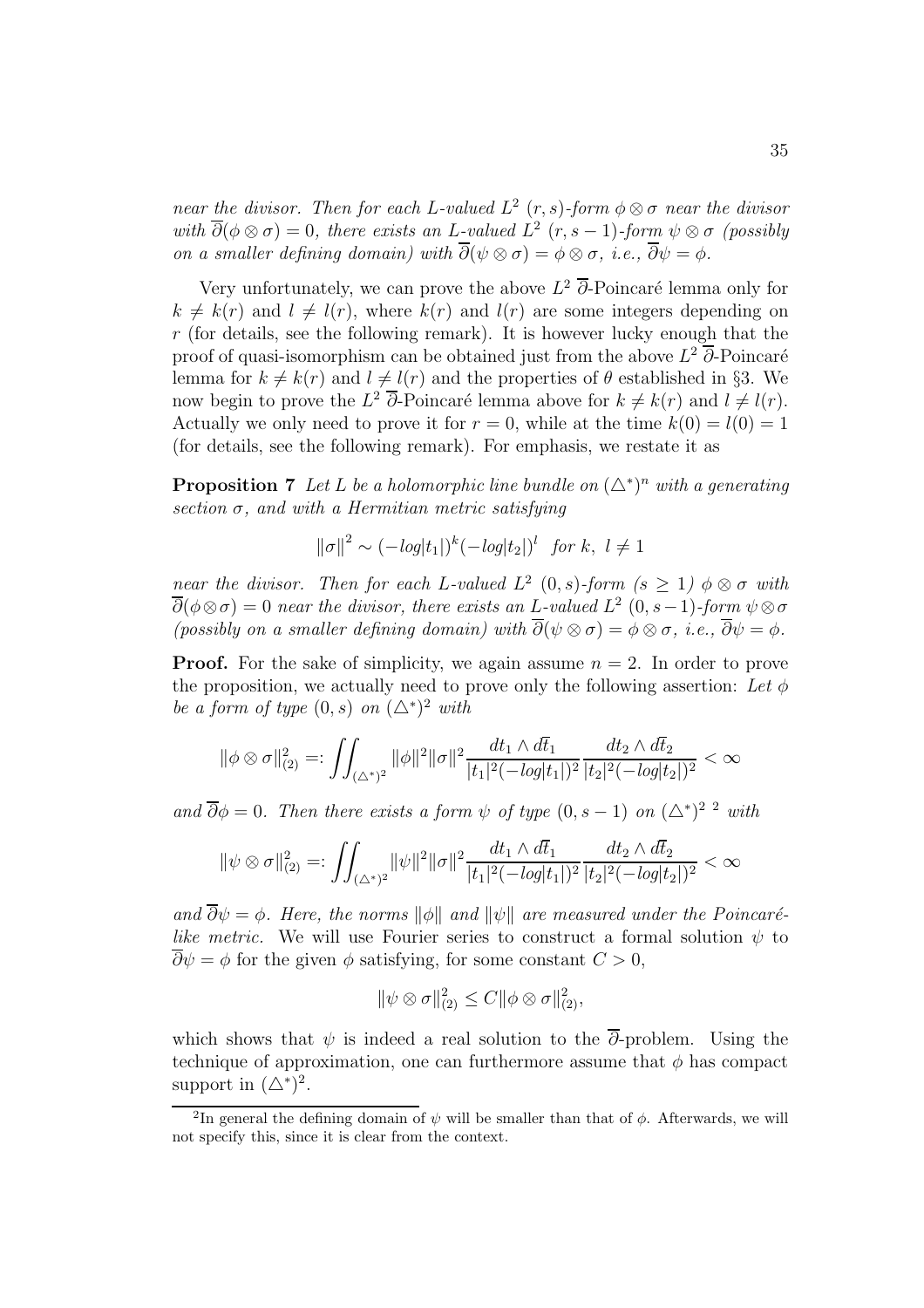$$
\frac{dr_1^2 + r_1^2 d\theta_1^2}{r_1^2 \log^2 r_1} + \frac{dr_2^2 + r_2^2 d\theta_2^2}{r_2^2 \log^2 r_2}.
$$

Since we assume that the dimension of the base manifold is 2, we have only two cases to consider: 1)  $\phi$  is a (0, 1)-form; 2)  $\phi$  is a (0, 2)-form.

**Case 1:** Write  $\phi$  as  $f^1 d\bar{t}_1 + f^2 d\bar{t}_2$ . The conditions on  $\phi$  are then equivalent to the following integrability condition

$$
\frac{\partial f^1}{\partial \overline{t}_2}=\frac{\partial f^2}{\partial \overline{t}_1}
$$

and

$$
\iint_{(\triangle^*)^2} (|f^1|^2 |t_2|^{-2} |\log |t_2||^{-2} ||\sigma||^2 dt_1 \wedge d\bar{t}_1 \wedge dt_2 \wedge d\bar{t}_2 +
$$
  

$$
\iint_{(\triangle^*)^2} (|f^2|^2 |t_1|^{-2} |\log |t_1||^{-2} ||\sigma||^2 dt_1 \wedge d\bar{t}_1 \wedge dt_2 \wedge d\bar{t}_2 < \infty;
$$

and we need to prove that there exists a function u on  $(\triangle^*)^2$  satisfying

$$
\iint_{(\Delta^*)^2} |u|^2 |t_1|^{-2} |t_2|^{-2} (-\log|t_1|)^{-2} (-\log|t_2|)^{-2} ||\sigma||^2 dt_1 \wedge d\bar{t}_1 \wedge dt_2 \wedge d\bar{t}_2 < \infty
$$

and

$$
\frac{\partial u}{\partial \overline{t}_1} = f^1; \quad \frac{\partial u}{\partial \overline{t}_2} = f^2.
$$

In order to do this, write  $f^1$ ,  $f^2$ , and u as  $(r_1, r_2)$ -dependent Fourier series

$$
f^{1} = \sum f_{m,n}^{1}(r_{1}, r_{2}) \exp(\sqrt{-1}m\theta_{1} + \sqrt{-1}n\theta_{2}),
$$
  
\n
$$
f^{2} = \sum f_{m,n}^{2}(r_{1}, r_{2}) \exp(\sqrt{-1}m\theta_{1} + \sqrt{-1}n\theta_{2}),
$$
  
\n
$$
u = \sum u_{m,n}(r_{1}, r_{2}) \exp(\sqrt{-1}m\theta_{1} + \sqrt{-1}n\theta_{2}).
$$

Since  $\frac{\partial}{\partial \bar{t}_i} = \frac{1}{2} e^{\sqrt{-1}\theta_i} \left[ \frac{\partial}{\partial r_i} + \frac{\sqrt{-1}}{r_i} \right]$ ∂  $\frac{\partial}{\partial \theta_i}$ ,  $i = 1, 2$ , the integrability condition  $\frac{\partial f^1}{\partial \overline{t}_2} = \frac{\partial f^2}{\partial \overline{t}_1}$ becomes  $\partial f^1_{m+1,n}$  $\partial r_2$  $-\frac{n}{n}$  $r<sub>2</sub>$  $f_{m+1,n}^1 = \frac{\partial f_{m,n+1}^2}{\partial x}$  $\partial r_1$  $-\frac{m}{2}$  $r_1$  $f_{m,n+1}^1;$ 

while the equations  $\frac{\partial u}{\partial \bar{t}_1} = f^1$ ,  $\frac{\partial u}{\partial \bar{t}_2} = f^2$  become

$$
\frac{1}{2} \left[ \frac{\partial u_{m,n}}{\partial r_1} - \frac{m}{r_1} u_{m,n} \right] = f_{m+1,n}^1, \quad \frac{1}{2} \left[ \frac{\partial u_{m,n}}{\partial r_2} - \frac{n}{r_2} u_{m,n} \right] = f_{m,n+1}^2,
$$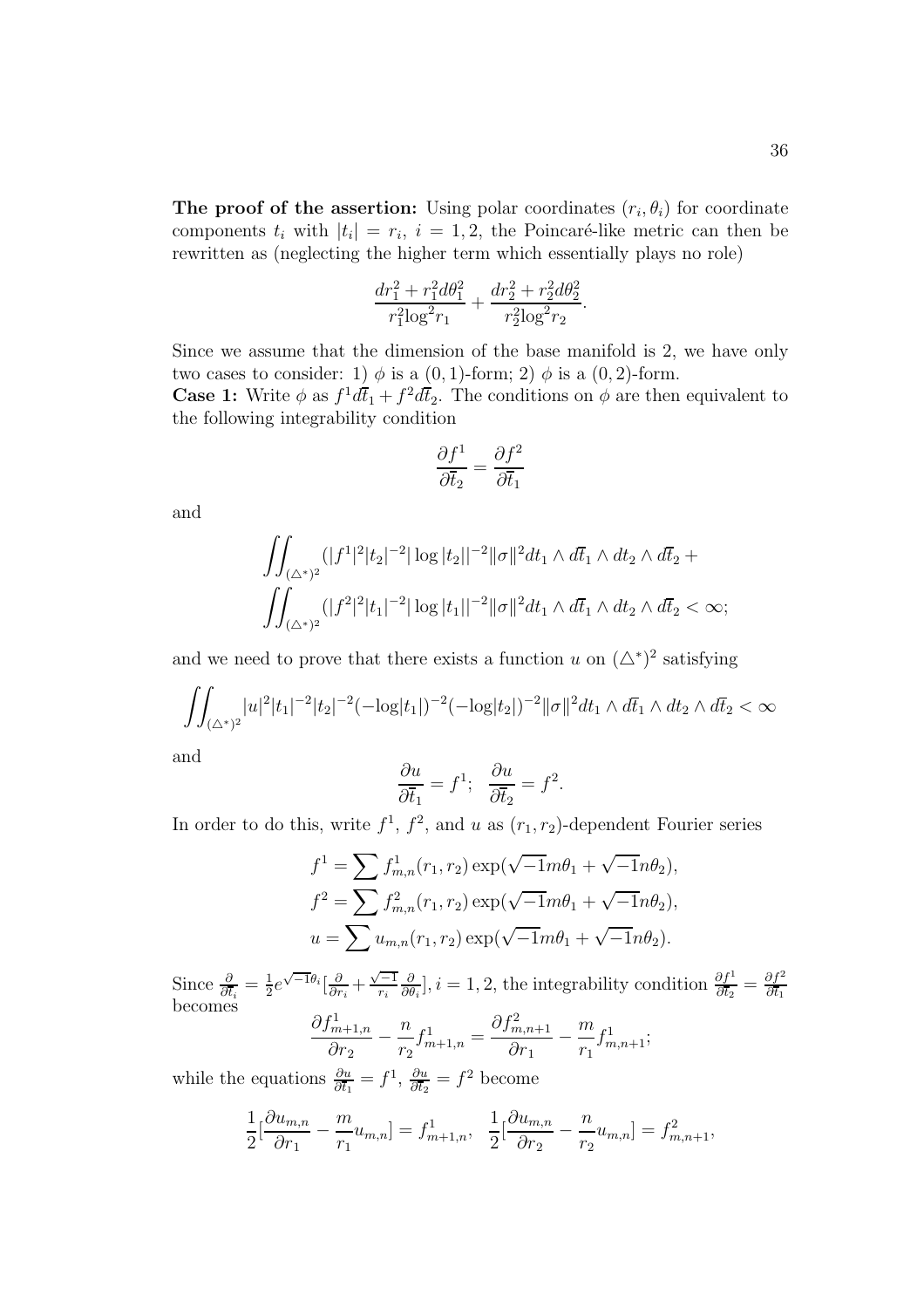for all  $m, n \in \mathbb{Z}$ ; or

$$
\frac{\partial}{\partial r_2} (r_1^{-m} r_2^{-n} f_{m+1,n}^1) = \frac{\partial}{\partial r_1} (r_1^{-m} r_2^{-n} f_{m,n+1}^1);
$$
\n
$$
\frac{\partial}{\partial r_1} (r_1^{-m} r_2^{-n} u_{m,n}) = 2r_1^{-m} r_2^{-n} f_{m+1,n}^1, \quad \frac{\partial}{\partial r_2} (r_1^{-m} r_2^{-n} u_{m,n}) = 2r_1^{-m} r_2^{-n} f_{m,n+1}^2.
$$

Put, for all  $m, n \in \mathbb{Z}$ ,

$$
u_{m,n}(r_1,r_2) = 2r_1^m r_2^n \int_L \rho_1^{-m} \rho_2^{-n} f_{m+1,n}^1(\rho_1,\rho_2) d\rho_1 + \rho_1^{-m} \rho_2^{-n} f_{m,n+1}^2(\rho_1,\rho_2) d\rho_2,
$$

where the integral is a curve integral along the following oriented curve ( for some positive constant  $A < 1$ )

$$
L = \begin{cases} (0,0) \rightarrow (r_1, r_2) & \text{if } (m < 0; n < 0), (m < 0; n = 0, l > 1), \\ (m = 0, k > 1; n < 0) & \text{or } (m = 0, k > 1; n = 0, l > 1); \\ (0, A) \rightarrow (r_1, r_2) & \text{if } (m < 0; n > 0), (m < 0; n = 0, l > 1), \\ (m = 0, k > 1; n > 0) & \text{or } (m = 0, k > 1; n = 0, l < 1); \\ (A, 0) \rightarrow (r_1, r_2) & \text{if } (m > 0; n < 0), (m > 0; n = 0, l > 1), \\ (m = 0, k < 1; n < 0) & \text{or } (m = 0, k < 1; n = 0, l > 1); \\ (A, A) \rightarrow (r_1, r_2) & \text{if } (m > 0; n > 0), (m > 0; n = 0, l < 1), \\ (m = 0, k < 1; n > 0) & \text{or } (m = 0, k < 1; n = 0, l < 1), \end{cases}
$$

and formally

$$
u = \sum u_{m,n}(r_1, r_2) \exp(\sqrt{-1}m\theta_1 + \sqrt{-1}n\theta_2).
$$

We will next show that

$$
\iint_{(\triangle^*)^2} |u|^2 ||\sigma||^2 \frac{dt_1 \wedge d\overline{t}_1}{|t_1|^2 (-\log|t_1|)^2} \frac{dt_2 \wedge d\overline{t}_2}{|t_2|^2 (-\log|t_2|)^2}
$$
  
\n
$$
\leq C \iint_{(\triangle^*)^2} ||\phi||^2 ||\sigma||^2 \frac{dt_1 \wedge d\overline{t}_1}{|t_1|^2 (-\log|t_1|)^2} \frac{dt_2 \wedge d\overline{t}_2}{|t_2|^2 (-\log|t_2|)^2}
$$

for some constant C, i.e.  $||u\sigma||_{(2)}^2 \leq C ||\phi \otimes \sigma||_{(2)}^2$ ; in terms of polar coordinates and the Fourier series of  $u, f<sup>1</sup>, f<sup>2</sup>$  and using the asymptotic behavior of  $\|\sigma\|$ , it is just

$$
\sum_{m,n} \iint_{[0,A]^2} |u_{m,n}(r_1,r_2)|^2 r_1^{-1} r_2^{-1} |\log r_1|^{k-2} |\log r_2|^{l-2} dr_1 dr_2
$$
\n
$$
\leq C \{ \sum_{m,n} \iint_{[0,A]^2} |f_{m+1,n}^1(r_1,r_2)|^2 r_1 r_2^{-1} |\log r_1|^k |\log r_2|^{l-2} dr_1 dr_2
$$
\n
$$
+ \sum_{m,n} \iint_{[0,A]^2} |f_{m,n+1}^2(r_1,r_2)|^2 r_1^{-1} r_2 |\log r_1|^{k-2} |\log r_2|^l dr_1 dr_2 \}.
$$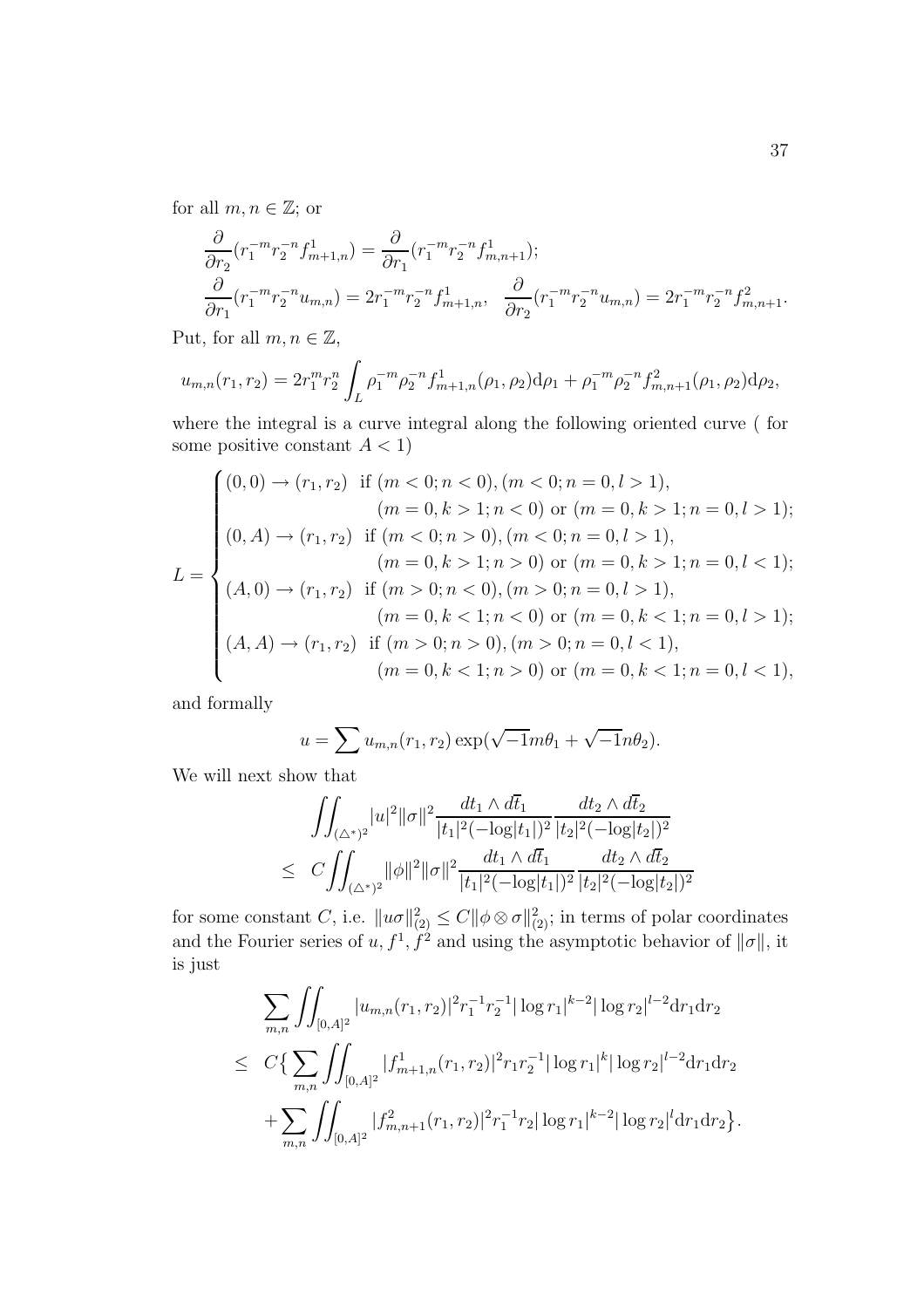If this is done, then u is the required solution, i.e.  $\overline{\partial}u = \phi$ .

We first do this for the oriented curves L from  $(0, 0)$  to  $(r_1, r_2)$ . In this case, we choose a particular path which is from  $(0, 0)$  to  $(0, r_2)$  (resp.  $(r_1, 0)$ ), then to  $(r_1, r_2)$ . (More precisely, the segment from  $(0, 0)$  to  $(0, r_2)$  (resp.  $(r_1, 0)$ ) should be substituted by a path sufficiently closed to the  $r_2$ -axis (resp.  $r_1$ -axis) from  $(0, 0)$  to  $(s, r_2)$  (resp.  $(r_1, s)$ ) for some sufficiently small  $s > 0$ , but since we assume that  $\phi$  have compact support, this path plays essentially no role.)  $u_{m,n}$  can then be rewritten as

$$
u_{m,n}(r_1, r_2) = 2r_1^m \int_0^{r_1} \rho_1^{-m} f_{m+1,n}^1(\rho_1, r_2) d\rho_1
$$
  
(resp. =  $2r_2^n \int_0^{r_2} \rho_2^{-n} f_{m,n+1}^2(r_1, \rho_2) d\rho_2$ ).

In the following, without loss of generality, we always assume that  $\|\sigma\|^2 =$  $|\log |t_1||^k |\log |t_2||^l$ . Letting  $m < 0$  and  $n < 0$ , one then has

$$
\iint_{[0,A]^2} |u_{m,n}(r_1,r_2)|^2 r_1^{-1} r_2^{-1} |\log r_1|^{k-2} |\log r_2|^{l-2} dr_1 dr_2
$$
\n
$$
= \iint_{[0,A]^2} \left( 2r_1^m \int_0^{r_1} \rho_1^{-m} f_{m+1,n}^1(\rho_1,r_2) d\rho_1 \right)^2 r_1^{-1} r_2^{-1} |\log r_1|^{k-2} |\log r_2|^{l-2} dr_1 dr_2
$$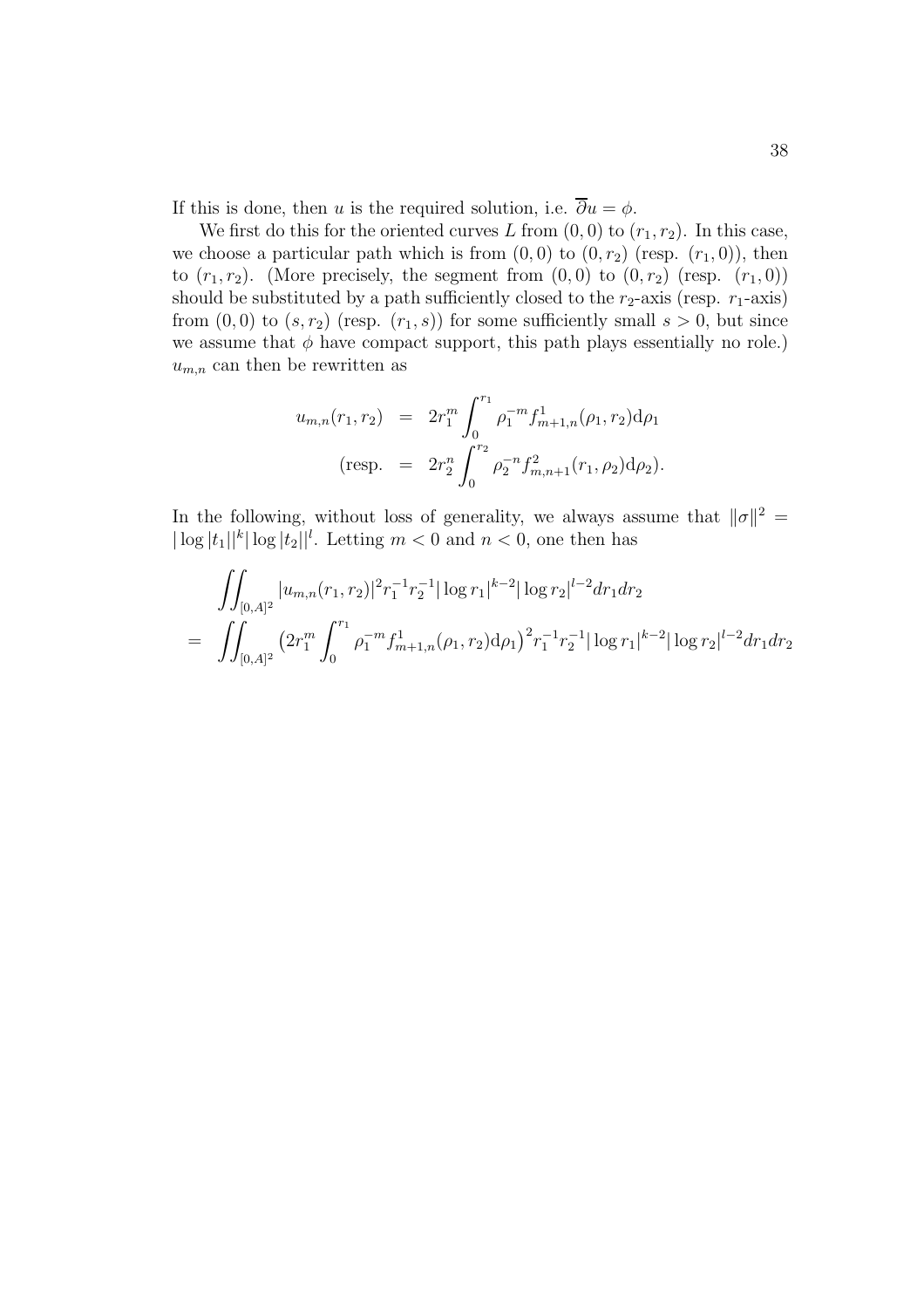$$
\begin{split}\n&= \iint_{[0,A]^2} 4r_1^{2m} \left( \int_0^{r_1} \rho_1^{-2m} |f_{m+1,n}^1(\rho_1, r_2)|^2 d\rho_1 \right) \left( \int_0^{r_1} d\rho_1 \right) r_1^{-1} r_2^{-1} |\log r_1|^{k-2} |\log r_2|^{l-2} dr_1 dr_2 \\
&= \iint_{[0,A]^2} 4r_1^{2m} \left( \int_0^{r_1} \rho_1^{-2m} |f_{m+1,n}^1(\rho_1, r_2)|^2 d\rho_1 \right) r_2^{-1} |\log r_1|^{k-2} |\log r_2|^{l-2} dr_1 dr_2 \\
&= \int_0^A \left\{ \int_0^A 4 \left( \int_0^{r_1} \rho_1^{-2m} |f_{m+1,n}^1(\rho_1, r_2)|^2 d\rho_1 \right) r_1^{2m} |\log r_1|^{k-2} dr_1 \right\} r_2^{-1} |\log r_2|^{l-2} dr_2 \\
&= \int_0^A \left\{ \lim_{\epsilon \to 0} \left( -4 \int_r^A \rho_1^{2m} |\log \rho_1|^{k-2} d\rho_1 \cdot \int_0^{r_1} \rho_1^{-2m} |f_{m+1,n}^1(\rho_1, r_2)|^2 d\rho_1 \right|_t^A \right) \\
&\quad + 4 \int_0^A r_1^{-2m} |f_{m+1,n}^1(r_1, r_2)|^2 \left( \int_{r_1}^A \rho_1^{2m} |\log \rho_1|^{k-2} d\rho_1 \right) dr_1 \right\} r_2^{-1} |\log r_2|^{l-2} dr_2 \\
&\leq 4 \int_0^A \left\{ \int_0^A r_1^{-2m} |f_{m+1,n}^1(r_1, r_2)|^2 \left( \int_{r_1}^A \rho_1^{2m} |\log \rho_1|^{k-2} d\rho_1 \right) dr_1 \right\} r_2^{-1} |\log r_2|^{l-2} dr_2 \\
&\quad \text{(Here, we used that } \rho^n |\log \rho|^k \text{ is a decreasing function in } \rho \text{ for } n < 0.) \\
&\sim \int_0^A \left\{ \int_0
$$

similarly, by using the other path mentioned above, one also has

$$
\iint_{[0,A]^2} |u_{m,n}(r_1,r_2)|^2 r_1^{-1} r_2^{-1} |\log r_1|^{k-2} |\log r_2|^{l-2} dr_1 dr_2
$$
  

$$
\leq \iint_{[0,A]^2} |f_{m,n+1}^2(r_1,r_2)|^2 |\log r_1|^{k-2} |\log r_2|^l r_1^{-1} dr_1 dr_2.
$$

Letting  $m = 0, k > 1$  and  $n = 0, l > 1$ , one then has

$$
u_{0,0}(r_1, r_2) = 2 \int_0^{r_1} f_{1,0}^1(\rho_1, r_2) d\rho_1
$$
  
(resp. =  $2 \int_0^{r_2} f_{0,1}^2(r_1, \rho_2) d\rho_2$ ),

and

$$
\iint_{[0,A]^2} |u_{0,0}(r_1,r_2)|^2 r_1^{-1} r_2^{-1} |\log r_1|^{k-2} |\log r_2|^{l-2} dr_1 dr_2
$$
\n
$$
= \iint_{[0,A]^2} \left(2 \int_0^{r_1} f_{1,0}^1(\rho_1,r_2) d\rho_1 \right)^2 r_1^{-1} r_2^{-1} |\log r_1|^{k-2} |\log r_2|^{l-2} dr_1 dr_2
$$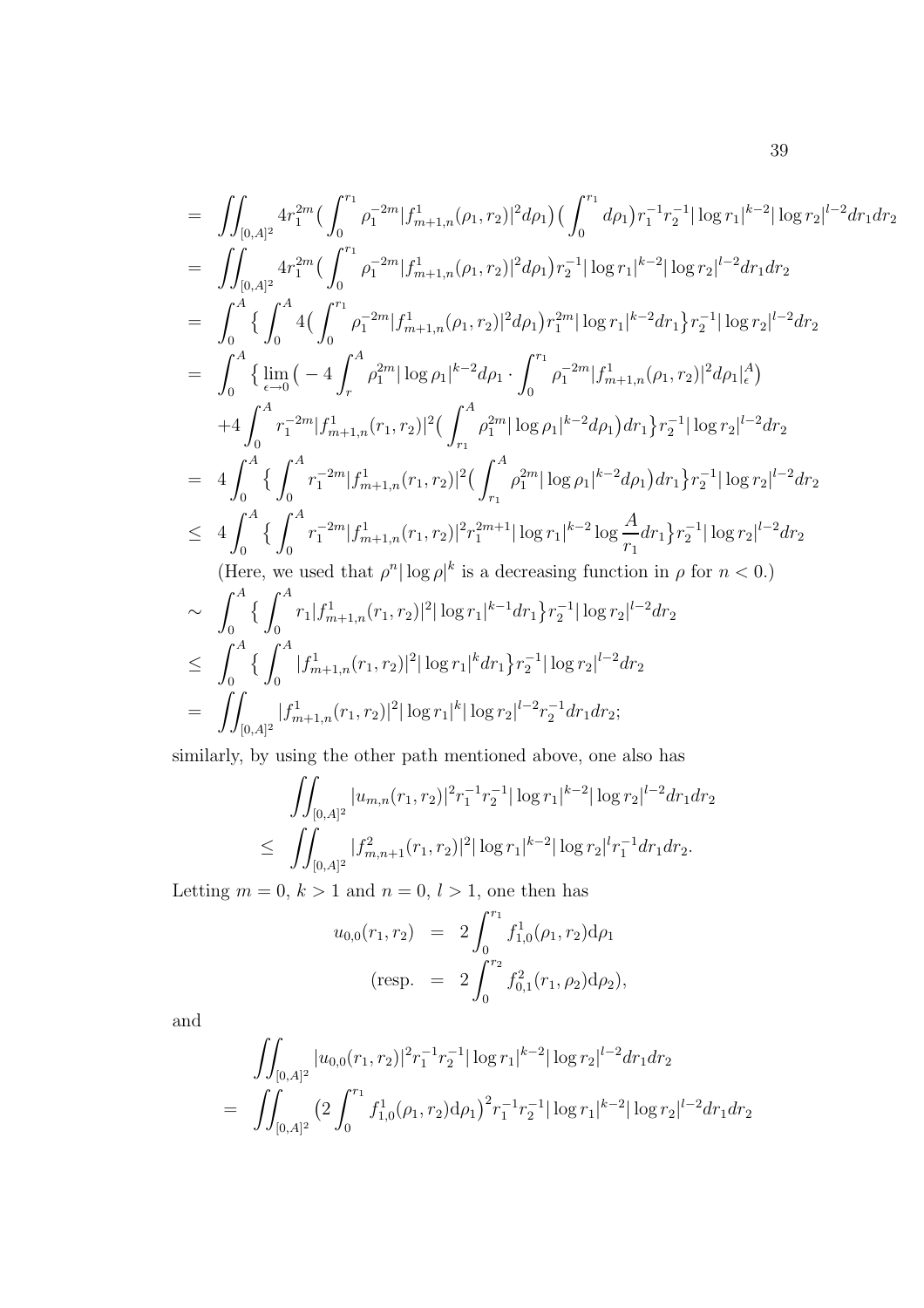$$
\leq 4 \int_0^A \left\{ \int_0^{\tau_1} |f_{1,0}^1(\rho_1, r_2)|^2 \rho_1 |\log \rho_1|^{1+\eta} d\rho_1 \right\} \cdot \left( \int_0^{r_1} \rho_1^{-1} |\log \rho_1|^{-1-\eta} d\rho_1 \right) r_1^{-1} |\log r_1|^{k-2} dr_1 \right\} r_2^{-1} |\log r_2|^{l-2} dr_2
$$
\n(Here,  $\eta$  is a positive constant  $\langle k - 1$ .)

\n
$$
\leq \frac{4}{\eta} \int_0^A \left\{ \int_0^A \left( \int_0^{r_1} |f_{1,0}^1(\rho_1, r_2)|^2 \rho_1 |\log \rho_1|^{1+\eta} d\rho_1 \right) r_1^{-1} |\log r_1|^{k-2-\eta} dr_1 \right\} r_2^{-1} |\log r_2|^{l-2} dr_2
$$
\n
$$
= \frac{4}{\eta} \int_0^A \left\{ \lim_{\epsilon \to 0} \left( - \left( \int_0^{r_1} |f_{1,0}^1(\rho_1, r_2)|^2 \rho_1 |\log \rho_1|^{1+\eta} d\rho_1 \right) \left( \int_{r_1}^A |\log \rho_1|^{k-2-\eta} \rho_1^{-1} d\rho_1 \right) \right) \right\}_\epsilon^A
$$
\n
$$
+ \int_0^A |f_{1,0}^1(r_1, r_2)|^2 r_1 |\log r_1|^{1+\eta} \left( \int_{r_1}^A |\log \rho_1|^{k-2-\eta} \rho_1^{-1} d\rho_1 \right) dr_1 \right\} r_2^{-1} |\log r_2|^{l-2} dr_2
$$
\n
$$
= \frac{4}{\eta(k-1-\eta)} \int_0^A \left\{ \int_0^A |f_{1,0}^1(r_1, r_2)|^2 r_1 |\log r_1|^{k} dr_1 \right\} r_2^{-1} |\log r_2|^{l-2} dr_2
$$
\n
$$
= \frac{4}{\eta(k-1-\eta)} \int_{[0,A]^2} |f_{1,0}^1(r_1, r_2)|^2 |\log r_1|^k |\log r_2|^{l-2
$$

similarly, using the other path, one can also get

$$
\iint_{[0,A]^2} |u_{0,0}(r_1,r_2)|^2 r_1^{-1} r_2^{-1} |\log r_1|^{k-2} |\log r_2|^{l-2} dr_1 dr_2
$$
  

$$
\leq \frac{4}{\eta(k-1-\eta)} \iint_{[0,A]^2} |f_{0,1}^2(r_1,r_2)|^2 |\log r_1|^{k-2} |\log r_2|^l r_1^{-1} r_2 dr_1 dr_2.
$$

For the other two subcases  $(m < 0; n = 0, l > 1$  and  $m = 0, k > 1; n < 0)$ , we can get the same estimates as above.

For the case of the oriented curves from  $(A, A)$  to  $(r_1, r_2)$ , we have a similar estimate. In this case, the curve integral above, by two different paths, can be rewritten as

$$
u_{m,n}(r_1, r_2) = -2r_2^n \int_{r_2}^A \rho_2^{-n} f_{m,n+1}^2(r_1, \rho_2) d\rho_2
$$
  
(resp. =  $-2r_1^m \int_{r_1}^A \rho_1^{-m} f_{m+1,n}^1(\rho_1, r_2) d\rho_1$ ).

Supposing  $m > 0$  and  $n > 0$ , one has the following estimate

$$
\iint_{[0,A]^2} |u_{m,n}(r_1,r_2)|^2 r_1^{-1} r_2^{-1} |\log r_1|^{k-2} |\log r_2|^{l-2} dr_1 dr_2
$$
  
\n
$$
\leq 4 \iint_{[0,A]^2} r_2^{2n} \left( \int_{r_2}^A \rho_2^{-n} f_{m,n+1}^2(r_1,\rho_2) d\rho_2 \right)^2 r_1^{-1} r_2^{-1} |\log r_1|^{k-2} |\log r_2|^{l-2} dr_1 dr_2
$$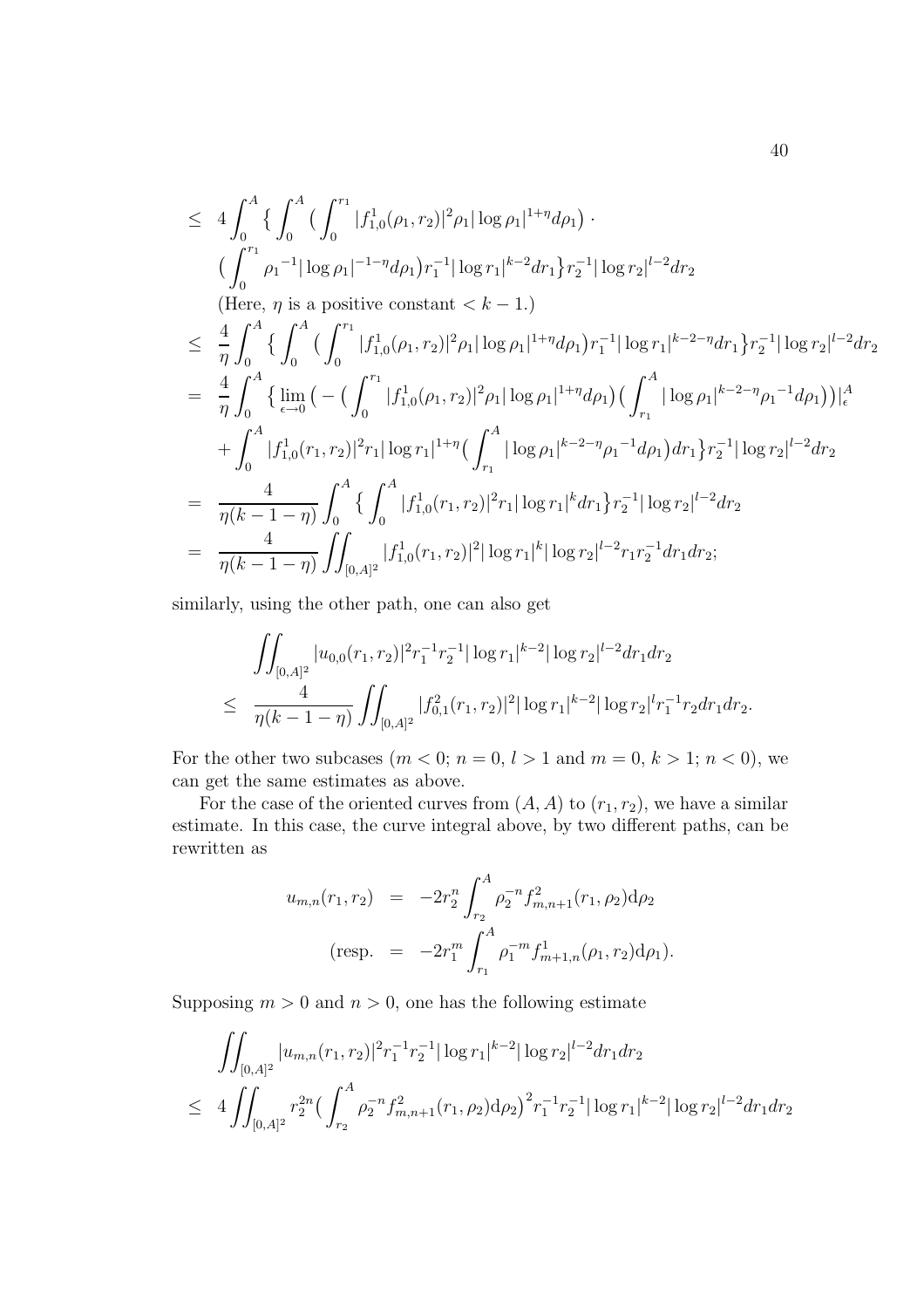$$
= 4 \int_0^A \left\{ \int_0^A r_2^{2n} \left( \int_{r_2}^A \rho_2^{-n} f_{m,n+1}^2(r_1, \rho_2) d\rho_2 \right)^2 r_2^{-1} |\log r_2|^{l-2} dr_2 \right\} r_1^{-1} |\log r_1|^{k-2} dr_1
$$
  
\n
$$
= 4 \int_0^A \left\{ \int_0^A r_2^{2n} \left( \int_{r_2}^A \rho_2^{-2n+1} f_{m,n+1}^2(r_1, \rho_2) d\rho_2 \right) \left( \int_{r_2}^A \frac{1}{\rho_2} d\rho_2 \right) r_2^{-1} |\log r_2|^{l-2} dr_2 \right\} \cdot r_1^{-1} |\log r_1|^{k-2} dr_1
$$
  
\n
$$
\sim 4 \int_0^A \left\{ \int_0^A r_2^{2n-1} |\log r_2|^{l-1} \left( \int_{r_2}^A \rho_2^{-2n+1} f_{m,n+1}^2(r_1, \rho_2) d\rho_2 \right) dr_2 \right\} r_1^{-1} |\log r_1|^{k-2} dr_1
$$
  
\n
$$
= 4 \int_0^A \left\{ \lim_{\epsilon \to 0} \left( \int_0^{r_2} \rho_2^{2n-1} |\log \rho_2|^{l-1} d\rho_2 \cdot \int_{r_2}^A \rho_2^{-2n+1} f_{m,n+1}^2(r_1, \rho_2) d\rho_2 \right) \right\}_\epsilon^A
$$
  
\n
$$
+ \int_0^A \left( \int_0^{r_2} \rho_2^{2n-1} |\log \rho_2|^{l-1} d\rho_2 \right) r_2^{-2n+1} f_{m,n+1}^2(r_1, r_2) dr_2 \right\} r_1^{-1} |\log r_1|^{k-2} dr_1
$$
  
\n
$$
= 4 \int_0^A \left\{ \int_0^A \left( \int_0^{r_2} \rho_2^{2n-1} |\log \rho_2|^{l-1} d\rho_2 \right) r_2^{-2n+1} f_{m,n+1}^2(r_1, r_2) dr_2 \right\} r_1^{-1}
$$

similarly, using the other path, one can also show

$$
\iint_{[0,A]^2} |u_{m,n}(r_1,r_2)|^2 r_1^{-1} r_2^{-1} |\log r_1|^{k-2} |\log r_2|^{l-2} dr_1 dr_2
$$
  
= 
$$
4 \iint_{[0,A]^2} |f_{m+1,n}^1(r_1,r_2)|^2 r_1 r_2^{-1} |\log r_1|^k |\log r_2|^{l-2} dr_1 dr_2.
$$

Supposing  $m = 0, k < 1$  and  $n = 0, l < 1$ , one then has

$$
\iint_{[0,A]^2} |u_{0,0}(r_1,r_2)|^2 r_1^{-1} r_2^{-1} |\log r_1|^{k-2} |\log r_2|^{l-2} dr_1 dr_2
$$
\n
$$
\leq 4 \iint_{[0,A]^2} \left( \int_{r_2}^A f_{0,1}^2(r_1,\rho_2) d\rho_2 \right)^2 r_1^{-1} r_2^{-1} |\log r_1|^{k-2} |\log r_2|^{l-2} dr_1 dr_2
$$
\n
$$
= 4 \int_0^A \left\{ \int_0^A \left( \int_{r_2}^A f_{0,1}^2(r_1,\rho_2) d\rho_2 \right)^2 r_2^{-1} |\log r_2|^{l-2} dr_2 \right\} r_1^{-1} |\log r_1|^{k-2} dr_1
$$
\n
$$
\leq 4 \int_0^A \left\{ \int_0^A \left( \int_{r_2}^A |f_{0,1}^2(r_1,\rho_2)|^2 \rho_2 |\log \rho_2|^{1-\eta} d\rho_2 \right) \right\}.
$$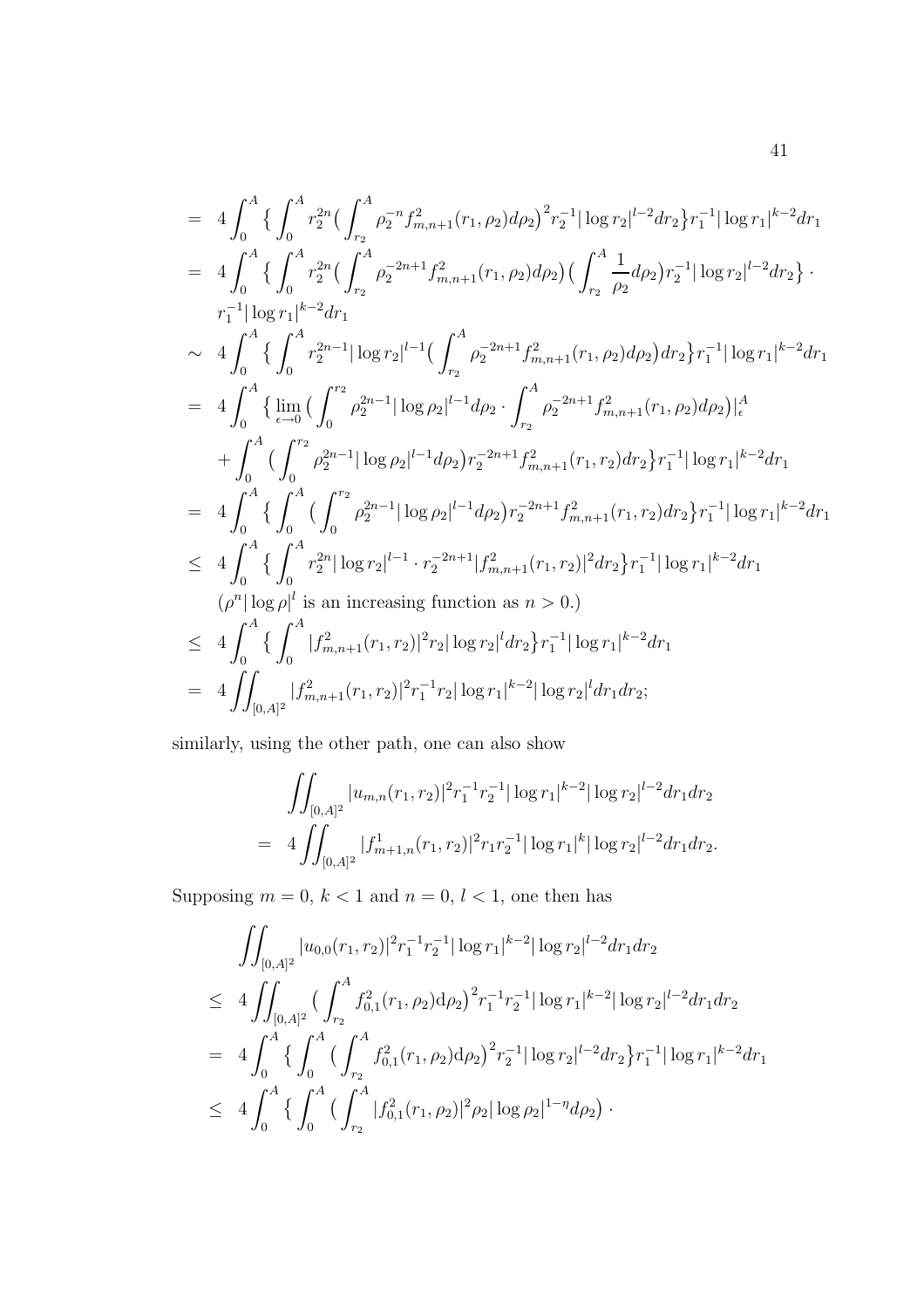$$
\begin{split}\n&\Big(\int_{r_2}^A \rho_2^{-1} |\log \rho_2|^{-1+\eta} d\rho\Big) r_2^{-1} |\log r_2|^{l-2} dr_2 \Big\} r_1^{-1} |\log r_1|^{k-2} dr_1 \\
&\quad \left(\eta \text{ is some positive constant} < 1.\right) \\
&\sim \frac{4}{\eta} \int_0^A \Big\{ \int_0^A \Big(\int_{r_2}^A |f_{0,1}^2(r_1, \rho_2)|^2 \rho_2 |\log \rho_2|^{1-\eta} d\rho_2\Big) \cdot r_2^{-1} |\log r_2|^{l-2+\eta} dr_2 \Big\} r_1^{-1} |\log r_1|^{k-2} dr_1 \\
&= \frac{4}{\eta} \int_0^A \Big\{ \Big(\lim_{\eta \to 0} \Big(\int_{r_2}^A |f_{0,1}^2(r_1, \rho_2)|^2 \rho_2 |\log \rho_2|^{1-\eta} d\rho_2\Big) \Big(\int_0^{r_2} \rho_2^{-1} |\log \rho_2|^{l-2+\eta} d\rho_2\Big) \Big)\Big|_{\eta}^A \\
&+ \int_0^A |f_{0,1}^2(r_1, r_2)|^2 r_2 |\log r_2|^{1-\eta} \Big(\int_0^{r_2} \rho_2^{-1} |\log \rho_2|^{l-2+\eta} d\rho_2\Big) dr_2 \Big\} r_1^{-1} |\log r_1|^{k-2} dr_1 \\
&= \frac{4}{\eta(1-l-\eta)} \int_0^A \Big\{ \int_0^A |f_{0,1}^2(r_1, r_2)|^2 r_2 |\log r_2|^{1-\eta} |\log r_2|^{l-1+\eta} dr_2 \Big\} r_1^{-1} |\log r_1|^{k-2} dr_1 \\
&= \frac{4}{\eta(1-l-\eta)} \int_0^A \Big\{ \int_0^A |f_{0,1}^2(r_1, r_2)|^2 r_2 |\log r_2|^l dr_2 \Big\} r_1^{-1} |\log r_1|^{k-2} dr_1 \\
&= \frac{4}{\eta(1-l-\eta)} \int_{[0,A]^2} |f_{0,1}^2(r_1, r_2)|^2 r_1^{-1} r_2 |\log r_1|^{k-2} |\log r_2|^l dr_1 dr_2 \\
&
$$

similarly, using the other path, one also has

$$
\iint_{[0,A]^2} |u_{0,0}(r_1,r_2)|^2 r_1^{-1} r_2^{-1} |\log r_1|^{k-2} |\log r_2|^{l-2} dr_1 dr_2
$$
  
= 
$$
\frac{4}{\eta(1-l-\eta)} \iint_{[0,A]^2} |f_{1,0}^1(r_1,r_2)|^2 r_1 r_2^{-1} |\log r_1|^k |\log r_2|^{l-2} dr_1 dr_2.
$$

One can deal similarly with the two other subcases of this case  $(m > 0; n = 0,$  $l < 1$  and  $m = 0, k < 1; n > 0$ .

For the two other cases for the curve integral, one can obtain the same estimates as above, we omit these.

**Case 2:** Writing  $\phi$  as  $fd\bar{t}_1 \wedge d\bar{t}_2$ , the condition of  $\phi$  can then be restated as

$$
\iint_{(\triangle^*)^2} |f|^2 \|\sigma\|^2 dt_1 \wedge d\overline{t}_1 \wedge dt_2 \wedge d\overline{t}_2 < \infty.
$$

We now need to prove that there exists a form  $\psi = u^1 d\overline{t}_1 + u^2 d\overline{t}_2$  of type  $(0, 1)$ satisfying

$$
\frac{\partial u^2}{\partial \overline{t}_1} - \frac{\partial u^1}{\partial \overline{t}_2} = f
$$

and

$$
\iint_{(\triangle^*)^2} (|u^1|^2 |t_2|^{-2} (-\log|t_2|)^{-2}) ||\sigma||^2 dt_1 \wedge d\bar{t}_1 \wedge dt_2 \wedge d\bar{t}_2 +
$$
  

$$
\iint_{(\triangle^*)^2} (|u^2|^2 |t_1|^{-2} (-\log|t_1|)^{-2}) ||\sigma||^2 dt_1 \wedge d\bar{t}_1 \wedge dt_2 \wedge d\bar{t}_2 < \infty.
$$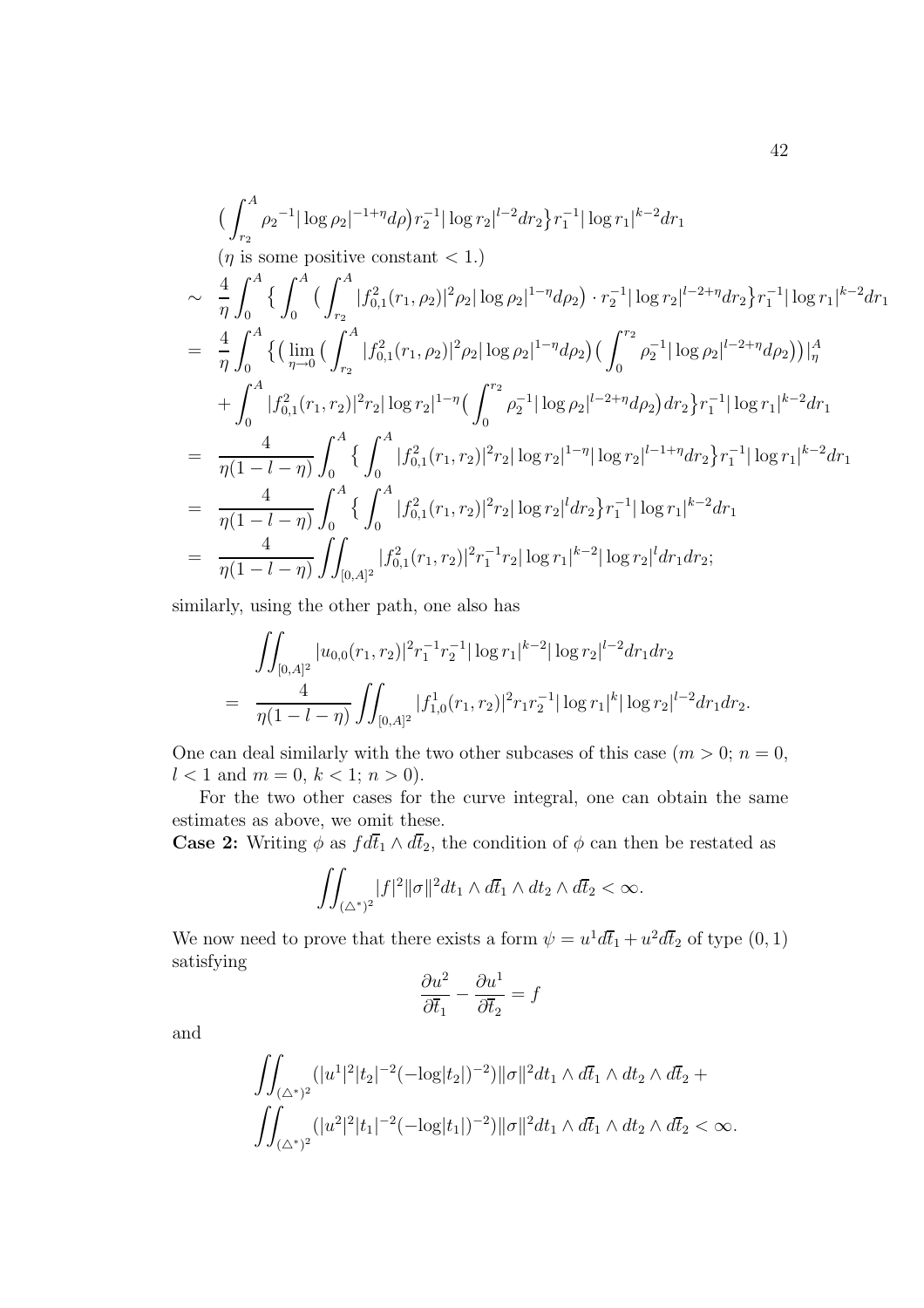As in the case 1, we still use the method of Fourier series. Write  $f, u^1$ , and  $u^2$ as  $(r_1, r_2)$ -dependent Fourier series as follows

$$
f = \sum f_{m,n}(r_1, r_2) \exp(\sqrt{-1}m\theta_1 + \sqrt{-1}n\theta_2),
$$
  
\n
$$
u^1 = \sum u_{m,n}^1(r_1, r_2) \exp(\sqrt{-1}m\theta_1 + \sqrt{-1}n\theta_2),
$$
  
\n
$$
u^2 = \sum u_{m,n}^2(r_1, r_2) \exp(\sqrt{-1}m\theta_1 + \sqrt{-1}n\theta_2).
$$

The above equation of  $u^1$  and  $u^2$  can then be rewritten as

$$
\frac{\partial}{\partial r_1}(r_1^{-m}r_2^{-n}u_{m,n+1}^2) - \frac{\partial}{\partial r_2}(r_1^{-m}r_2^{-n}u_{m+1,n}^1) = 2r_1^{-m}r_2^{-n}f_{m+1,n+1}.
$$

Put

$$
u_{m,n}^1(r_1, r_2) = \begin{cases} -r_2^n \int_0^{r_2} \rho_2^{-n} f_{m,n+1}(r_1, \rho_2) d\rho_2, & n < 0 \text{ or } n = 0, l > 1; \\ r_2^n \int_{r_2}^A \rho_2^{-n} f_{m,n+1}(r_1, \rho_2) d\rho_2, & n > 0 \text{ or } n = 0, l < 1 \end{cases}
$$

and

$$
u_{m,n}^2(r_1, r_2) = \begin{cases} r_1^m \int_0^{r_1} \rho_1^{-m} f_{m+1,n}(\rho_1, r_2) d\rho_1, & m < 0 \text{ or } m = 0, k > 1; \\ -r_1^m \int_{r_1}^A \rho_1^{-m} f_{m+1,n}(\rho_1, r_2) d\rho_1, & m > 0 \text{ or } m = 0, k < 1. \end{cases}
$$

We now want to show that

$$
\sum_{m,n} \iint_{[0,A]^2} |u^1_{m,n}(r_1,r_2)|^2 |\log r_1|^k |\log r_2|^{l-2} r_1 r_2^{-1} dr_1 dr_2
$$
  
+
$$
\sum_{m,n} \iint_{[0,A]^2} |u^2_{m,n}(r_1,r_2)|^2 |\log r_1|^{k-2} |\log r_2|^l r_1^{-1} r_2 dr_1 dr_2
$$
  

$$
\leq C \sum_{m,n} \iint_{[0,A]^2} |f_{m,n}(r_1,r_2)|^2 |\log r_1|^k |\log r_2|^l r_1 r_2 dr_1 dr_2
$$

for some positive constant C. We perform the estimate only for  $u_{m,n}^1$  with  $n < 0$ , the other cases are similar,

$$
\iint_{[0,A]^2} |u^1_{m,n}(r_1,r_2)|^2 |\log r_1|^k |\log r_2|^{l-2} r_1 r_2^{-1} dr_1 dr_2
$$
\n
$$
= \iint_{[0,A]^2} \left( -r_2^n \int_0^{r_2} \rho_2^{-n} f_{m,n+1}(r_1,\rho_2) d\rho_2 \right)^2 |\log r_1|^k |\log r_2|^{l-2} r_1 r_2^{-1} dr_1 dr_2
$$
\n
$$
= \int_0^A \left\{ \int_0^A r_2^{2n} \left( \int_0^{r_2} \rho_2^{-2n} |f_{m,n+1}(r_1,\rho_2)|^2 d\rho_2 \right) \left( \int_0^{r_2} d\rho_2 \right) |\log r_2|^{l-2} r_2^{-1} dr_2 \right\} |\log r_1|^k r_1 dr_1
$$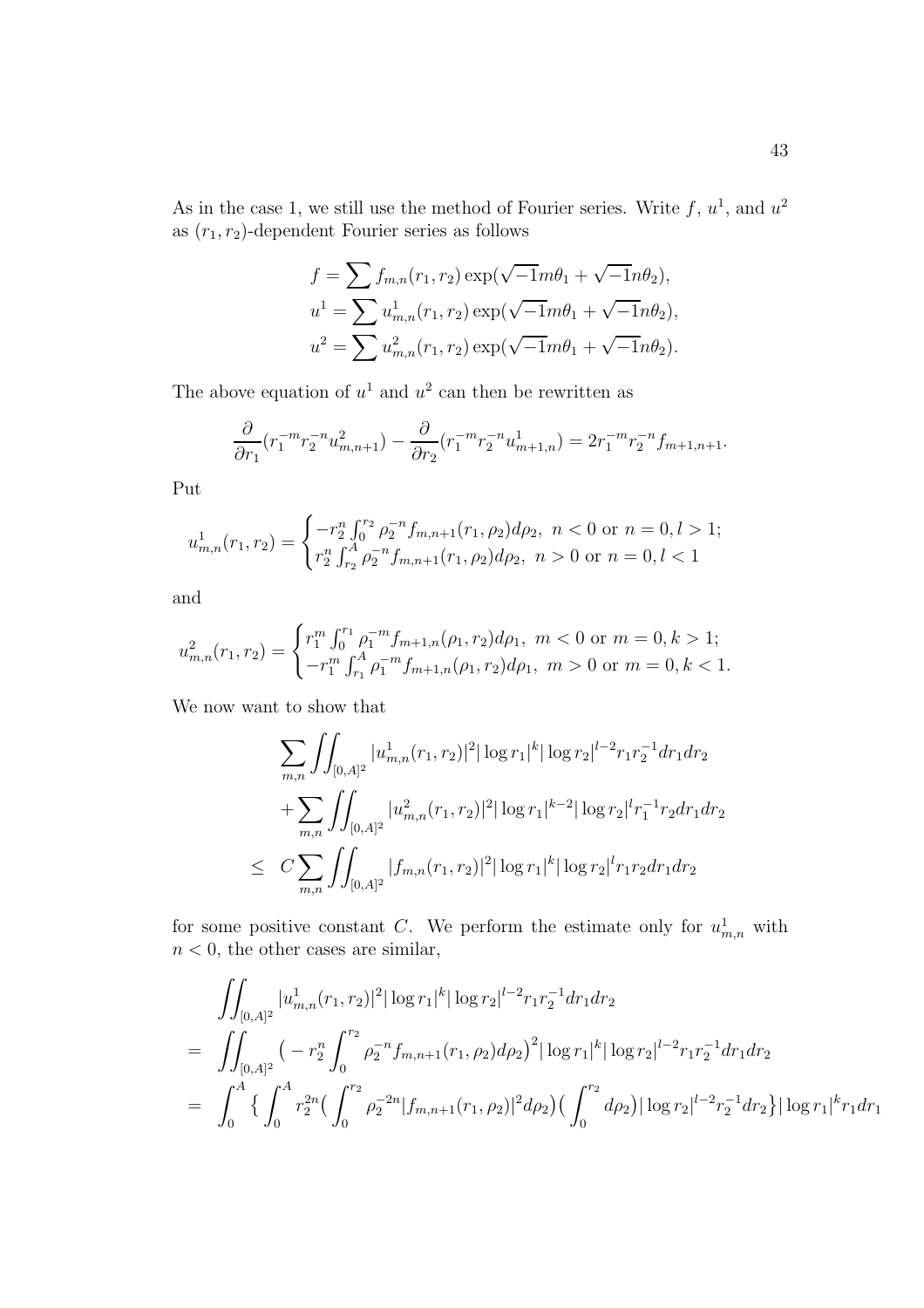$$
= \int_0^A \left\{ \int_0^A r_2^{2n} \left( \int_0^{r_2} \rho_2^{-2n} |f_{m,n+1}(r_1, \rho_2)|^2 d\rho_2 \right) |\log r_2|^{l-2} dr_2 \right\} |\log r_1|^{k} r_1 dr_1
$$
  
\n
$$
\sim \int_0^A \left\{ \int_0^A |f_{m,n+1}(r_1, r_2)|^2 |\log r_2|^{l-1} r_2 dr_2 \right\} |\log r_1|^{k} r_1 dr_1
$$
  
\n
$$
\leq \iint_{[0,A]^2} |f_{m,n+1}(r_1, r_2)|^2 |\log r_1|^k |\log r_2|^l r_1 r_2 dr_1 dr_2.
$$

Thus, we complete the proof of the assertion, and hence the proposition.  $\Box$ 

**Remarks.** 1) Near the divisor, denote by  $L_1$  (resp.  $L_2$ ) the line bundle generated by  $\frac{dt_1}{t_1}$  (resp.  $\frac{dt_2}{t_2}$ ); under the Poincaré-like metric,  $\|\frac{dt_1}{t_1}\|^2 \sim |\log|t_1||^2$ and  $\left|\frac{dt_2}{t_2}\right|^2 \sim |\log |t_2||^2$ . So, by the previous proposition, if  $k \neq -1$  and  $l \neq 1$ (resp.  $k \neq 1$  and  $l \neq -1$ ;  $k \neq -1$  and  $l \neq -1$ ), the  $L^2 \overline{\partial}$ -Poincaré lemma is true for  $L^2$  (0, s)-forms  $(s \ge 1)$  with values in  $L_1 \otimes L$  (resp.  $L_2 \otimes L$ ;  $L_1 \otimes L_2 \otimes L$ ). On the other hand, by the proposition in §4, any  $L^2$  (1, s)-form valued in  $\mathbf{E}^p$  can be written as the sum of some forms valued in  $L_1 \otimes \mathbf{E}^p$  or  $L_2 \otimes \mathbf{E}^p$  and any  $L^2$ (2, s)-forms valued in  $\mathbf{E}^p$  can be written as a form valued in  $L_1 \wedge L_2 \otimes \mathbf{E}^p$ , that is why we proved the  $L^2$   $\overline{\partial}$ -Poincaré lemma only for  $r = 0$ . All these will be used in the following proof of quasi-isomorphism. 2) The classical  $L^2$  existence theorem for the  $\overline{\partial}$ -problem [1, 11] (refer to [8]) works only for partial cases. This can be seen from the following discussion. Let  $L$  be a holomorphic line bundle on  $(\Delta^*)^2$  with a generating section  $\sigma$  and a Hermitian metric satisfying, near the divisor,

$$
\|\sigma\|^2 = (-\log|t_1|)^k (-\log|t_2|)^l
$$
 for some real numbers k and l.

Take the Poincare-like metric on  $(\triangle^*)^2$  as before

$$
\omega = \frac{\sqrt{-1}}{2} \Big( \frac{dt_1 \wedge d\overline{t}_1}{|t_1|^2 (-\log |t_1|)^2} + \frac{dt_2 \wedge d\overline{t}_2}{|t_2|^2 (-\log |t_2|)^2} \Big).
$$

A standard computation tells us that the curvature of the metric on the line bundle  $L$  is

$$
\sqrt{-1}\Theta(L) = \frac{\sqrt{-1}}{2} \left( \frac{kdt_1 \wedge d\overline{t}_1}{|t_1|^2(-\log|t_1|)^2} + \frac{ldt_2 \wedge d\overline{t}_2}{|t_2|^2(-\log|t_2|)^2} \right).
$$

Using the notations of page 30 of [8], the curvature eigenvalues, relative to  $\omega$ , are  $\gamma_1 = k$  and  $\gamma_2 = l$ . (Here, without loss of generality, we have assumed that  $k \leq l$ .) Then for any L-valued  $(p, q)$ -form  $u = \sum u_{JK} dz_J \wedge d\overline{z}_K \otimes \sigma$ ,

$$
\langle [\sqrt{-1}\Theta(L), \Lambda]u, u \rangle = \sum_{|J|=p, |K|=q} \left( \sum_{j \in J} \gamma_j + \sum_{j \in K} \gamma_j - \sum_{1 \le j \le n} \gamma_j \right) |u_{JK}|^2
$$
  
 
$$
\ge (\gamma_1 + \dots + \gamma_q - \gamma_{p+1} - \dots - \gamma_2)|u|^2.
$$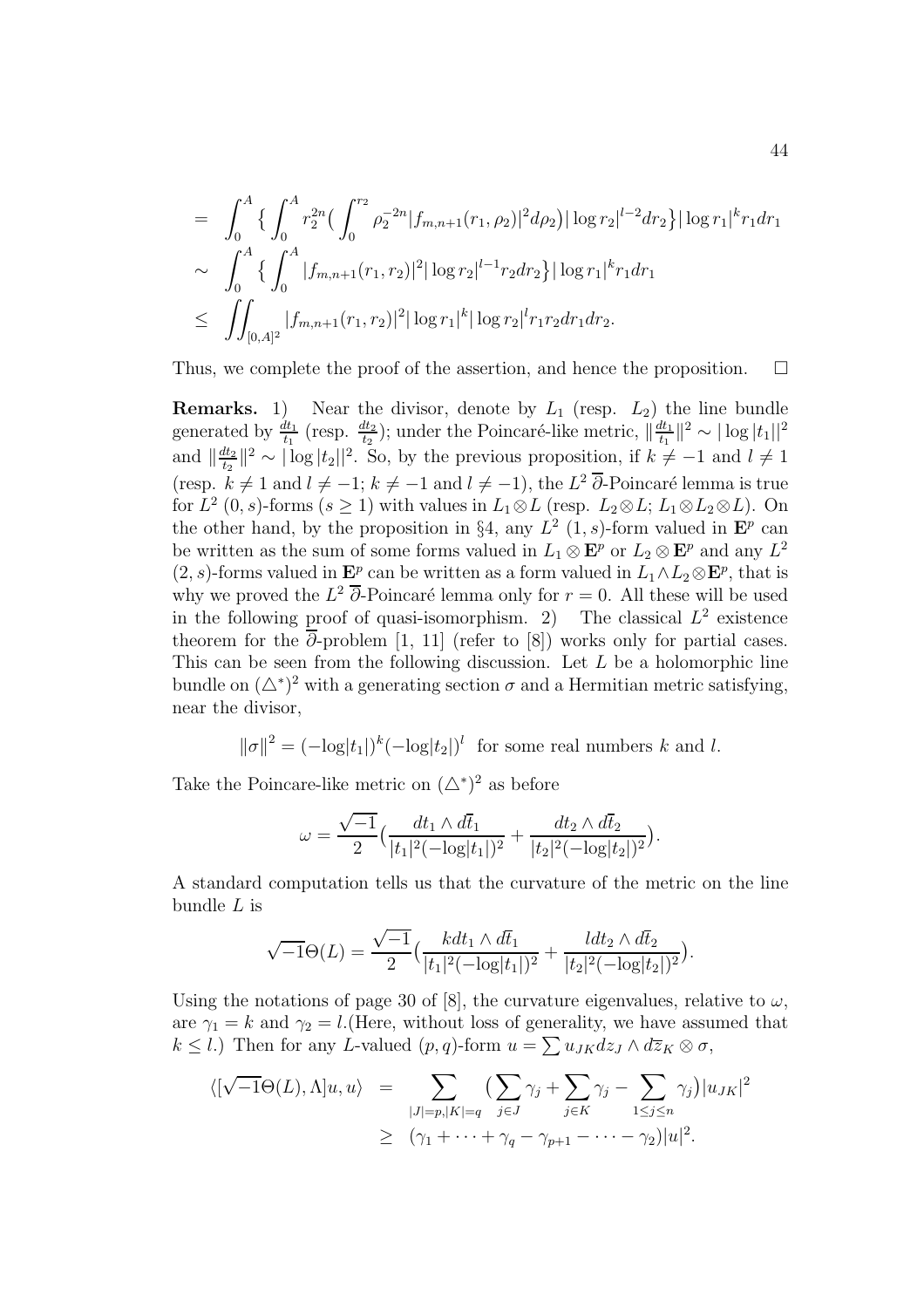So, by the  $L^2$  existence theorem for the  $\overline{\partial}$ -problem (refer to Theorem 5.1 of [8]), one has that if  $\gamma_1 + \cdots + \gamma_q - \gamma_{p+1} - \cdots - \gamma_2 > 0, q \ge 1$ , then for each L-valued  $L^2(p,q)$  form  $\psi$  on  $(\triangle^*)^2$  with  $\overline{\partial}\psi=0$ , there exists an L-valued  $L^2$  $(p, q - 1)$  form  $\phi$  on  $(\triangle^*)^2$  such that  $\overline{\partial}\phi = \psi$  and

$$
\|\phi\|_{(2)} \le C \|\psi\|_{(2)}.
$$

Here,  $C = C(k, l, p, q)$  is a constant depending only on k, l, p, q. In particular, if u is a  $(0, 1)$ -form, the condition above is  $k - k - l = -l > 0$ ; if u is a (0, 2)-form, the condition above is  $k + l - k - l = 0$ , which is empty; if u is a (1, 1)-form, the condition above is  $k - l \leq 0$ , which is also empty; if u is a  $(1, 2)$ -form, the condition above is  $k + l - l = k > 0$ ; if u is a  $(2, 1)$ -form, the condition above is  $k > 0$ ; if u is a  $(2, 2)$ -form, the condition above is  $k+l > 0$ . For the higher dimensional case, we have a similar argument.

**The proof of quasi-isomorphism:** Fix  $p \geq 0$ , we now prove that the complex  $\{ \text{Gr}_F^p \Omega^{\cdot} (\mathbf{H}_{\mathbb{C}})_{(2)} = (\Omega \otimes \mathbf{E}^{p-1})_{(2)}, \theta \}$  is quasi-isomorphic to the complex  $\{[\text{Gr}_F^p A(\mathbf{H}_{\mathbb{C}})]_{(2)} = \bigoplus_{r+s=1}^r (A^{r,s} \otimes \mathbf{E}^{p-r})_{(2)}, D'' = \overline{\partial} + \theta\}.$  It is sufficient to show that the corresponding cohomological sheaves of the two complexes are the same near the singularity. So, in the following, we always restrict our discussion to some small neighborhood near the singularity. We first review some facts which are established (though which may not be stated explicitly, but are clear from the context) in §3 . We know that, if neglecting the higher order terms,  $\theta \sim N_1 \otimes \frac{dt_1}{t_1} + N_2 \otimes \frac{dt_1}{t_1}$ ; on the other hand, the higher order terms essentially play no role, so, we assume that  $\theta = N_1 \otimes \frac{dt_1}{t_1} + N_2 \otimes \frac{dt_1}{t_1}$  in the following discussion. From the construction of  $\sigma_{k,l}$ , as an element of some L<sup>2</sup>-adapted basis of  $(\mathbf{E}^{k+l})_{(2)}$ , one has that, if both  $\frac{dt_1}{t_1} \otimes N_1 \sigma_{k,l}$  and  $\frac{dt_2}{t_2} \otimes N_2 \sigma_{k,l}$ are nonzero,

$$
\|\frac{dt_1}{t_1}\otimes N_1\sigma_{k,l}\|^2 \sim \|\sigma_{k,l}\|^2 \text{ and } \|\frac{dt_2}{t_2}\otimes N_2\sigma_{k,l}\|^2 \sim \|\sigma_{k,l}\|^2,
$$

and they can be considered as two elements in an  $L^2$  adapted basis  $(\Omega_M^1 \otimes$  $(\mathbf{E}^{k+l-1})_{(2)}$ ; if  $\|\sigma_{k,l}\|^2 \sim |\log|t_1||| \log|t_2||^{2l-n}$  (resp.  $|\log|t_1||^{2k-m} |\log|t_2||$ ,  $|\log |t_1||| \log |t_2||$ , then  $N_1 \sigma_{k,l}$  (resp.  $N_2 \sigma_{k,l}$ ,  $N_1 N_2 \sigma_{k,l}$ ) is not equal zero; if  $\|\frac{dt_1}{t_1}\otimes \sigma_{k,l}\|^2 \sim \log|t_1|| |\log|t_2||^{2l-n}$  (resp.  $\|\frac{dt_2}{t_2}\otimes \sigma_{k,l}\|^2 \sim \log|t_1||^{2k-m} |\log|t_2||$ ), then there exists an element  $\sigma_{k+1,l}$  (resp.  $\sigma_{k,l+1}$ ) in some  $L^2$ -adapted basis  ${\{\sigma_{s,t}\}}$ <sup>3</sup> of  $(\mathbf{E}^{k+l+1})_{(2)}$  with  $N_1 \sigma_{k+1,l} = \sigma_{k,l}$  (resp.  $N_2 \sigma_{k,l+1} = \sigma_{k,l}$ ) and

$$
\|\sigma_{k+1,l}\|^2 \sim \|\frac{dt_1}{t_1} \otimes \sigma_{k,l}\|^2 \ \ (\text{resp.} \ \ \|\sigma_{k,l+1}\|^2 \sim \|\frac{dt_2}{t_2} \otimes \sigma_{k,l}\|^2).
$$

<sup>3</sup>which, very probably, is slightly different from, but is equal to, up to a higher order term and hence in the following is viewed as, the one constructed in the previous section.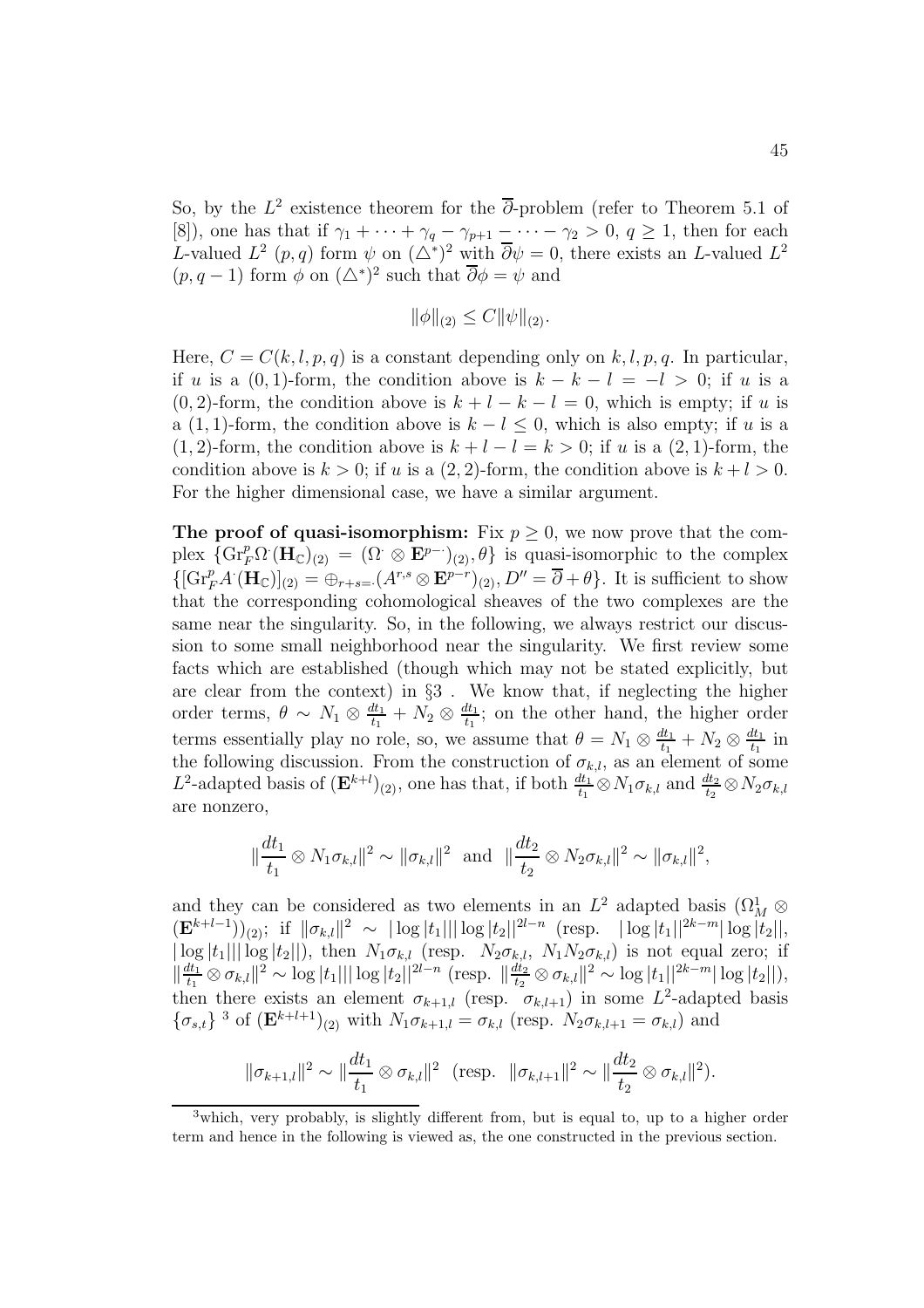Let U be an open subset containing the origin  $(0,0) \in (\triangle)^2$ . In the following argument, we sometimes need to shrink  $U$  to a smaller open subset containing the origin, this will not be pointed out explicitly since it will be obvious from the context. In order to prove that the two cohomological sheaves are the same near the singularity, it is sufficient to show that for any  $D''$ -closed form  $\phi \in [Gr_F^p A^k(\mathbf{H}_{\mathbb{C}})]_{(2)}$  on U, there are a  $\theta$ -closed form  $\eta \in Gr_F^p \Omega^k(\mathbf{H}_{\mathbb{C}})_{(2)}$ and a form  $\psi \in [Gr_F^p A^{k-1}(\mathbf{H}_{\mathbb{C}})]_{(2)}$  on U satisfying  $\phi = \eta + D''\psi$ ,  $k = 0, 1, 2, 3, 4$ . In the following, we only consider the case of  $k = 2$ , the other cases are similar, even much easier. It is easy to see that the complex  $\{[\text{Gr}_F^p A^{\cdot}(\mathbf{H}_{\mathbb{C}})]_{(2)}, D''\}$ is actually a double complex with the differentials  $\{\overline{\partial}, \theta\}$ . Putting the two complexes together, we have the following diagram

$$
\begin{array}{ccccccc}\n\mathbf{E}^{p}_{(2)} & \longrightarrow & (A^{0,0} \otimes \mathbf{E}^{p})_{(2)} & \stackrel{\overline{\partial}}{\longrightarrow} & (A^{0,1} \otimes \mathbf{E}^{p})_{(2)} & \stackrel{\overline{\partial}}{\longrightarrow} & (A^{0,2} \otimes \mathbf{E}^{p})_{(2)} & \longrightarrow & 0 \\
\downarrow \theta & & \downarrow \theta & & \downarrow \theta & & \downarrow \theta & & \downarrow \theta \\
(\Omega^{1} \otimes \mathbf{E}^{p-1})_{(2)} & \longrightarrow & (A^{1,0} \otimes \mathbf{E}^{p-1})_{(2)} & \stackrel{\overline{\partial}}{\longrightarrow} & (A^{1,1} \otimes \mathbf{E}^{p-1})_{(2)} & \stackrel{\overline{\partial}}{\longrightarrow} & (A^{1,2} \otimes \mathbf{E}^{p-1})_{(2)} & \longrightarrow & 0 \\
\downarrow \theta & & \downarrow \theta & & \downarrow \theta & & \downarrow \theta & & \downarrow \theta & & \downarrow \theta\n\end{array}
$$

$$
(\Omega^2 \otimes \mathbf{E}^{p-2})_{(2)} \longrightarrow (A^{2,0} \otimes \mathbf{E}^{p-2})_{(2)} \longrightarrow (A^{2,1} \otimes \mathbf{E}^{p-2})_{(2)} \longrightarrow (A^{2,2} \otimes \mathbf{E}^{p-2})_{(2)} \longrightarrow 0
$$

Let  $\phi \in [\mathrm{Gr}_F^p A^2(\mathbf{H}_\mathbb{C})]_{(2)}$  be a D''-closed form on U. By the consideration of type, it can be decomposed into  $\phi = \phi^{2,0} + \phi^{1,1} + \phi^{0,2}$  with  $\phi^{r,2-r} \in$  $(A^{r,2-r}\otimes \mathbf{E}^{p-r})_{(2)}$  satisfying  $\overline{\partial}\phi^{r,2-r}+\theta\phi^{r-1,3-r}=0, r=0,1,2,3$   $(\phi^{3,-1},\phi^{-1,3}=0)$ automatically). We first consider the parts of types  $(0, 2)$  and  $(1, 1)$ :  $\phi^{0,2}$ and  $\phi^{1,1}$ . We want to eliminate the part  $\phi^{0,2}$  from  $\phi$  by the solutions for the  $\overline{\partial}$ -problem and the properties of  $\theta$ , more precisely, we want to find some  $\psi \in [Gr_F^p A^1(\mathbf{H}_{\mathbb{C}})]_{(2)}$  satisfying  $\phi - D''\psi$  not containing the part of type  $(0, 2)$ . By the construction in the previous section, near the singularity,  $\mathbf{E}^p$  can be decomposed into the holomorphic direct sum of some trivial line bundles according to an  $L^2$ -adapted basis of  $\mathbf{E}_{(2)}^p$   $\{\sigma_{k,l}^p\}$ , satisfying

$$
\|\sigma_{k,l}^p\|^2 \sim |\log|t_1||^{k'}|\log|t_2||^{l'}
$$

for some integers k', l' depending on k, l respectively. So,  $\phi^{0,2} = \sum \phi^{0,2}_{n,k,l} \otimes \sigma^p_{k,l}$ , here  $\{\phi_{p,k,l}^{0,2}\}$  are some  $(0, 2)$ -forms and each summand is  $L^2$ . If for a  $\sigma_{k,l}$ ,  $k', l' \neq 1$ , then by the previous proposition, there exists a local section  $\psi_{n,k,l}^{0,1} \otimes$  $\sigma_{k,l}^p \in (A^{0,1} \otimes \mathbf{E}^p)_{(2)}(U)$  satisfying  $\overline{\partial}(\psi_{p,k,l}^{0,1} \otimes \sigma_{k,l}^p) = \phi_{p,k,l}^{0,2} \otimes \sigma_{k,l}^p$ . Thus the part of type  $(0, 2)$  of  $\phi - D''(\psi_{n,k,l}^{0,1} \otimes \sigma_{k,l}^p)$  does not contain a summand with value in the line bundle generated by  $\sigma_{k,l}^{p}$ . Therefore we can assume that  $\phi^{0,2}$  has only summands of form  $\phi_{n,k,l}^{0,2} \otimes \sigma_{k,l}^p$  satisfying

$$
\|\sigma_{k,l}^p\|^2 \sim |\log|t_1|| |\log|t_2||^{l'} \text{ or } |\log|t_1||^{k'} |\log|t_2||.
$$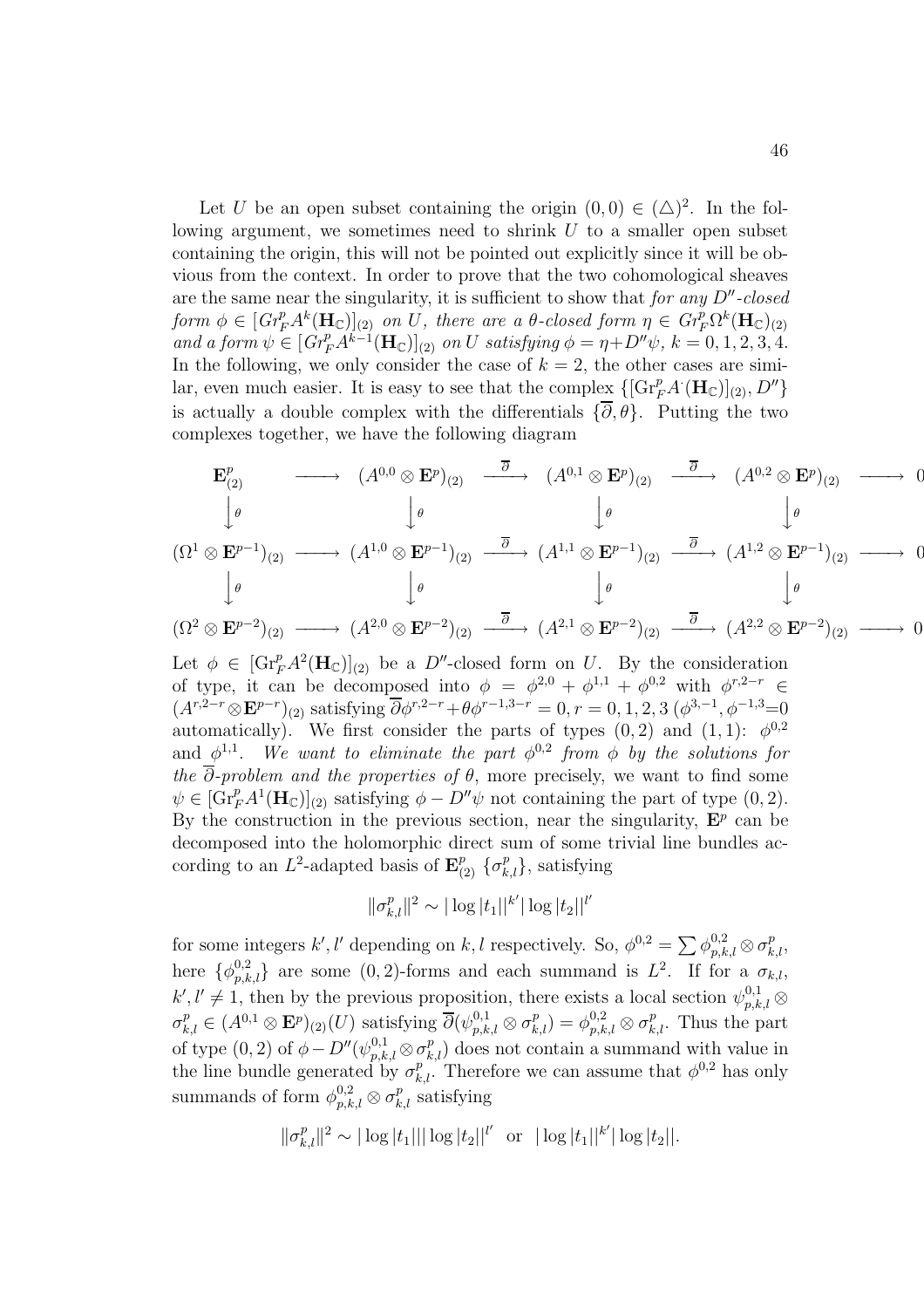Let  $\phi_{p,k,l}^{0,2} \otimes \sigma_{k,l}^p$  be such a summand with  $\|\sigma_{k,l}^p\|^2 \sim |\log|t_1|| |\log|t_2||^{l'}$  (the other case is similar). From the above review, we know that  $\frac{dt_1}{t_1} \otimes N_1 \sigma_{k,l}^p$  and  $\frac{dt_2}{t_2} \otimes N_2 \sigma_{k,l}^p$  (if  $\neq 0$ ) are two elements of some L<sup>2</sup>-adapted basis of  $(\Omega^1 \otimes \mathbf{E}^{p-1})_{(2)}$ . So, by  $\theta \phi^{0,2} + \overline{\partial} \phi^{1,1} = 0$ , we have that there exist two summands  $\phi_1^{0,1} \wedge \frac{dt_1}{t_1} \otimes$  $N_1\sigma_{k,l}^p$  and  $\phi_2^{0,1}\wedge \frac{dt_2}{t_2}\otimes N_2\sigma_{k,l}^p$  of  $\phi^{1,1}$  (when decomposed according to some  $L^2$ -adapted basis containing  $\frac{dt_1}{t_1} \otimes N_1 \sigma_{k,l}^p$  and  $\frac{dt_2}{t_2} \otimes N_2 \sigma_{k,l}^p$  of  $(\Omega^1 \otimes \mathbf{E}^{p-1})_{(2)})$ with  $\overline{\partial}\phi_1^{0,1} = \overline{\partial}\phi_2^{0,1} = \phi_{p,k,l}^{0,2}$ . Set  $\psi = \phi_1^{0,1} \otimes \sigma_{k,l}^p$ . Since  $\|\sigma_{k,l}^p\| \sim \|\frac{dt_1}{t_1} \otimes N_1 \sigma_{k,l}^p\|$ and  $\overline{\partial}\psi = \phi_{p,k,l}^{0,2} \otimes \sigma_{k,l}^p$ , so  $\psi \in (A^{0,1} \otimes \mathbf{E}^p)_{(2)}$ . Thus again the part of type  $(0, 2)$  of  $\phi - D''\psi$  does not contain  $\phi_{n,k,l}^{0,2} \otimes \sigma_{k,l}^p$  as a summand when decomposed according to some  $L^2$ -adapted basis of  $\mathbf{E}_{(2)}^{p^{k,l}}$  containing  $\sigma_{k,l}^p$ . Similarly, we can eliminate other such terms of  $\phi$ .

Summing the above argument up, we now assume that  $\phi$  does not contain the part of type (0, 2). Namely,  $\phi = \phi^{2,0} + \phi^{1,1}$ . We now want to eliminate the term  $\phi^{1,1}$  in  $\phi$  by using the same method as above. But as seen in the following, the situation is slightly different. Choose an  $L^2$ -adapted basis  $\{\sigma_{k,l}^{p-1}\}$  of  $\mathbf{E}_{(2)}^{p-1}$ with  $\|\sigma_{k,l}^{p-1}\|^2 \sim |\log|t_1||^{k'}|\log|t_2||^{l'}$ , where k', l' depends on k, l respectively. It is easy to see that  $\{\frac{dt_1}{t_1} \otimes \sigma_{k,l}^{p-1}, \frac{dt_2}{t_2} \otimes \sigma_{k,l}^{p-1}\}$  can be considered as an  $L^2$ -adapted basis of  $(\Omega^1 \otimes \mathbf{E}^{p-1})_{(2)}$ . According to the basis,  $\phi$  can then be decomposed as follows

$$
\phi^{1,1} = \sum \phi^{0,1}_{p-1,k,l,1} \wedge \frac{dt_1}{t_1} \otimes \sigma^{p-1}_{k,l} + \sum \phi^{0,1}_{p-1,k,l,2} \wedge \frac{dt_2}{t_2} \otimes \sigma^{p-1}_{k,l},
$$

for some  $(0,1)$ -forms  $\phi_{p-1,k,l,1}^{0,1}$  and  $\phi_{p-1,k,l,2}^{0,1}$ . Since  $\phi_{p-1,k,l,2}^{0,2} = 0$ , each term above is zero under  $\overline{\partial}$ . So, if  $\|\frac{dt_1}{t_1}\otimes \sigma_{k,l}^{p-1}\|^2 \sim |\log |t_1||^{k_1} |\log |t_2||^{l_1}$  with  $k_1, l_1 \neq 1$ , then the  $\overline{\partial}$ -problem tells us that there exists a local section  $\psi_{p-1,k,l,1}^{0,0}$  $\frac{dt_1}{t_1} \otimes \sigma_{k,l}^{p-1} \in$  $(A^{1,0}\otimes \mathbf{E}^{p-1})_{(2)}(U)$  satisfying  $\overline{\partial}(\psi^{0,0}_{p-1,k,l,1})$  $\frac{dt_1}{t_1}\otimes\sigma^{p-1}_{k,l})=\phi^{0,1}_{p-1,k,l,1}$  $\frac{dt_1}{t_1} \otimes \sigma_{k,l}^{p-1}$ ; thus the part of type  $(1, 1)$  of  $\phi - D''(\psi_{p-1,k,l,1}^{0,0)}$  $\frac{dt_1}{t_1} \otimes \sigma_{k,l}^{p-1}$  does not contain a  $(0, 1)$ form with value in the line bundle generated by  $\frac{dt_1}{t_1} \otimes \sigma_{k,l}^{p-1}$ . So, we can assume that the above decomposition of  $\phi^{1,1}$  contains only the terms satisfying

$$
\|\frac{dt_1}{t_1}\otimes\sigma_{k,l}^{p-1}\|^2 \sim |\log|t_1|||\log|t_2||^{l_1} \text{ or } |\log|t_1||^{k_1}|\log|t_2||
$$

and

$$
\|\frac{dt_2}{t_2}\otimes\sigma_{k,l}^{p-1}\|^2\sim|\log|t_1|||\log|t_2||^{l_1}\ \ \text{or}\ \ |\log|t_1||^{k_1}|\log|t_2||.
$$

We can do a further reduction as follows: Let the decomposition of  $\phi^{1,1}$  have a term satisfying  $\|\frac{dt_1}{t_1} \otimes \sigma_{k,l}^{p-1}\|^2 \sim |\log|t_1|| |\log|t_2||^{l_1}$ . By the review before, there exists an element  $\sigma_{k+1,l}^p$ , lying in some  $L^2$ -adapted basis of  $\mathbf{E}_{(2)}^p$ , satisfying  $N_1 \sigma_{k+1,l}^p = \sigma_{k,l}^{p-1}$  and  $\|\sigma_{k+1,l}^p\|^2 \sim |\log|t_1|| |\log|t_2||^{l_1}$ . Set  $\psi = \phi_{p-1,k,l,1}^{0,1} \otimes \sigma_{k+1,l}^p$ ,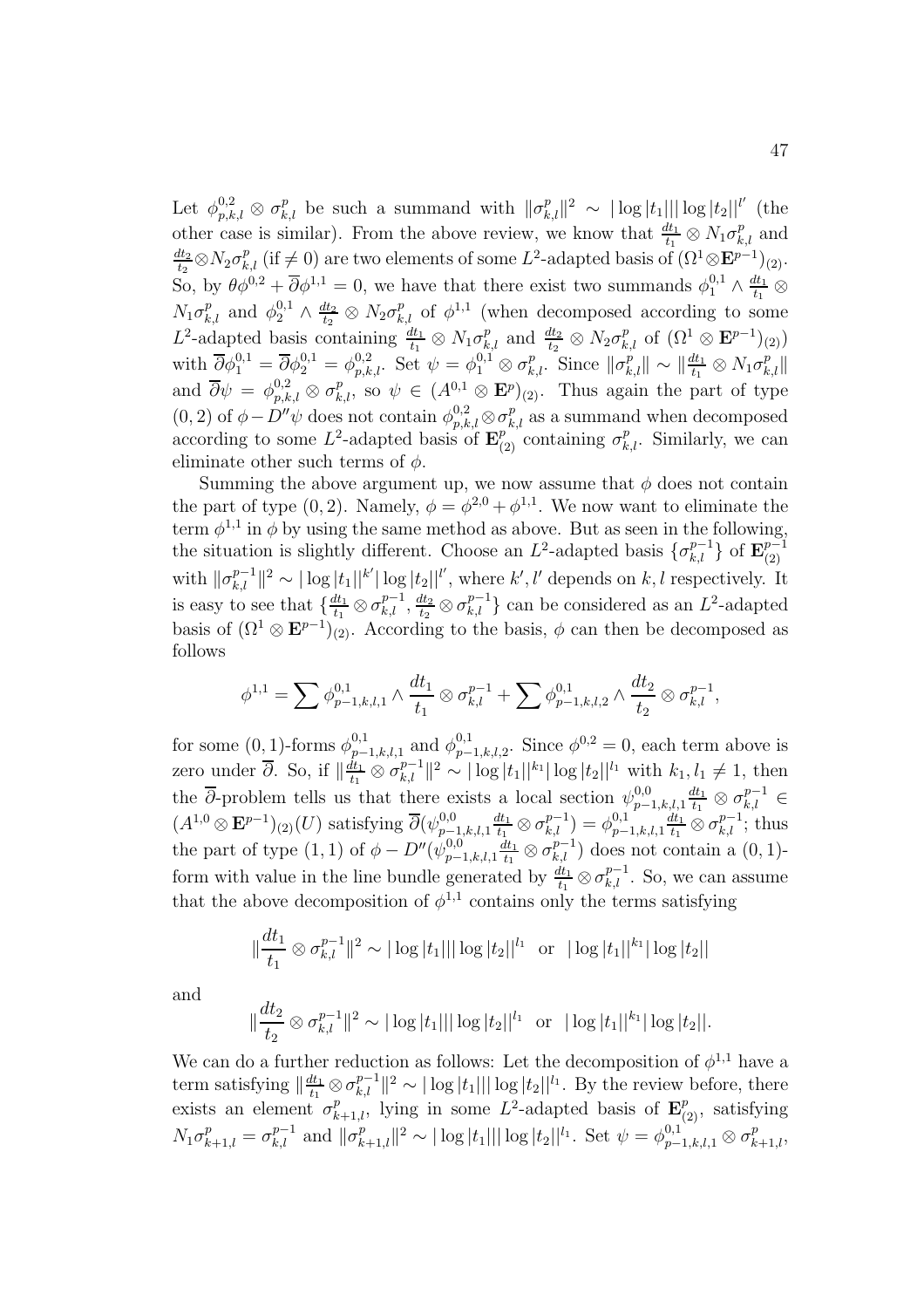which is obviously a local section in  $(A^{0,1} \otimes \mathbf{E}^p)_{(2)}$ . Since  $\phi^{0,2} = 0$ , one has  $\overline{\partial}(\phi_{p-1,k,l,1}^{0,1}) = 0.$  So  $\overline{\partial}(\psi) = 0.$  Consider  $\phi - D''\psi = \phi - \theta \psi = \phi - \phi_{p-1,k,l,1}^{0,1} \wedge \frac{dt_1}{t_1} \otimes \sigma_{k,l}^{p-1} - \phi_{p-1,k,l,1}^{0,1} \wedge \frac{dt_2}{t_2} \otimes N_2 \sigma_{k+1,l}^p$ . We know that, if  $\frac{dt_2}{t_2} \otimes N_2 \sigma_{k+1,l}^p \neq 0$  $\|\frac{dt_2}{t_2}\otimes N_2\sigma_{k+1,l}^p\|^2 \sim |\log|t_1|||\log|t_2||^{l_1}$ . So, if doing the same argument for the terms containing  $\frac{dt_2}{t_2}$ , we can always assume that in the decomposition of  $\phi^{1,1}$ there exist only the terms satisfying

$$
\|\frac{dt_1}{t_1}\otimes\sigma_{k,l}^{p-1}\|^2\sim|\log|t_1||^{k_1}|\log|t_2||
$$

and

$$
\|\frac{dt_2}{t_2}\otimes\sigma_{k,l}^{p-1}\|^2\sim|\log|t_1|||\log|t_2||^{l_1}.
$$

In the following, we first discuss the terms containing  $\frac{dt_1}{t_1}$ :  $\phi_{p-1,k,l,1}^{0,1} \wedge \frac{dt_1}{t_1} \otimes \sigma_{k,l}^{p-1}$ with  $\|\frac{dt_1}{t_1}\otimes \sigma_{k,l}^{p-1}\|^2 \sim |\log|t_1||^{k_1}|\log|t_2||$  and  $k_1\neq 1$ . The terms containing  $\frac{dt_2}{t_2}$ with  $l_1 \neq 1$  can be discussed similarly. As pointed out in the review before,  $N_2\sigma_{k,l}^{p-1} \neq 0$ . So  $\frac{dt_1}{t_1} \wedge \frac{dt_2}{t_2} \otimes N_2\sigma_{k,l}^{p-1}$  can be considered as an element of some  $L^2$ adapted basis of  $(\Omega^2 \otimes \mathbf{E}^{p-2})_{(2)}$ . Again since  $\overline{\partial} \phi^{2,0} + \theta \phi^{1,1} = 0$ , so  $\phi^{2,0}$  contains a part of form  $\phi^{0,0} \frac{dt_1}{t_1} \wedge \frac{dt_2}{t_2} \otimes N_2 \sigma_{k,l}^{p-1} \in (A^{2,0} \otimes \mathbf{E}^{p-2})_{(2)}$  with  $\overline{\partial} \phi^{0,0} = \phi^{0,1}_{p-1,k,l,1}$ . Set  $\psi = \phi^{0,0} \frac{dt_1}{t_1} \otimes \sigma_{k,l}^{p-1}$ , which is clearly a local section in  $(A^{1,0} \otimes \mathbf{E}^{p-1})_{(2)}$  and satisfies  $\overline{\partial}\psi = \phi_{p-1,k,l,1}^{0,1} \wedge \frac{dt_1}{t_1} \otimes \sigma_{k,l}^{p-1}$ . It is clear that  $\phi - D''\psi$  does not contain the term discussed. So we can assume that  $\phi^{1,1}$  contains only two terms <sup>4</sup>  $\phi_{p-1,k,l,1}^{0,1} \wedge \frac{dt_1}{t_1} \otimes \sigma_{k,l,1}^{p-1}$  and  $\phi_{p-1,k,l,2}^{0,1} \wedge \frac{dt_2}{t_2} \otimes \sigma_{k,l,2}^{p-1}$  satisfying

$$
\|\frac{dt_1}{t_1}\otimes\sigma_{k,l,1}^{p-1}\|^2\sim|\log|t_1|||\log|t_2||
$$

and

$$
\|\frac{dt_2}{t_2}\otimes\sigma_{k,l,2}^{p-1}\|^2\sim|\log|t_1|||\log|t_2||,
$$

where  $\sigma_{k,l,1}^{p-1}$  and  $\sigma_{k,l,2}^{p-1}$  are two elements of the L<sup>2</sup>-adapted basis of  $\mathbf{E}_{(2)}^{p-1}$  chosen before. By the above asymptotic behavior of  $\sigma_{k,l,1}^{p-1}$  and  $\sigma_{k,l,2}^{p-1}$  and the construction of an  $L^2$ -adapted basis of  $\mathbf{E}_{(2)}^{p-1}$  in the previous section, one can actually choose the above  $L^2$ -adapted basis  $\{\sigma_{k,l}^{p-1}\}\$ in the way that there exist an element  $\sigma_{k,l}^p$  in some  $L^2$ -adapted basis of  $\mathbf{E}_{(2)}^{p}$  satisfying  $\|\sigma_{k,l}^p\|^2 \sim |\log|t_1|| |\log|t_2||$ and  $N_1\sigma_{k,l}^p = \sigma_{k,l,1}^{p-1}$  and  $N_2\sigma_{k,l}^p = \sigma_{k,l,2}^{p-1}$ . We now go on doing a reduction for  $\phi$ . As above, we still discuss the term containing  $\frac{dt_1}{t_1}$ :  $\phi_{p-1,k,l,1}^{0,1} \wedge \frac{dt_1}{t_1} \otimes \sigma_{k,l,1}^{p-1}$ .

<sup>&</sup>lt;sup>4</sup>Here and in the sequel, w.l.o.g., we always assume that the  $L^2$ -adapted basis  $\{\sigma_{k,l}^{p-1}\}$  is constructed using an irreducible representation of  $(\mathfrak{sl}_2(\mathbb{C}))^2$  by the method of §3.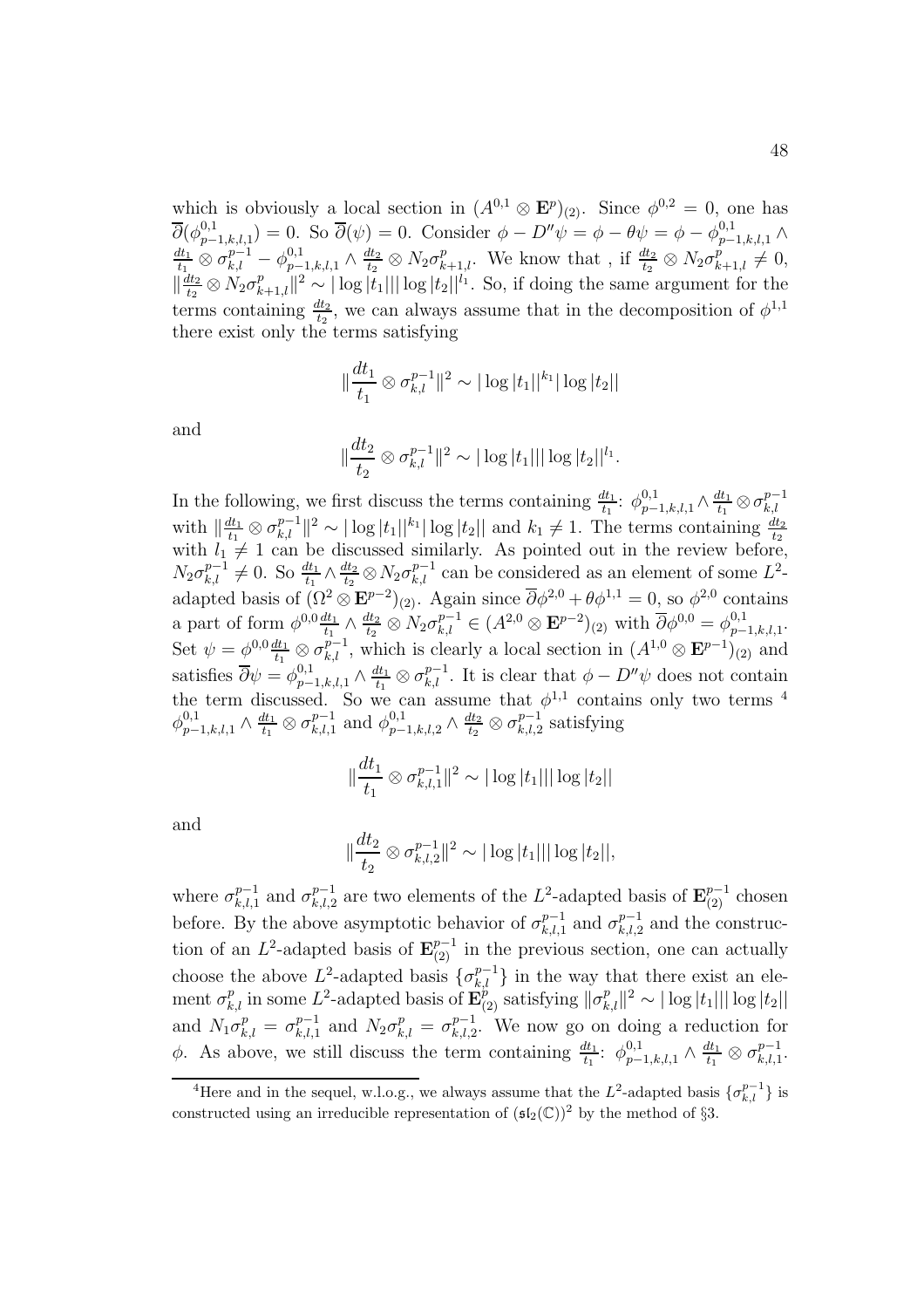As before, one still has  $\overline{\partial} \phi_{p-1,k,l,1}^{0,1} = 0$ . By the above choice of the  $L^2$ -adapted basis, one has

$$
\phi_{p-1,k,l,1}^{0,1} \wedge \frac{dt_1}{t_1} \otimes \sigma_{k,l,1}^{p-1}
$$
\n
$$
= \phi_{p-1,k,l,1}^{0,1} \wedge \frac{dt_1}{t_1} \otimes N_1 \sigma_{k,l}^p
$$
\n
$$
= -\theta(\phi_{p-1,k,l,1}^{0,1} \otimes \sigma_{k,l}^p) - \phi_{p-1,k,l,1}^{0,1} \wedge \frac{dt_2}{t_2} \otimes N_2 \sigma_{k,l}^p
$$
\n
$$
= -\theta(\phi_{p-1,k,l,1}^{0,1} \otimes \sigma_{k,l}^p) - \phi_{p-1,k,l,1}^{0,1} \wedge \frac{dt_2}{t_2} \otimes \sigma_{k,l,2}^{p-1}
$$
\n
$$
= -D''(\phi_{p-1,k,l,1}^{0,1} \otimes \sigma_{k,l}^p) - \phi_{p-1,k,l,1}^{0,1} \wedge \frac{dt_2}{t_2} \otimes \sigma_{k,l,2}^{p-1}.
$$

Obviously,  $\phi_{p-1,k,l,1}^{0,1} \otimes \sigma_{k,l}^p$  is a local section of  $(A^{0,1} \otimes \mathbf{E}^p)_{(2)}$ . So, one can furthermore assume that  $\phi^{1,1}$  has only the term  $\phi^{0,1}_{p-1,k,l,2} \wedge \frac{dt_2}{t_2} \otimes \sigma^{p-1}_{k,l}$  with

$$
\|\frac{dt_2}{t_2}\otimes\sigma_{k,l}^{p-1}\|^2\sim|\log|t_1|||\log|t_2||.
$$

Again using the relation  $\overline{\partial}\phi^{2,0} + \theta \phi^{1,1} = 0$ , we can finally assume that  $\phi^{1,1} = 0$ , namely,  $\phi$  has only the part of type  $(2,0)$  up to an exact D''-form. Obviously, a  $D''$ -closed form of type  $(2,0)$  is holomorphic and  $\theta$ -closed. This completes the proof of quasi-isomorphism, and hence Theorem A.

**APPENDIX:** In this appendix, the aim is two-fold. One is to prove that the complex  $\{ \mathrm{Gr}_F^p \Omega^\cdot (\mathbf{H}_\mathbb{C})_{(2)}, \theta \}$  is quasi-isomorphic to the complex  $\left( [\mathrm{Gr}_F^p A^\cdot (\mathbf{H}_\mathbb{C})]_{(2)}, D'' \right)$ under the inclusion map for  $p \geq 0$ , if the  $L^2$   $\overline{\partial}$ -Poincaré lemma is always true. This is actually an application of a general result to this special case; from the following proof, we can easily abstract this. The proof is standard. We first establish some notations.

On a topological space X, a complex of sheaves  $(K^*, d)$  is given by sheaves of Abelian groups  $K^p$  together with sheaf maps d

$$
K^0 \xrightarrow{d} K^1 \xrightarrow{d} \cdots \xrightarrow{d} K^p \xrightarrow{d} K^{p+1} \xrightarrow{d} \cdots
$$

satisfying  $d^2 = 0$ . Associated to a complex of sheaves  $(K^*, d)$  are the cohomology sheaves  $H^q(K^*)$ : Setting, for an open subset  $U \subset X$ ,  $K^q(U) = H^0(U, K^q)$ , the presheaf

$$
U \to \frac{\text{Ker}\{d: K^q(U) \to K^{q+1}(U)\}}{dK^{q-1}(U)}
$$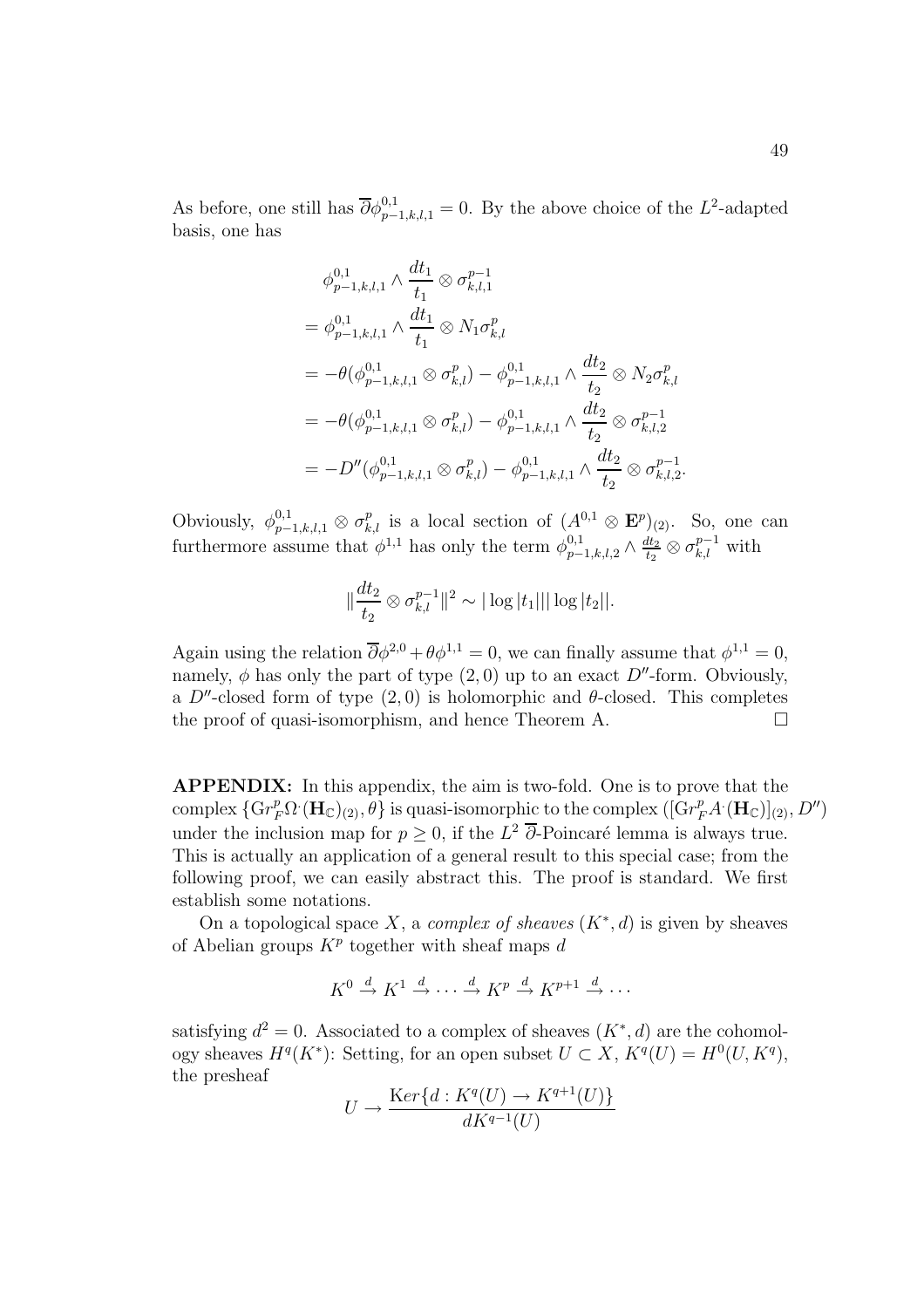gives rise to a sheaf  $H^q(K^*)$ , whose stalk is

$$
(H^q(K^*))_x = \lim_{x \in U} \frac{\operatorname{Ker}\{d: K^q(U) \to K^{q+1}(U)\}}{dK^{q-1}(U)}.
$$

A section  $\sigma$  of  $H^q(K^*)$  over an open set  $U \subset X$  is given by a covering  $\{U_{\alpha}\}$  of U and  $\sigma_{\alpha} \in K^{q}(U_{\alpha})$  such that

$$
d\sigma = 0,
$$
  
\n
$$
\sigma_{\alpha} - \sigma_{\beta} = d\eta_{\alpha\beta}, \quad \eta_{\alpha\beta} \in K^{q-1}(U_{\alpha} \cap U_{\beta});
$$

the section is zero in case

$$
\sigma_{\alpha} = d\eta_{\alpha}, \quad \eta_{\alpha} \in K^{q-1}(U_{\alpha}),
$$

after perhaps refining the given covering. We note that, by the above definitions, the cohomology sheaves  $H^q(K^*)=0$  for  $q>0$  iff the Poincaré lemma holds for the complex of sheaves  $(K^*, d)$ .

**Definition** A map

$$
j:L^*\to K^*
$$

between complexes of sheaves is a quasi-isomorphism if it induces an isomorphism on cohomology sheaves:

$$
j_* : H^q(L^*) \to H^q(K^*), \quad q \ge 0.
$$

We now turn to the proof of quasi-isomorphisim, provided that the  $L^2$  ∂-Poincaré lemma be true. By the definition, we need to show that the two sheaves,  $H^k(\mathrm{Gr}_F^p \Omega^\cdot(\mathbf{H}_{\mathbb{C}})_{(2)})$  and  $H^k([\mathrm{Gr}_F^p A^\cdot(\mathbf{H}_{\mathbb{C}})]_{(2)})$ , have the same germs for all  $k \geq 0$  and  $p \geq 0$ . Let U be an open subset of  $\overline{M}$ , then the definition tells us

$$
H^k(\mathrm{Gr}_F^p\Omega^\cdot(\mathbf{H}_\mathbb{C})_{(2)})(U) = \frac{\mathrm{K}er(\Omega^k \otimes \mathbf{E}^{p-k} \to \Omega^{k+1} \otimes \mathbf{E}^{p-k-1})(U)}{\mathrm{Im}(\Omega^{k-1} \otimes \mathbf{E}^{p-k+1} \to \Omega^k \otimes \mathbf{E}^{p-k})(U)},
$$
  

$$
H^k([\mathrm{Gr}_F^p\Lambda^\cdot(\mathbf{H}_\mathbb{C})]_{(2)})(U) = \frac{\mathrm{K}er([\mathrm{Gr}_F^p\Lambda^k(\mathbf{H}_\mathbb{C})]_{(2)} \to [\mathrm{Gr}_F^p\Lambda^{k+1}(\mathbf{H}_\mathbb{C})]_{(2)})(U)}{\mathrm{Im}([\mathrm{Gr}_F^p\Lambda^{k-1}(\mathbf{H}_\mathbb{C})]_{(2)} \to [\mathrm{Gr}_F^p\Lambda^k(\mathbf{H}_\mathbb{C})]_{(2)})(U)}.
$$

Here, " $\rightarrow$ " in the first formula is under  $\theta$ , while  $\rightarrow$  in the second formula is under  $D''$ . Let  $\phi = \sum_{r+s=k} \phi^{r,s} \in \text{K}er([Gr_F^pA^k(\mathbf{H}_{\mathbb{C}})]_{(2)} \to [Gr_F^pA^{k+1}(\mathbf{H}_{\mathbb{C}})]_{(2)})(U)$ with  $\phi^{r,s} \in (A^{r,s} \otimes \mathbf{E}^{p-r})_{(2)}$ , which represents the germ of an element in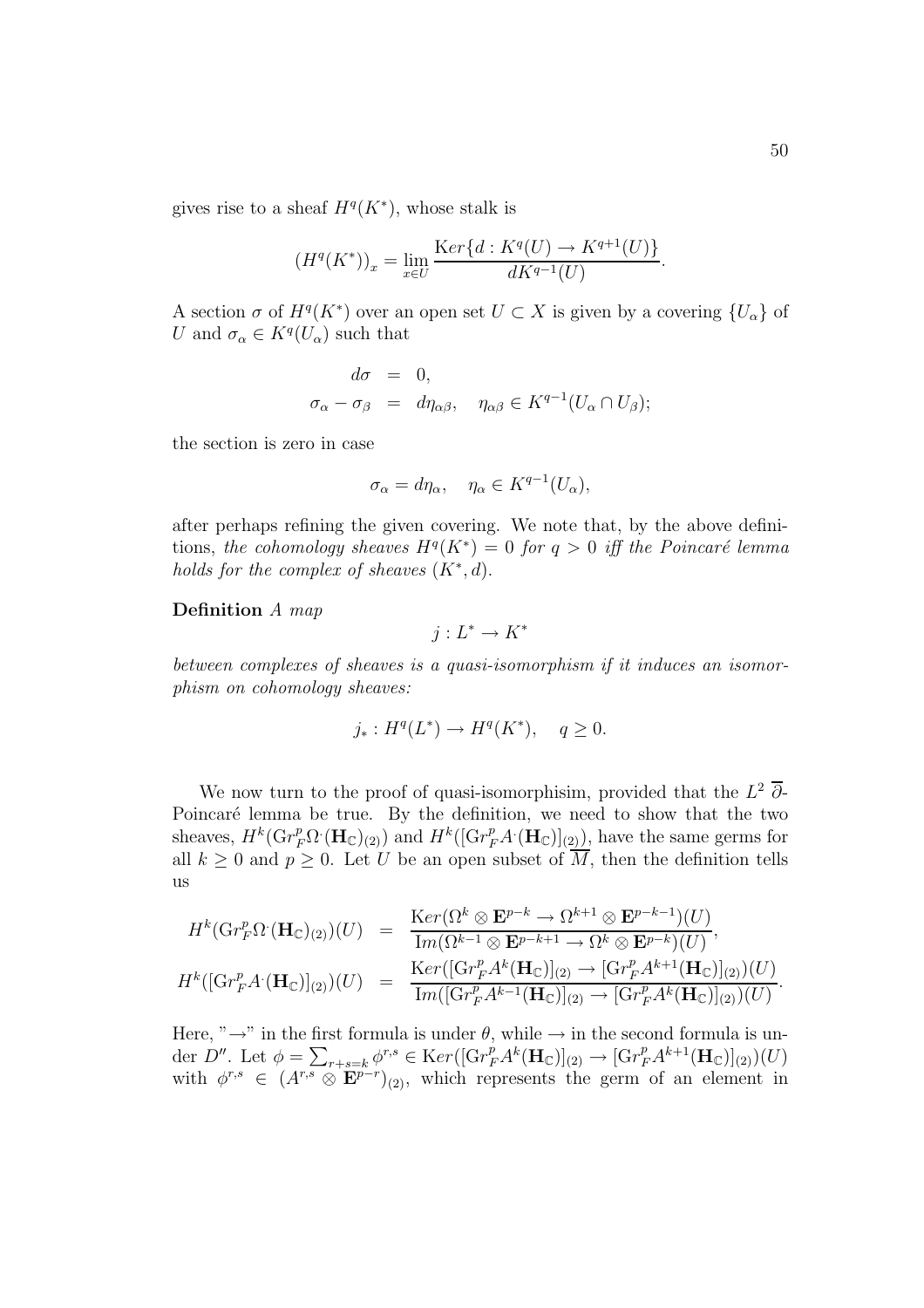$H^k([Gr_F^pA<sup>\cdot</sup>(\mathbf{H}_{\mathbb{C}})]_{(2)})$ . Equivalently,  $D''\phi = 0$ , i.e.,

$$
\theta \phi^{k,0} = 0,
$$
  
\n
$$
\overline{\partial} \phi^{k,0} + \theta \phi^{k-1,1} = 0,
$$
  
\n
$$
\overline{\partial} \phi^{k-1,1} + \theta \phi^{k-2,2} = 0,
$$
  
\n...  
\n
$$
\overline{\partial} \phi^{k-r,r} + \theta \phi^{k-r-1,r+1} = 0,
$$
  
\n...  
\n
$$
\overline{\partial} \phi^{1,k-1} + \theta \phi^{0,k} = 0,
$$
  
\n
$$
\overline{\partial} \phi^{0,k} = 0.
$$

By means of the last formula and the Poincaré lemma for  $\overline{\partial}$ , one has that on U (possibly a smaller open set), there exists a local section  $\psi^{0,k-1} \in (A^{0,k-1} \otimes$  $\mathbf{E}^p|_{(2)}$  satisfying

$$
\phi^{0,k} = \overline{\partial} \psi^{0,k-1}.
$$

Substituting the above formula into  $\overline{\partial}\phi^{1,k-1} + \theta \phi^{0,k} = 0$  and using  $\theta \overline{\partial} + \overline{\partial} \theta = 0$ , one has

$$
\overline{\partial}(\phi^{1,k-1} - \theta \psi^{0,k-1}) = 0.
$$

The same reasoning derives that there exists a local section  $\psi^{1,k-2} \in (A^{1,k-2} \otimes$  $\mathbf{E}^{p-1}|_{(2)}$  on a (possibly smaller than U) open subset, satisfying

$$
\phi^{1,k-1}=\overline{\partial}\psi^{1,k-2}+\theta\psi^{0,k-1}.
$$

Substituting the above formula into  $\overline{\partial}\phi^{2,k-2}+\theta\phi^{1,k-1}=0$  and using  $\theta\overline{\partial}+\overline{\partial}\theta=0$ and  $\theta \wedge \theta = 0$ , one has

$$
\overline{\partial}(\phi^{2,k-2} - \theta \psi^{1,k-2}) = 0.
$$

Inductively, one has that there exists a sequence of germs of local sections  $ψ^{r,k-r-1}$  ∈  $(A^{r,k-r-1} \otimes \mathbf{E}^{p-r})_{(2)}$ ,  $2 \leq r \leq k-1$ , satisfying

$$
\phi^{r,k-r} = \overline{\partial} \psi^{r,k-r-1} + \theta \psi^{r-1,k-r}.
$$

Setting  $r = k - 1$  and substituting the above formula into  $\overline{\partial} \phi^{k,0} + \theta \phi^{k-1,1} = 0$ , one has

$$
\overline{\partial}(\phi^{k,0} - \theta \psi^{k-1,0}) = 0.
$$

So,  $\phi^{k,0} - \theta \psi^{k-1,0}$  is a local holomorphic k-form with values in  $\mathbf{E}^{p-k}$  (if  $p-k \geq$ 0), denoted by  $h^k$ , i.e.,

$$
\phi^{k,0} = \theta \psi^{k-1,0} + h^k,
$$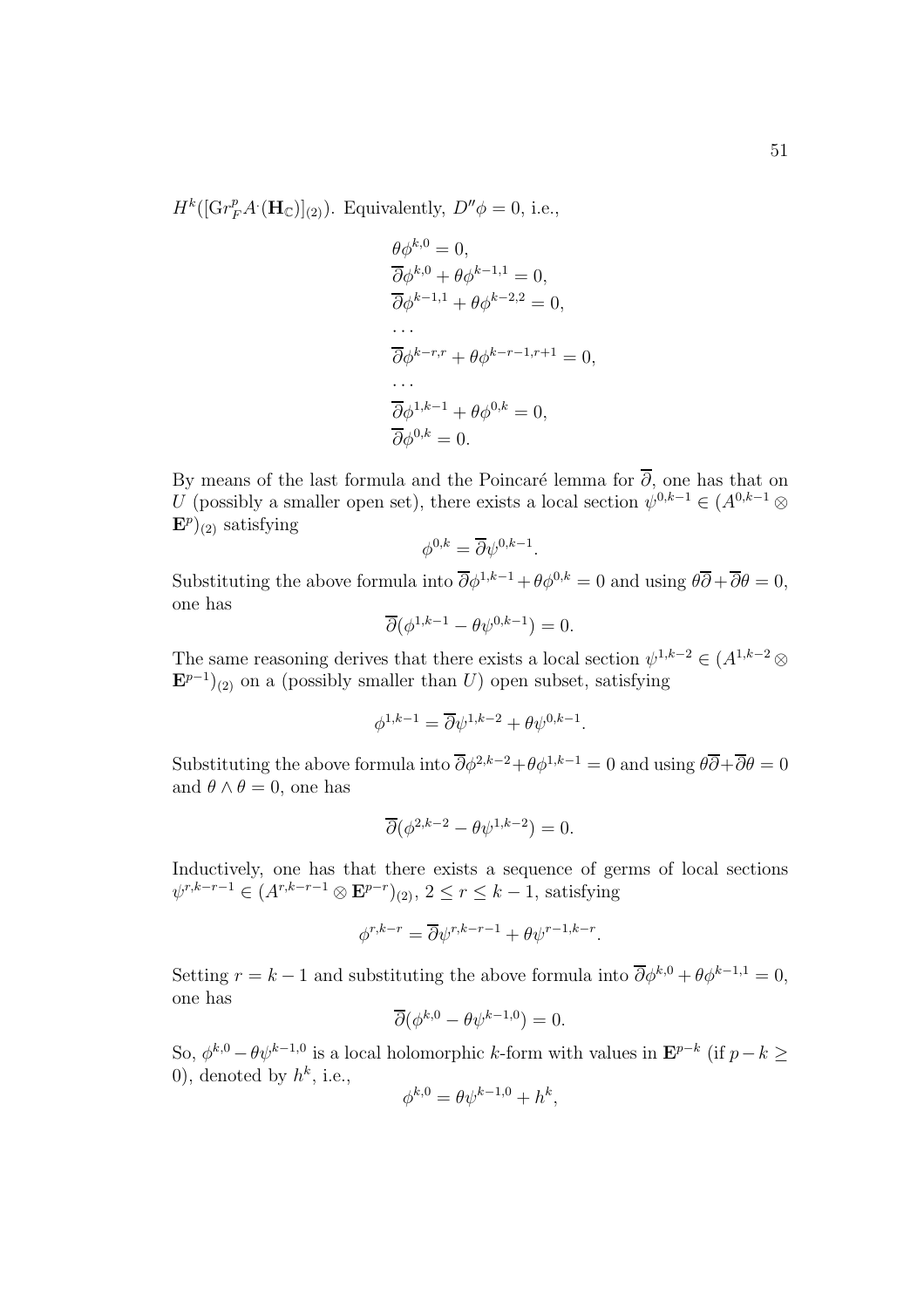and hence  $\theta h^k = 0$ , which implies that  $h^k$  represents the germ of some element in  $H^k(\mathrm{Gr}_F^p\Omega^\cdot(\mathbf{H}_{\mathbb{C}})_{(2)})$ . Summing up  $\sum_{r=1}^k \phi^{r,k-r}$ , one has

$$
\begin{array}{rcl}\n\phi & = & \overline{\partial}\psi^{0,k-1} + \theta\psi^{0,k-1} + \overline{\partial}\psi^{1,k-2} + \dots + \theta\psi^{k-2,1} + \overline{\partial}\psi^{k-1,0} + \theta\psi^{k-1,0} + h^k \\
& = & D''(\psi^{0,k-1} + \psi^{1,k-2} + \dots + \psi^{k-2} + \psi^{k-1,0}) + h^k,\n\end{array}
$$

which implies that the germ represented by  $\phi$  in the sheaf  $H^k([\text{Gr}_F^p A \cdot (\mathbf{H}_{\mathbb{C}})]_{(2)})$ can be identified with the germ represented by  $h^k$  in the sheaf  $\overrightarrow{H}^k(\overrightarrow{Gr}_F^p\Omega^{\bullet}(\mathbf{H}_{\mathbb{C}})(2)).$ We need to show that this identification is well-defined, namely, if the germ in  $H^k([Gr_F^pA<sup>\cdot</sup>(\mathbf{H}_{\mathbb{C}})]_{(2)})$  represented by  $\phi$  can also be identified with the germ in  $H^k(\text{Gr}_F^p\Omega^\cdot(\mathbf{H}_{\mathbb{C}})_{(2)})$  represented by another local holomorphic k-form with values in  $\mathbf{E}^{p-k} h_1^k$  (that is to say, there exists a local section  $\psi_1 \in [Gr_{F_1}^p A^{k-1}(\mathbf{H}_{\mathbb{C}})]_{(2)}$ with  $\phi = D'' \psi_1 + h_1^k$ , then  $h^k$  and  $h_1^k$  represent the same germ in  $H^k(\mathrm{Gr}_F^p \Omega^{\cdot}(\mathbf{H}_{\mathbb{C}})_{(2)})$ . The proof of this assertion is completely similar to the previous arguments— –the same steps let us obtain a local holomorphic  $k - 1$ -form  $h^{k-1}$  with values in  $\mathbf{E}^{p-k+1}$  satisfying

$$
h_1^k - h^k = \theta h^{k-1}.
$$

Thus, we get a natural map j<sup>\*</sup> from  $H^k([\text{Gr}_F^p A \cdot (\mathbf{H}_{\mathbb{C}})]_{(2)})$  to  $H^k(\text{Gr}_F^p \Omega^\cdot(\mathbf{H}_{\mathbb{C}})_{(2)})$ . The assertion of uniqueness also shows that the map  $i^*$  is surjective. The proof of injectivity is easy: Suppose that  $j^*([\phi_1]) = j^*([\phi_2])$  for  $\phi_i \in$ 

 $Ker([Gr_F^pA^k(\mathbf{H}_{\mathbb{C}})]_{(2)} \to [Gr_F^pA^{k+1}(\mathbf{H}_{\mathbb{C}})]_{(2)}(U), i=1,2$ . By the above arguments, there exist some local sections  $\psi_i \in [Gr_F^p A^{k-1}(\mathbf{H}_{\mathbb{C}})]_{(2)}$  and some local holomorphic k-forms  $h_i^k$  with values in  $\mathbf{E}^{p-k}$  satisfying  $\phi_i = D''\psi_i + h_i^k$  for  $i = 1, 2$ . On the other hand, since  $j^*([\phi_1]) = j^*([\phi_2])$ , so there exists a local holomorphic  $k-1$ -form  $h^{k-1}$  with values in  $\mathbf{E}^{p-k+1}$  satisfying  $h_1^k - h_2^k = \theta h^{k-1}$ . So, one has

$$
\phi_1 - \phi_2 = D''(\psi_1 - \psi_2) + (h_1^k - h_2^k) = D''(\psi_1 - \psi_2 + h^{k-1}).
$$

Therefore, as germs,  $[\phi_1]=[\phi_2]$ . This completes the proof of the quasiisomorphism theorem.

The second aim of the appendix is to state that the hypercohomology of a complex of fine sheaves is isomorphic to the cohomology of the corresponding complex of global sections. First, we need to show what the hypercohomology of a sheaves complex is. As before, let  $(K^*, d)$  be a complex of sheaves with differentials d on a topological space X. Take a covering  $U = \{U_{\alpha}\}\$  of X and let  $C^p(U, K^q)$  be the Čech cochains of degree p with values in  $K^q$ . The two operators

$$
\delta: C^p(\underline{U}, K^q) \to C^{p+1}(\underline{U}, K^q)
$$

$$
d: C^p(\underline{U}, K^q)C^p(\underline{U}, K^{q+1}),
$$

satisfy  $\delta^2 = d^2 = 0$  and  $d\delta + \delta d = 0$ ; and one has a double complex

$$
\{C^{p,q} := C^p(\underline{U}, K^q); \delta, d\}.
$$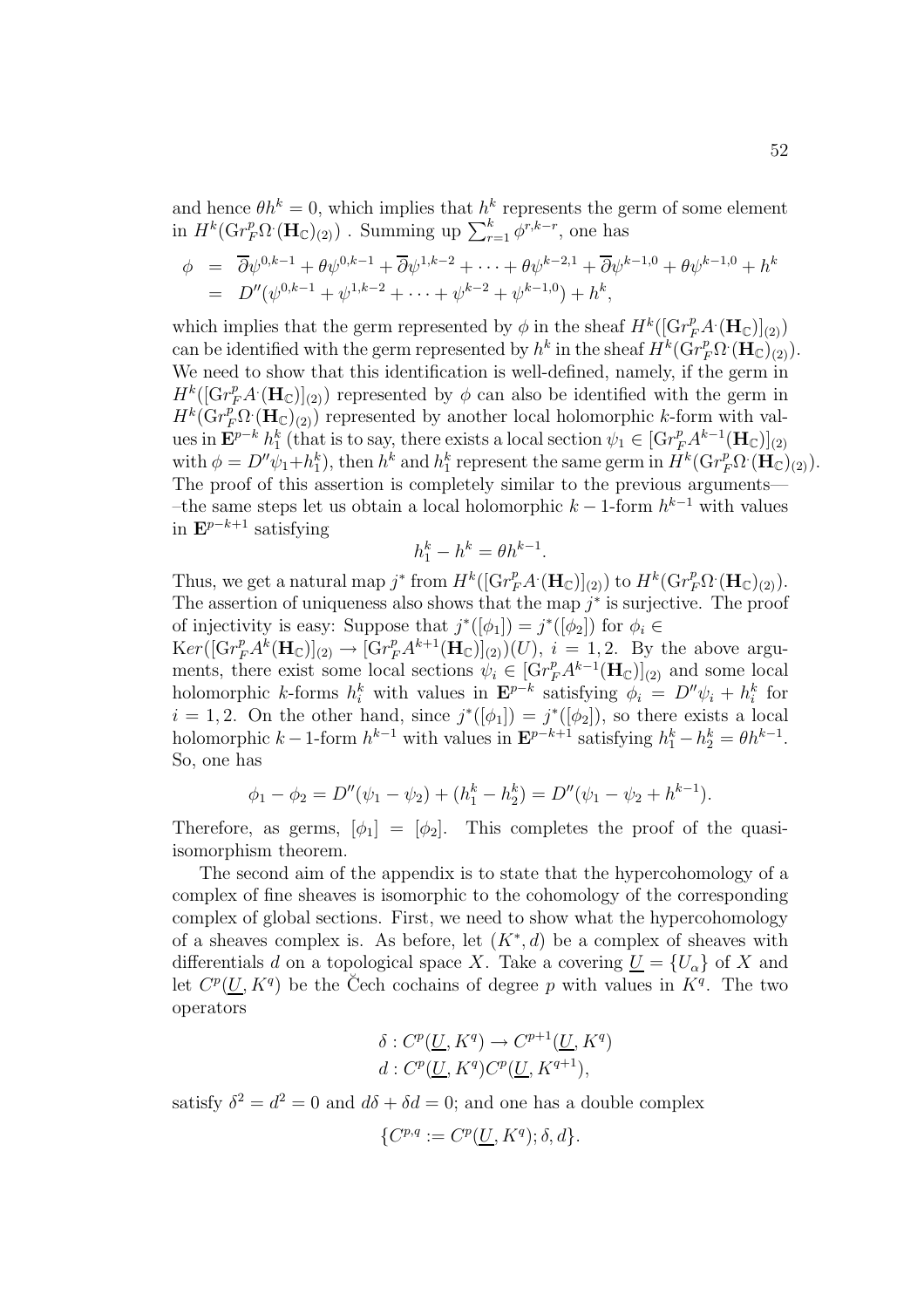Put  $C^n(\underline{U}) = \bigoplus_{p+q=n} C^p(\underline{U}, K^q)$  and  $D = \delta + d$ , then  $\{C^*, D\}$  is a complex. A refinement  $U'$  of  $U$  induces mappings

$$
C^{p}(\underline{U}, K^{q}) \to C^{p}(\underline{U}', K^{q}),
$$
  

$$
H^{*}(C^{*}(\underline{U}), D) \to H^{*}(C^{*}(\underline{U}'), D),
$$

and then we define the hypercohomology of  $(K^*, d)$  as

$$
\mathbb H^*X,\{K^*,d\}=\lim_{\underline{U}}H^*(C^*(\underline{U}),D).
$$

For the complex of sheaves  $(K^*, d)$ , one can consider the complex of its global sections. Putting  $\Gamma(K^p) = H^0(X, K^p)$ , one then has a complex  $\{\Gamma(K^p), d\}$ and its usual cohomology  $H^*(\{\Gamma(K^p), d\})$ . Then one has

**Theorem.** If the complex of sheaves  $(K^*, d)$  is a complex of fine sheaves, then

$$
\mathbb{H}^*(X, \{K^*, d\}) \cong H^*(\{\Gamma(K^p), d\}).
$$

### **References**

- [1] A. Andreotti and E. Vesentini, Carleman estimates for the Laplace-Beltrami equation in complex manifolds. Publ. Math. I.H.E.S., **25** (1965), 81-130.
- [2] E. Cattani, Mixed Hodge structures, compactifications and monodromy weight filtration, in *Topics in Transcendental Algebraic Geometry*, ed P. Griffiths, Annals of Mathematics Staudies, Vol. **106**, 75-100.
- [3] Cornalba and Griffiths, Analytic cycles and vector bundles on noncompact algebraic varieties, Invent. Math. **28** (1975), 1–106.
- [4] E. Cattani, A. Kaplan, Polarized mixed Hodge structures and the local monodromy of a variation of Hodge structures, Inventiones Math. **67** (1982), 101-115.
- [5] E. Cattani, A. Kaplan and W. Schmid, Degeneration of Hodge structures, Annals of Mathematics, **123** (1986), 457-535.
- [6] E. Cattani, A. Kaplan and W. Schmid,  $L^2$  and intersection cohomologies for a polarizable variation of Hodge structure, Inventiones Math., **87** (1987), 217-252.
- [7] P. Deligne, Th´eorie de Hodge. II, Publ. Math. IHES **40** (1972), 5-57